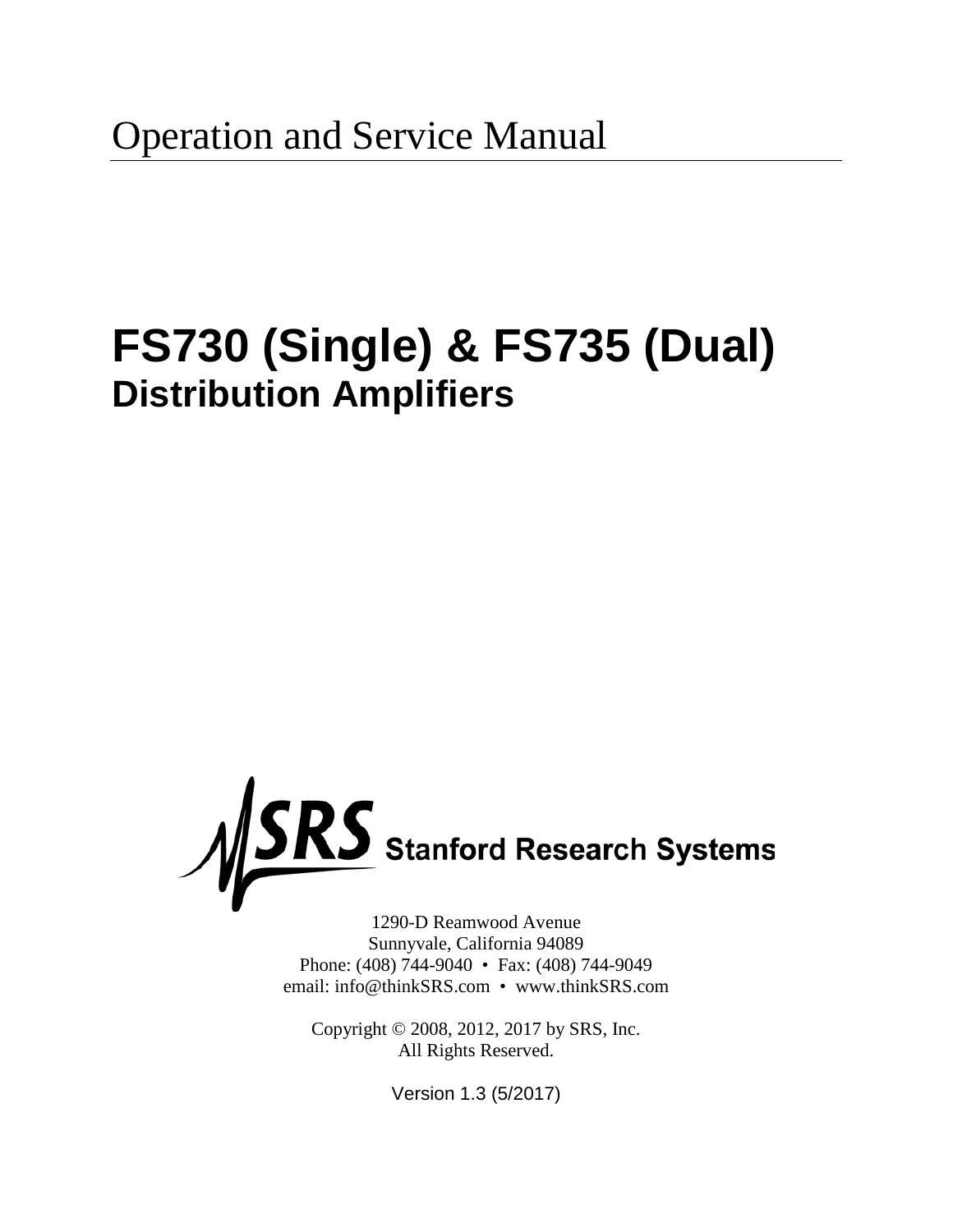# **Certification**

Stanford Research Systems certifies that this product met its published specifications at the time of shipment.

# **Warranty**

This Stanford Research Systems product is warranted against defects in materials and workmanship for a period of one (1) year from the date of shipment.

# **Service**

For warranty service or repair, this product must be returned to a Stanford Research Systems authorized service facility. Contact Stanford Research Systems or an authorized representative before returning this product for repair.

Information in this document is subject to change without notice.

Copyright © Stanford Research Systems, Inc., 2008, 2012, 2017. All rights reserved.

Stanford Research Systems, Inc. 1290-C Reamwood Avenue Sunnyvale, California 94089 Phone: (408) 744-9040 Fax: (408) 744-9049

www.thinkSRS.com

Printed in U.S.A.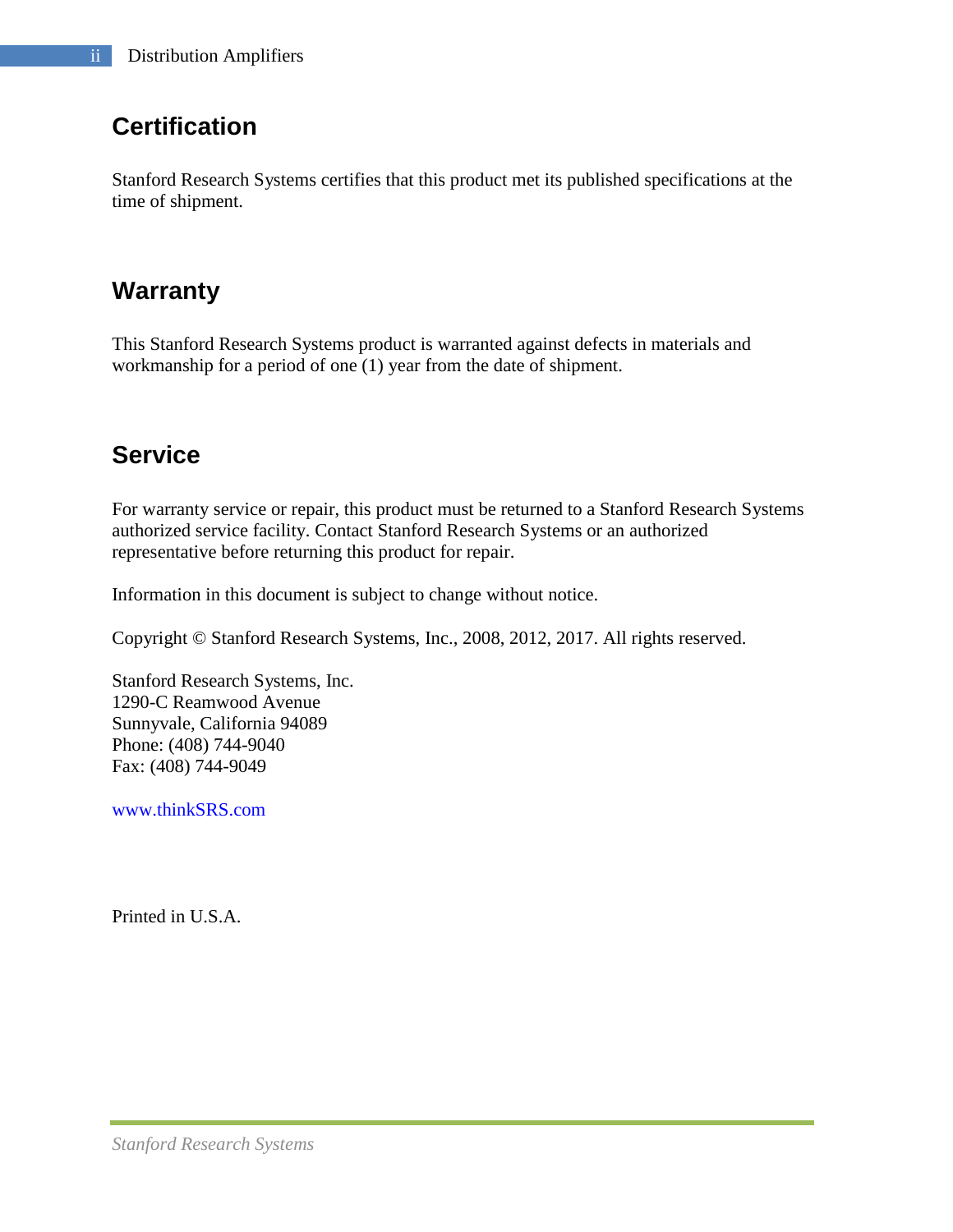# Table of Contents

#### Introduction

- 1 Overview
- 3 Amplifier options

#### 10MHz Distribution Amplifier (Opt 1)

- 7 Overview<br>8 Specificati
- **Specifications**
- 11 Checkout
- 11 Calibration
- 12 Circuit description
- 14 Component parts list

#### 5MHz Distribution Amplifier (Opt 2)

- 21 Overview
- 22 Specifications
- 23 Checkout
- 23 Calibration

### CMOS Logic Distribution Amplifier (Opt 3)

- 27 Overview
- 28 Specifications
- 29 Checkout
- 29 Calibration
- 30 Circuit description
- 31 Component parts list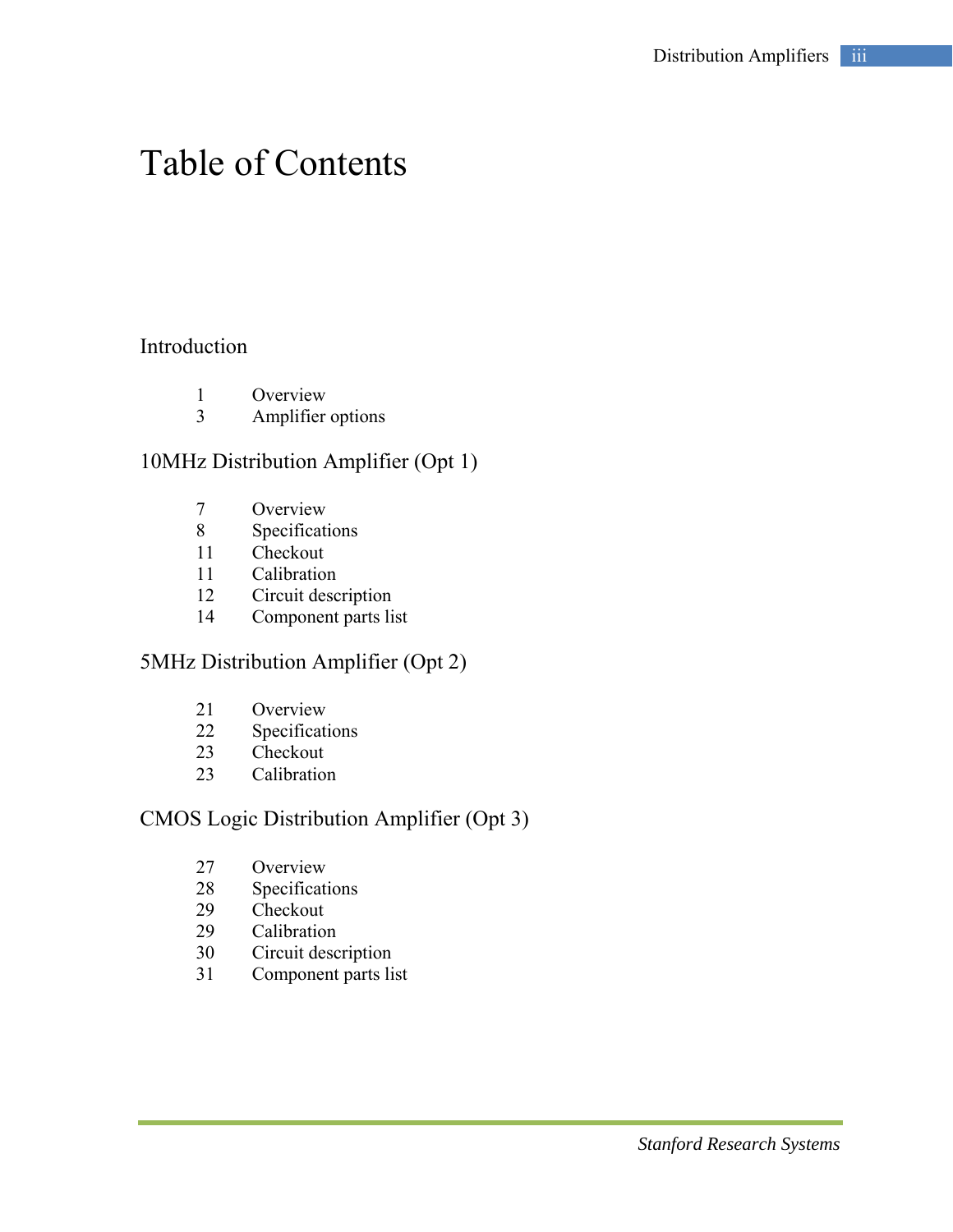### **Table of contents (continued)**

#### Broadband 50Ω Distribution Amplifier (Opt 4)

- 37 Overview
- 38 Specifications
- 41 Checkout
- 41 Calibration
- 42 Circuit description
- 44 Component parts list

#### Broadband 75Ω Distribution Amplifier (Opt 5)

- 51 Overview
- 52 Specifications
- 53 Checkout<br>53 Calibration
- Calibration
- 54 Component parts list

#### SDI (Serial Digital Interface) Distribution Amplifier (Opt 6)

- 61 Overview
- 62 Specifications
- 63 Component parts list

#### Model numbers and chassis configurations (FS730 & FS735)

- 67 Overview
- 68 FS730 Component parts list
- 70 FS735 Component parts list

#### Schematic Diagrams

73 Option 1-5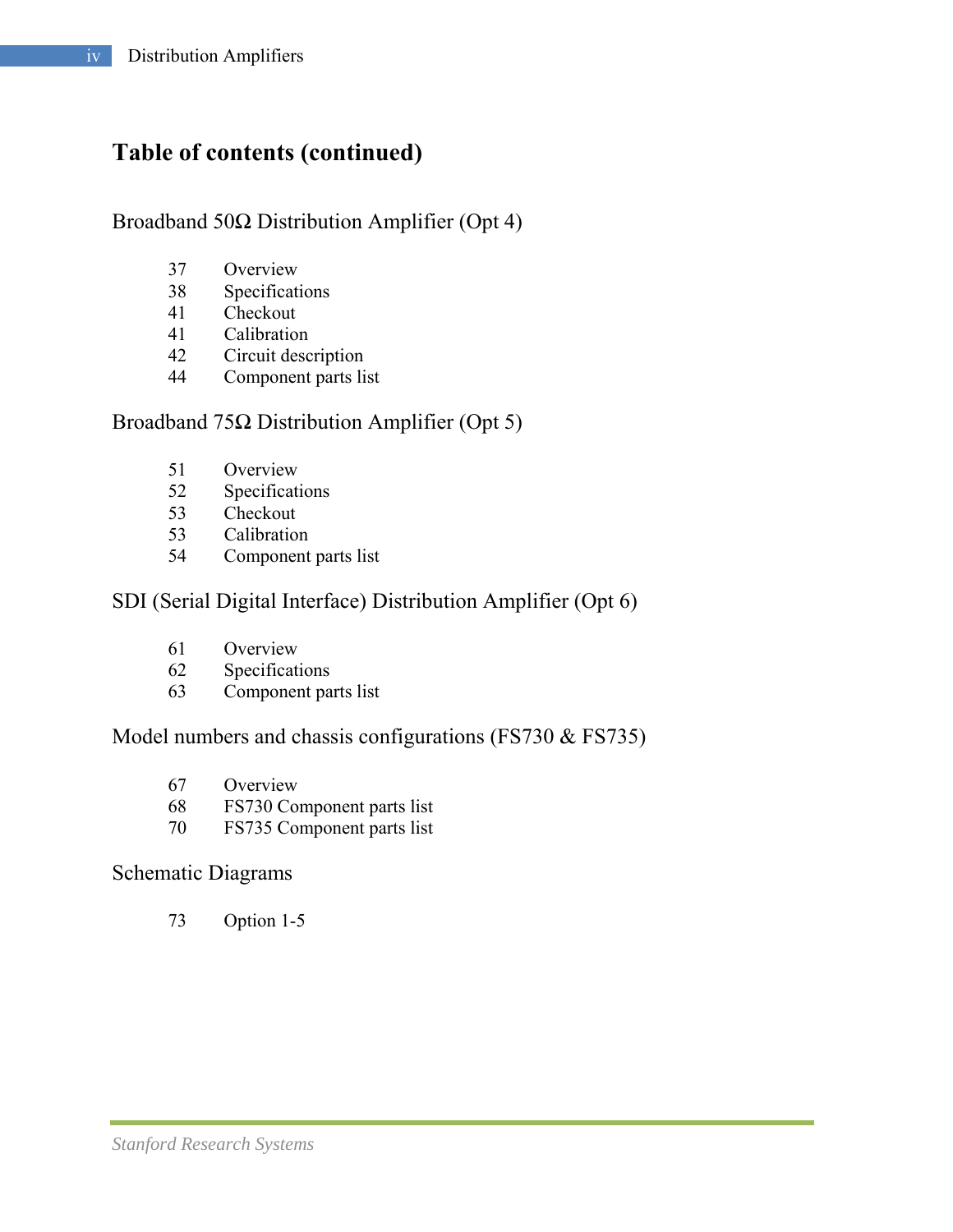# **Safety and Preparation for Use**

#### **Line Voltage**

The FS730 & FS735 operate from a 90 to 132 VAC or 175 to 264 VAC power source having a line frequency between 47 and 63 Hz.

#### **Power Entry Module**

A power entry module on the back panel of the instruments provides connection to the power source and to a protective ground.

#### **Power Cord**

A detachable, three-wire power cord for connection to the power source and protective ground is provided.

The exposed metal parts of the box are connected to the power ground to protect against electrical shock. Always use an outlet which has a properly connected protective ground. Consult with an electrician if necessary.

#### **Grounding**

BNC shields are connected to the chassis ground and the AC power source ground via the power cord. Do not apply any voltage to the shield.

#### **Line Fuse**

The line fuse is internal to the instrument and may not be serviced by the user.

#### **Operate Only with Covers in Place**

To avoid personal injury, do not remove the product covers or panels. Do not operate the product without all covers and panels in place.

#### **Serviceable Parts**

The FS730 & FS735 do not have any user serviceable parts inside. Refer service to a qualified technician.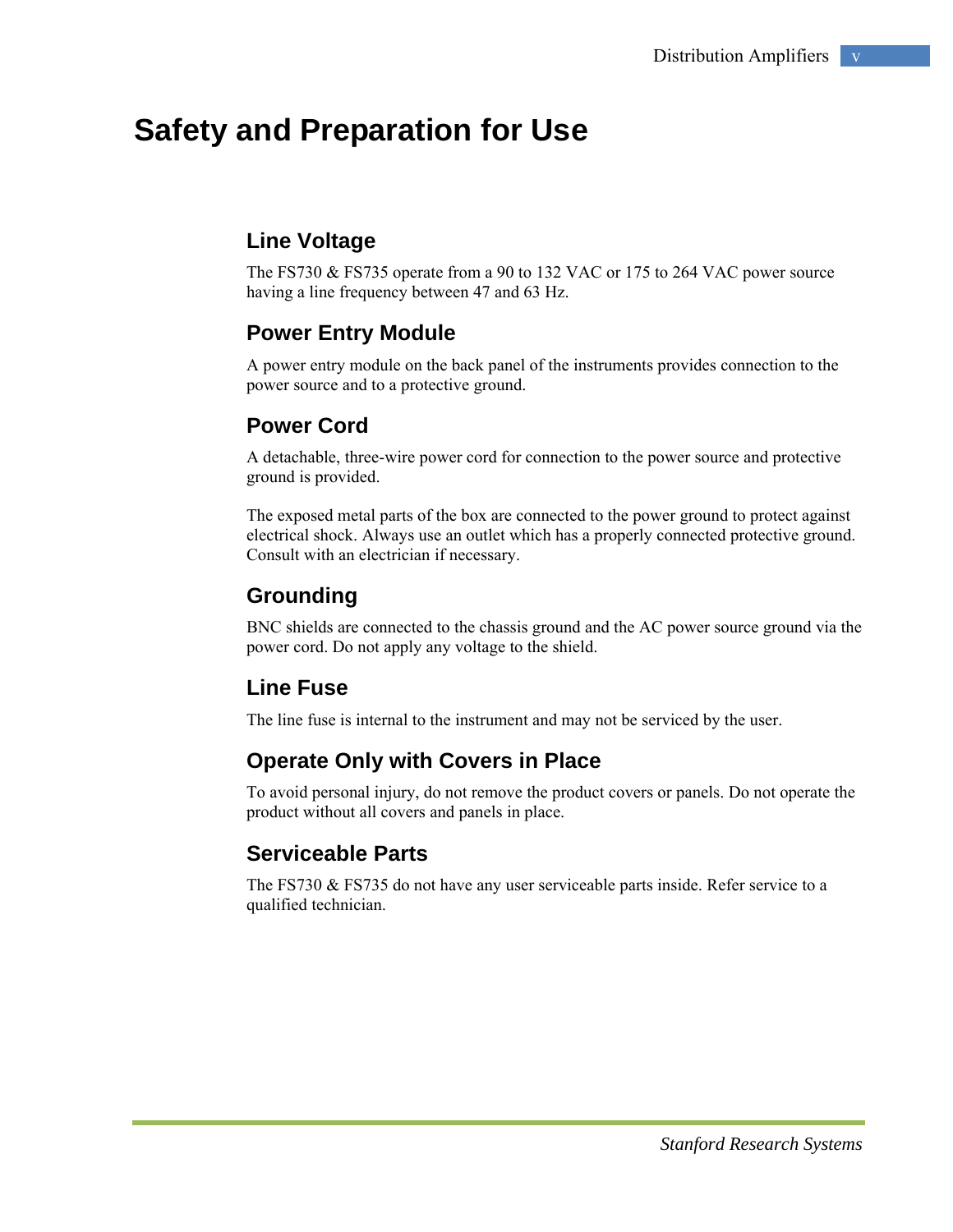# **Symbols you may Find on SRS Products**

| Symbol                   | <b>Description</b>                        |
|--------------------------|-------------------------------------------|
|                          | Alternating current                       |
|                          | Caution - risk of electric shock          |
| $\overline{\phantom{a}}$ | Frame or chassis terminal                 |
|                          | Caution - refer to accompanying documents |
|                          | Earth (ground) terminal                   |
| ⊣∣∣⊦                     | Battery                                   |
|                          | Fuse                                      |
|                          | On (supply)                               |
|                          | Off (supply)                              |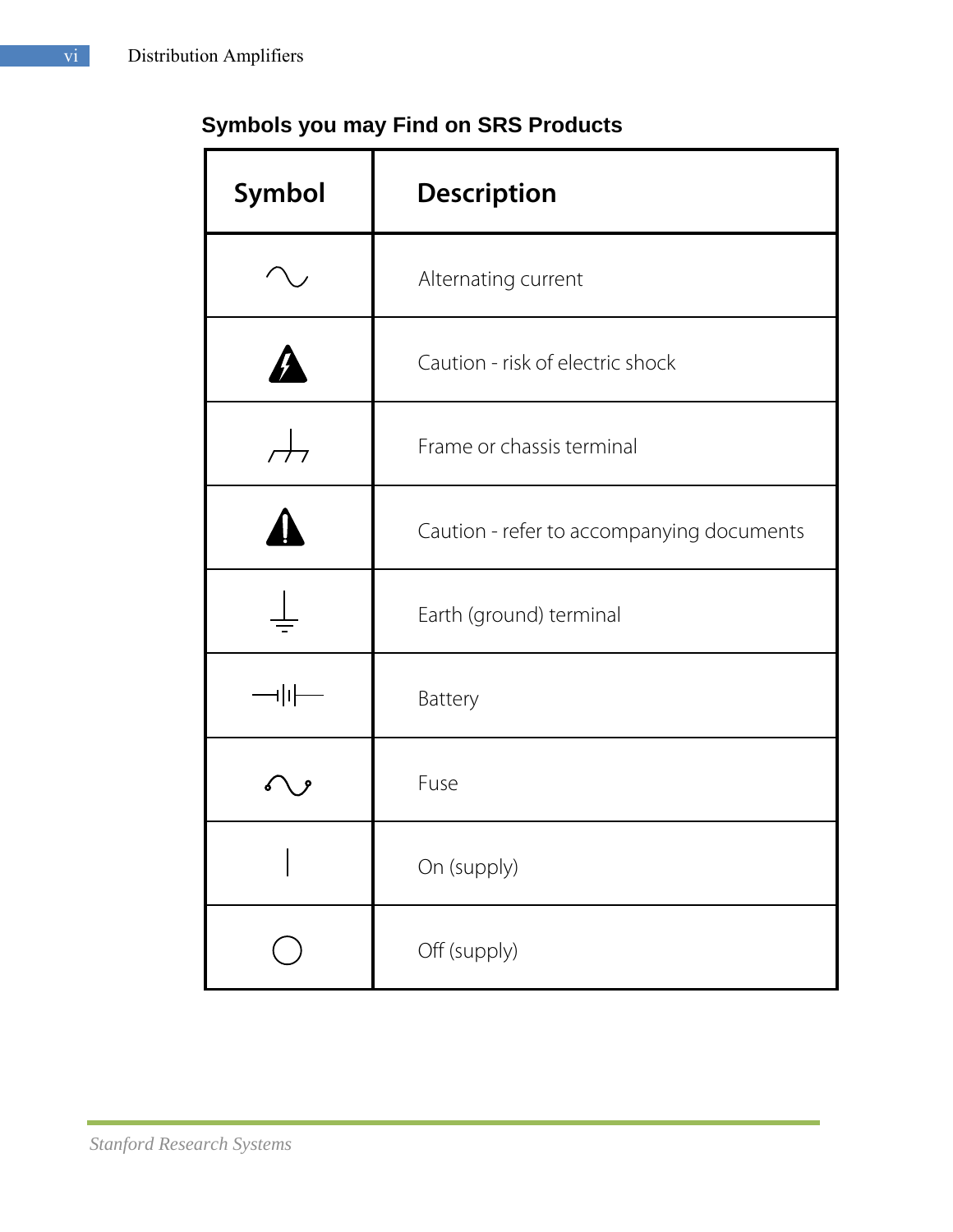# **Introduction**

Distribution amplifiers are used to create several copies of a signal. There are many application areas and each requires different amplifier characteristics. In each application the amplifier is selected to preserve, improve (or minimally degrade) the input signal's bandwidth, amplitude, pulse shape, phase noise and jitter characteristics.

SRS distribution amplifiers are available in two chassis form factors:

**The FS730** is a half-width, 1U high chassis that holds one distribution amplifier with BNC connectors and indicator LEDs on the *front* panel. The power cord is on the *back* panel. Two FS730s may be mounted side-by-side in a 19" rack using the optional rack mount accessory.



Figure 1. Front panel of FS730 (10MHz distribution amplifier shown here)



Figure 2. Rear panel of FS730 Distribution amplifier.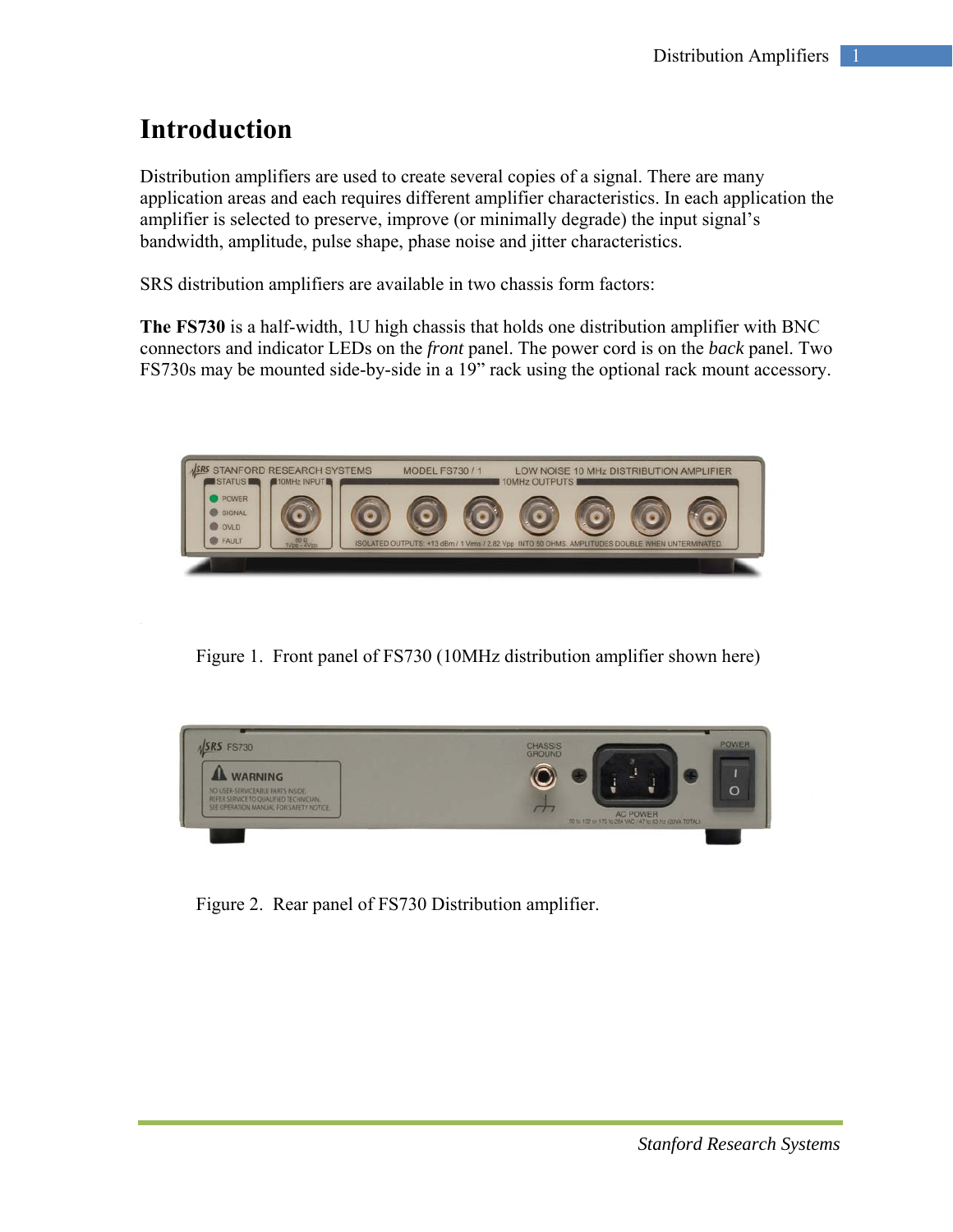**The FS735** is a full-width, 1U high chassis that can hold two distribution amplifiers. The BNCs and power cord are on the *rear* of the instrument. The indicator LEDs are on the *front* panel of the instrument.



Figure 3. Front panel of FS735 dual, rack-mounted, distribution amplifiers



Figure 4. Rear panel of FS735 dual, rack-mounted, distribution amplifiers.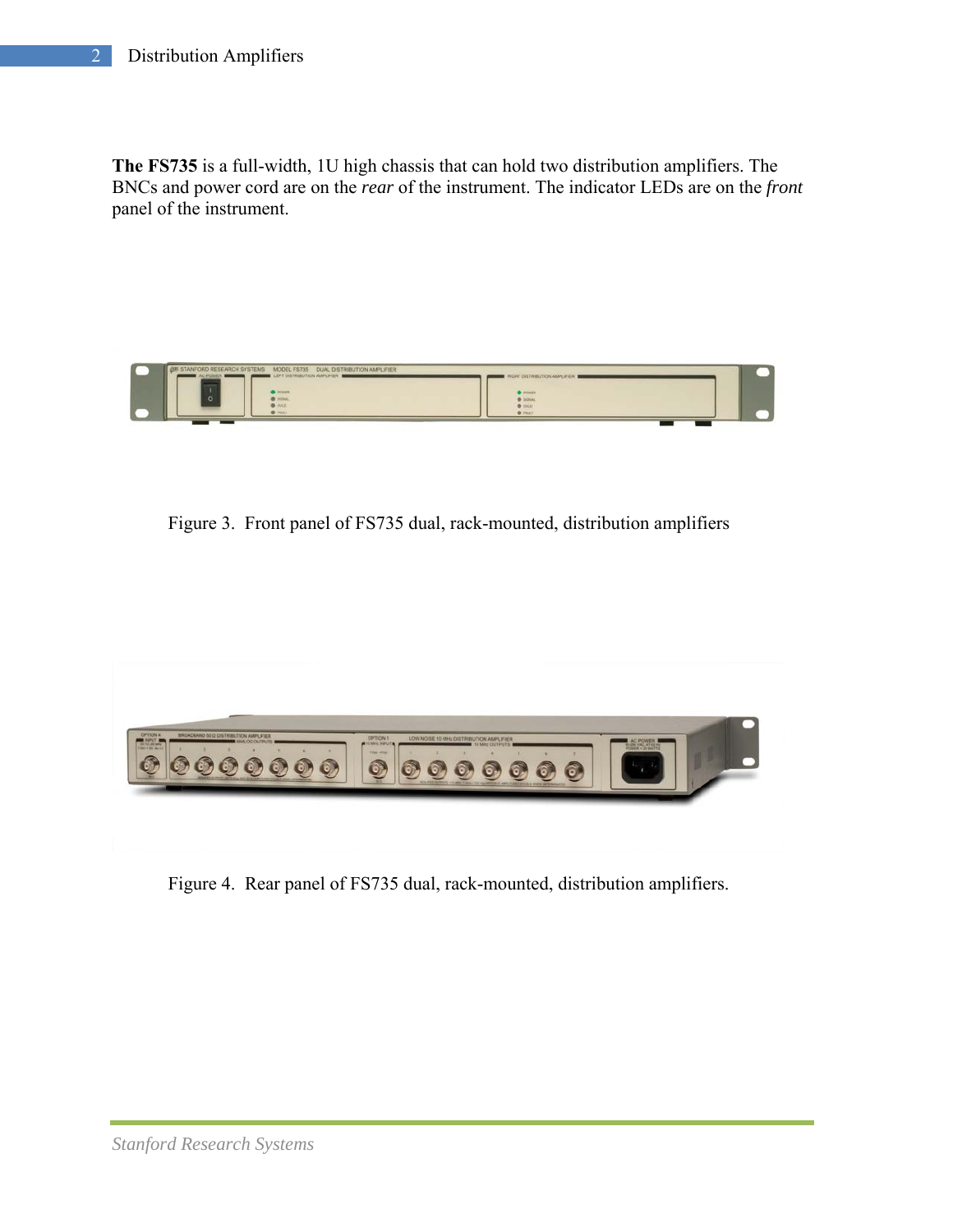#### **Distribution amplifier options**

#### **10 MHz and 5 MHz distribution amplifiers**.

It is common to distribute a 10 MHz or 5 MHz frequency reference (from a rubidium or cesium oscillator, for example) throughout a facility. This frequency reference is used as the timebase for instruments in test & measurement, broadcast, telecommunication or basic research applications.

A distribution amplifier used in this application should provide sine wave outputs, amplitude leveling, low additive phase noise, low spur levels, narrow bandwidth, high channel-tochannel isolation, small phase variation with temperature, and high return loss on all 50 $\Omega$ inputs and outputs.

#### **CMOS Logic distribution amplifier.**

A CMOS Logic distribution amplifier has one logic-level input and several outputs. A typical application is the distribution of a 1 pulse-per-second timing mark from a GPS receiver or an 8kHz frame clock for telecommunications.

There are no established standards for sending 5 V logic pulses over  $50\Omega$  coax. Standard logic ICs are not designed to drive 50  $\Omega$  loads. To avoid problems, a logic distribution amplifier should have the following characteristics: high input impedance with hysteresis, high current outputs with 50  $\Omega$  source impedance, fast transition times, small overshoot, small ground bounce, small insertion delay and low channel-to-channel timing skew.

#### **Broadband 50 Ω and 75 Ω distribution amplifiers.**

Broadband distribution amplifiers have one analog input and several analog outputs. A wide bandwidth allows these distribution amplifiers to be used in many applications including the distribution of frequency references, IRIG timing signals, composite video, audio, etc. Typically test  $\&$  measurement and research applications will use 50  $\Omega$  inputs and outputs while video and broadcast applications will use the 75  $\Omega$  version.

Important characteristics of broadband amplifiers include input protection, wide bandwidth (including dc), flat frequency response, large dynamic range, low offset voltage, low noise, high slew rate, and low distortion. Outputs should have high current compliance and accurate 50 Ω or 75 Ω output impedance for high return loss. Composite video applications require low differential gain and low differential phase errors to prevent color shifts or color saturation changes verses luminance levels.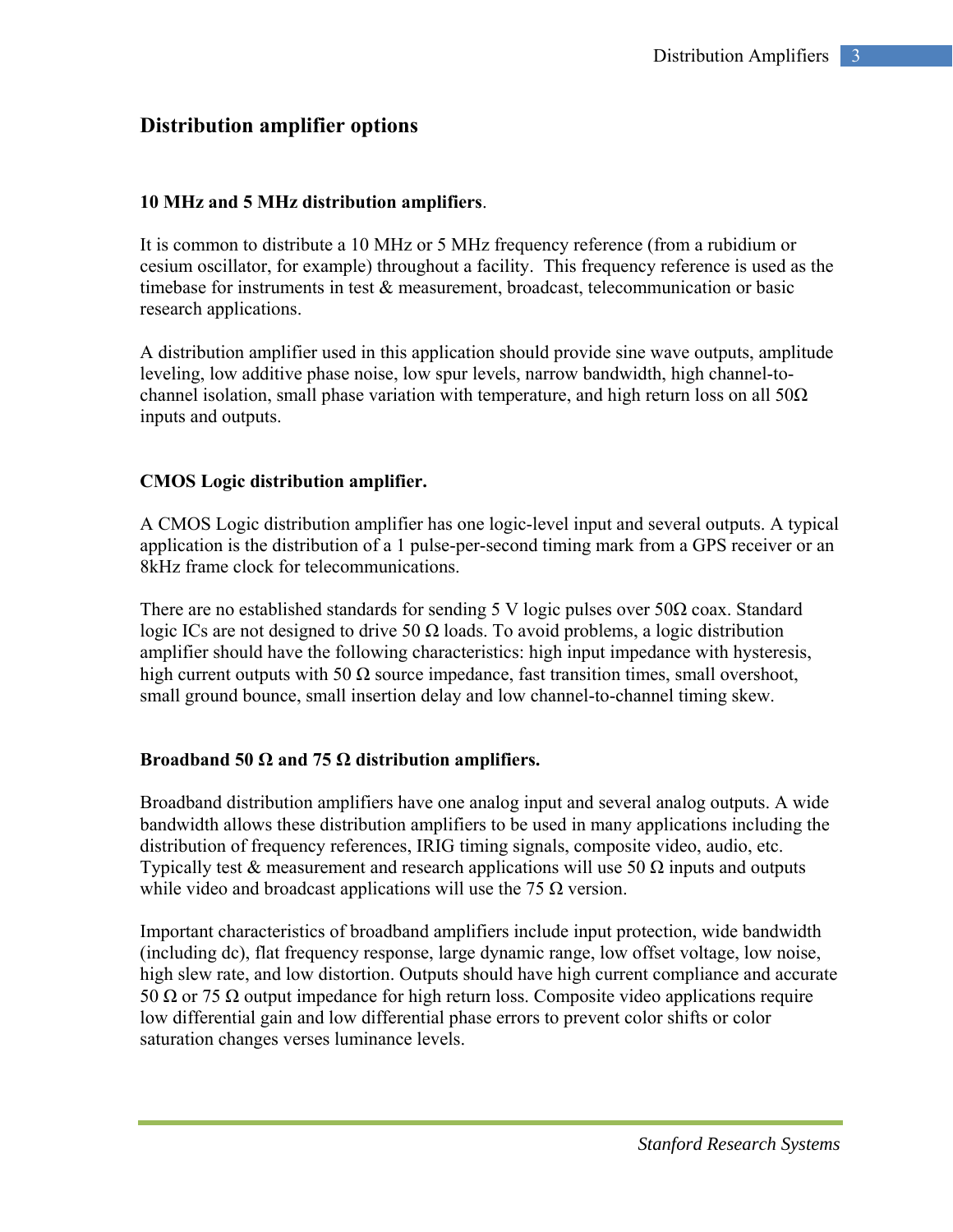#### **SDI distribution amplifier**

SDI (serial digital interface) is a physical interface used to transmit uncompressed component digital video in a variety of formats. There are several standards defined by the Society of Motion Picture and Television Engineers (SMPTE) which transmit 800 mV<sub>pp</sub> logic over 75  $\Omega$ coax at rates up to 2.97Gb/s.

Cable attenuation and dispersion degrade SDI signals. Two techniques are used to restore signals: equalization and reclocking. Equalization circuits modify the frequency response of the input amplifier to compensate for the cable losses at high frequencies. Reclocking circuits recover the data clock (by phase locking a local oscillator to transitions in the data stream) and resynchronize the output data to this recovered clock.

Important characteristics of an SDI distribution amplifier include input cable equalization, agile clock recovery and resynchronization, good matching of the 75  $\Omega$  cable impedance to both inputs and outputs, fast output transition times, small overshoot, and compliance with common data rates (270, 1483.5, 1485, 2967 and 2970 Mb/s).

#### **More in development**

Other distribution amplifiers, which are compatible with the FS730  $&$  FS735 systems, are currently in development. Check the SRS web site, [www.thinkSRS.com,](http://www.thinksrs.com/) for current information.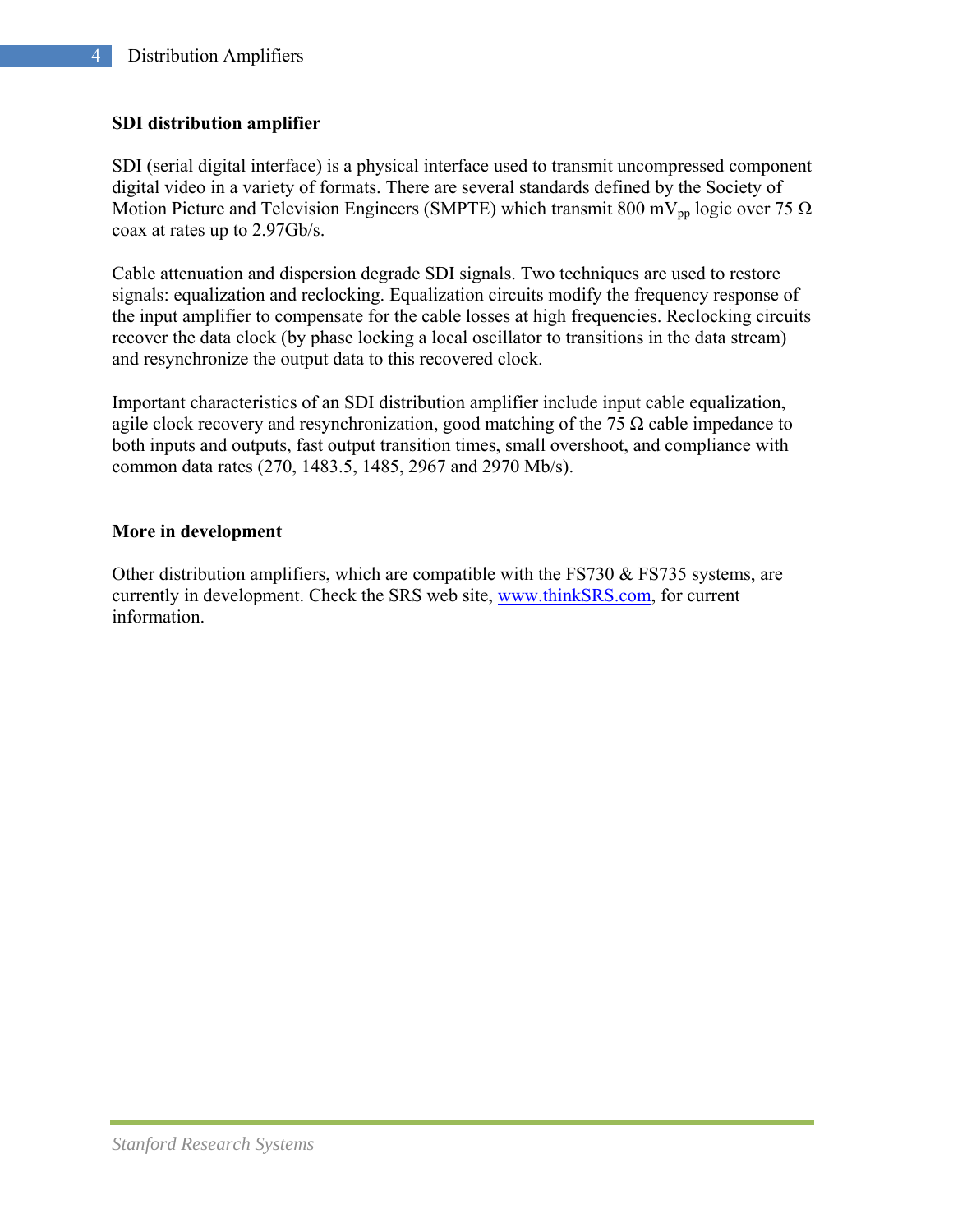# **10MHz Distribution Amplifier**

# **(Option 01)**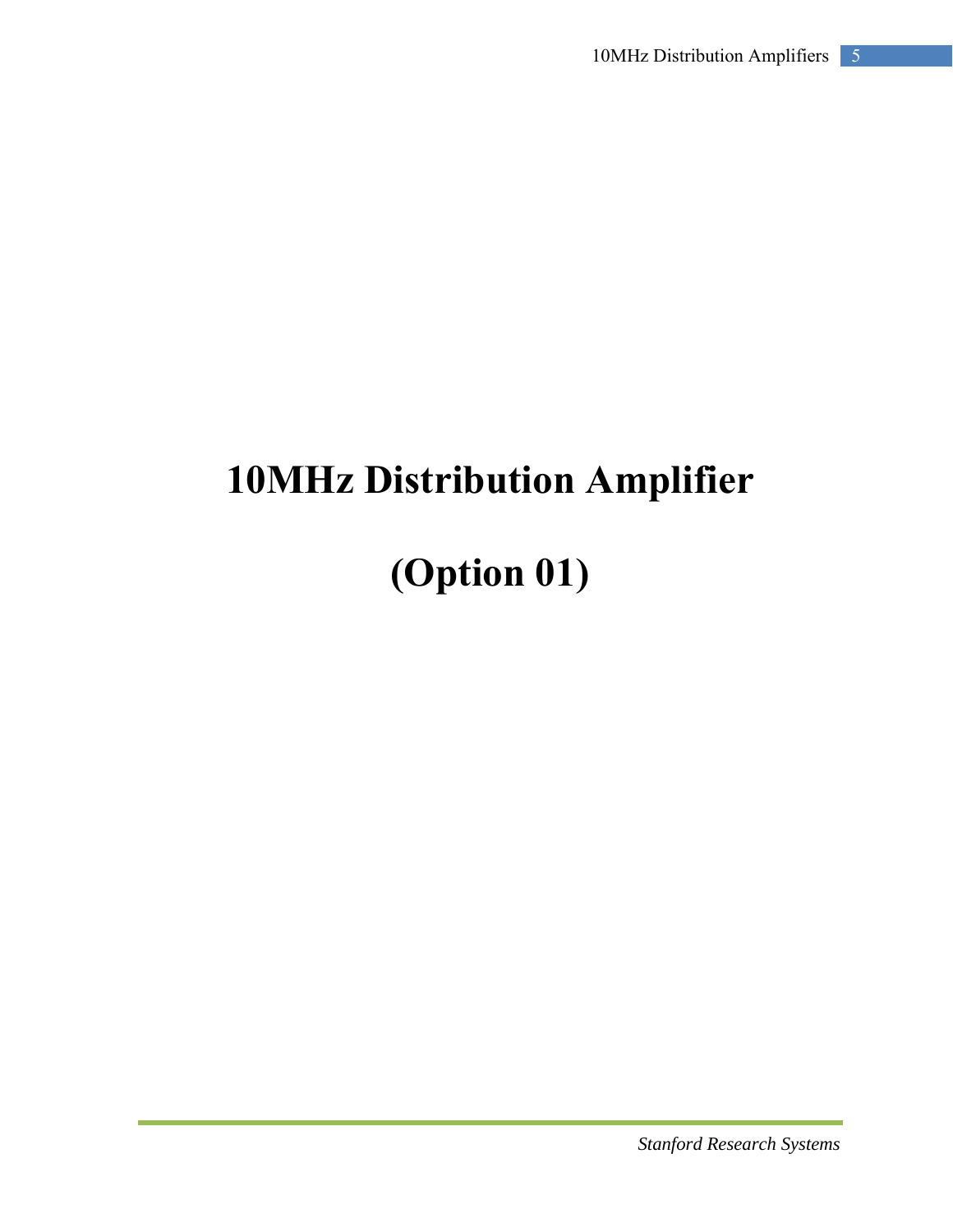# 6 10 MHz Distribution Amplifiers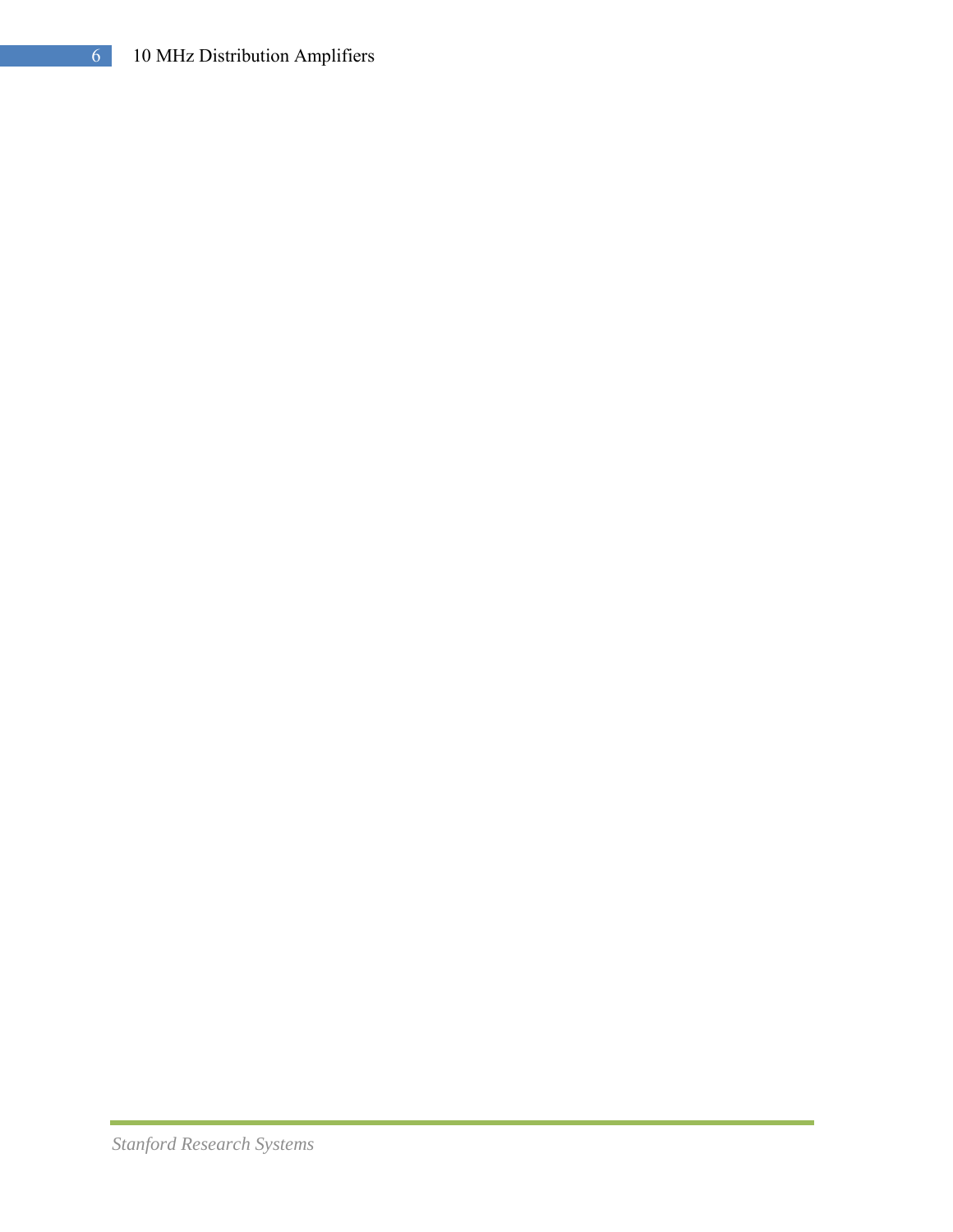# **10 MHz distribution amplifier (Option 1)**



Figure 5. Single 10MHz Distribution amplifier, FS730/1. The FS735 dual distribution amplifier is also available.

#### **Overview**

This distribution amplifier is intended to distribute a low noise 10 MHz frequency reference. The amplifier has one input and seven outputs, all on BNC connectors. The input is coupled through a series LC network allowing the use of inputs with a dc offset. The input source impedance is 50  $Ω$  at 10 MHz.

The input is conditioned by a limiter. The limiter provides several advantages in this application; amplitude modulation is removed from the input signal, outputs have fixed amplitude, input noise that occurs more than 50 mV away from the zero-crossing is blocked, and virtually any waveform with a duty cycle near 50% may be used as an input.

The input limiter is followed by a bandpass filter and a fixed gain amplifier. This signal is passed to seven output amplifiers, each of which is followed by a low pass filter and an output transformer. All of the outputs have 50 Ω source impedance and provide a 1Vrms (+13 dBm) sine wave into a 50  $\Omega$  load.

There are four indicator LEDs. The "power" LED indicates that the unit has ac power. The "signal" LED indicates that an input signal is present. The "overload" LED indicates that the input signal has excessive amplitude. The "fault" LED indicates one or more of these conditions: no input signal, excessive input signal, or low internal dc power supply.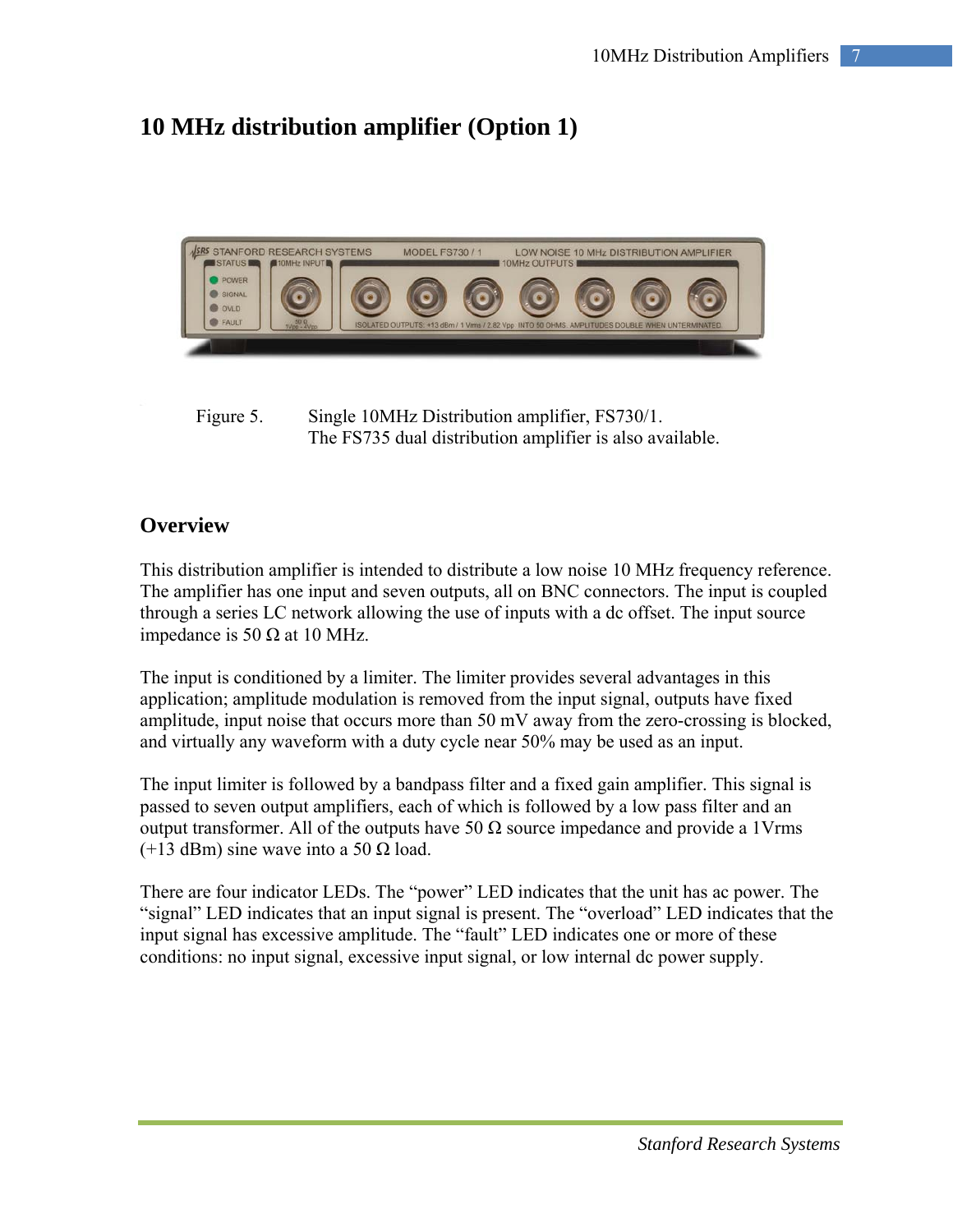#### **Specifications**

#### **Input**

| Frequency | 10 MHz, $\pm 1\%$                |
|-----------|----------------------------------|
| Level     | 0 dBm to $+16$ dBm               |
|           | $(0.6V_{pp}$ to $4V_{pp})$       |
| Waveform  | Any with $\approx$ 50% duty      |
| Impedance | 50 $\Omega$ , $\pm$ 5% at 10 MHz |
| Coupling  | Series LC. (Open at dc)          |

#### **Outputs**

| Sine                                     |
|------------------------------------------|
| ${<}1\%$                                 |
| +13±1 dBm (1 $V_{RMS}$ , 2.82 $V_{PP}$ ) |
| 50 $\Omega$ , $\pm$ 5% at 10 MHz         |
| Transformer. (Short at dc)               |
| $\pm 200$ kHz (-3 dB)                    |
| $<-120$ dBc within 100 kHz               |
| $> 100$ dB <sup>(1)</sup>                |
| $< 1$ ps $(1, 2)$                        |
| $\approx -5$ ps/°C                       |
|                                          |

- (1) Measured with 1Vrms at 10.001 MHz from a 50  $\Omega$  source applied to an adjacent output. The isolation increases at frequencies far away from 10 MHz.
- (2) The pulling is comparable to that caused by a reflected wave from an unterminated cable on an adjacent output.

#### **Additive phase noise**

(with  $+7$  dBm input)

| <b>Offset</b> | Noise (typ) |
|---------------|-------------|
| (Hz)          | (dBc/Hz)    |
| 1             | $-125$      |
| 10            | $-135$      |
| 100           | $-146$      |
| 1k            | $-155$      |
| 10k           | $-158$      |
| 100k          | $-158$      |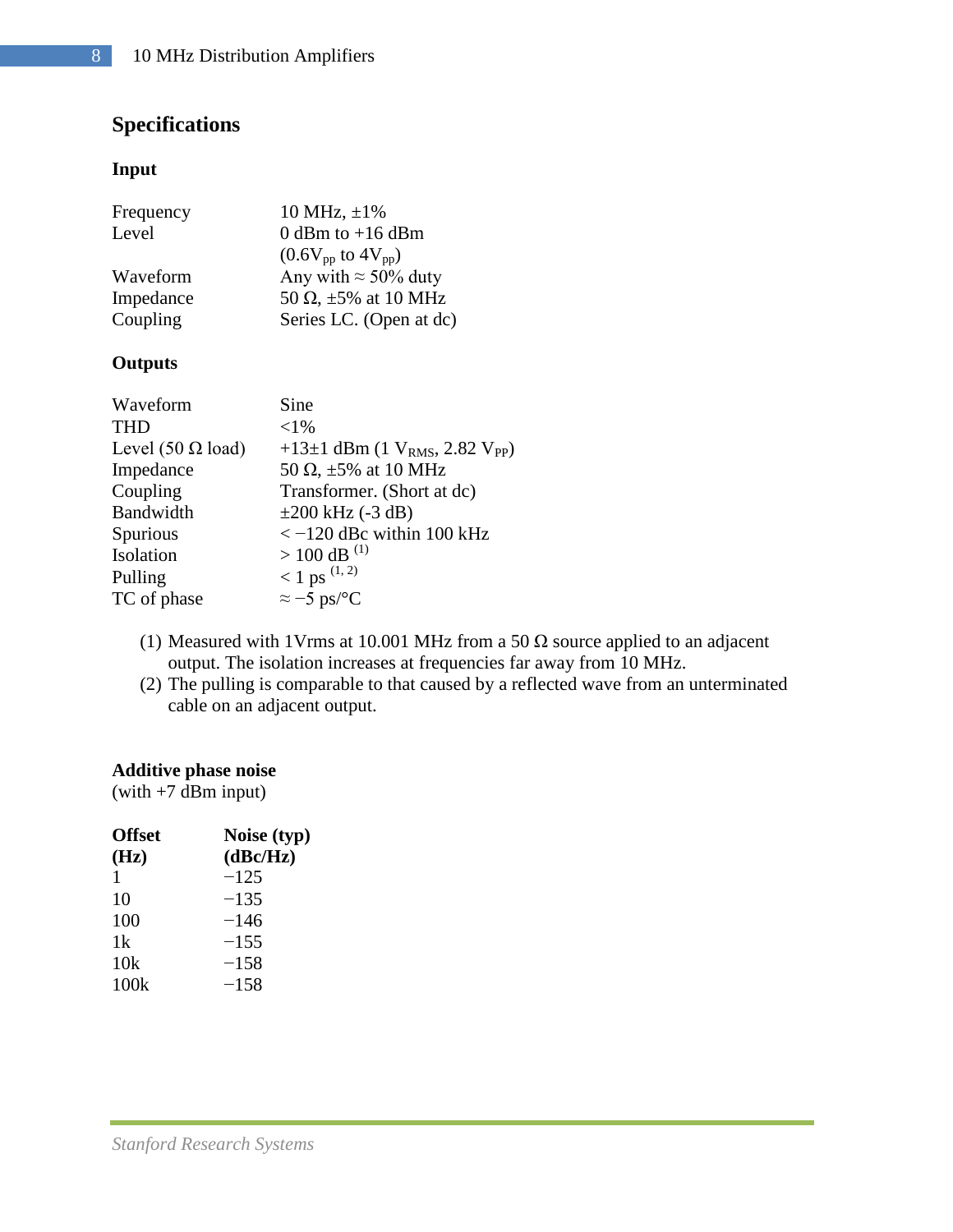

Figure 6 . The 10MHz Distribution amplifier input limiter characteristic.



Figure 7. The 10MHz distribution amplifier, output power vs. frequency.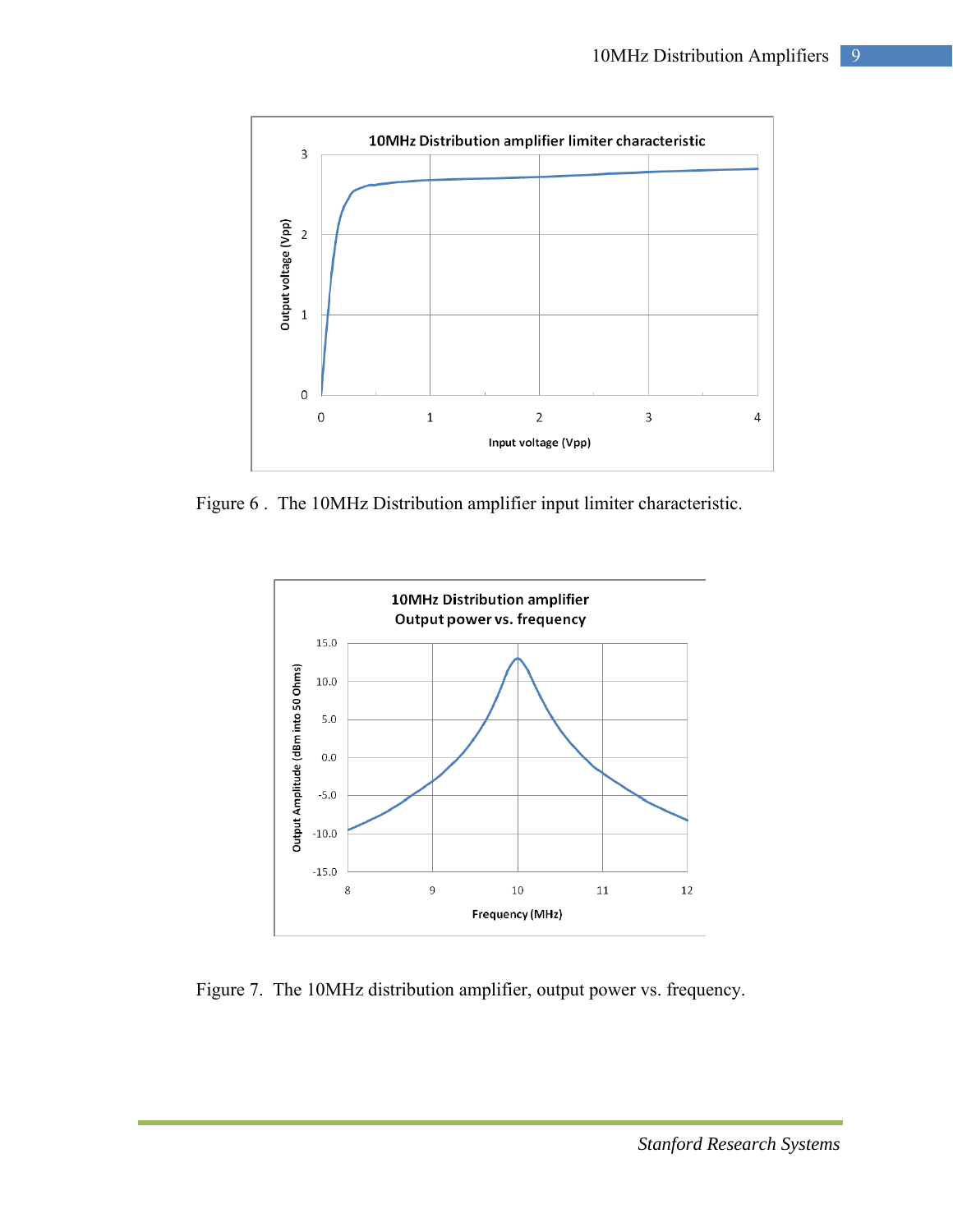

Figure 8. The 10MHz Distribution amplifier sine wave output.



Figure 9. The 10MHz Distribution amplifier additive phase noise vs offset frequency.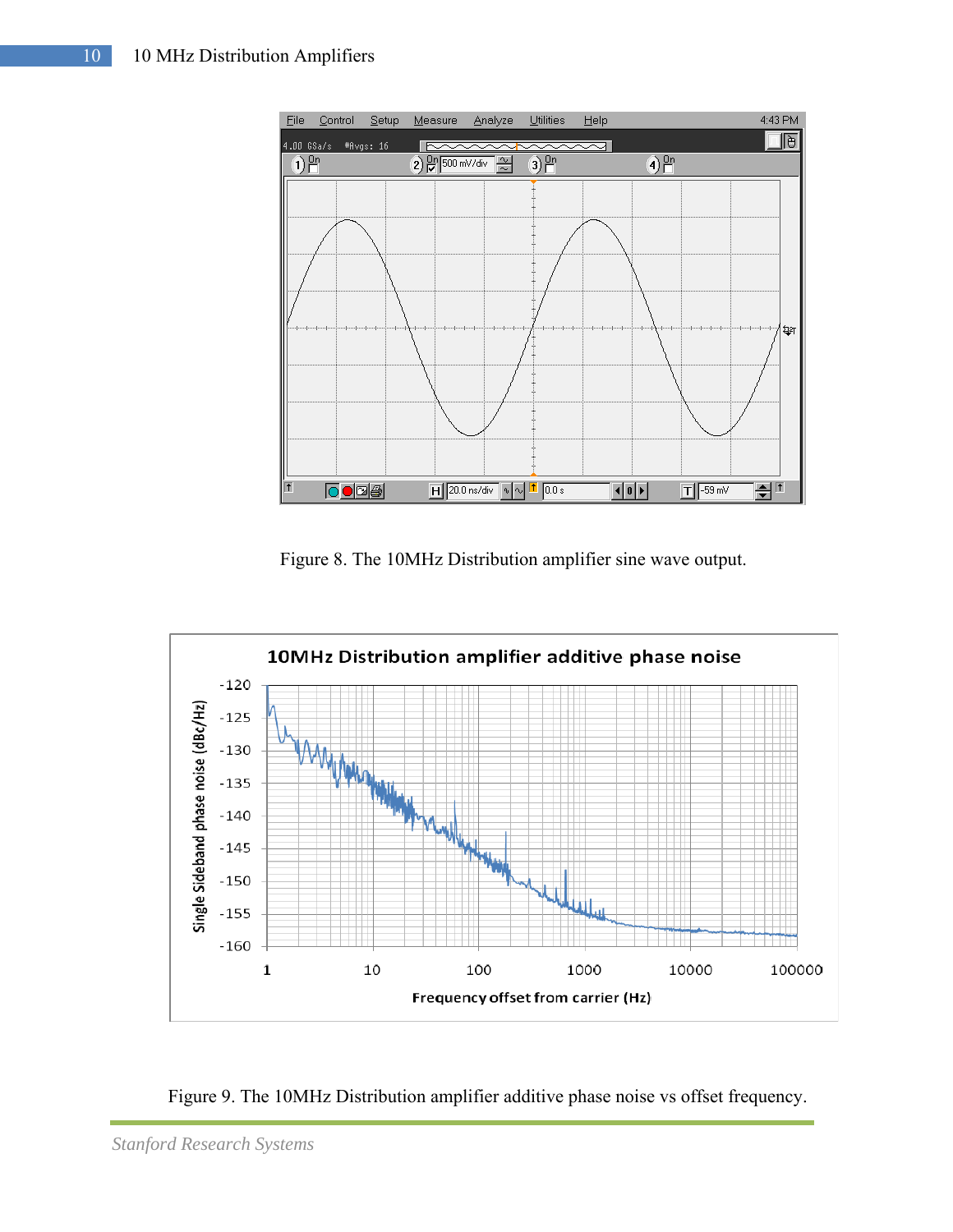#### **Test and calibration.**

**Check out.** With the instrument plugged into an ac power source and turned "on", apply a 10MHz ( $\pm$ 1kHz or  $\pm$ 100ppm), 1.41V<sub>PP</sub> (+7dBm or 0.5 V<sub>RMS</sub>) sine wave to the 50 $\Omega$  input. Verify that each of the seven outputs provides a clean sine wave output of  $2.82V_{PP}$  on an oscilloscope when driving a  $50\Omega$  load.

The output amplitude should decrease by a few percent when the input is changed to 9.9MHz or 10.1MHz. The SIGNAL LED should go "off" if the amplitude is reduced below  $0.4V_{PP}$ . The OVERLOAD LED should go "on" when the input is increased above  $5.2$  V<sub>PP</sub> (but do not exceed 6  $V_{PP}$  while testing).

**Calibration.** With the instrument plugged into an ac power source and turned "on", apply a  $10MHz$  ( $\pm$ 1kHz or  $\pm$ 100ppm), 1.41V<sub>PP</sub> (+7dBm or 0.5 V<sub>RMS</sub>) sine wave to the 50 $\Omega$  input.

- 1. Adjust the core of the tuned transformer (T101) to maximize the amplitude of the Channel 1 output when driving a  $50\Omega$  load.
- 2. Adjust the amplitude control pot (P100) for  $2.82V_{PP}$  (+13dBm or 1.00  $V_{RMS}$ ) sine wave amplitude on the Channel 1 output when driving a  $50\Omega$  load.
- 3. Verify that 10MHz is present at each of the seven outputs.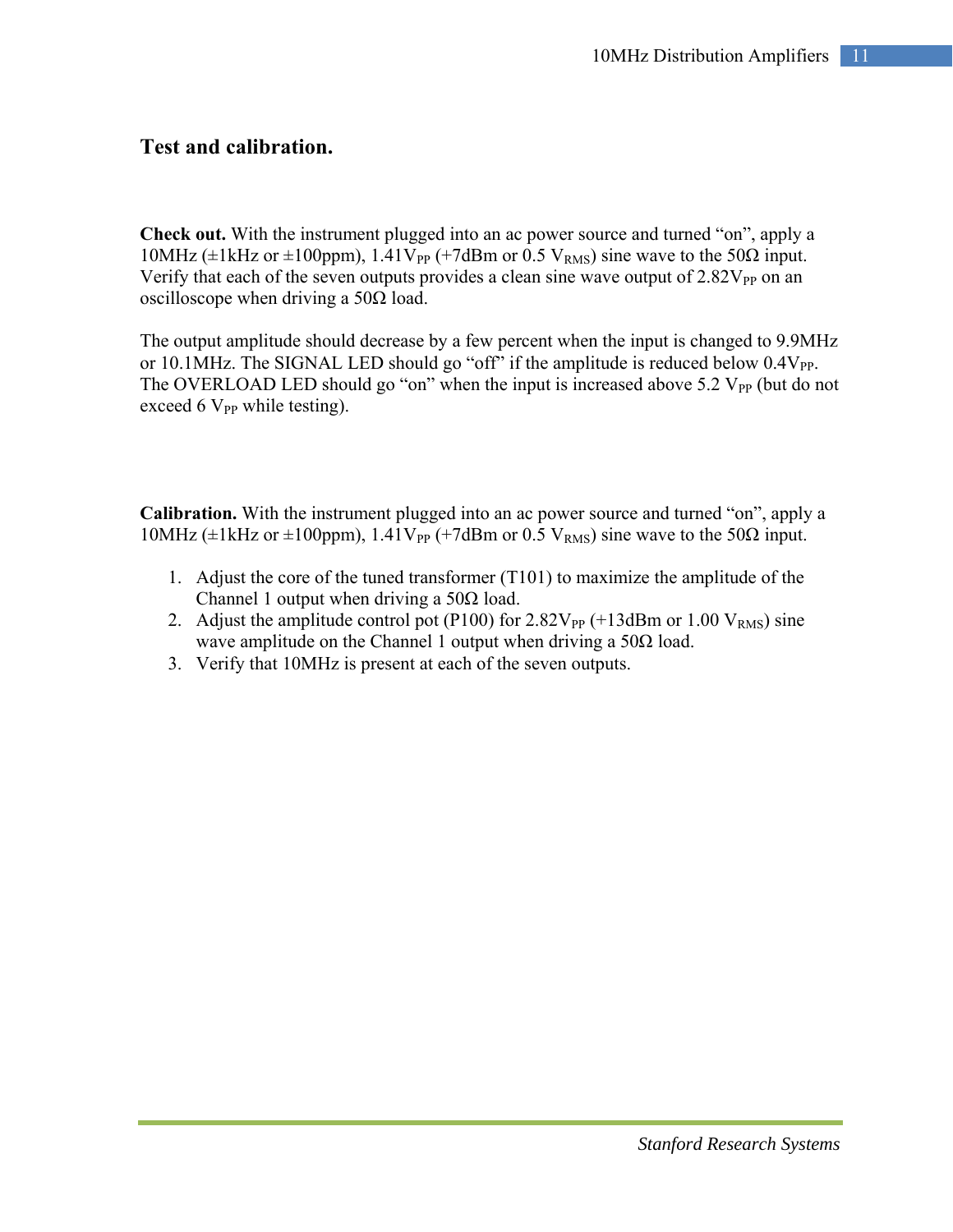#### **Circuit Description**

#### **10MHz distribution amplifier**

#### **(Refer to schematics FS1\_1B and FS1\_2B)**

This distribution amplifier is intended to distribute a low noise 10 MHz frequency reference. The amplifier has one input and seven outputs, all on BNC connectors.

**Power.** The unit is powered from a universal input, +24Vdc power supply. Passive L-C filters (L100, L101, C100, C101) are used to remove switching noise from the +24V. The power supply is regulated by a low drop-out regulator (U100) to provide a clean +22Vdc supply.

**Input.** The user-supplied 10MHz is applied at J102. A low-Q, series resonant L-C circuit (C109, C110, L102) is used to ac couple and band-pass the input signal and drive the primary of the transformer T100. The transformer doubles the amplitude of the input signal to improve the input noise figure. The transformer input impedance is about  $50\Omega$  (R113 divided by the square of the turns ratio of T100). The inductor, L103, compensates for the input capacitance of the transistor pair, Q100 &Q101.

**Limiter.** The balanced output from T100 drives the input to the differential pair/limiter  $(0.000 \& 0.01)$ . The limiter amplitude is set by the constant current source,  $(0.0102)$ , which has 4.096 V across its 1.24kΩ emitter resistor to provide 3.3mA of collector current. Q103 is used to temperature compensate the base-emitter voltage ( $\approx 0.65$ V) across O102. The R-C filter, R133  $& C117$ , has a 0.5Hz cutoff frequency to filter residual voltage reference noise.

The output from the limiter is a differential square wave of 3.3mA. The limiter has relatively high gain: the output will reach about 90% of full scale for inputs greater than  $200 \text{mV}_{\text{pp}}$ . This signal is applied to the primary of the tuned transformer, T101. This transformer is a 10.7MHz intermediate frequency transformer (IFT) that has been tuned down to 10MHz by C112 and C113. The turns ratio of T101 is 7:1 and so the input impedance is about  $7^2 \times 249 = 12.2$  kQ. The output from T101 has an amplitude of about 5.4V<sub>pp</sub>. The output is a relatively low distortion sine wave owing to the high-Q of the IFT.

**Amplifier.** The output of T101 is amplified by U102, which has a nominal gain of  $\times$ 2.4 to provide an output of about  $13V_{\text{pp}}$ . This output drives the seven buffer amplifiers which provide the seven output channels of the distribution amplifier. It also drives the output amplitude peak detector, D101 & C121.

**Buffer Amplifiers.** There are seven identical output amplifiers. This description will refer to the reference designators for the channel 1 output. The buffer amplifier consists of three emitter followers, Q210, Q211 and Q212. The emitter followers are connected in series to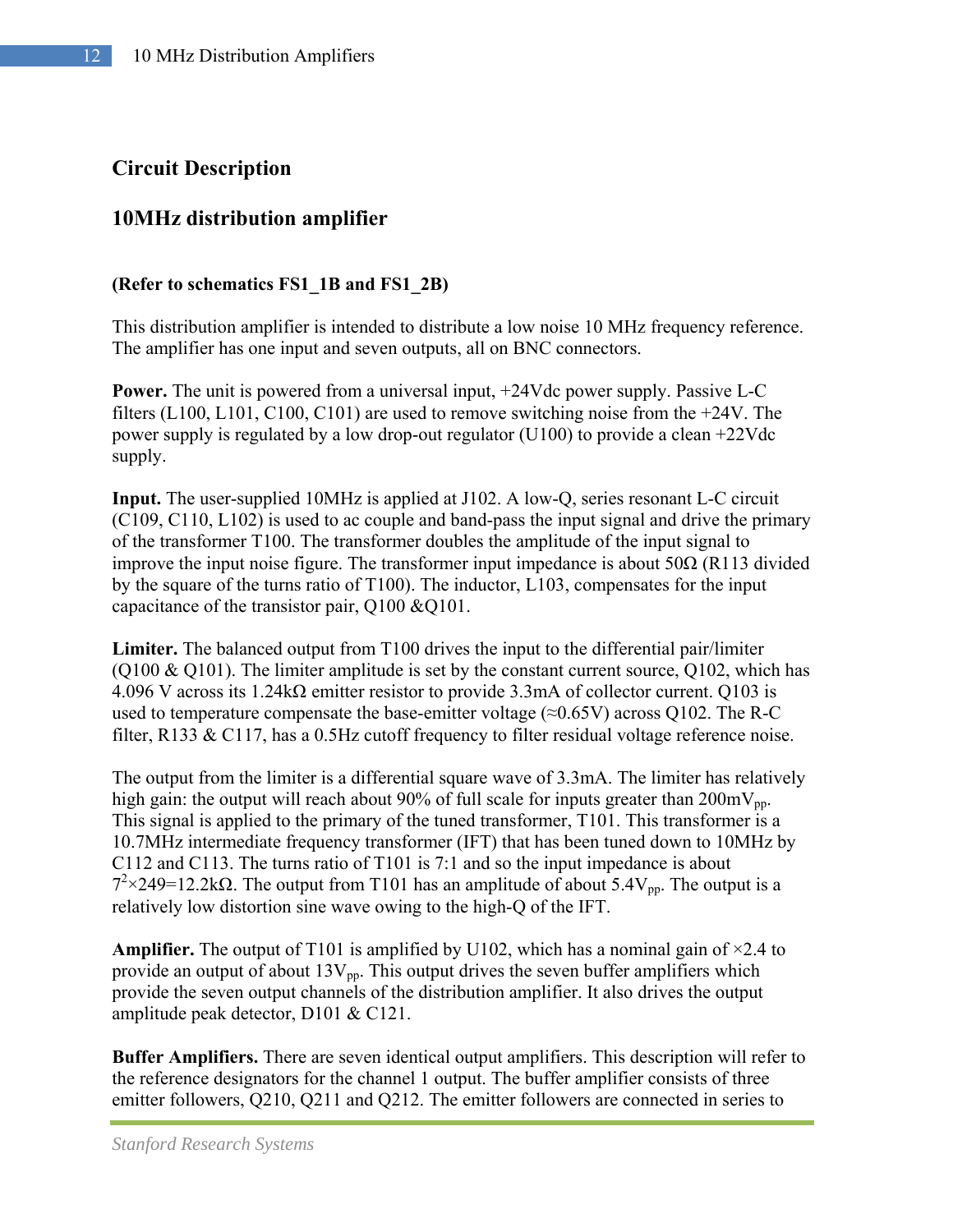provide very large channel-to-channel isolation. The emitter of the third follower drives a 2:1 output transformer via a series R-C (R219  $& C212$ ) to reduce the output impedance by 4:1 in order to drive a 50 $\Omega$  load. The 50 $\Omega$  user load is driven via a low-pass filter. The filter has a pass-band to 11.5MHz and a notch at 20MHz in order to eliminate harmonic distortion at the output.

**Status LEDs.** The input level detector is used to detect signal levels which are too small or too large. The detector, D100, is a dual Schottky diode that is biased "on" by R104, R105 and R107. (Biasing the detector "on" improves its ability to detect low signal levels.) The output of the level detector is compared with fixed thresholds by two comparators (U101). The SIGNAL LED will be "on" for inputs greater than about  $500 \text{mV}_{\text{pp}}$  and the OVERLOAD LED will be "on" if the input signal exceeds about  $5V_{\text{pp}}$ . The user supplied 10MHz input should be somewhere between these two levels.

The FAULT LED is controlled by U104 & U105 which turns the LED "on" if any of the following conditions exist: no signal at the input, overload at the input, +22V supply is below  $+20.5V.$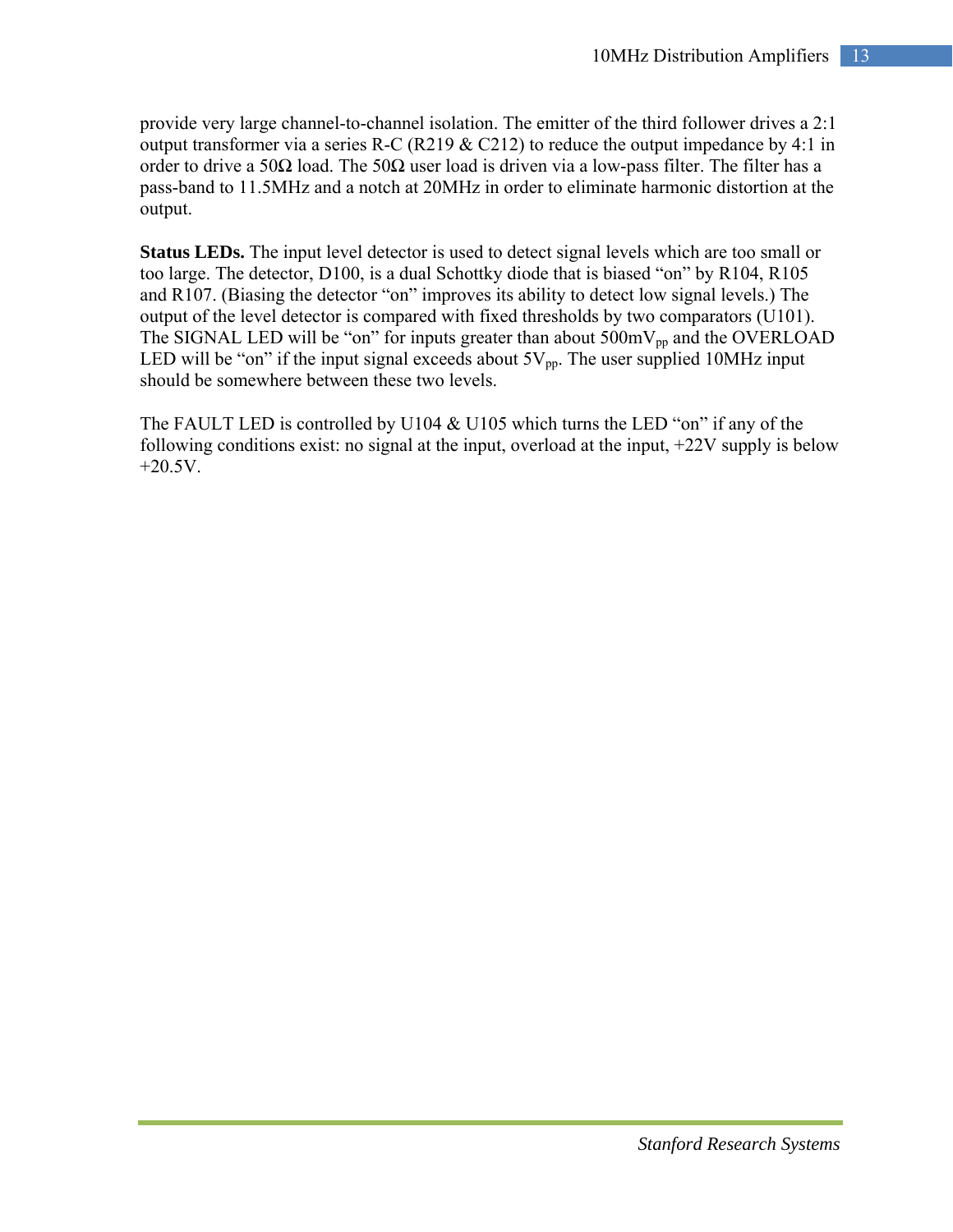# Option 01 (10MHz) Component parts list.

| <b>Part Number</b> |           |                 |                                                                  |
|--------------------|-----------|-----------------|------------------------------------------------------------------|
|                    | Reference | Value           | Description                                                      |
| 5-00516            | $C-100$   | 330U HIGH RIPPL | Capacitor, Electrolytic, High Ripple, High Temp (-55/+105 DEG C) |
| 5-00516            | $C-101$   | 330U HIGH RIPPL | Capacitor, Electrolytic, High Ripple, High Temp (-55/+105 DEG C) |
| 5-00319            | $C-102$   | 10U/T35         | SMD TANTALUM, D-Case                                             |
| 5-00319            | $C-103$   | 10U/T35         | SMD TANTALUM, D-Case                                             |
| 5-00299            | $C-104$   | .1U             | Capacitor, Mono, 50V, 10%, X7R, 1206                             |
| 5-00299            | $C-105$   | .1U             | Capacitor, Mono, 50V, 10%, X7R, 1206                             |
| 5-00399            | $C-106$   | .01U            | Capacitor, Mono, 50V, 5%, X7R, 1206                              |
| 5-00399            | $C-107$   | .01U            | Capacitor, Mono, 50V, 5%, X7R, 1206                              |
| 5-00399            | $C-108$   | .01U            | Capacitor, Mono, 50V, 5%, X7R, 1206                              |
| 5-00378            | $C-109$   | 180P            | Capacitor, Mono, 50V, 5%, NPO, 1206                              |
| 5-00380            | $C-110$   | 270P            | Capacitor, Mono, 50V, 5%, NPO, 1206                              |
| 5-00299            | $C-111$   | .1U             | Capacitor, Mono, 50V, 10%, X7R, 1206                             |
| 5-00365            | $C-112$   | 15P             | Capacitor, Mono, 50V, 5%, NPO, 1206                              |
| 5-00365            | $C-113$   | 15P             | Capacitor, Mono, 50V, 5%, NPO, 1206                              |
| 5-00299            | $C-114$   | .1U             | Capacitor, Mono, 50V, 10%, X7R, 1206                             |
| 5-00299            | $C-115$   | .1U             | Capacitor, Mono, 50V, 10%, X7R, 1206                             |
| 5-00299            | $C-116$   | .1U             | Capacitor, Mono, 50V, 10%, X7R, 1206                             |
| 5-00516            | $C-117$   | 330U HIGH RIPPL | Capacitor, Electrolytic, High Ripple, High Temp (-55/+105 DEG C) |
| 5-00299            | $C-118$   | .1U             | Capacitor, Mono, 50V, 10%, X7R, 1206                             |
| 5-00299            | $C-119$   | .1U             | Capacitor, Mono, 50V, 10%, X7R, 1206                             |
| 5-00399            | $C-120$   | .01U            | Capacitor, Mono, 50V, 5%, X7R, 1206                              |
| 5-00399            | $C-121$   | .01U            | Capacitor, Mono, 50V, 5%, X7R, 1206                              |
| 5-00299            | $C-210$   | .1U             | Capacitor, Mono, 50V, 10%, X7R, 1206                             |
| 5-00299            | $C-211$   | .1U             | Capacitor, Mono, 50V, 10%, X7R, 1206                             |
| 5-00387            | $C-212$   | 1000P           | Capacitor, Mono, 50V, 5%, NPO, 1206                              |
| 5-00380            | $C-214$   | 270P            | Capacitor, Mono, 50V, 5%, NPO, 1206                              |
| 5-00375            | $C-215$   | 100P            | Capacitor, Mono, 50V, 5%, NPO, 1206                              |
| 5-00380            | $C-216$   | 270P            | Capacitor, Mono, 50V, 5%, NPO, 1206                              |
| 5-00299            | $C-218$   | .1U             | Capacitor, Mono, 50V, 10%, X7R, 1206                             |
| 5-00299            | $C-220$   | .1U             | Capacitor, Mono, 50V, 10%, X7R, 1206                             |
| 5-00299            | $C-221$   | .1U             | Capacitor, Mono, 50V, 10%, X7R, 1206                             |
| 5-00387            | $C-222$   | 1000P           | Capacitor, Mono, 50V, 5%, NPO, 1206                              |
| 5-00380            | $C-224$   | 270P            | Capacitor, Mono, 50V, 5%, NPO, 1206                              |
| 5-00375            | $C-225$   | 100P            | Capacitor, Mono, 50V, 5%, NPO, 1206                              |
| 5-00380            | $C-226$   | 270P            | Capacitor, Mono, 50V, 5%, NPO, 1206                              |
| 5-00299            | $C-228$   | .1U             | Capacitor, Mono, 50V, 10%, X7R, 1206                             |
| 5-00299            | $C-230$   | .1U             | Capacitor, Mono, 50V, 10%, X7R, 1206                             |
| 5-00299            | $C-231$   | .1U             | Capacitor, Mono, 50V, 10%, X7R, 1206                             |
| 5-00387            | $C-232$   | 1000P           | Capacitor, Mono, 50V, 5%, NPO, 1206                              |
| 5-00380            | $C-234$   | 270P            | Capacitor, Mono, 50V, 5%, NPO, 1206                              |
| 5-00375            | $C-235$   | 100P            | Capacitor, Mono, 50V, 5%, NPO, 1206                              |
| 5-00380            | $C-236$   | 270P            | Capacitor, Mono, 50V, 5%, NPO, 1206                              |
| 5-00299            | $C-238$   | .1U             | Capacitor, Mono, 50V, 10%, X7R, 1206                             |
| 5-00299            | $C-240$   | .1U             | Capacitor, Mono, 50V, 10%, X7R, 1206                             |
| 5-00299            | $C-241$   | .1U             | Capacitor, Mono, 50V, 10%, X7R, 1206                             |
| 5-00387            | $C-242$   | 1000P           | Capacitor, Mono, 50V, 5%, NPO, 1206                              |
| 5-00380            | $C-244$   | 270P            | Capacitor, Mono, 50V, 5%, NPO, 1206                              |
| 5-00375            | $C-245$   | 100P            | Capacitor, Mono, 50V, 5%, NPO, 1206                              |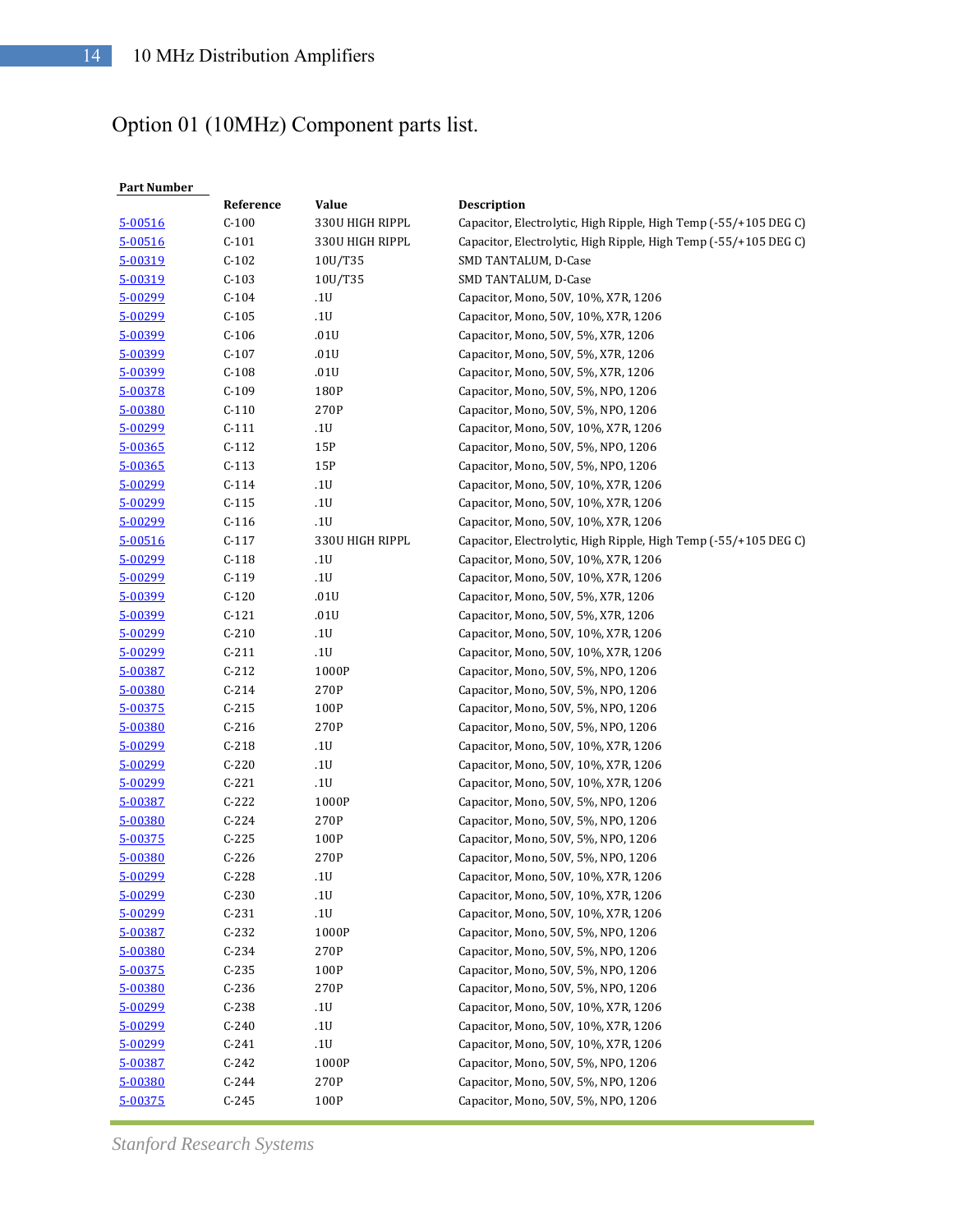| 5-00380        | $C-246$ | 270P                | Capacitor, Mono, 50V, 5%, NPO, 1206                                                                                             |
|----------------|---------|---------------------|---------------------------------------------------------------------------------------------------------------------------------|
| 5-00299        | $C-248$ | $.1\mathrm{U}$      | Capacitor, Mono, 50V, 10%, X7R, 1206                                                                                            |
| 5-00299        | $C-250$ | .1U                 | Capacitor, Mono, 50V, 10%, X7R, 1206                                                                                            |
| 5-00299        | $C-251$ | $.1\mathrm{U}$      | Capacitor, Mono, 50V, 10%, X7R, 1206                                                                                            |
| 5-00387        | $C-252$ | 1000P               | Capacitor, Mono, 50V, 5%, NPO, 1206                                                                                             |
| 5-00380        | $C-254$ | 270P                | Capacitor, Mono, 50V, 5%, NPO, 1206                                                                                             |
| 5-00375        | $C-255$ | 100P                | Capacitor, Mono, 50V, 5%, NPO, 1206                                                                                             |
| 5-00380        | $C-256$ | 270P                | Capacitor, Mono, 50V, 5%, NPO, 1206                                                                                             |
| 5-00299        | $C-258$ | $.1\mathrm{U}$      | Capacitor, Mono, 50V, 10%, X7R, 1206                                                                                            |
| 5-00299        | $C-260$ | $.1\mathrm{U}$      | Capacitor, Mono, 50V, 10%, X7R, 1206                                                                                            |
| 5-00299        | $C-261$ | $.1\mathrm{U}$      | Capacitor, Mono, 50V, 10%, X7R, 1206                                                                                            |
| 5-00387        | $C-262$ | 1000P               | Capacitor, Mono, 50V, 5%, NPO, 1206                                                                                             |
| 5-00380        | $C-264$ | 270P                | Capacitor, Mono, 50V, 5%, NPO, 1206                                                                                             |
| 5-00375        | $C-265$ | 100P                | Capacitor, Mono, 50V, 5%, NPO, 1206                                                                                             |
| 5-00380        | $C-266$ | 270P                | Capacitor, Mono, 50V, 5%, NPO, 1206                                                                                             |
| 5-00299        | $C-268$ | .1U                 | Capacitor, Mono, 50V, 10%, X7R, 1206                                                                                            |
| 5-00299        | $C-270$ | $.1\mathrm{U}$      | Capacitor, Mono, 50V, 10%, X7R, 1206                                                                                            |
| 5-00299        | $C-271$ | $.1\mathrm{U}$      | Capacitor, Mono, 50V, 10%, X7R, 1206                                                                                            |
| 5-00387        | $C-272$ | 1000P               | Capacitor, Mono, 50V, 5%, NPO, 1206                                                                                             |
| 5-00380        | $C-274$ | 270P                | Capacitor, Mono, 50V, 5%, NPO, 1206                                                                                             |
| 5-00375        | $C-275$ | 100P                | Capacitor, Mono, 50V, 5%, NPO, 1206                                                                                             |
| 5-00380        | $C-276$ | 270P                | Capacitor, Mono, 50V, 5%, NPO, 1206                                                                                             |
| 5-00299        | $C-278$ | .1U                 | Capacitor, Mono, 50V, 10%, X7R, 1206                                                                                            |
| 5-00299        | $C-280$ | .1U                 | Capacitor, Mono, 50V, 10%, X7R, 1206                                                                                            |
| 3-00538        | $D-100$ | MMBD352L-ROHS       | MMBD352L, DUAL SCHOTTKY DIODE                                                                                                   |
| 3-00538        | $D-101$ | MMBD352L-ROHS       | MMBD352L, DUAL SCHOTTKY DIODE                                                                                                   |
| 1-00469        | $J-100$ | 2 PIN, RT.ANGLE     | Header, SIM, Right Angle, Polarized                                                                                             |
| 1-01158        | $J-102$ | 73100-0195          |                                                                                                                                 |
| 1-01158        | $J-210$ | 73100-0195          |                                                                                                                                 |
| 1-01158        | $J-220$ | 73100-0195          |                                                                                                                                 |
| 1-01158        | $J-230$ | 73100-0195          |                                                                                                                                 |
| 1-01158        | $J-240$ | 73100-0195          |                                                                                                                                 |
| 1-01158        | $J-250$ | 73100-0195          |                                                                                                                                 |
| 1-01158        | $J-260$ | 73100-0195          |                                                                                                                                 |
| 1-01158        | $J-270$ | 73100-0195          |                                                                                                                                 |
| $6 - 00647$    | $L-100$ | 47UH                |                                                                                                                                 |
| 6-00647        | $L-101$ | 47UH                |                                                                                                                                 |
| 6-00595        | $L-102$ | .56UH               | Inductor, SMD, Iron Core, 200MHz, 620mA, 10%, Shielded, 1206                                                                    |
| <u>6-00649</u> | $L-103$ |                     | Inductor, SMD, Iron Core, 300MHz, 875mA, 10%, Shielded, 1210                                                                    |
| $6 - 00236$    | $L-104$ | .22UH - SMT<br>FR47 | Ferrite Bead, SMD, Type 43/44, 1812                                                                                             |
| 6-00264        | $L-210$ | 100UH - SMT         | Inductor, SMD, Type S, Q=40 at 1.5MHz, 5mA, 10%, Shielded, 1210                                                                 |
| 6-00595        | $L-211$ | .56UH               | Inductor, SMD, Iron Core, 200MHz, 620mA, 10%, Shielded, 1206                                                                    |
| $6 - 00264$    | $L-220$ | 100UH - SMT         | Inductor, SMD, Type S, Q=40 at 1.5MHz, 5mA, 10%, Shielded, 1210                                                                 |
| 6-00595        | L-221   | .56UH               | Inductor, SMD, Iron Core, 200MHz, 620mA, 10%, Shielded, 1206                                                                    |
| 6-00264        |         |                     |                                                                                                                                 |
|                | $L-230$ | 100UH - SMT         | Inductor, SMD, Type S, Q=40 at 1.5MHz, 5mA, 10%, Shielded, 1210                                                                 |
| 6-00595        | L-231   | .56UH               | Inductor, SMD, Iron Core, 200MHz, 620mA, 10%, Shielded, 1206                                                                    |
| $6 - 00264$    | $L-240$ | 100UH - SMT         | Inductor, SMD, Type S, Q=40 at 1.5MHz, 5mA, 10%, Shielded, 1210<br>Inductor, SMD, Iron Core, 200MHz, 620mA, 10%, Shielded, 1206 |
| 6-00595        | L-241   | .56UH               |                                                                                                                                 |
| $6 - 00264$    | $L-250$ | 100UH - SMT         | Inductor, SMD, Type S, Q=40 at 1.5MHz, 5mA, 10%, Shielded, 1210                                                                 |
| 6-00595        | L-251   | .56UH               | Inductor, SMD, Iron Core, 200MHz, 620mA, 10%, Shielded, 1206                                                                    |
| $6 - 00264$    | $L-260$ | 100UH - SMT         | Inductor, SMD, Type S, Q=40 at 1.5MHz, 5mA, 10%, Shielded, 1210                                                                 |
| 6-00595        | $L-261$ | .56UH               | Inductor, SMD, Iron Core, 200MHz, 620mA, 10%, Shielded, 1206                                                                    |
| 6-00264        | $L-270$ | 100UH - SMT         | Inductor, SMD, Type S, Q=40 at 1.5MHz, 5mA, 10%, Shielded, 1210                                                                 |
| 6-00595        | $L-271$ | .56UH               | Inductor, SMD, Iron Core, 200MHz, 620mA, 10%, Shielded, 1206                                                                    |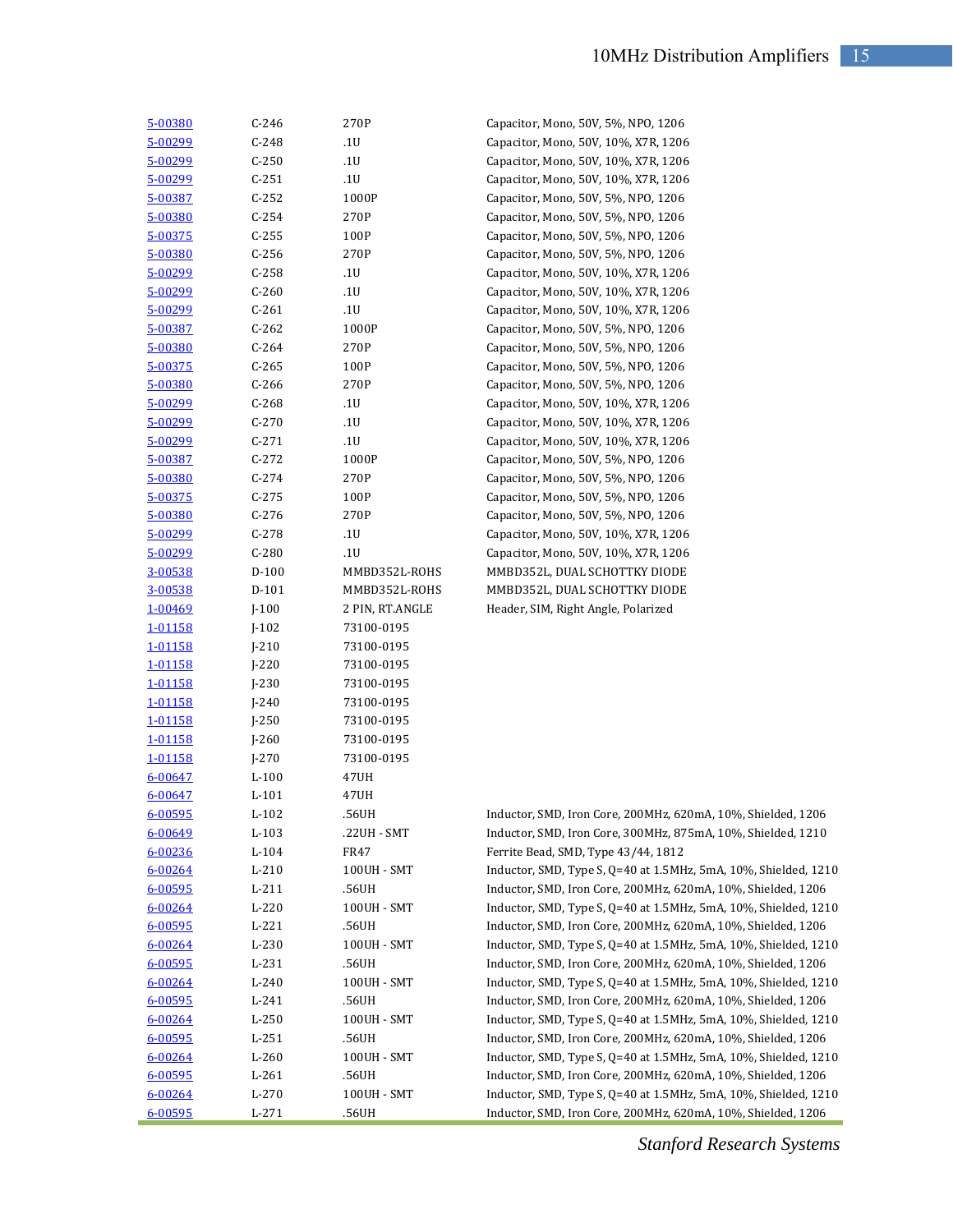| <u>4-00326</u> | $P-100$                | 200            | Pot, Multi Turn, Top Adjust            |
|----------------|------------------------|----------------|----------------------------------------|
| <u>7-01925</u> | $PC-1$                 | FS715/720 OPT. |                                        |
| <u>3-01815</u> | $Q-100$                | MMBT5089LT1    |                                        |
| <u>3-01815</u> | $Q-101$                | MMBT5089LT1    |                                        |
| 3-01815        | $Q-102$                | MMBT5089LT1    |                                        |
| <u>3-01815</u> | $Q - 103$              | MMBT5089LT1    |                                        |
| <u>3-00601</u> | $Q - 210$              | MMBT3904LT1    | MMBT3904LT1, 3904 NPN                  |
| <u>3-00580</u> | $Q - 211$              | MMBT3906LT1    | MMBT3906LT1, 3906 PNP                  |
| 3-00601        | $Q - 212$              | MMBT3904LT1    | MMBT3904LT1, 3904 NPN                  |
| <u>3-00601</u> | $Q - 220$              | MMBT3904LT1    | MMBT3904LT1, 3904 NPN                  |
| <u>3-00580</u> | $Q - 221$              | MMBT3906LT1    | MMBT3906LT1, 3906 PNP                  |
| <u>3-00601</u> | $Q - 222$              | MMBT3904LT1    | MMBT3904LT1, 3904 NPN                  |
| <u>3-00601</u> | $Q - 230$              | MMBT3904LT1    | MMBT3904LT1, 3904 NPN                  |
| <u>3-00580</u> | $Q - 231$              | MMBT3906LT1    | MMBT3906LT1, 3906 PNP                  |
| <u>3-00601</u> | $Q - 232$              | MMBT3904LT1    | MMBT3904LT1, 3904 NPN                  |
| <u>3-00601</u> | $Q - 240$              | MMBT3904LT1    | MMBT3904LT1, 3904 NPN                  |
| 3-00580        | $Q - 241$              | MMBT3906LT1    | MMBT3906LT1, 3906 PNP                  |
| <u>3-00601</u> | $Q - 242$              | MMBT3904LT1    | MMBT3904LT1, 3904 NPN                  |
| <u>3-00601</u> | $Q - 250$              | MMBT3904LT1    | MMBT3904LT1, 3904 NPN                  |
| 3-00580        |                        | MMBT3906LT1    | MMBT3906LT1, 3906 PNP                  |
|                | $Q - 251$<br>$Q - 252$ | MMBT3904LT1    | MMBT3904LT1, 3904 NPN                  |
| <u>3-00601</u> | $Q - 260$              | MMBT3904LT1    |                                        |
| <u>3-00601</u> |                        |                | MMBT3904LT1, 3904 NPN                  |
| 3-00580        | $Q - 261$              | MMBT3906LT1    | MMBT3906LT1, 3906 PNP                  |
| <u>3-00601</u> | $Q - 262$              | MMBT3904LT1    | MMBT3904LT1, 3904 NPN                  |
| <u>3-00601</u> | $Q - 270$              | MMBT3904LT1    | MMBT3904LT1, 3904 NPN                  |
| <u>3-00580</u> | $Q - 271$              | MMBT3906LT1    | MMBT3906LT1, 3906 PNP                  |
| <u>3-00601</u> | $Q - 272$              | MMBT3904LT1    | MMBT3904LT1, 3904 NPN                  |
| <u>4-01146</u> | $R-100$                | 2.00K          | Resistor, Thin Film, 1%, 50 ppm, MELF  |
| <u>4-01029</u> | R-101                  | 121            | Resistor, Thin Film, 1%, 50 ppm, MELF  |
| <u>4-01059</u> | R-102                  | 249            | Resistor, Thin Film, 1%, 50 ppm, MELF  |
| <u>4-01213</u> | R-103                  | 10.0K          | Resistor, Thin Film, 1%, 50 ppm, MELF  |
| <u>4-01117</u> | R-104                  | 1.00K          | Resistor, Thin Film, 1%, 50 ppm, MELF  |
| <u>4-01021</u> | R-105                  | 100            | Resistor, Thin Film, 1%, 50 ppm, MELF  |
| <u>4-01059</u> | R-106                  | 249            | Resistor, Thin Film, 1%, 50 ppm, MELF  |
| <u>4-01309</u> | R-107                  | 100K           | Resistor, Thin Film, 1%, 50 ppm, MELF  |
| <u>4-01050</u> | R-108                  | 200            | Resistor, Thin Film, 1%, 50 ppm, MELF  |
| 4-01172        | R-109                  | 3.74K          | Resistor, Thin Film, 1%, 50 ppm, MELF  |
| 4-01050        | $R-110$                | 200            | Resistor, Thin Film, 1%, 50 ppm, MELF  |
| <u>4-01163</u> | R-111                  | 3.01K          | Resistor, Thin Film, 1%, 50 ppm, MELF  |
| 4-01146        | $R-112$                | 2.00K          | Resistor, Thin Film, 1%, 50 ppm, MELF  |
| <u>4-01050</u> | R-113                  | 200            | Resistor, Thin Film, 1%, 50 ppm, MELF  |
| <u>4-00963</u> | R-114                  | 24.9           | Resistor, Thin Film, 1%, 50 ppm, MELF  |
| <u>4-00963</u> | R-115                  | 24.9           | Resistor, Thin Film, 1%, 50 ppm, MELF  |
| <u>4-01407</u> | R-116                  | 1              | Resistor, Thick Film, 5%, 300 ppm, SMT |
| <u>4-01407</u> | R-117                  | 1              | Resistor, Thick Film, 5%, 300 ppm, SMT |
| 4-01213        | R-118                  | 10.0K          | Resistor, Thin Film, 1%, 50 ppm, MELF  |
| <u>4-01059</u> | R-119                  | 249            | Resistor, Thin Film, 1%, 50 ppm, MELF  |
| <u>4-01117</u> | R-120                  | 1.00K          | Resistor, Thin Film, 1%, 50 ppm, MELF  |
| <u>4-01103</u> | R-121                  | 715            | Resistor, Thin Film, 1%, 50 ppm, MELF  |
| <u>4-01059</u> | R-122                  | 249            | Resistor, Thin Film, 1%, 50 ppm, MELF  |
| <u>4-01117</u> | R-123                  | 1.00K          | Resistor, Thin Film, 1%, 50 ppm, MELF  |
| <u>4-01309</u> | R-124                  | 100K           | Resistor, Thin Film, 1%, 50 ppm, MELF  |
| <u>4-01271</u> | R-125                  | 40.2K          | Resistor, Thin Film, 1%, 50 ppm, MELF  |
| 4-01213        | $R-126$                | 10.0K          | Resistor, Thin Film, 1%, 50 ppm, MELF  |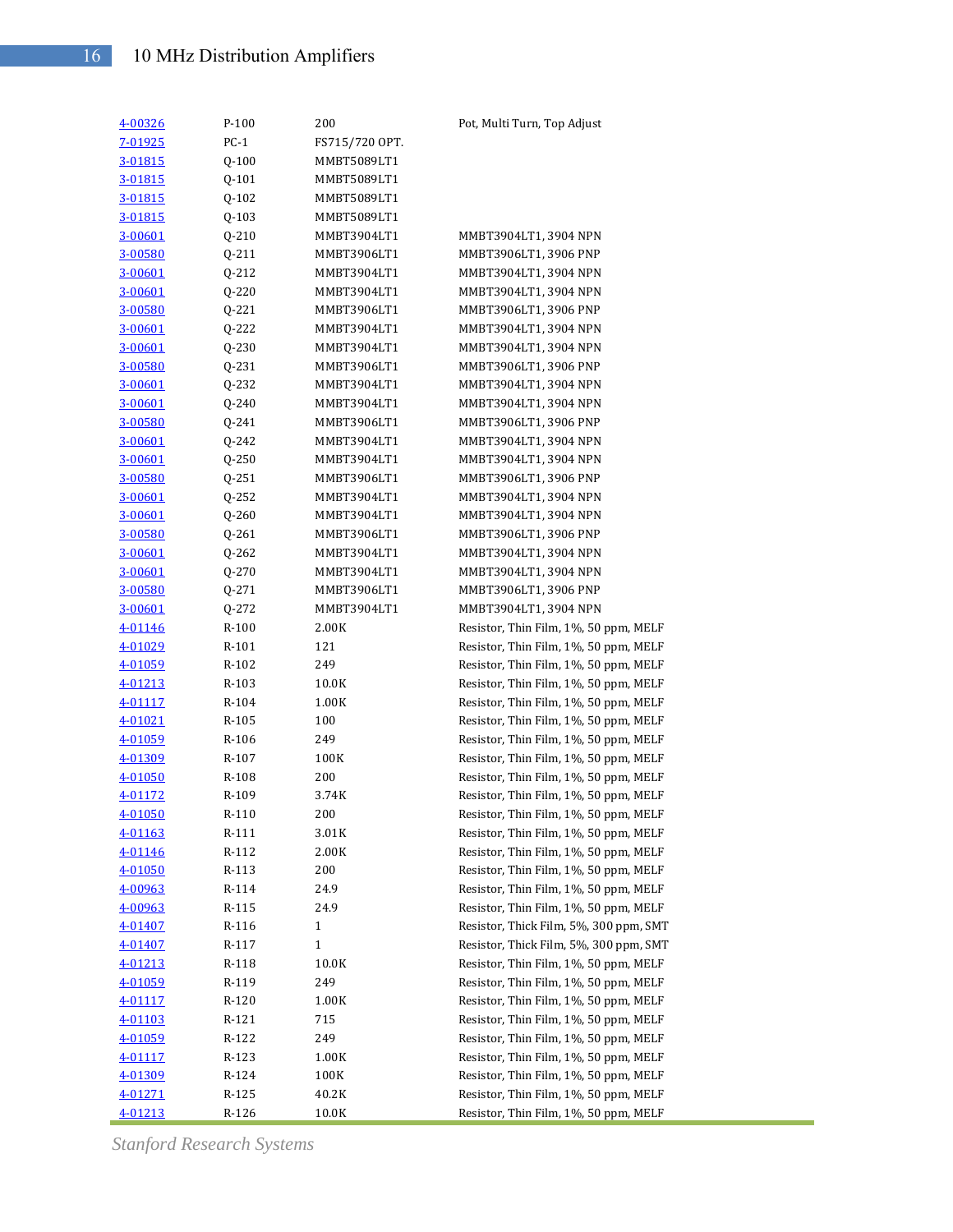| 4-01184        | R-127     | 4.99K | Resistor, Thin Film, 1%, 50 ppm, MELF |
|----------------|-----------|-------|---------------------------------------|
| 4-01184        | R-128     | 4.99K | Resistor, Thin Film, 1%, 50 ppm, MELF |
| 4-01184        | R-129     | 4.99K | Resistor, Thin Film, 1%, 50 ppm, MELF |
| 4-01184        | R-130     | 4.99K | Resistor, Thin Film, 1%, 50 ppm, MELF |
| 4-01117        | R-131     | 1.00K | Resistor, Thin Film, 1%, 50 ppm, MELF |
| 4-01175        | R-132     | 4.02K | Resistor, Thin Film, 1%, 50 ppm, MELF |
| 4-01117        | $R-133$   | 1.00K | Resistor, Thin Film, 1%, 50 ppm, MELF |
| 4-01021        | $R-134$   | 100   | Resistor, Thin Film, 1%, 50 ppm, MELF |
| 4-01126        | R-135     | 1.24K | Resistor, Thin Film, 1%, 50 ppm, MELF |
| 4-01021        | $R-210$   | 100   | Resistor, Thin Film, 1%, 50 ppm, MELF |
| 4-00992        | $R-211$   | 49.9  | Resistor, Thin Film, 1%, 50 ppm, MELF |
| 4-00992        | $R-212$   | 49.9  | Resistor, Thin Film, 1%, 50 ppm, MELF |
| 4-01146        | $R-213$   | 2.00K | Resistor, Thin Film, 1%, 50 ppm, MELF |
| 4-01117        | $R-214$   | 1.00K | Resistor, Thin Film, 1%, 50 ppm, MELF |
| 4-00992        | $R-215$   | 49.9  | Resistor, Thin Film, 1%, 50 ppm, MELF |
| 4-00992        | $R-216$   | 49.9  | Resistor, Thin Film, 1%, 50 ppm, MELF |
| 4-00992        | $R-217$   | 49.9  | Resistor, Thin Film, 1%, 50 ppm, MELF |
| 4-01088        | R-218     | 499   | Resistor, Thin Film, 1%, 50 ppm, MELF |
| 4-01045        | R-219     | 178   | Resistor, Thin Film, 1%, 50 ppm, MELF |
| 4-01021        | R-220     | 100   | Resistor, Thin Film, 1%, 50 ppm, MELF |
| 4-00992        | $R-221$   | 49.9  | Resistor, Thin Film, 1%, 50 ppm, MELF |
| 4-00992        | R-222     | 49.9  | Resistor, Thin Film, 1%, 50 ppm, MELF |
| 4-01146        | R-223     | 2.00K | Resistor, Thin Film, 1%, 50 ppm, MELF |
| 4-01117        | $R-224$   | 1.00K | Resistor, Thin Film, 1%, 50 ppm, MELF |
| 4-00992        | R-225     | 49.9  | Resistor, Thin Film, 1%, 50 ppm, MELF |
| 4-00992        | R-226     | 49.9  | Resistor, Thin Film, 1%, 50 ppm, MELF |
| 4-00992        | R-227     | 49.9  | Resistor, Thin Film, 1%, 50 ppm, MELF |
| 4-01088        | R-228     | 499   | Resistor, Thin Film, 1%, 50 ppm, MELF |
| 4-01045        | R-229     | 178   | Resistor, Thin Film, 1%, 50 ppm, MELF |
| 4-01021        | $R-230$   | 100   | Resistor, Thin Film, 1%, 50 ppm, MELF |
| 4-00992        | R-231     | 49.9  | Resistor, Thin Film, 1%, 50 ppm, MELF |
| 4-00992        | R-232     | 49.9  | Resistor, Thin Film, 1%, 50 ppm, MELF |
| 4-01146        | R-233     | 2.00K | Resistor, Thin Film, 1%, 50 ppm, MELF |
| 4-01117        | R-234     | 1.00K | Resistor, Thin Film, 1%, 50 ppm, MELF |
| 4-00992        | R-235     | 49.9  | Resistor, Thin Film, 1%, 50 ppm, MELF |
| 4-00992        | R-236     | 49.9  | Resistor, Thin Film, 1%, 50 ppm, MELF |
| 4-00992        | R-237     | 49.9  | Resistor, Thin Film, 1%, 50 ppm, MELF |
| <u>4-01088</u> | R-238     | 499   | Resistor, Thin Film, 1%, 50 ppm, MELF |
| <u>4-01045</u> | R-239     | 178   | Resistor, Thin Film, 1%, 50 ppm, MELF |
| 4-01021        | $R - 240$ | 100   | Resistor, Thin Film, 1%, 50 ppm, MELF |
| 4-00992        | R-241     | 49.9  | Resistor, Thin Film, 1%, 50 ppm, MELF |
| 4-00992        | R-242     | 49.9  | Resistor, Thin Film, 1%, 50 ppm, MELF |
| <u>4-01146</u> | R-243     | 2.00K | Resistor, Thin Film, 1%, 50 ppm, MELF |
| 4-01117        | R-244     | 1.00K | Resistor, Thin Film, 1%, 50 ppm, MELF |
| 4-00992        | R-245     | 49.9  | Resistor, Thin Film, 1%, 50 ppm, MELF |
| 4-00992        | R-246     | 49.9  | Resistor, Thin Film, 1%, 50 ppm, MELF |
| 4-00992        | R-247     | 49.9  | Resistor, Thin Film, 1%, 50 ppm, MELF |
| 4-01088        | R-248     | 499   | Resistor, Thin Film, 1%, 50 ppm, MELF |
| 4-01045        | R-249     | 178   | Resistor, Thin Film, 1%, 50 ppm, MELF |
| 4-01021        | R-250     | 100   | Resistor, Thin Film, 1%, 50 ppm, MELF |
| 4-00992        | R-251     | 49.9  | Resistor, Thin Film, 1%, 50 ppm, MELF |
| 4-00992        | R-252     | 49.9  | Resistor, Thin Film, 1%, 50 ppm, MELF |
| 4-01146        | R-253     | 2.00K | Resistor, Thin Film, 1%, 50 ppm, MELF |
| 4-01117        | R-254     | 1.00K | Resistor, Thin Film, 1%, 50 ppm, MELF |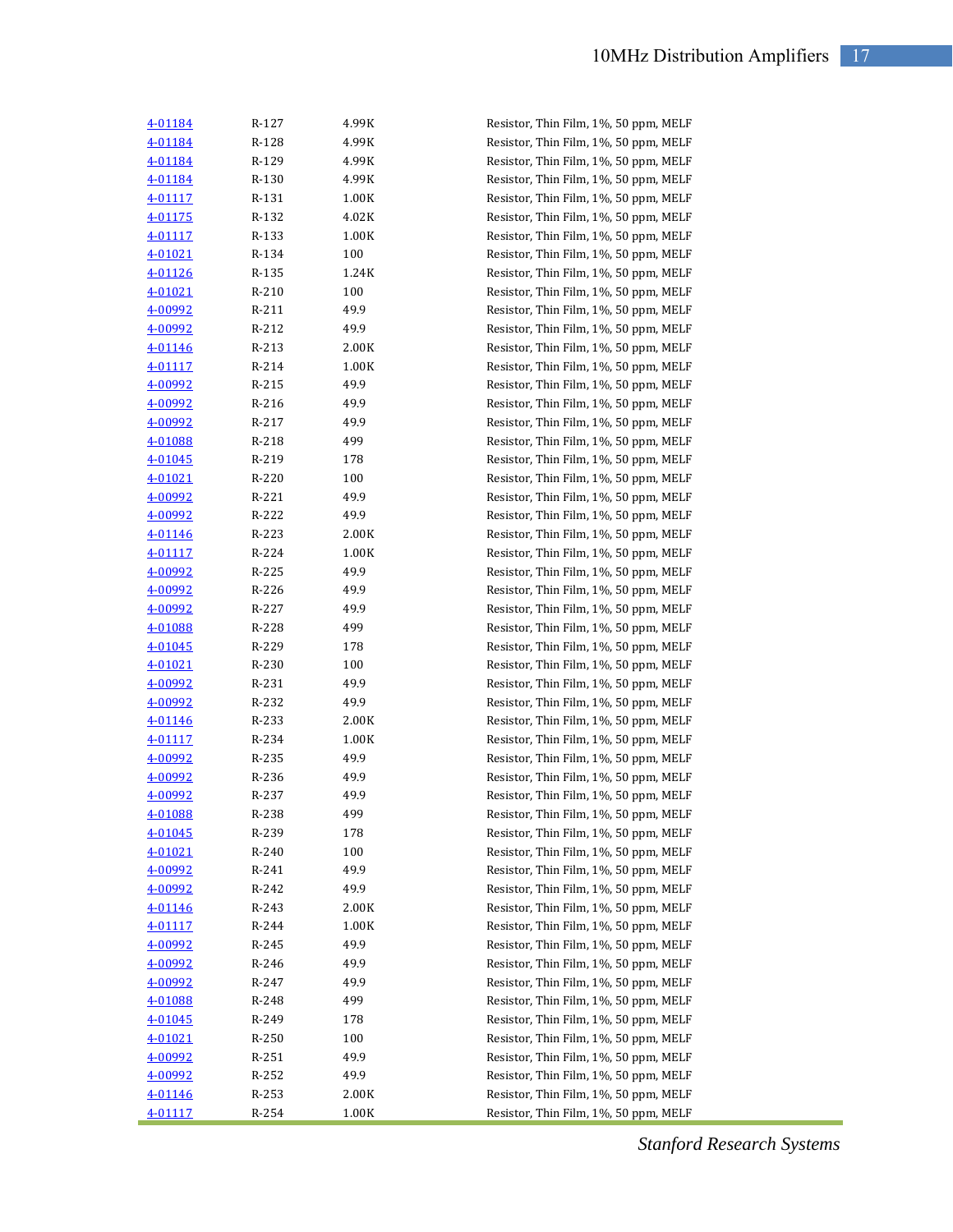| <u>4-00992</u>                | R-255         | 49.9                       | Resistor, Thin Film, 1%, 50 ppm, MELF |
|-------------------------------|---------------|----------------------------|---------------------------------------|
| <u>4-00992</u>                | R-256         | 49.9                       | Resistor, Thin Film, 1%, 50 ppm, MELF |
| <u>4-00992</u>                | R-257         | 49.9                       | Resistor, Thin Film, 1%, 50 ppm, MELF |
| <u>4-01088</u>                | R-258         | 499                        | Resistor, Thin Film, 1%, 50 ppm, MELF |
| 4-01045                       | R-259         | 178                        | Resistor, Thin Film, 1%, 50 ppm, MELF |
| <u>4-01021</u>                | $R-260$       | 100                        | Resistor, Thin Film, 1%, 50 ppm, MELF |
| <u>4-00992</u>                | $R-261$       | 49.9                       | Resistor, Thin Film, 1%, 50 ppm, MELF |
| <u>4-00992</u>                | $R-262$       | 49.9                       | Resistor, Thin Film, 1%, 50 ppm, MELF |
| <u>4-01146</u>                | $R-263$       | 2.00K                      | Resistor, Thin Film, 1%, 50 ppm, MELF |
| <u>4-01117</u>                | $R-264$       | 1.00K                      | Resistor, Thin Film, 1%, 50 ppm, MELF |
| 4-00992                       | $R-265$       | 49.9                       | Resistor, Thin Film, 1%, 50 ppm, MELF |
| <u>4-00992</u>                | R-266         | 49.9                       | Resistor, Thin Film, 1%, 50 ppm, MELF |
| <u>4-00992</u>                | $R-267$       | 49.9                       | Resistor, Thin Film, 1%, 50 ppm, MELF |
| <u>4-01088</u>                | R-268         | 499                        | Resistor, Thin Film, 1%, 50 ppm, MELF |
| <u>4-01045</u>                | R-269         | 178                        | Resistor, Thin Film, 1%, 50 ppm, MELF |
| <u>4-01021</u>                | R-270         | 100                        | Resistor, Thin Film, 1%, 50 ppm, MELF |
| 4-00992                       | R-271         | 49.9                       | Resistor, Thin Film, 1%, 50 ppm, MELF |
| <u>4-00992</u>                | R-272         | 49.9                       | Resistor, Thin Film, 1%, 50 ppm, MELF |
| <u>4-01146</u>                | R-273         | 2.00K                      | Resistor, Thin Film, 1%, 50 ppm, MELF |
| <u>4-01117</u>                | R-274         | 1.00K                      | Resistor, Thin Film, 1%, 50 ppm, MELF |
| 4-00992                       | $R-275$       | 49.9                       | Resistor, Thin Film, 1%, 50 ppm, MELF |
| <u>4-00992</u>                | R-276         | 49.9                       | Resistor, Thin Film, 1%, 50 ppm, MELF |
| <u>4-00992</u>                | R-277         | 49.9                       | Resistor, Thin Film, 1%, 50 ppm, MELF |
| <u>4-01088</u>                | R-278         | 499                        | Resistor, Thin Film, 1%, 50 ppm, MELF |
| <u>4-01045</u>                | R-279         | 178                        | Resistor, Thin Film, 1%, 50 ppm, MELF |
| <u>4-01000</u>                | R-280         | 60.4                       | Resistor, Thin Film, 1%, 50 ppm, MELF |
| <u>6-00767</u>                | T-100         | TC4-1T                     |                                       |
| <u>6-00195</u>                | $T-101$       | 10.7 MHZ                   |                                       |
| <u>6-00767</u>                | $T-210$       | TC4-1T                     |                                       |
| <u>6-00767</u>                | $T-220$       | TC4-1T                     |                                       |
| <u>6-00767</u>                | $T-230$       | TC4-1T                     |                                       |
| <u>6-00767</u>                | T-240         | TC4-1T                     |                                       |
| <u>6-00767</u>                | $T-250$       | TC4-1T                     |                                       |
| <u>6-00767</u>                | T-260         | TC4-1T                     |                                       |
| <u>6-00767</u>                | $T-270$       | TC4-1T                     |                                       |
| <u>3-01842</u>                | $U-100$       | LM1086CS-ADJ               |                                       |
| <u>3-00728</u>                | U-101         | LM393                      | LM393, Dual Comparator, SO-8          |
| 3-01118                       | $U-102$       | THS3001                    |                                       |
| 3-01186                       | $U-103$       | MAX6241BCSA                |                                       |
| <u>3-00728</u>                | $U-104$       | LM393                      | LM393, Dual Comparator, SO-8          |
| <u>3-00728</u>                | $U-105$       | LM393                      | LM393, Dual Comparator, SO-8          |
| <u>0-01259</u>                | Z-0           | 1/2" CUSTOM                |                                       |
| <u>7-02021</u>                | Z-0           | <b>BNC TOOL</b>            |                                       |
| <u>7-01929</u>                | Z-2           | <b>BNC BLOCK</b>           |                                       |
| <u>0-00241</u>                | Z-3           | 4-40X3/16PP                |                                       |
| 0-00241                       |               |                            |                                       |
|                               | Z-4<br>Z-5    | 4-40X3/16PP<br>4-40X3/16PP |                                       |
| <u>0-00241</u>                |               |                            |                                       |
| <u>0-00241</u>                | Z-6           | 4-40X3/16PP                |                                       |
| <u>0-00241</u>                | Z-7           | 4-40X3/16PP                |                                       |
| <u>0-00241</u>                | Z-8           | 4-40X3/16PP                |                                       |
| <u>0-00241</u>                | Z-9<br>$Z-10$ | 4-40X3/16PP<br>4-40X3/16PP |                                       |
| <u>0-00241</u><br>$0 - 00241$ | $Z-11$        | 4-40X3/16PP                |                                       |
|                               |               |                            |                                       |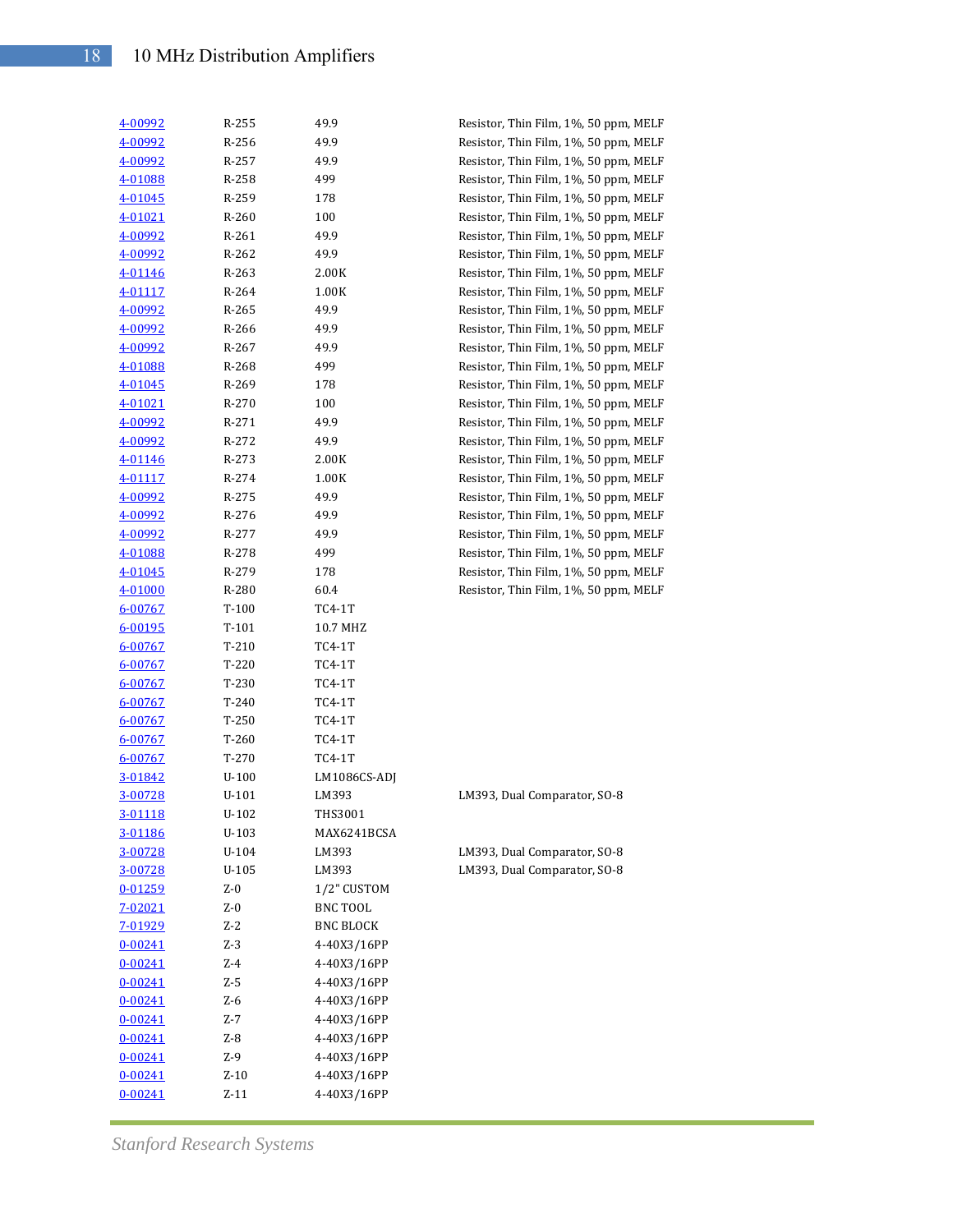# **5MHz Distribution Amplifier**

# **(Option 02)**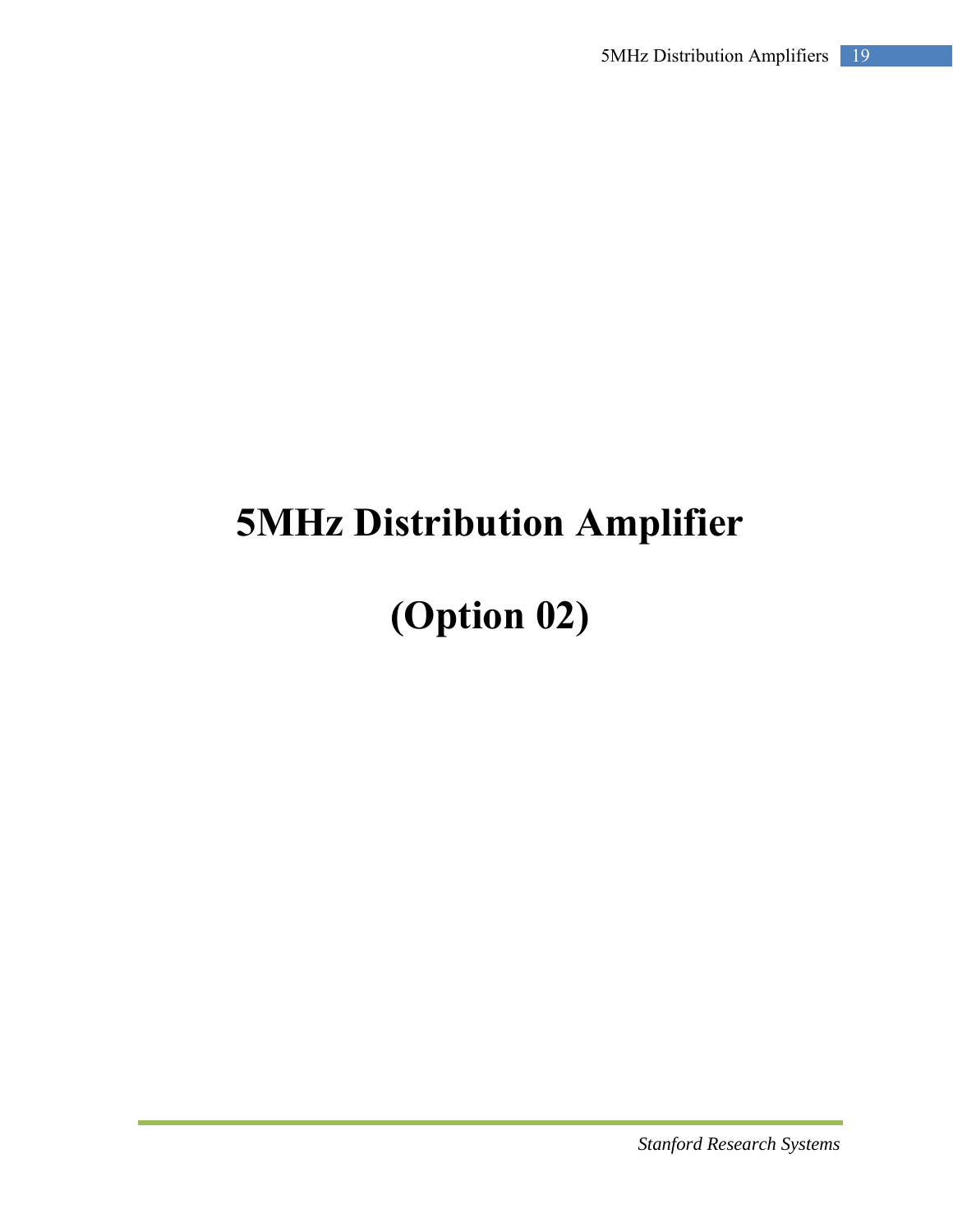# 20 5MHz Distribution Amplifiers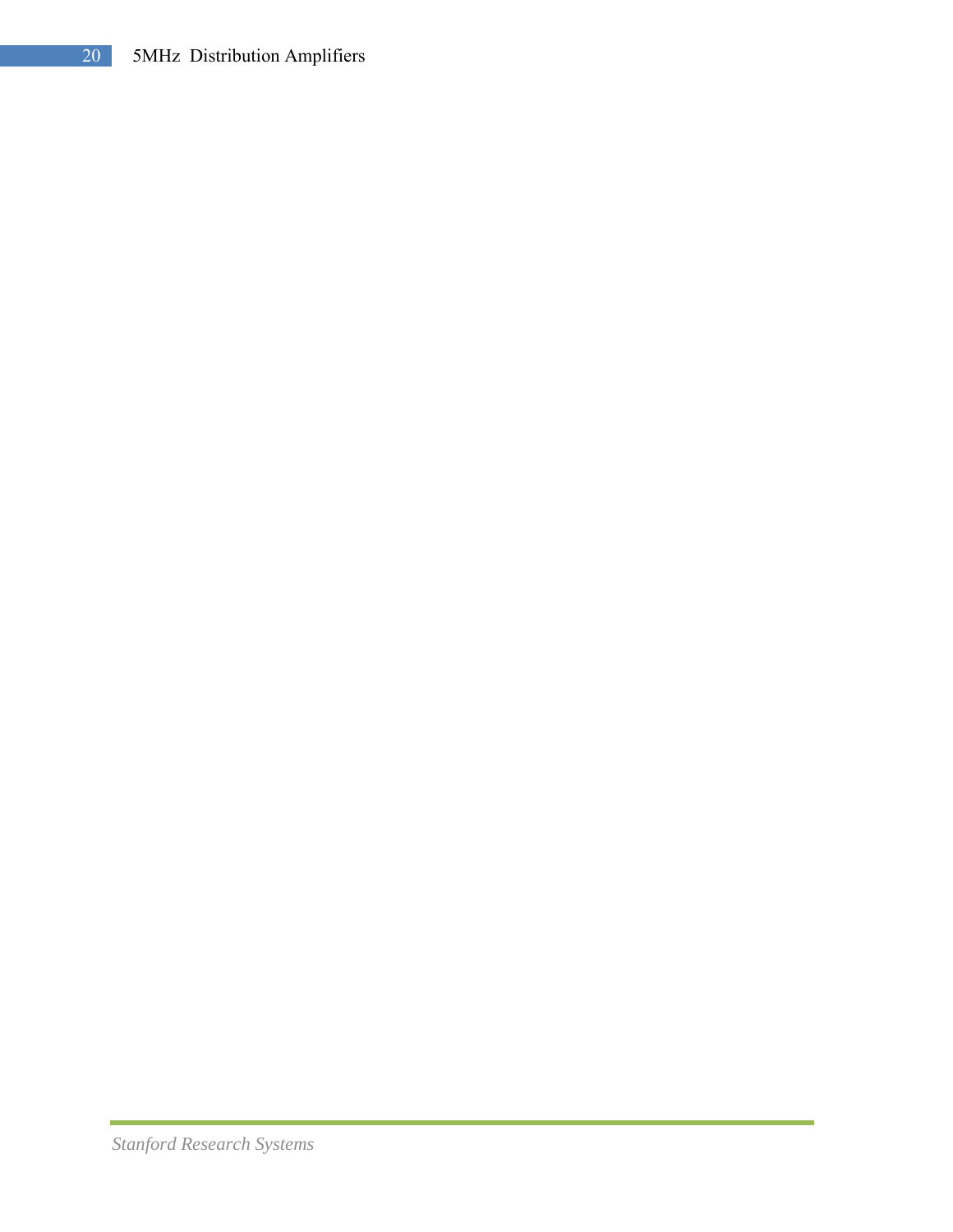### **5 MHz distribution amplifier (Option 2)**



Figure 10. Single 5MHz Distribution amplifier, FS730/2. The FS735 dual distribution amplifier is also available.

#### **Overview**

This distribution amplifier is intended to distribute a low noise 5 MHz frequency reference. The amplifier has one input and seven outputs, all on BNC connectors. The input is coupled through a series LC network allowing the use of inputs with a dc offset. The input source impedance is 50  $\Omega$  at 5 MHz.

The input is conditioned by a limiter. The limiter provides several advantages in this application; amplitude modulation is removed from the input signal, outputs have fixed amplitude, input noise that occurs more than 50 mV away from the zero-crossing is blocked, and virtually any waveform with a duty cycle near 50% may be used as an input.

The input limiter is followed by a bandpass filter and a fixed gain amplifier. This signal is passed to seven output amplifiers, each of which is followed by a low pass filter and an output transformer. All of the outputs have 50  $\Omega$  source impedance and provide a 1Vrms (+13 dBm) sine wave into a 50  $\Omega$  load.

There are four indicator LEDs. The "power" LED indicates that the unit has ac power. The "signal" LED indicates that an input signal is present. The "overload" LED indicates that the input signal has excessive amplitude. The "fault" LED indicates one or more of these conditions: no input signal, excessive input signal, or low internal dc power supply.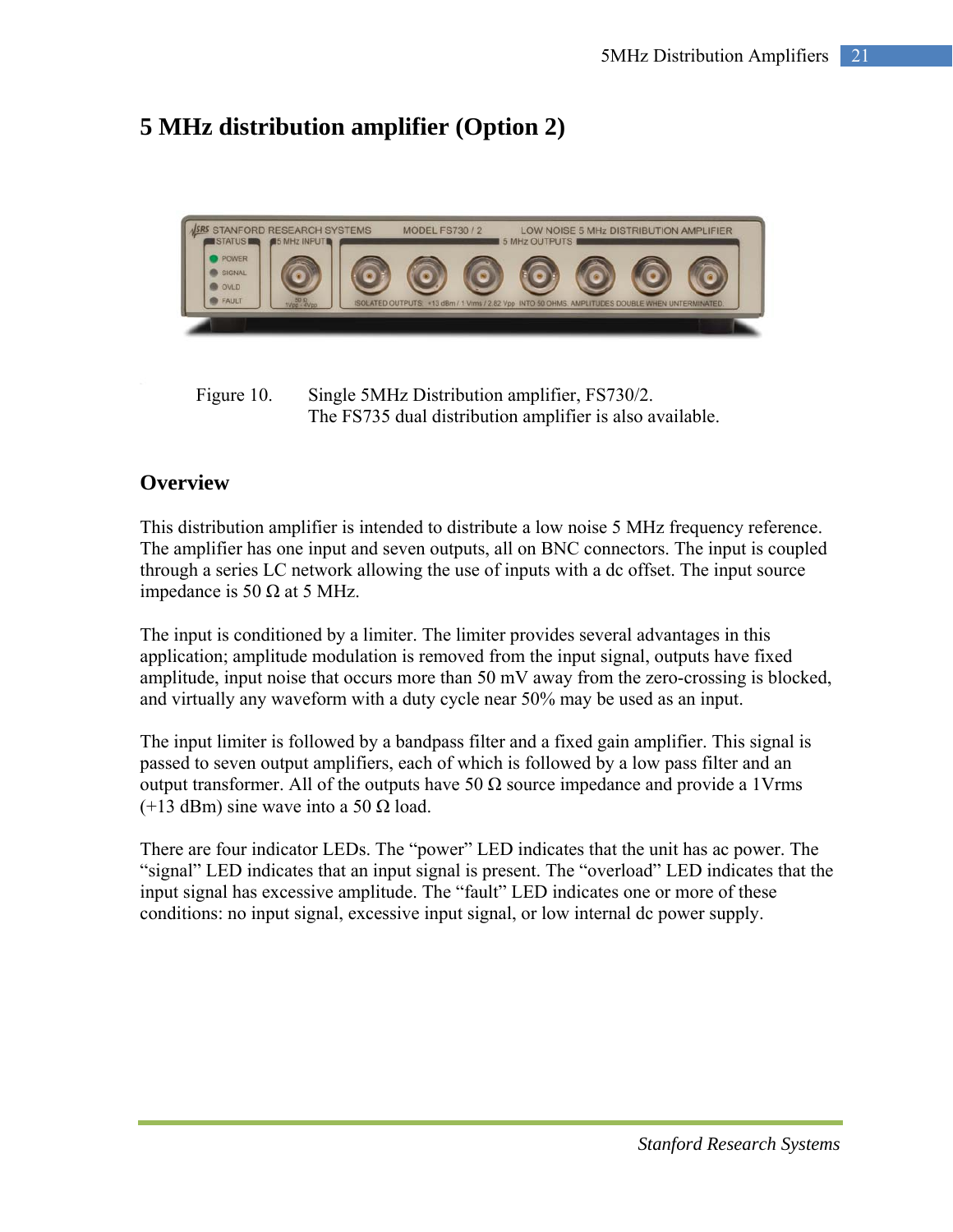#### **Specifications**

#### **Input**

| Frequency | 5 MHz, $\pm 1\%$                |
|-----------|---------------------------------|
| Level     | 0 dBm to $+16$ dBm              |
|           | $(0.6 V_{pp}$ to $4 V_{pp})$    |
| Waveform  | Any with $\approx$ 50% duty     |
| Impedance | 50 $\Omega$ , $\pm$ 5% at 5 MHz |
| Coupling  | Series LC. (Open at dc)         |

#### **Outputs**

| Sine                                                       |
|------------------------------------------------------------|
| ${<}1\%$                                                   |
| $+13\pm1$ dBm (1 V <sub>RMS</sub> , 2.82 V <sub>PP</sub> ) |
| 50 $\Omega$ , $\pm$ 5% at 5 MHz                            |
| Transformer. (Short at dc)                                 |
| $\pm 100$ kHz (-3 dB)                                      |
| $\le$ -120 dBc within 100 kHz                              |
| $> 100$ dB <sup>(1)</sup>                                  |
| $< 1$ ps $(1, 2)$                                          |
| $\approx -5$ ps/°C                                         |
|                                                            |

- (3) Measured with 1 Vrms at 10.001 MHz from a 50  $\Omega$  source applied to an adjacent output. The isolation increases at frequencies far away from 5 MHz.
- (4) The pulling is comparable to that caused by a reflected wave from an unterminated cable on an adjacent output.

#### **Additive phase noise**

(with  $+7$  dBm input)

| <b>Offset</b> | Noise (typ) |
|---------------|-------------|
| (Hz)          | (dBc/Hz)    |
| 1             | $-125$      |
| 10            | $-135$      |
| 100           | $-146$      |
| 1k            | $-1.55$     |
| 10k           | $-158$      |
| 100k          | $-158$      |

For circuit description and other performance characteristics see Option 01 (10MHz distribution amplifier.)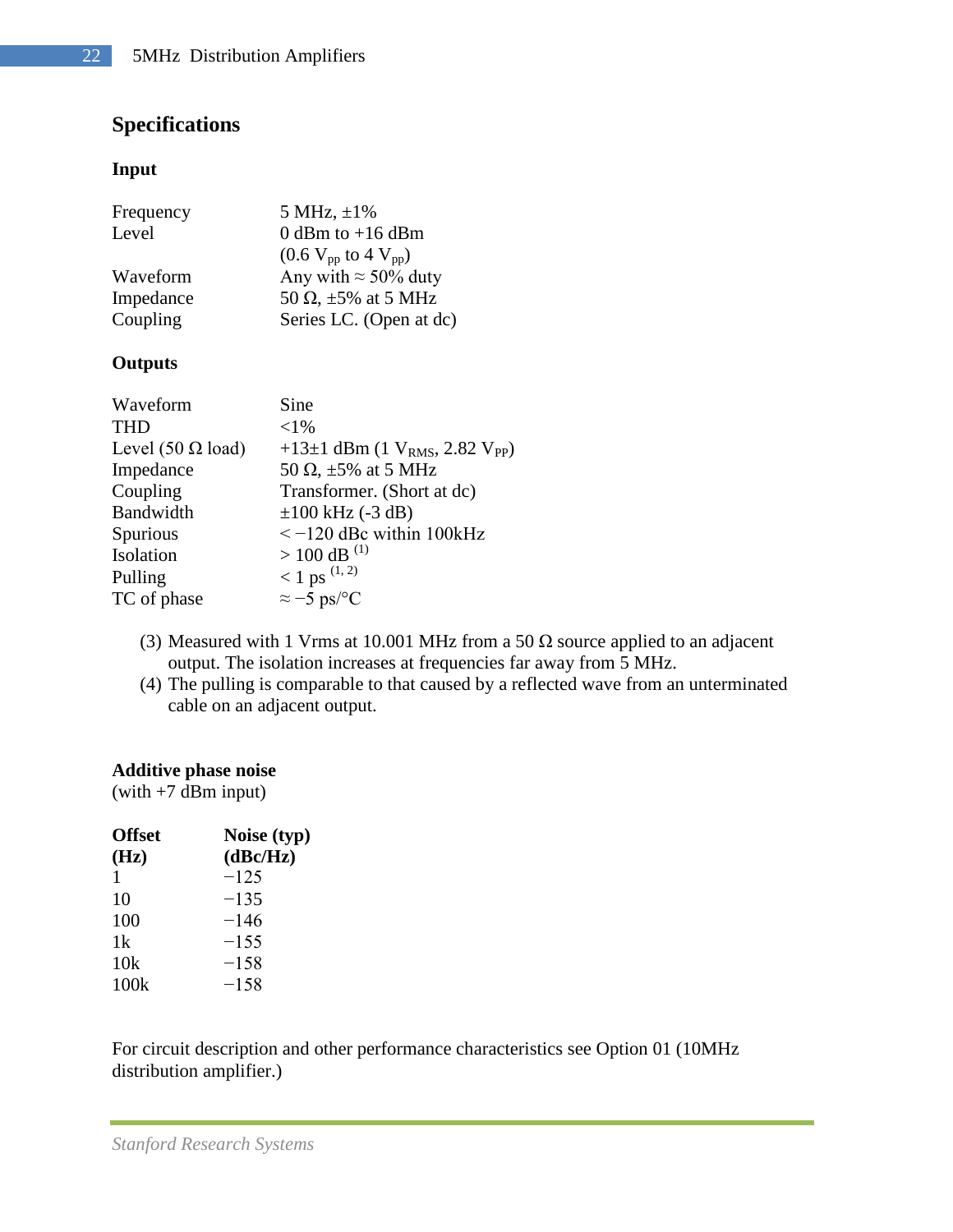#### **Test and calibration.**

**Check out.** With the instrument plugged into an ac power source and turned "on", apply a 5MHz ( $\pm$ 1kHz or  $\pm$ 100ppm), 1.41V<sub>PP</sub> (+7dBm or 0.5 V<sub>RMS</sub>) sine wave to the 50 $\Omega$  input. Verify that each of the seven outputs provides a clean sine wave output of  $2.82V_{PP}$  on an oscilloscope when driving a  $50\Omega$  load.

The output amplitude should decrease by a few percent when the input is changed to 4.9MHz or 5.1MHz. The SIGNAL LED should go "off" if the amplitude is reduced below  $0.4V_{PP}$ . The OVERLOAD LED should go "on" when the input is increased above  $5.2 V_{PP}$  (but do not exceed 6  $V_{PP}$  while testing).

**Calibration.** With the instrument plugged into an ac power source and turned "on", apply a 5MHz ( $\pm$ 1kHz or  $\pm$ 100ppm), 1.41V<sub>PP</sub> (+7dBm or 0.5 V<sub>RMS</sub>) sine wave to the 50Ω input.

- 1. Adjust the core of the tuned transformer (T101) to maximize the amplitude of the Channel 1 output when driving a  $50\Omega$  load.
- 2. Adjust the amplitude control pot (P100) for  $2.82V_{PP}$  (+13dBm or 1.00  $V_{RMS}$ ) sine wave amplitude on the Channel 1 output when driving a  $50\Omega$  load.
- 3. Verify that 5MHz is present at each of the seven outputs.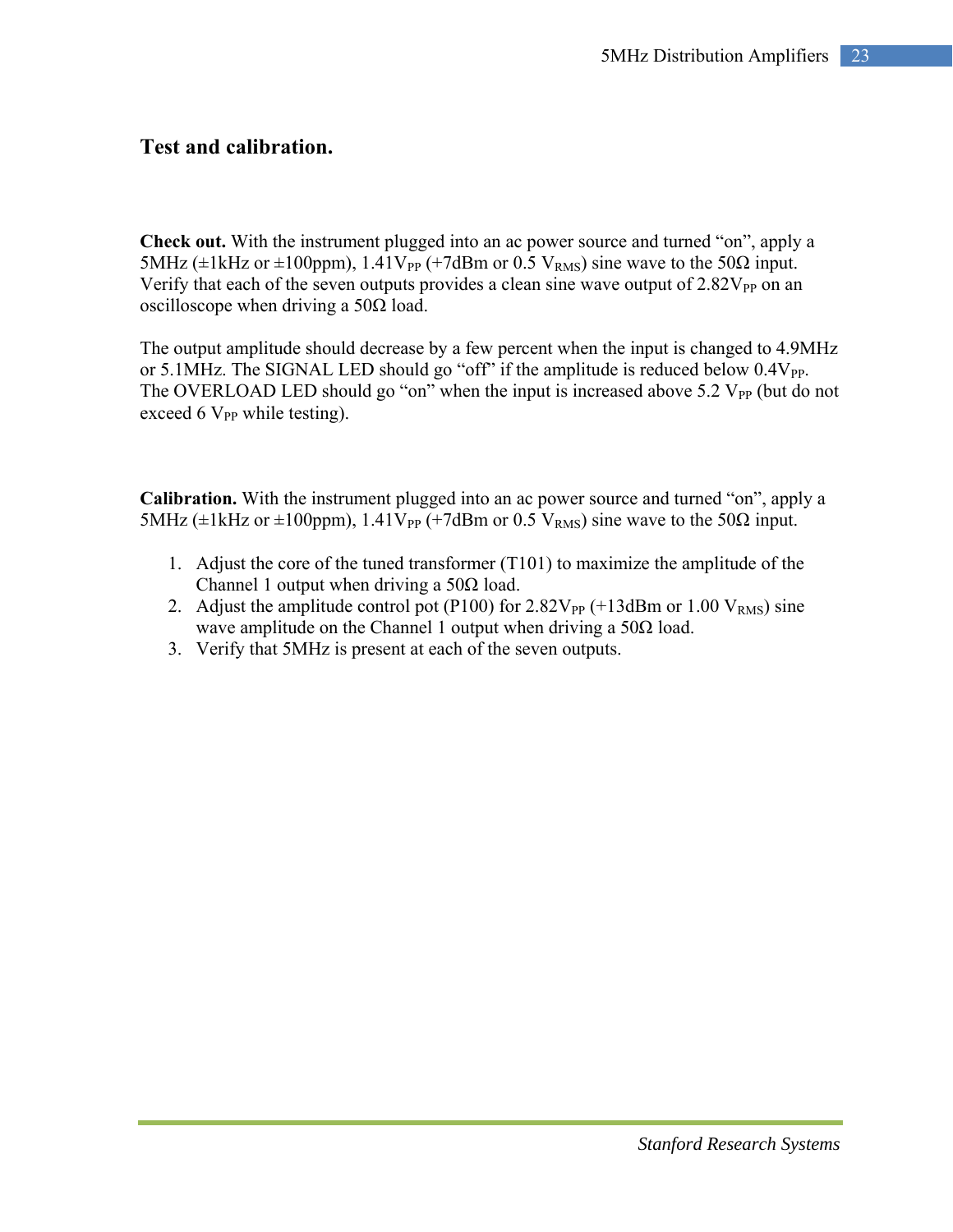# 24 5MHz Distribution Amplifiers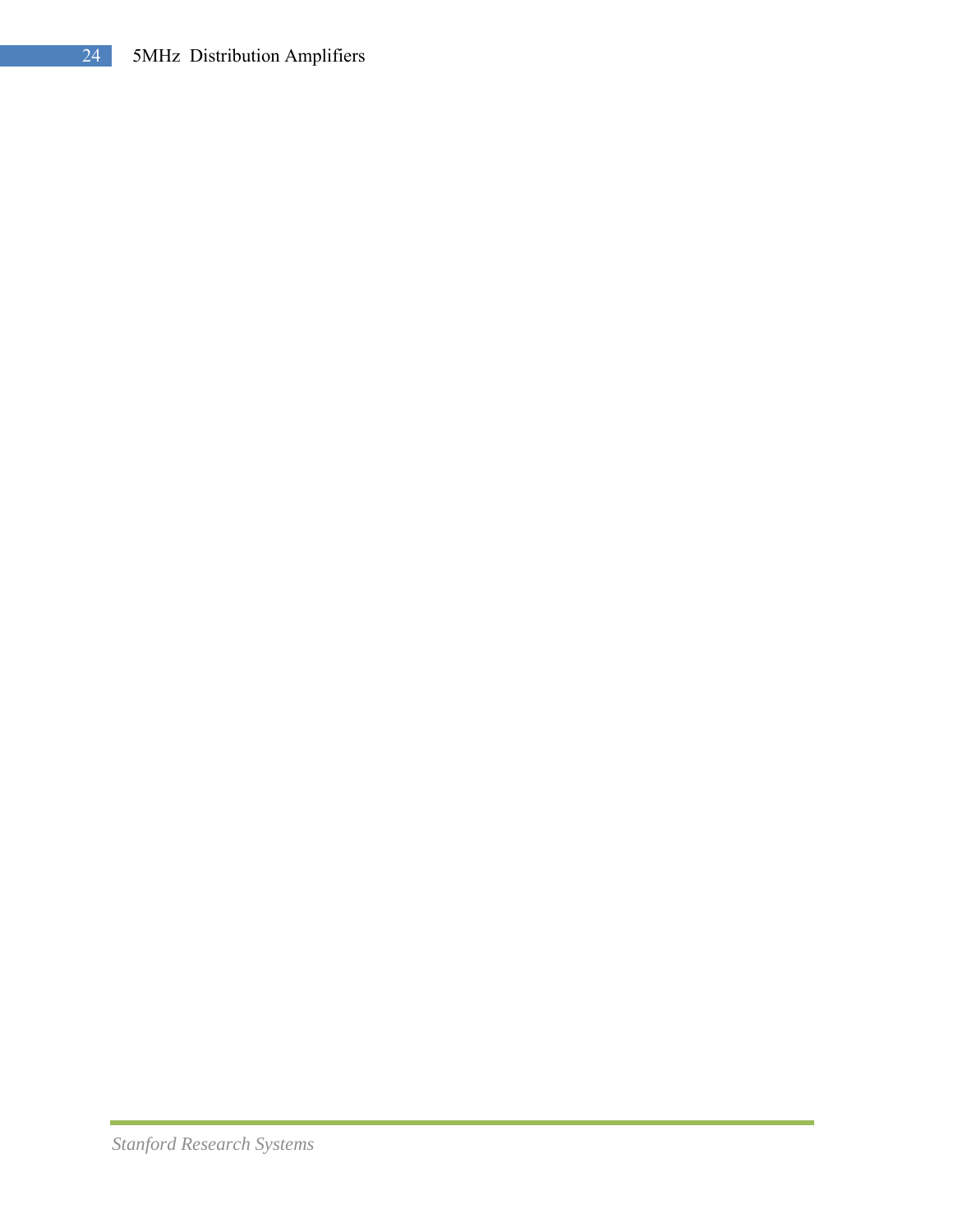# **CMOS Logic Distribution Amplifier (Option 03)**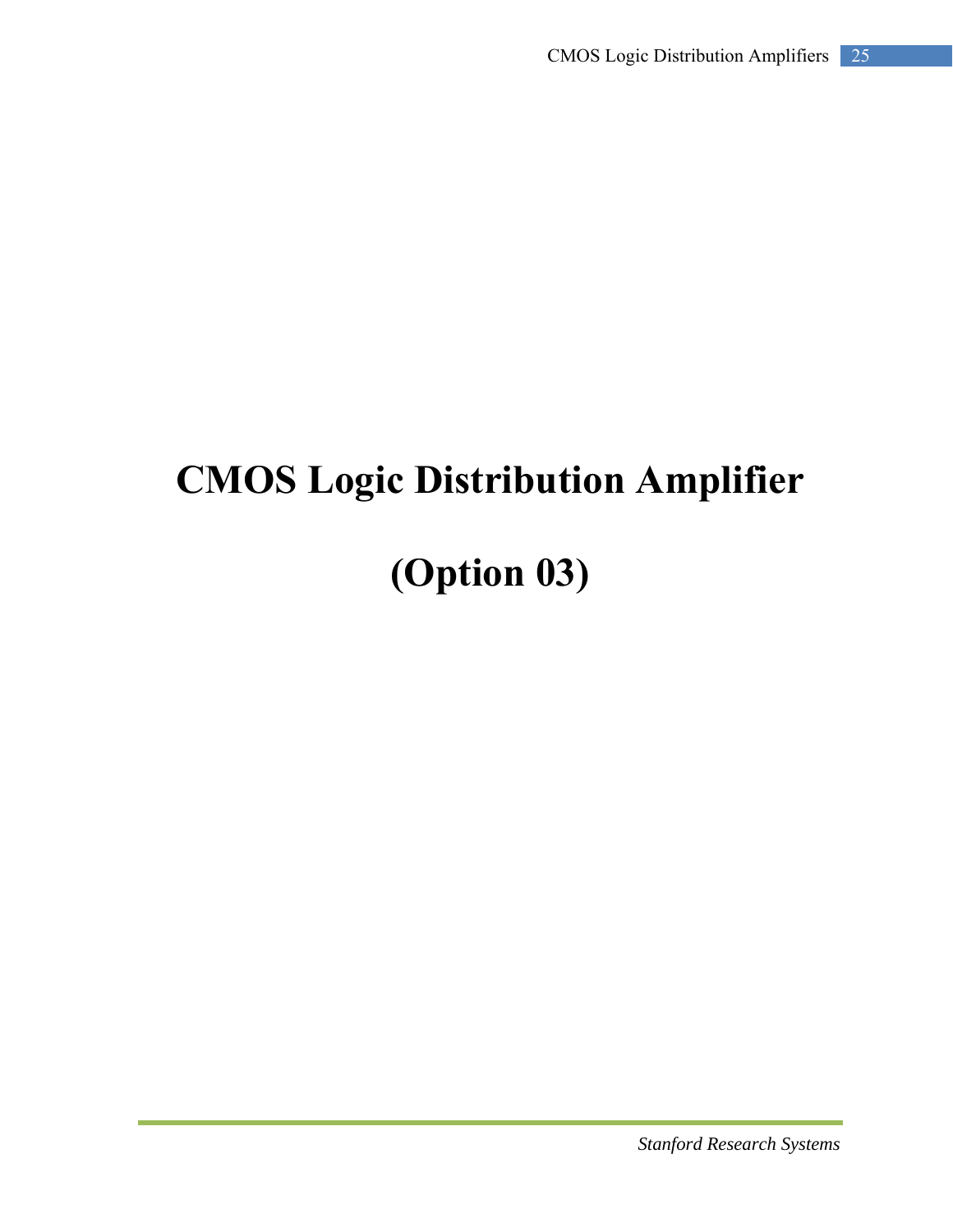# 26 CMOS Logic Distribution Amplifiers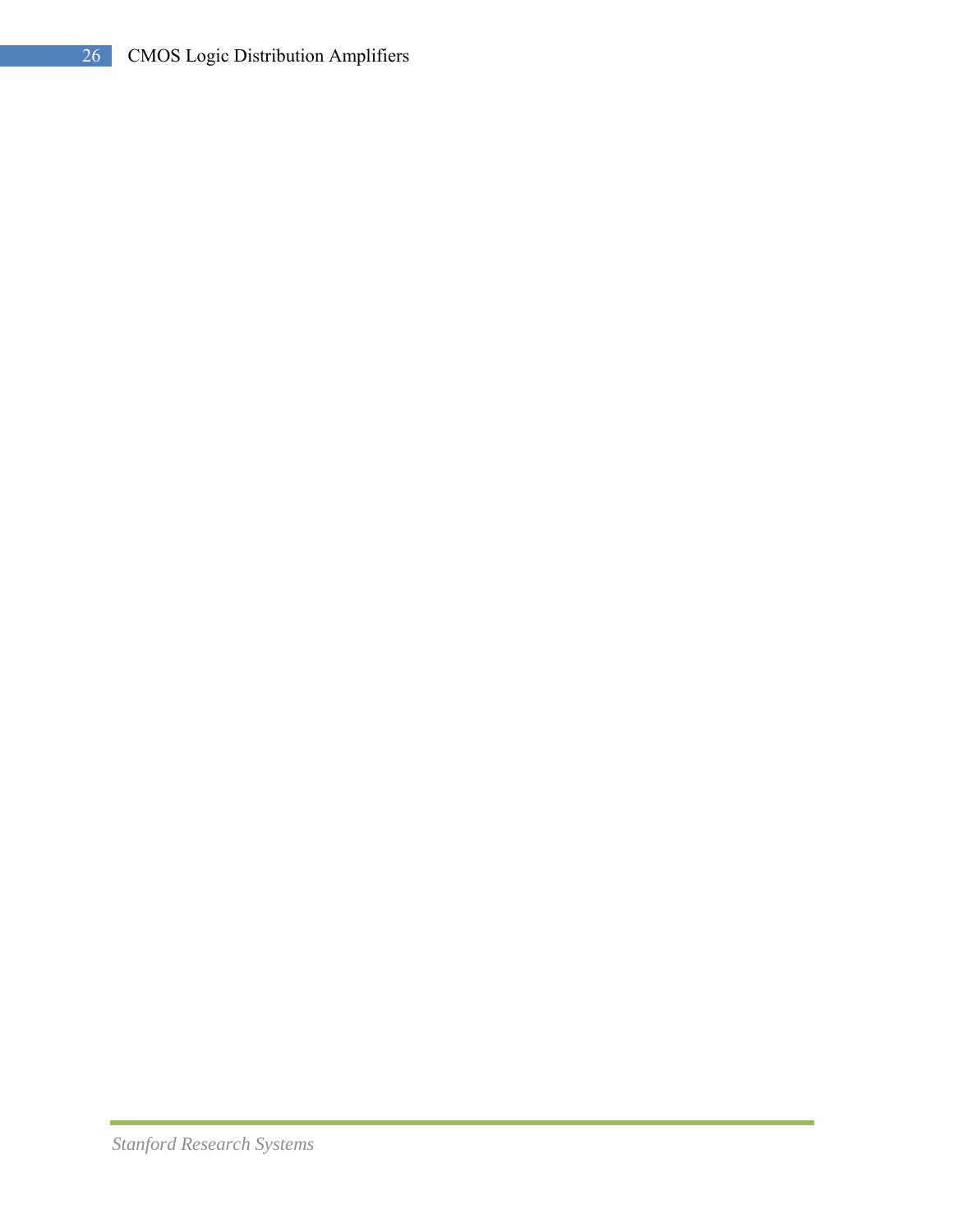### **CMOS logic distribution amplifier (Option 3)**



Figure 11. Single CMOS Logic level distribution amplifier, FS730/3. The FS735 dual distribution amplifier is also available.

#### **Overview**

This distribution amplifier is intended to distribute CMOS level logic pulses. The amplifier has one input and seven outputs, all on BNC connectors. All inputs and outputs are logic levels.

The Schmitt trigger input has a switching threshold of  $+1.3$  Vdc with 350 mV of hysteresis. The input impedance is 1 kΩ (and so does not terminate a 50  $\Omega$  line.)

Each output has a 50  $\Omega$  source impedance with logic levels of 0V and 5.0 V. The 50  $\Omega$ source impedance will reverse terminate reflected pulses when driving unterminated lines. High impedance loads will be driven to 5 V and 50  $\Omega$  loads will be driven to 2.5 V. All of the outputs are driven by separate drivers to provide high isolation. The outputs have fast transition times and very low overshoot. The polarity of each output may be configured with a jumper inside the unit: installing the polarity jumper inverts the corresponding output. As shipped, the outputs are non-inverting.

The unit has two indicator LEDs. The "power" LED indicates that the unit has ac power. The "signal" LED will flash for 100ms on each rising or falling edge seen at the input.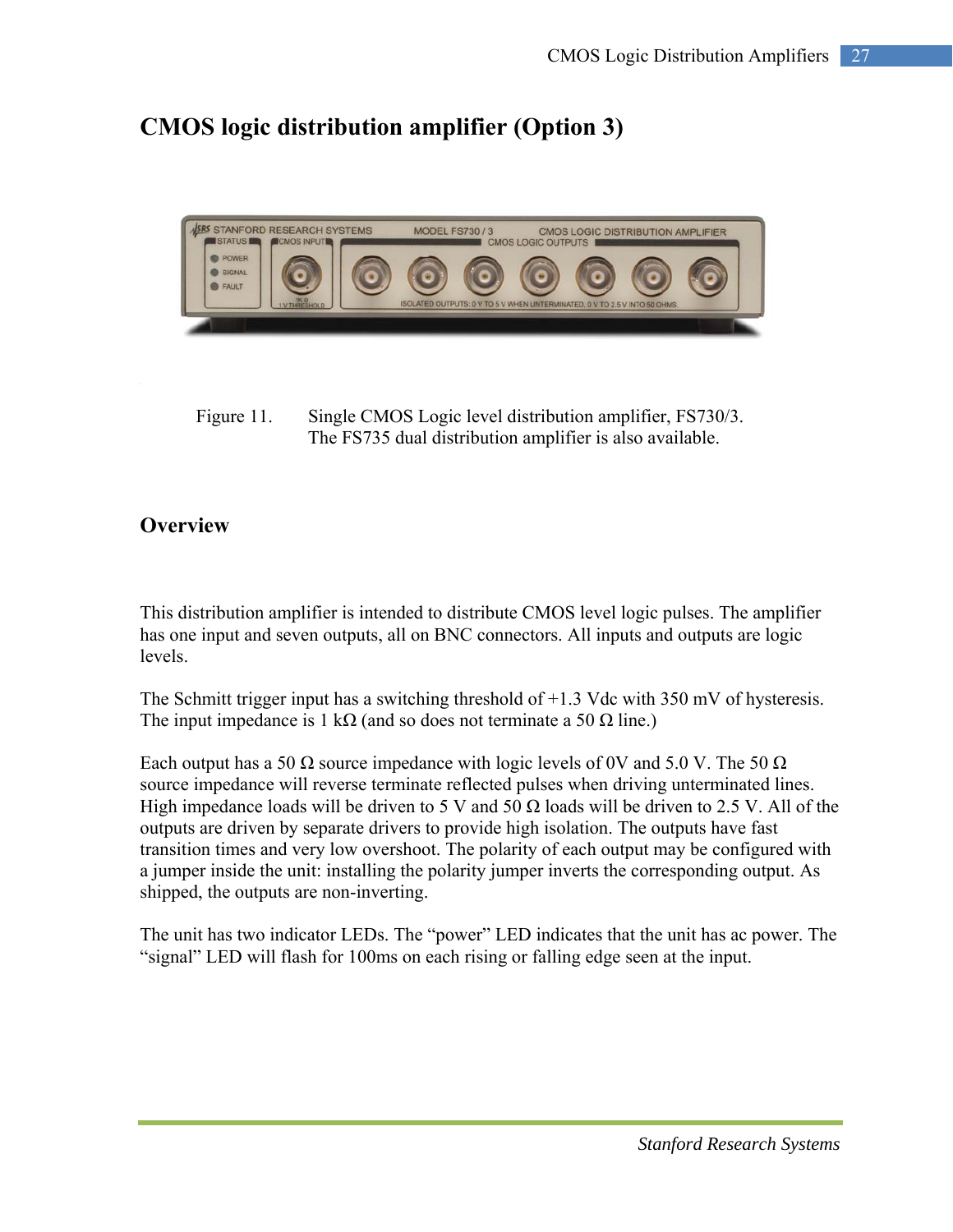# **Specifications**

#### **Input**

| Impedance              | 1 k $\Omega$   |
|------------------------|----------------|
| Threshold (L-H)        | 1.50 Vdc       |
| Threshold (H-L)        | 1.15 Vdc       |
| <b>Transition time</b> | no restriction |
| Frequency              | dc-50 MHz      |
| Pulse width            | $> 5$ ns       |

### **Outputs**

| 50 $\Omega \pm 5 \%$ |
|----------------------|
| 0 V & 5 V            |
| 0 V & 2.5 V          |
| $< 1.5$ ns           |
| $< 1.0$ ns           |
| $< 10$ ps rms        |
| 9 ns, typ            |
| $\pm 1$ ns, typ      |
| $< 5\%$              |
| $< 5\%$              |
| internal jumper      |
|                      |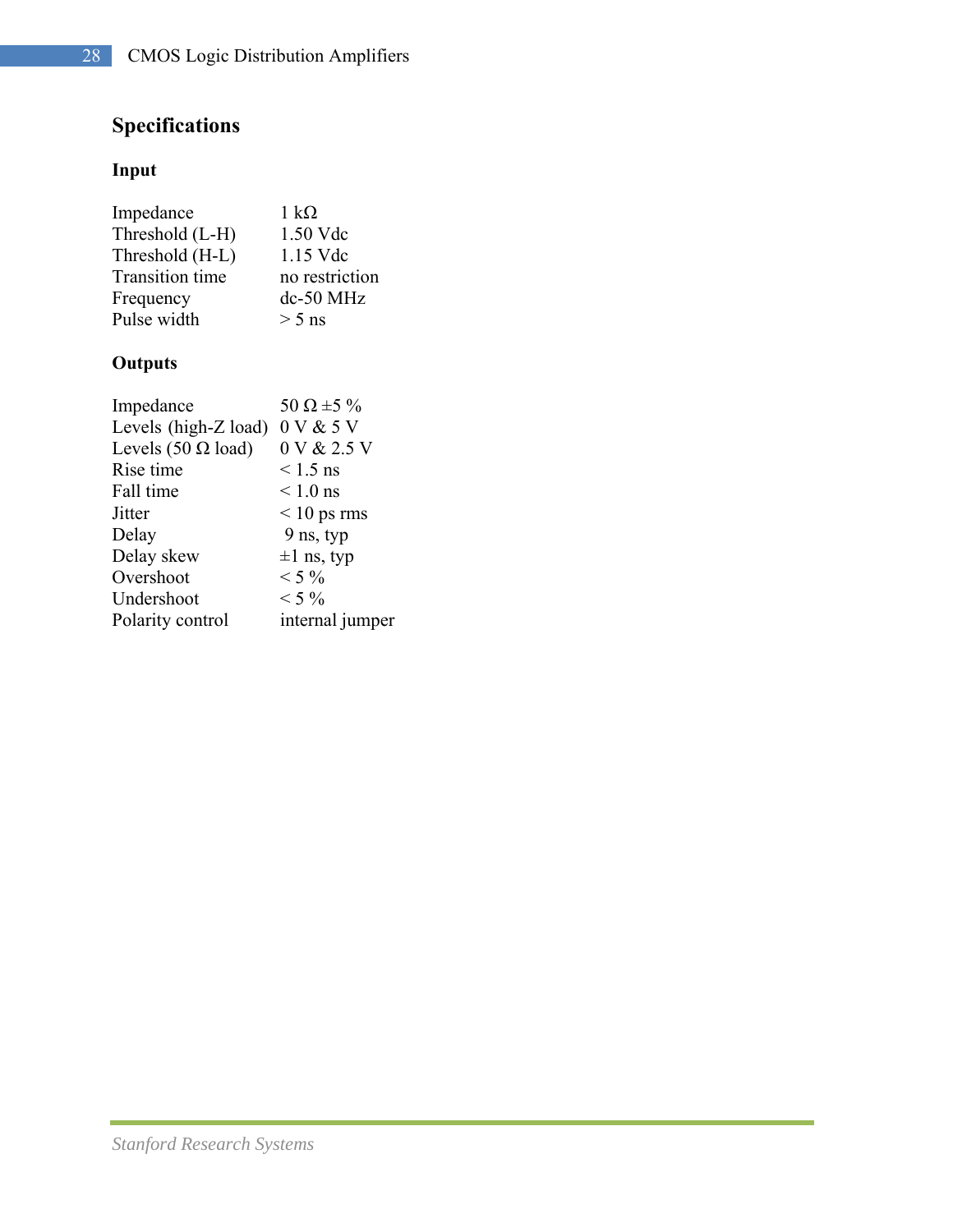

**Figure 12. CMOS Distribution amplifier: Offset 10MHz sine input (500mV/div), logic output (2V/div into 50Ω) and logic output (2V/div, unterminated & showing small reflection artifacts with 1m cable between output and oscilloscope.)** 

#### **Check out.**

- 1. With the instrument plugged into an ac power source and turned "on", apply a 1 kHz offset sine wave (amplitude=1V<sub>PP</sub>, offset = 1.35V) to the 1kΩ input BNC.
- 2. Triggering the oscilloscope on the sine wave input, observe 1kHz square waves at each of the seven outputs. The square waves should have about 50% duty cycle (indicating that the input switching thresholds are nominally correct) and very fast transition times (typically 1.0ns rise and 0.6ns fall). The phase may be shifted by 180° if an internal polarity control jumper is installed. The outputs should switch between 0V and 2.5V when driving 50Ω loads. The outputs should switch between 0V and 5V when driving high impedance loads.
- 3. Increase the sine wave frequency to 10MHz and verify the square wave outputs remain about 50% duty cycle.

**Calibration.** The CMOS distribution requires no calibration.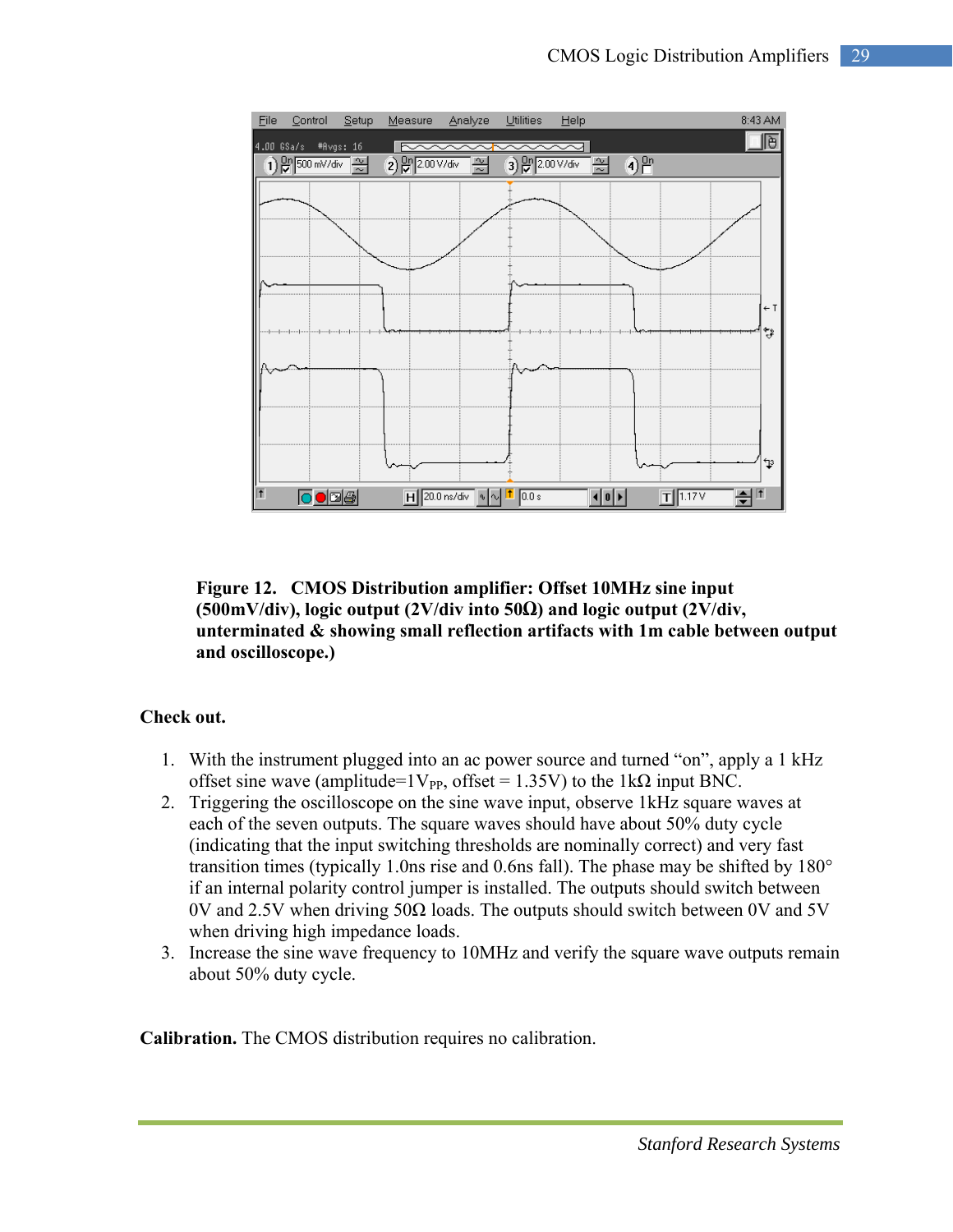#### **Circuit Description**

#### **CMOS Distribution amplifier (Refer to schematics FS3\_1C)**

This distribution amplifier is intended to distribute CMOS level logic pulses. The amplifier has one input and seven outputs, all on BNC connectors. All inputs and outputs are logic levels.

**Power.** The unit is powered from a universal input,  $+24V$ dc or  $+12V$ dc power supply. The power supply is regulated by a linear regulator (U3) to provide a clean +5Vdc supply. The current draw is normally very low except when operated at high input frequencies or when driving  $50Ω$  loads with high duty cycle.

**Input.** The input BNC is connected to ground via a  $1k\Omega$  resistor (R12). The input is protected by a series input resistor (R4) and clamping diodes (D2) which limit the input excursions to -0.7V and +5.7V.

**Comparator.** The input signal is conditioned by a fast Schmitt trigger comparator (U1) with logic thresholds of  $+1.5V$  (rising) and  $+1.15V$  (falling). The comparator inverts the input signal. Its output is buffered by a triple-gate line-driver (U4) which drives a  $75\Omega$  line to distribute the input signal to the seven output channel drivers. The buffered line is terminated by R10 & R11.

**Polarity control.** The buffered and inverted signal is received by an XOR gate. The second input to the XOR gate is pulled high by a resistor so that it also operates as an inverter (with respect to the other input) to restore the signal to non-inverted polarity. Installing a jumper will pull the second input low so that the signal remains inverted allowing that channel to operate with an inverted output if desired.

**Output driver.** The output of the XOR gate drives a triple-gate line-driver, U101 (for Channel 1). The inputs and outputs of the triple-gate line-driver are ganged together to reduce the output impedance to a few Ohms. A resistor in series with this output (R102 for Channel 1) provides a driver impedance of very nearly  $50\Omega$  to reverse terminate reflected pulses in cases where a 50Ω load is not provided by the user. A small resistor is used in series with the output driver +5V supply to reduce ringing of the output on low-to-high transitions.

**Status LEDs.** Only two status LEDs are active: POWER and SIGNAL. The POWER LED is "on" whenever AC power is present and the unit is turned "on". The SIGNAL LED will blink "on" with each rising and falling edge at the input.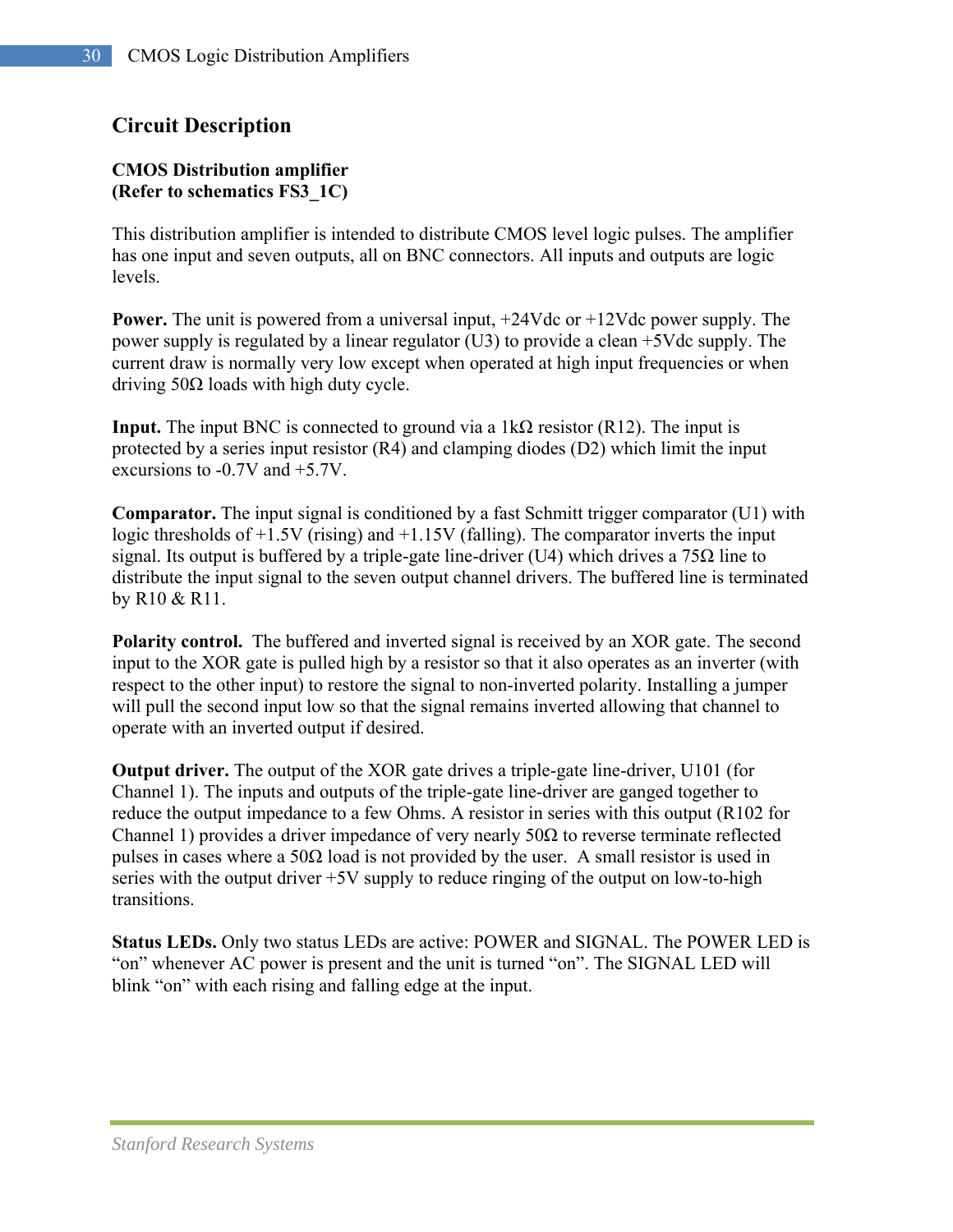# **Option 3 (CMOS Logic) Component parts list**

| <b>Part Number</b> | Reference        | Value                  | Description                                        |
|--------------------|------------------|------------------------|----------------------------------------------------|
| 5-00319            | C-1              | 10U/T35                | SMD TANTALUM, D-Case                               |
| 5-00319            | $C-2$            | 10U/T35                | SMD TANTALUM, D-Case                               |
| 5-00611            | $C-5$            | 4.7U - 16V X5R         |                                                    |
| 5-00299            | $C-7$            | .1U                    | Capacitor, Mono, 50V, 10%, X7R, 1206               |
| 5-00299            | $C-8$            | .1U                    | Capacitor, Mono, 50V, 10%, X7R, 1206               |
| 5-00299            | $C-9$            | .1U                    | Capacitor, Mono, 50V, 10%, X7R, 1206               |
| 5-00299            | $C-10$           | .1U                    | Capacitor, Mono, 50V, 10%, X7R, 1206               |
| 5-00299            | $C-100$          | .1U                    | Capacitor, Mono, 50V, 10%, X7R, 1206               |
| 5-00611            | $C-101$          | 4.7U - 16V X5R         |                                                    |
| 5-00299            | $C-200$          | .1U                    | Capacitor, Mono, 50V, 10%, X7R, 1206               |
| 5-00611            | $C-201$          | 4.7U - 16V X5R         |                                                    |
| 5-00299            | $C-300$          | .1U                    | Capacitor, Mono, 50V, 10%, X7R, 1206               |
| 5-00611            | $C-301$          | 4.7U - 16V X5R         |                                                    |
| 5-00299            | $C-400$          | .1U                    | Capacitor, Mono, 50V, 10%, X7R, 1206               |
| 5-00611            | $C-401$          | 4.7U - 16V X5R         |                                                    |
| 5-00299            | $C-500$          | .1U                    | Capacitor, Mono, 50V, 10%, X7R, 1206               |
| 5-00611            | $C-501$          | 4.7U - 16V X5R         |                                                    |
| 5-00299            | $C - 600$        | .1U                    |                                                    |
|                    | $C - 601$        | 4.7U - 16V X5R         | Capacitor, Mono, 50V, 10%, X7R, 1206               |
| 5-00611<br>5-00299 | $C-700$          | .1U                    |                                                    |
| 5-00611            | $C-701$          |                        | Capacitor, Mono, 50V, 10%, X7R, 1206               |
|                    |                  | 4.7U - 16V X5R         |                                                    |
| 3-00649            | $D-1$            | BAW56LT1G-ROHS         | BAW56LT1, Dual Switching Diode                     |
|                    |                  |                        | BAV99, DUAL SERIES DIODE, 70V                      |
| 3-00896            | $D-2$            | BAV99                  | <b>BREAKDOWN</b>                                   |
| 1-01158            | $I-1$            | 73100-0195             |                                                    |
| 1-00469            | $J-2$            | 2 PIN, RT.ANGLE        | Header, SIM, Right Angle, Polarized                |
| 1-01158            | $J-100$          | 73100-0195             |                                                    |
| 1-00006            | $J-101$          | 2 PIN DI               | Header, SIM                                        |
| 1-01158            | $J-200$          | 73100-0195             |                                                    |
| 1-00006            | $J-201$          | 2 PIN DI               | Header, SIM                                        |
| 1-01158            | $I-300$          | 73100-0195             |                                                    |
| 1-00006            | $J-301$          | 2 PIN DI               | Header, SIM                                        |
| 1-01158            | $J-400$          | 73100-0195             |                                                    |
| 1-00006            | $J-401$          | 2 PIN DI               | Header, SIM                                        |
| 1-01158            | $J-500$          | 73100-0195             |                                                    |
| 1-00006            | $J-501$          | 2 PIN DI               | Header, SIM                                        |
| 1-01158<br>1-00006 | $J-600$          | 73100-0195             |                                                    |
| 1-01158            | $J-601$          | 2 PIN DI<br>73100-0195 | Header, SIM                                        |
|                    | $J-700$          |                        |                                                    |
| 1-00006<br>6-00236 | $J-701$<br>L-3   | 2 PIN DI<br>FR47       | Header, SIM<br>Ferrite Bead, SMD, Type 43/44, 1812 |
| 6-00236            | $L-4$            | <b>FR47</b>            | Ferrite Bead, SMD, Type 43/44, 1812                |
|                    |                  |                        | Ferrite Bead, SMD, Type 43/44, 1812                |
| 6-00236<br>6-00236 | L-100<br>$L-200$ | FR47<br>FR47           | Ferrite Bead, SMD, Type 43/44, 1812                |
| 6-00236            | $L-300$          | FR47                   | Ferrite Bead, SMD, Type 43/44, 1812                |
| 6-00236            | $L-400$          | FR47                   | Ferrite Bead, SMD, Type 43/44, 1812                |
| 6-00236            | L-500            |                        | Ferrite Bead, SMD, Type 43/44, 1812                |
| 6-00236            | L-600            | FR47<br>FR47           | Ferrite Bead, SMD, Type 43/44, 1812                |
| 6-00236            | L-700            | FR47                   | Ferrite Bead, SMD, Type 43/44, 1812                |
| 0-00241            | $M-1$            | 4-40X3/16PP            |                                                    |
| 0-00241            | $M-2$            | 4-40X3/16PP            |                                                    |
| 0-00241            | M-3              | 4-40X3/16PP            |                                                    |
| 0-00241            | $M-4$            | 4-40X3/16PP            |                                                    |
| 0-00241            |                  |                        |                                                    |
|                    | $M-5$            | 4-40X3/16PP            |                                                    |
| 0-00241            | $M-6$            | 4-40X3/16PP            |                                                    |
| 0-00241            | M-7              | 4-40X3/16PP            |                                                    |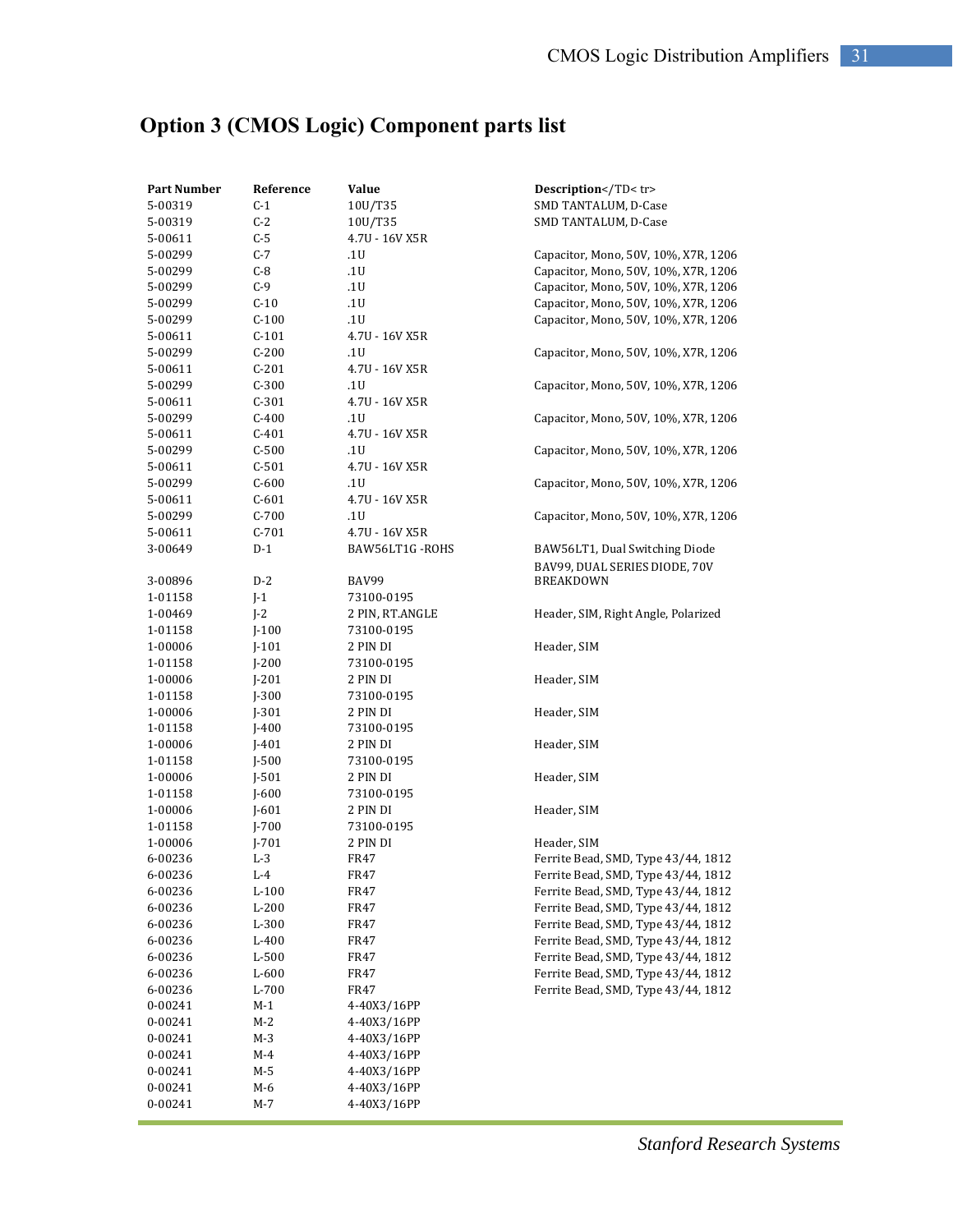| 0-00241            | M-8     | 4-40X3/16PP   |      |                                        |
|--------------------|---------|---------------|------|----------------------------------------|
| 0-00241            | M-9     | 4-40X3/16PP   |      |                                        |
| 0-00241            | $M-10$  | 4-40X3/16PP   |      |                                        |
| 0-00241            | $M-11$  | 4-40X3/16PP   |      |                                        |
| 4-01134            | $R-1$   | 1.50K         |      | Resistor, Thin Film, 1%, 50 ppm, MELF  |
| 4-01088            | $R-2$   |               | 499  | Resistor, Thin Film, 1%, 50 ppm, MELF  |
| 4-01184            | R-3     | 4.99K         |      | Resistor, Thin Film, 1%, 50 ppm, MELF  |
| 4-00992            | R-4     |               | 49.9 | Resistor, Thin Film, 1%, 50 ppm, MELF  |
| 4-00992            | R-5     |               | 49.9 | Resistor, Thin Film, 1%, 50 ppm, MELF  |
| 4-01405            | R-6     | 1.00M         |      | Resistor, Thin Film, 1%, 50 ppm, MELF  |
| 4-01405            | $R-7$   | 1.00M         |      | Resistor, Thin Film, 1%, 50 ppm, MELF  |
| 4-01071            | $R-8$   |               | 332  | Resistor, Thin Film, 1%, 50 ppm, MELF  |
| 4-01071            | R-9     |               | 332  | Resistor, Thin Film, 1%, 50 ppm, MELF  |
| 4-01038            | $R-10$  |               | 150  | Resistor, Thin Film, 1%, 50 ppm, MELF  |
| 4-01038            | $R-11$  |               | 150  | Resistor, Thin Film, 1%, 50 ppm, MELF  |
| 4-01117            | $R-12$  | 1.00K         |      | Resistor, Thin Film, 1%, 50 ppm, MELF  |
|                    |         |               |      |                                        |
| 4-01423            | $R-100$ |               | 4.7  | Resistor, Thick Film, 5%, 300 ppm, SMT |
|                    |         |               |      |                                        |
| 4-01213            | R-101   | 10.0K         |      | Resistor, Thin Film, 1%, 50 ppm, MELF  |
| 4-00988            | R-102   |               | 45.3 | Resistor, Thin Film, 1%, 50 ppm, MELF  |
|                    | $R-200$ |               | 4.7  | Resistor, Thick Film, 5%, 300 ppm, SMT |
| 4-01423<br>4-01213 |         | 10.0K         |      |                                        |
|                    | R-201   |               |      | Resistor, Thin Film, 1%, 50 ppm, MELF  |
| 4-00988            | $R-202$ |               | 45.3 | Resistor, Thin Film, 1%, 50 ppm, MELF  |
| 4-01423            | R-300   |               | 4.7  | Resistor, Thick Film, 5%, 300 ppm, SMT |
|                    |         | 10.0K         |      |                                        |
| 4-01213            | R-301   |               |      | Resistor, Thin Film, 1%, 50 ppm, MELF  |
| 4-00988            | $R-302$ |               | 45.3 | Resistor, Thin Film, 1%, 50 ppm, MELF  |
| 4-01423            | $R-400$ |               | 4.7  | Resistor, Thick Film, 5%, 300 ppm, SMT |
| 4-01213            | R-401   | 10.0K         |      | Resistor, Thin Film, 1%, 50 ppm, MELF  |
| 4-00988            | $R-402$ |               | 45.3 | Resistor, Thin Film, 1%, 50 ppm, MELF  |
|                    |         |               |      |                                        |
| 4-01423            | R-500   |               | 4.7  | Resistor, Thick Film, 5%, 300 ppm, SMT |
| 4-01213            | R-501   | 10.0K         |      | Resistor, Thin Film, 1%, 50 ppm, MELF  |
| 4-00988            | R-502   |               | 45.3 | Resistor, Thin Film, 1%, 50 ppm, MELF  |
|                    |         |               |      |                                        |
| 4-01423            | $R-600$ |               | 4.7  | Resistor, Thick Film, 5%, 300 ppm, SMT |
| 4-01213            | R-601   | 10.0K         |      | Resistor, Thin Film, 1%, 50 ppm, MELF  |
| 4-00988            | R-602   |               | 45.3 | Resistor, Thin Film, 1%, 50 ppm, MELF  |
|                    |         |               |      |                                        |
| 4-01423            | R-700   |               | 4.7  | Resistor, Thick Film, 5%, 300 ppm, SMT |
| 4-01213            | R-701   | 10.0K         |      | Resistor, Thin Film, 1%, 50 ppm, MELF  |
| 4-00988            | R-702   |               | 45.3 | Resistor, Thin Film, 1%, 50 ppm, MELF  |
| 3-01791            | $U-1$   | TLV3501AID    |      |                                        |
| 3-01467            | $U-2$   | 74HC4538      |      | Monostable Multivibrator               |
| 3-01101            | $U-3$   | MC7805ACD2T   |      |                                        |
| 3-01852            | $U-4$   | 74LVC3G34DCTR |      |                                        |
| 3-01854            | $U-100$ | 74LVC1G86DBVR |      |                                        |
|                    |         |               |      |                                        |
| 3-01852            | $U-101$ | 74LVC3G34DCTR |      |                                        |
| 3-01854            | $U-200$ | 74LVC1G86DBVR |      |                                        |
| 3-01852            | $U-201$ | 74LVC3G34DCTR |      |                                        |
| 3-01854            | $U-300$ | 74LVC1G86DBVR |      |                                        |
| 3-01852            | U-301   | 74LVC3G34DCTR |      |                                        |
| 3-01854            | $U-400$ | 74LVC1G86DBVR |      |                                        |
| 3-01852            | $U-401$ | 74LVC3G34DCTR |      |                                        |
| 3-01854            | $U-500$ | 74LVC1G86DBVR |      |                                        |
| 3-01852            | $U-501$ | 74LVC3G34DCTR |      |                                        |
| 3-01854            | $U-600$ | 74LVC1G86DBVR |      |                                        |
| 3-01852            | $U-601$ | 74LVC3G34DCTR |      |                                        |
| 3-01854            | U-700   | 74LVC1G86DBVR |      |                                        |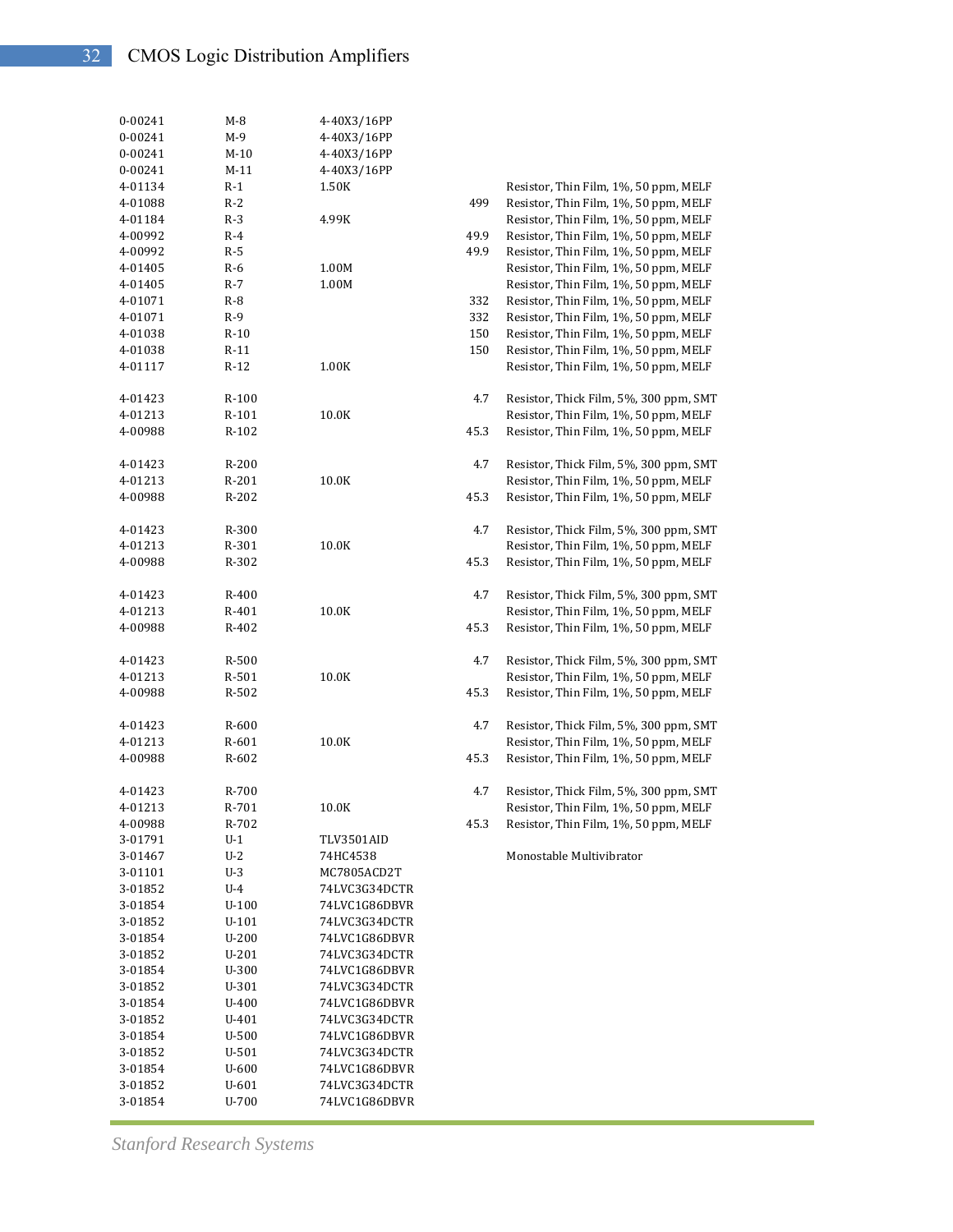| 3-01852 | U-701   | 74LVC3G34DCTR    |
|---------|---------|------------------|
| 0-01259 | $Z-0$   | 1/2" CUSTOM      |
| 7-02021 | $Z-0$   | BNC TOOL         |
| 7-01926 | $7-1$   | FS730/735 OPT3   |
| 7-01929 | $7 - 2$ | <b>BNC BLOCK</b> |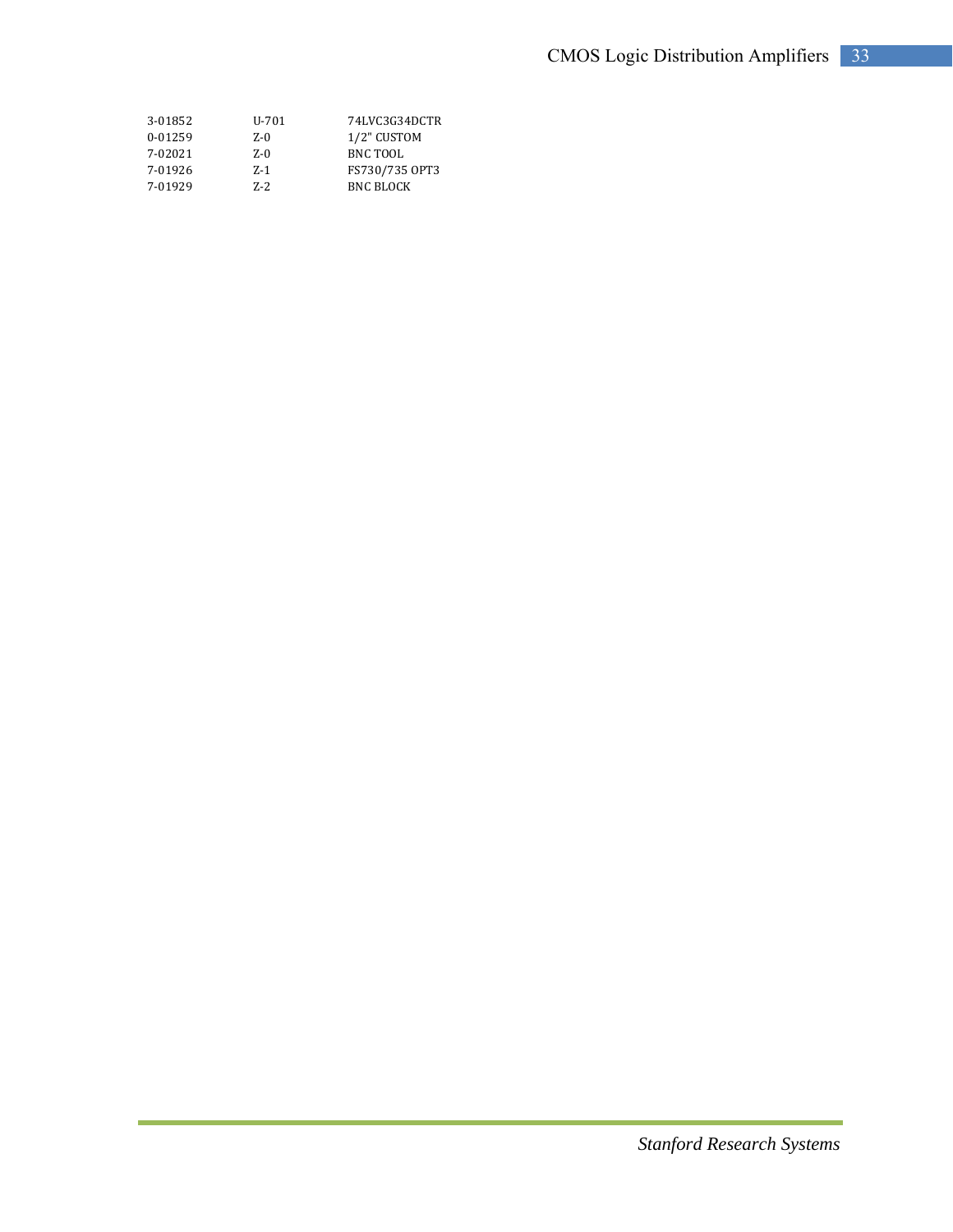# 34 CMOS Logic Distribution Amplifiers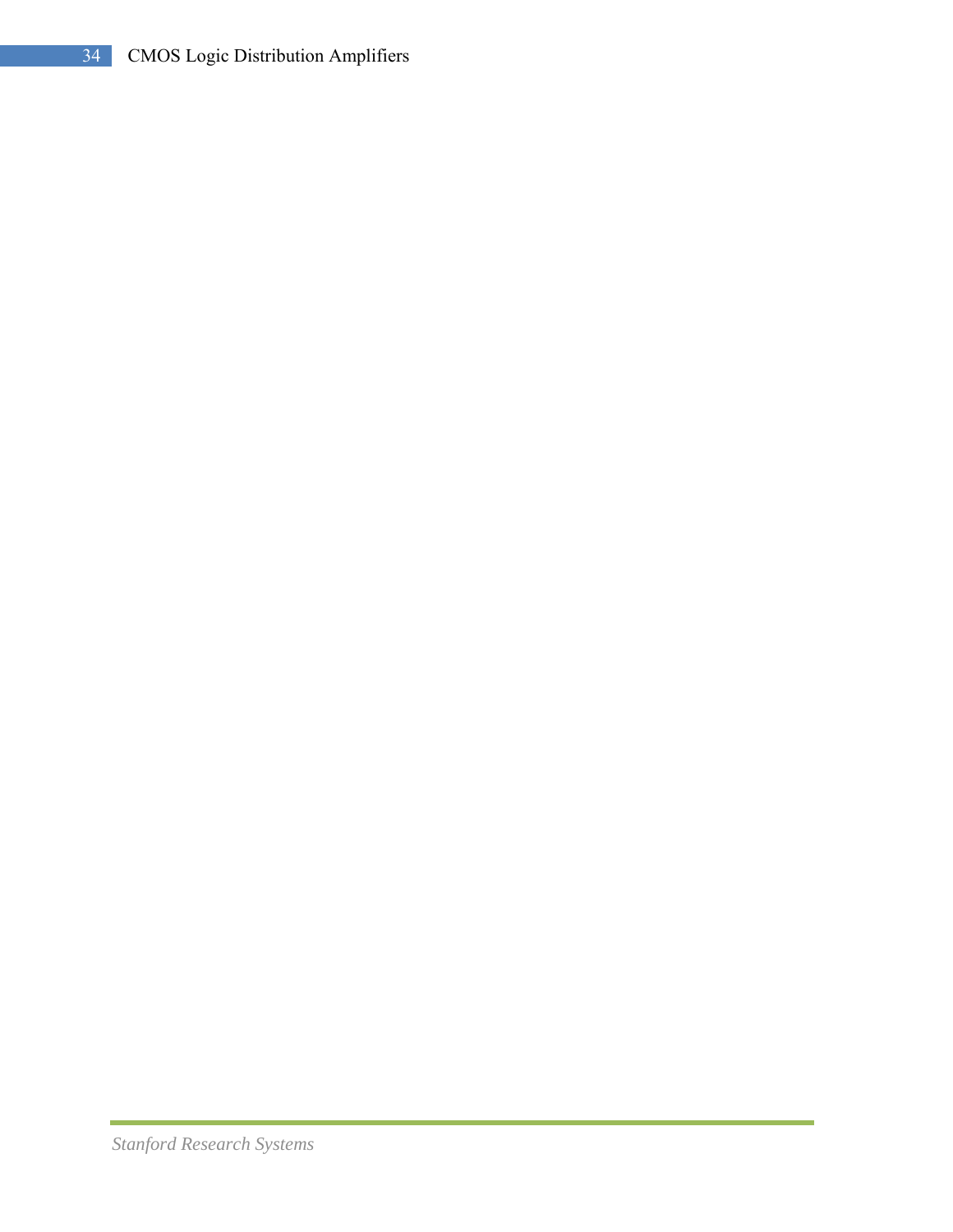# **Broadband 50Ω Distribution Amplifier (Option 04)**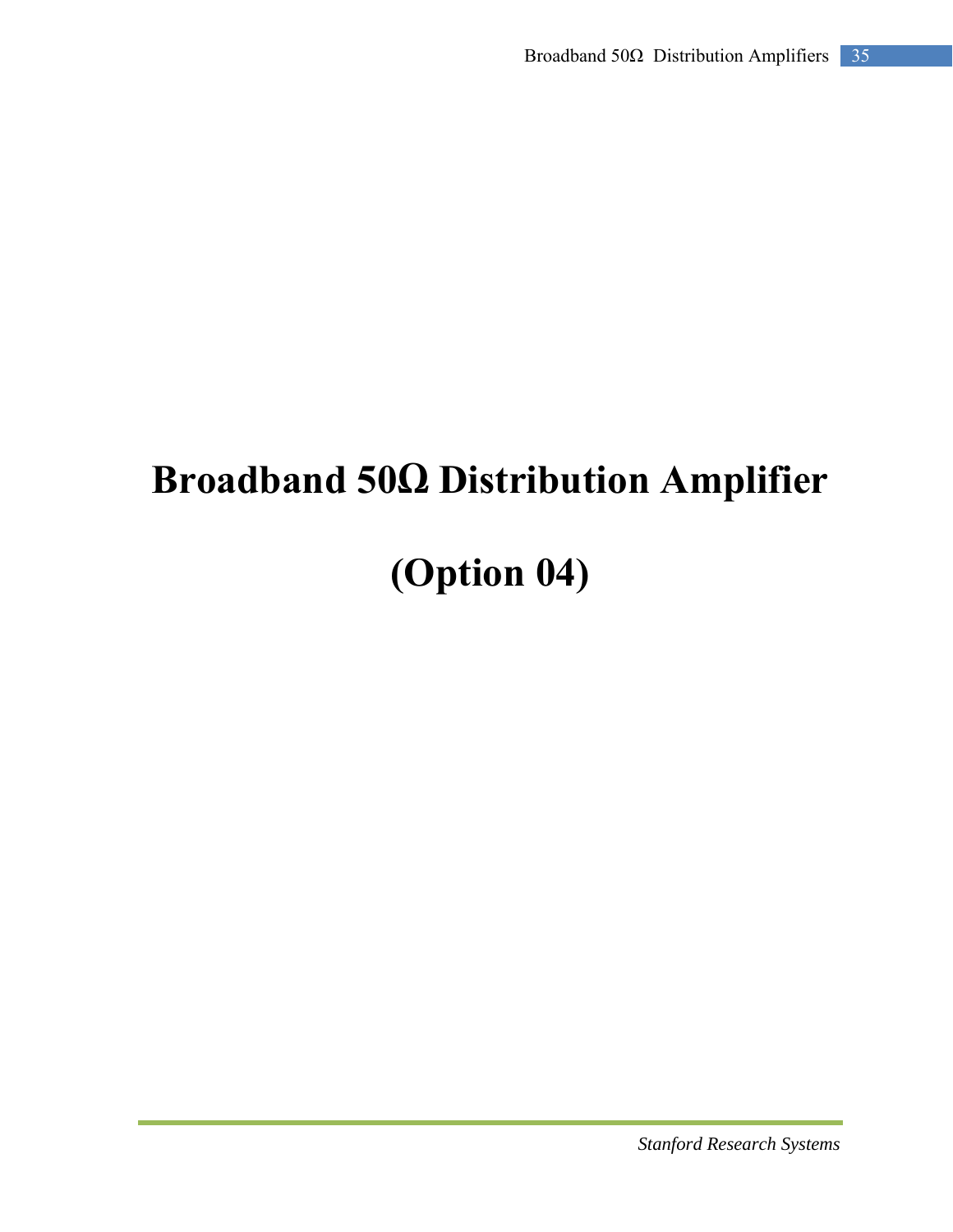# 36 Broadband 50  $\Omega$  Distribution Amplifiers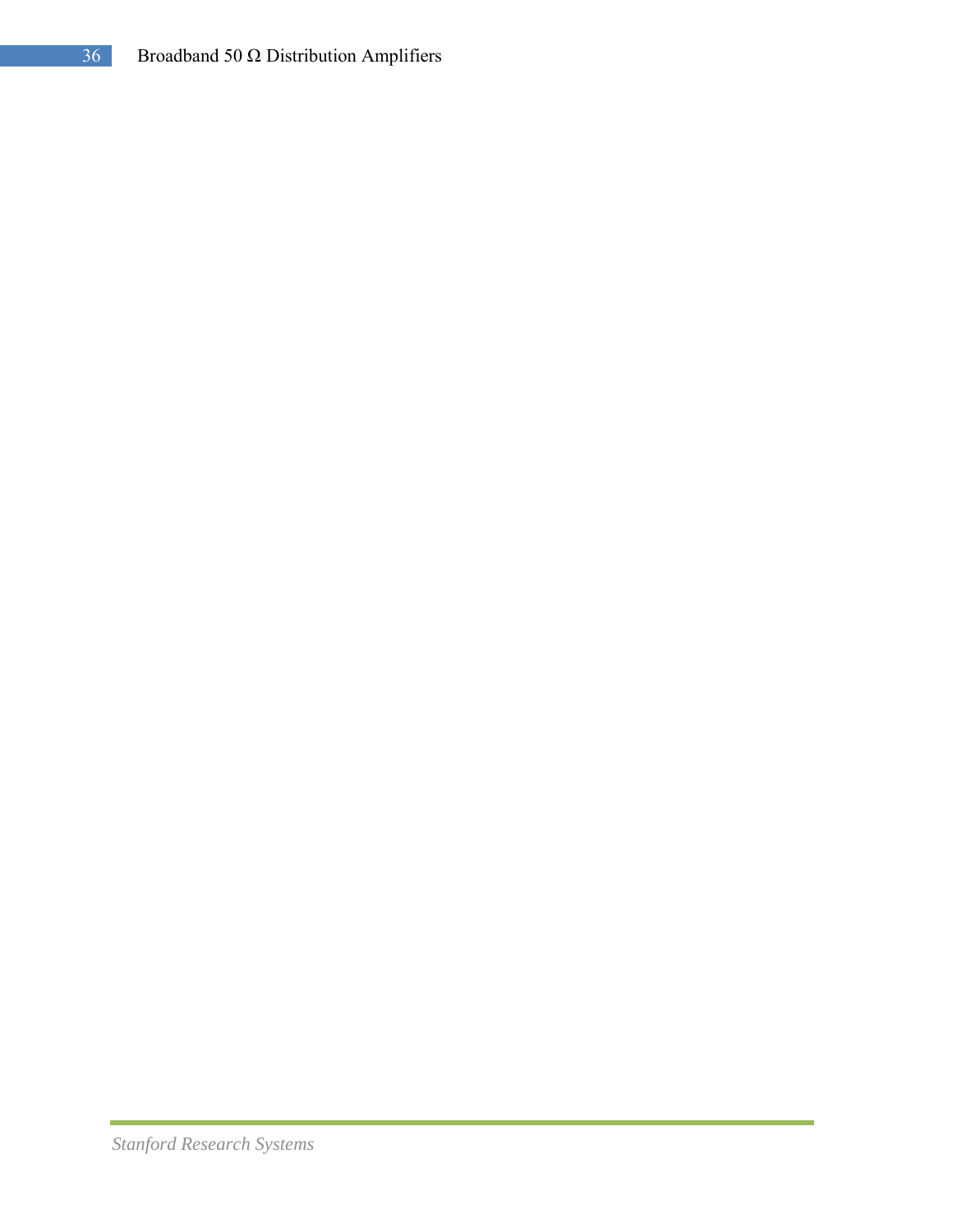# **Broadband 50 Ω distribution amplifier (Option 4)**



Figure 13. Single broadband 50Ω distribution amplifer, FS730/4. The FS735 dual distribution amplifier is also available.

#### **Overview**

This distribution amplifier is intended to distribute broadband (dc-100 MHz) analog signals over 50 Ω coax. The amplifier has one input and seven outputs, all on BNC connectors. The input and outputs are dc coupled with a 50  $\Omega$  impedance. Applications include the distribution of frequency references, IRIG timing signals, composite video, audio, etc.

There are four indicator LEDs. The "power" LED indicates that the unit has ac power. The "signal" LED indicates that an input signal greater that 300 mV is present. The "overload" LED indicates that the input signal has exceeded  $\pm$  2.2 V. The "fault" LED indicates a problem with the unit's internal dc power supply.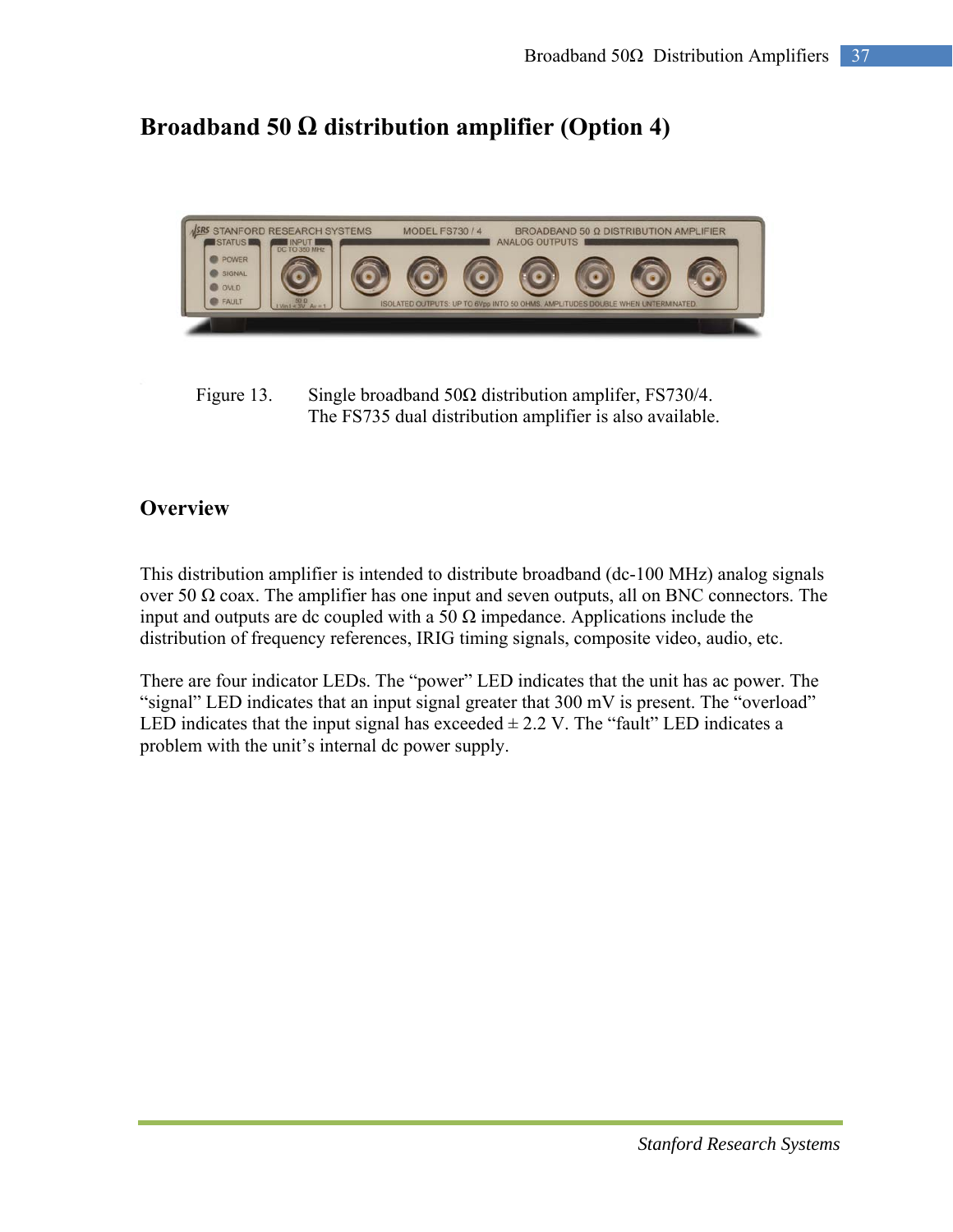# **Specifications**

#### **Input**

| Impedance    | 50 $\Omega$ , $\pm$ 1% |
|--------------|------------------------|
| Linear range | $\pm$ 2 V              |
| Damage (dc)  | 5 V                    |
| Damage (1us) | 100V                   |

## **Outputs**

| Impedance    | 50 $\Omega$ , $\pm 1\%$ |
|--------------|-------------------------|
| Nominal load | 50 $\Omega$             |

#### **Performance (50 Ω loads)**

| Gain (50 $\Omega$ load) | $\times 1.00, \pm 2\%$        |
|-------------------------|-------------------------------|
| Gain (high-Z load)      | $\times$ 2.00, $\pm$ 1%       |
| Bandwidth (-3 dB)       | $>100$ MHz                    |
| Noise at 1 kHz          | $< 15$ nV/ $\sqrt{\text{Hz}}$ |
| Offset                  | $\leq 1$ mV                   |
| Isolation (10 MHz)      | $> 120$ dB                    |
|                         |                               |

#### **Additive phase noise**

(With 10 MHz, +7 dBm input)

| <b>Offset</b> | <b>Noise</b> |
|---------------|--------------|
| (Hz)          | (dBc/Hz)     |
| 1             | $-138$       |
| 10            | $-147$       |
| 100           | $-152$       |
| 1k            | $-153$       |
| 10k           | $-153$       |
| 100k          | $-153$       |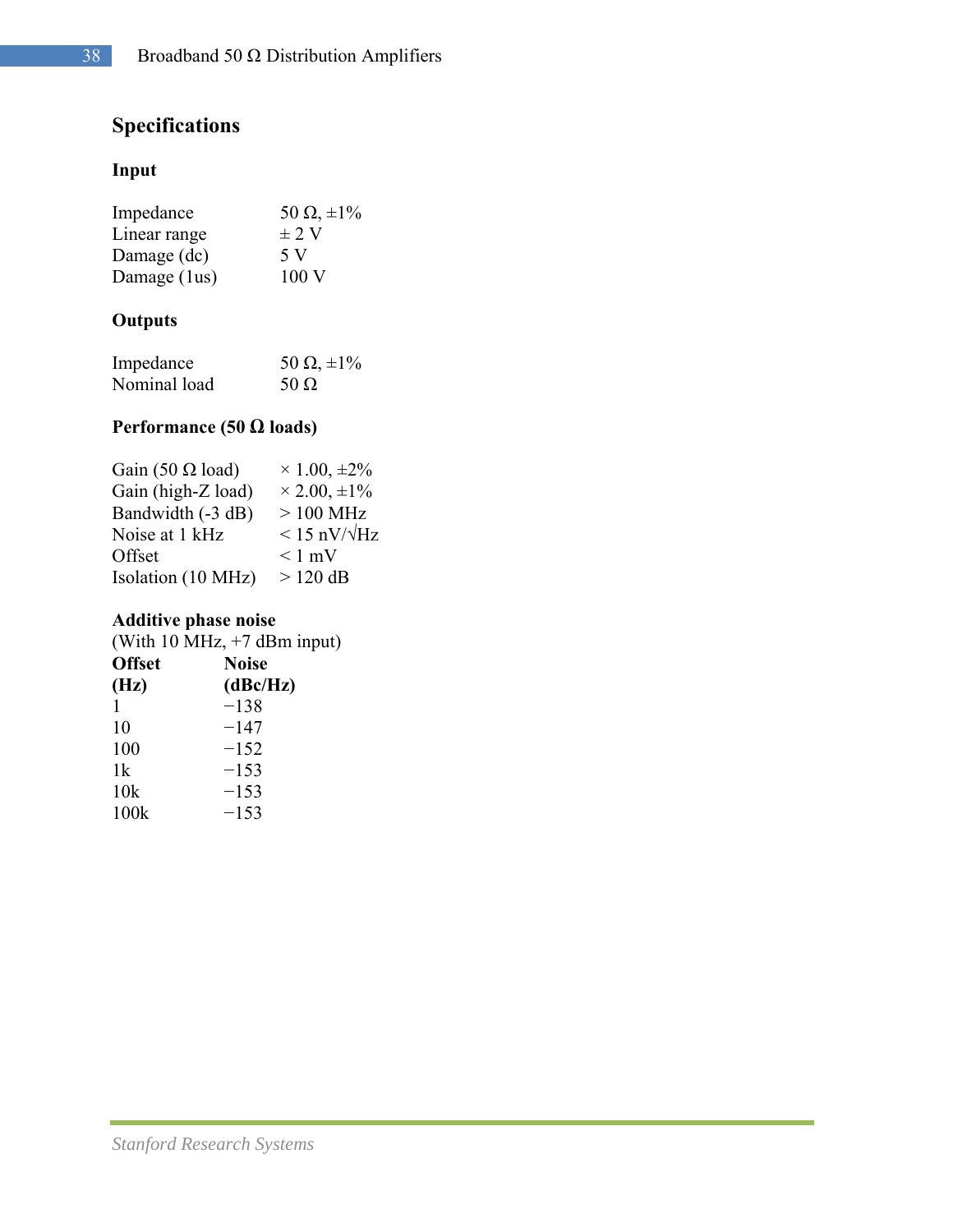

Figure 14. Broadband distribution amplifer small signal response for 20MHz square wave from Channels 1, 3, 5 & 7.



Figure 15. Broadband distribution amplifer large signal response for 20MHz square wave from Channels 1, 3, 5 & 7.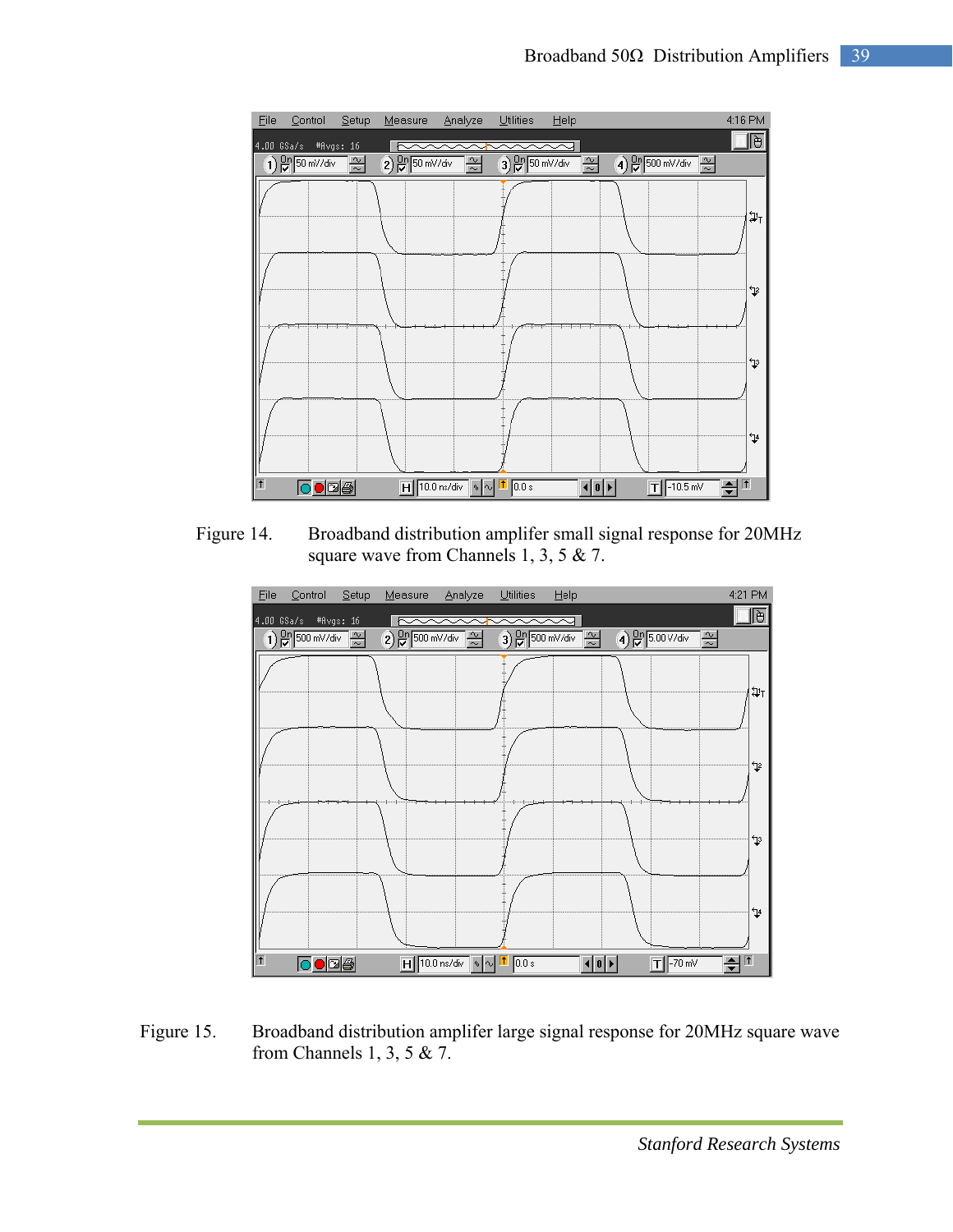

Figure 16. Broadband distribution amplifier additive phase noise vs offset frequency.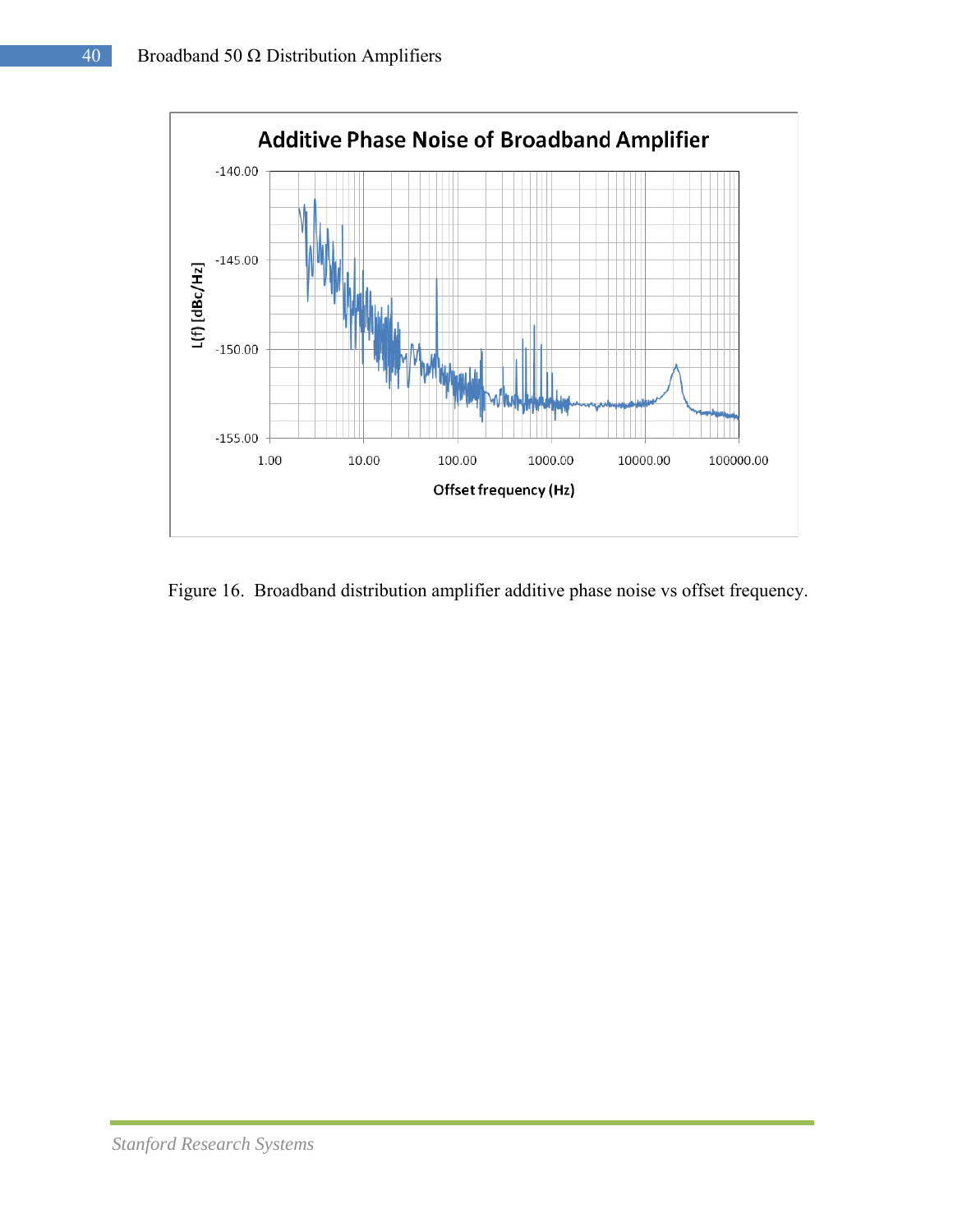#### **Test and calibration.**

#### **Broadband distribution amplifier**

#### **Check out.**

- **1.** With the instrument plugged into an ac power source and turned "on", but with no input applied, measure the dc voltage at each of the seven outputs and confirm that the output voltage is less than  $\pm 1$ mV.
- **2.** Apply a 10MHz,  $0.1V_{PP}$  square wave to the 50 $\Omega$  input BNC. The source should have a rise time of <1ns. (The Q-output of a CG635 set to +7dBm with a 20dB attenuator makes a good source.) Verify that the seven outputs have the same amplitude as the input when viewed on an oscilloscope with  $> 300$ MHz bandwidth and a 50 $\Omega$  input impedance. The output transition times should be about 3ns and the overshoot should  $be < 2\%$ .

#### **Calibration.**

- **1.** With the instrument plugged into an ac power source and turned "on", but with no input applied, adjust P2 to null the output offset of the preamp (U5) at the location indicated by the PCB silkscreen.
- **2.** For each of the seven output buffer amplifiers, adjust the offset pot (P100, P200…P700) to null the output voltage at the corresponding BNC output.
- **3.** Apply 1.000Vdc to the input BNC. Adjust the gain pot (P3) for 2.000Vdc at the Channel #1 output BNC (output is unterminated.) (The Q-output of a CG635, Stopped & Toggled and with Q-High adjusted to 1.000V, works.)
- **4.** Apply a 10MHz,  $0.1V_{PP}$  square wave to the 50 $\Omega$  input BNC. The source should have a rise time of  $\leq$ lns. (The Q-output of a CG635 set to  $+7d$ Bm with a 20dB attenuator makes a good source.) Adjust the HF Comp pot (P1) for a small overshoot (0.5%) on the Channel #1 output when viewed on an oscilloscope with > 300MHz bandwidth and a  $50\Omega$  input impedance.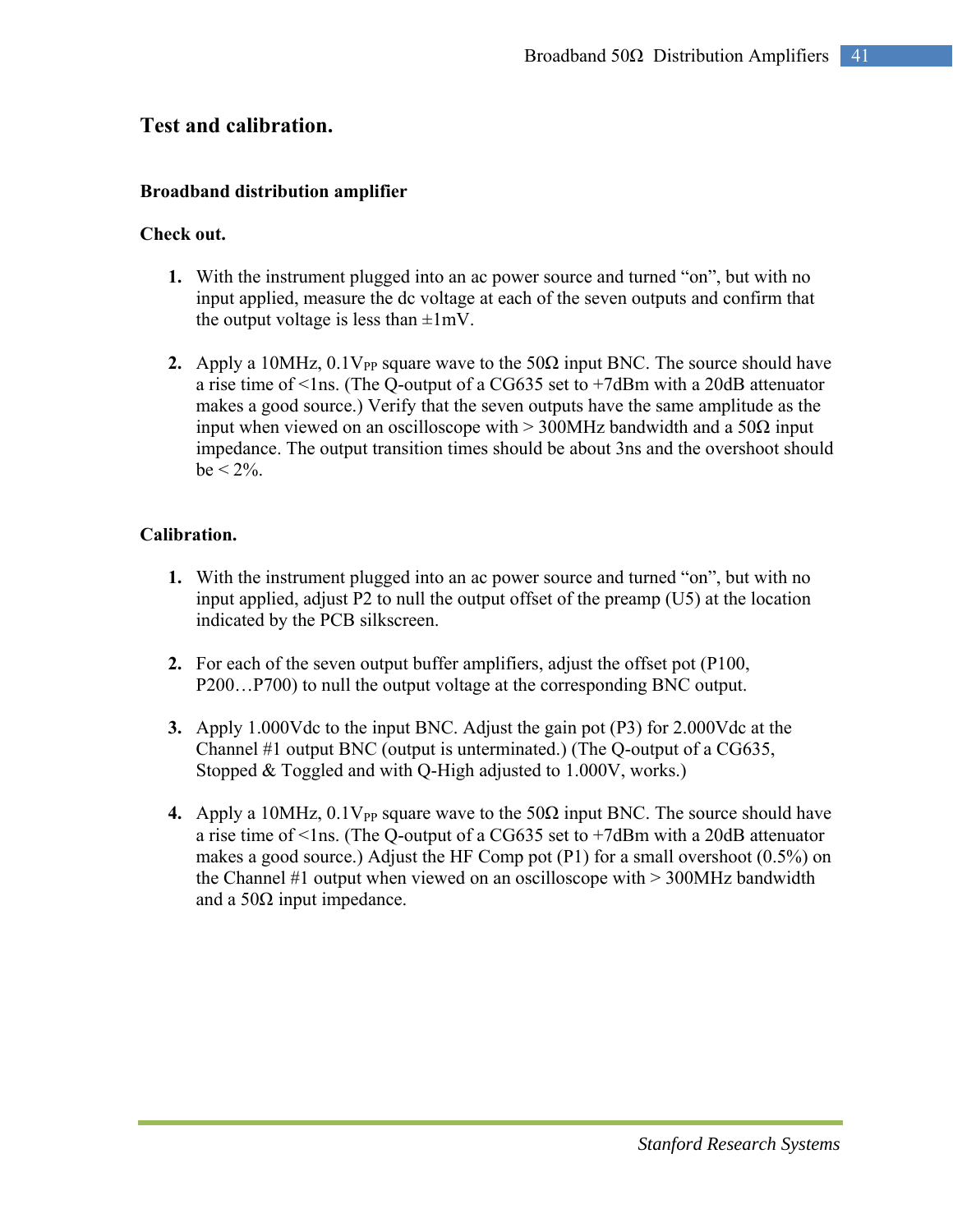#### **Circuit Description**

#### **Broadband Distribution amplifier (Refer to schematics FS4\_1B)**

This distribution amplifier is intended to distribute broadband (dc-100 MHz) analog signals over 50Ω or 75Ω coax. The amplifier has one input and seven outputs, all on BNC connectors. There are eight  $150\Omega$  resistors that can be added in parallel with eight  $75\Omega$ resistors to convert a unit from 75 $\Omega$  to 50 $\Omega$  (R16, R103, R203, R303, ...R703.)

**Power.** The unit operates from a floating +24Vdc power supply. A virtual ground is created to split the supply into  $\pm 12$ Vdc supplies. The virtual ground is maintained by the op amp U1 which maintains the midpoint of the supplies at 0V by drawing current from either the  $+12V$ supply or the  $-12V$  supply to exactly balance the current drawn by the circuit. The  $\pm 12V$ dc supplies are regulated to  $\pm 10$ Vdc supplies by U2 and U3. The  $\pm 10$ Vdc supplies provide power to the rest of the instrument. The comparator U4 will turn the FAULT LED "on" if the ±10Vdc supplies are not balanced.

**Input.** The input is terminated by R15 (for 75Ω) or R15 & R16 (for 50Ω). The input op amp (U5) is protected by a series resistor (R18) that is clamped to  $\pm 3.5V$  by D1, D2 & D3.

**Amplifier.** The input amplifier (U5) is a high bandwidth, current feedback op amp that operates of  $\pm 10V$  power supplies. The circuit operates with a nominal gain of  $\times 2.42$ . The output drives a PCB trace via a 14Ω resistor (R24) which is terminated into its characteristic impedance by R800 (64.9Ω). This combination attenuates the op amp output by ×0.822 to provide an overall gain of 2.000 for the signal which is distributed to the seven output drivers.

There are three potentiometers which calibrate the front-end amplifier's gain, offset and high frequency compensation. The non-inverting gain is adjusted by P3, which changes the magnitude of the negative feedback. The offset is adjusted by P2 which injects a small current via R21 (499kΩ) to null the op amp's small input offset. The high frequency compensation is adjusted by P1 which sets the Thevenin resistance for the current feedback path which controls the high frequency response of the current feedback amplifier.

**Output buffers.** The amplified input signal is distributed to seven output buffers which are operated as (nearly) unity gain amplifiers. The signal is applied to the non-inverting input via a 301 $\Omega$  resistor which de-couples the distributed signal from each amplifier. Each amplifier is operated near unity gain (actually gain is about  $\times$ 1.0018 due to the offset control). The 909Ω feedback resistor between the op amp output and its inverting input controls the high frequency response of the current feedback amplifier. A multi-turn pot is used to null the offset voltage for each channel individually. (These offset controls are adjusted *after* the front-end amplifier input offset control is adjusted.)

**Status LEDs.** The output of an eighth buffer amplifier (U6) is rectified and compared to fixed thresholds to detect the presence of a signal or an overload. The SIGNAL LED will go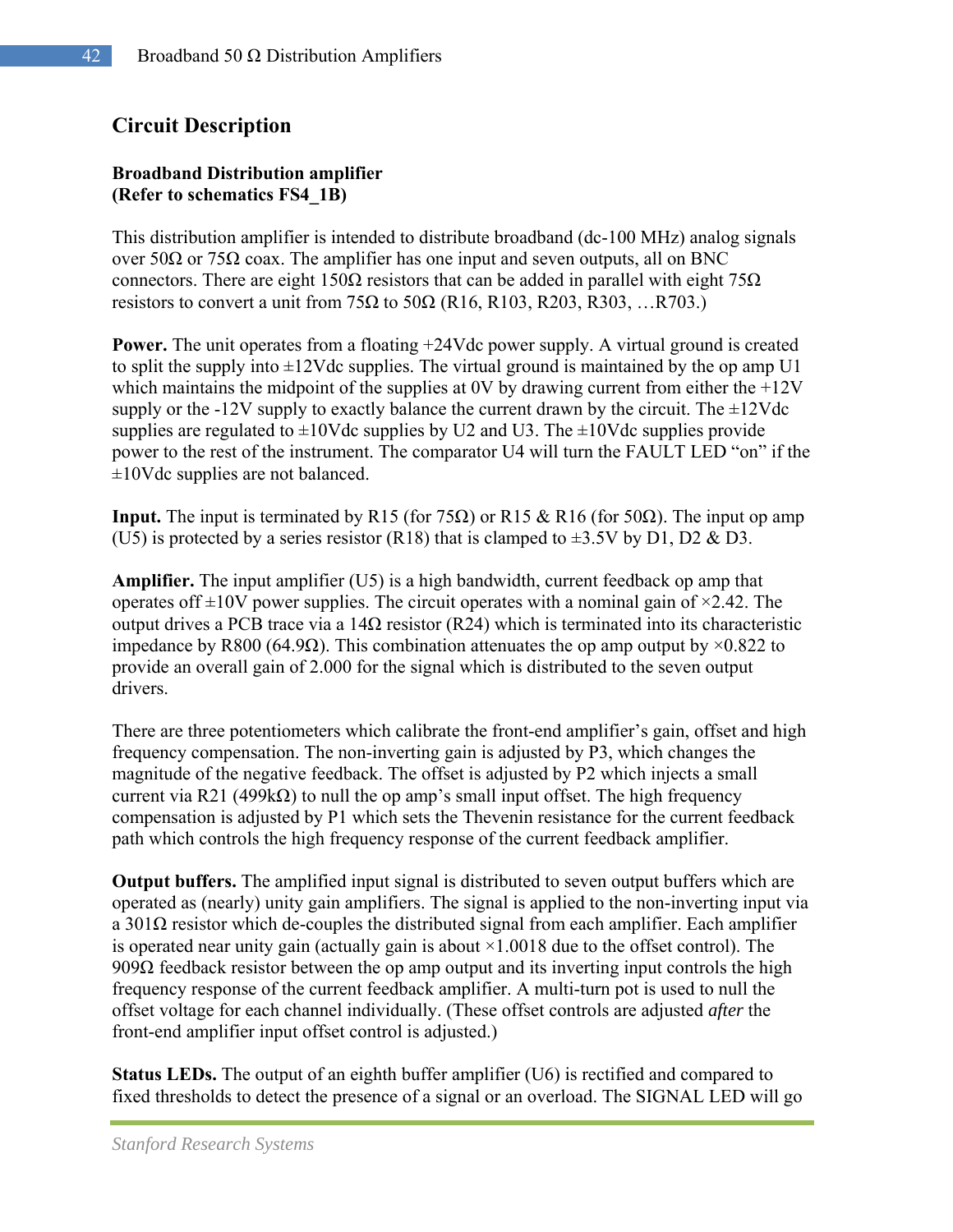"on" if the input exceeds  $\pm 175$ mV and the OVERLOAD LED will go "on" if the input signal exceeds  $\pm 2.2V$ . (The linear range of operation is  $\pm 2.5V$ .)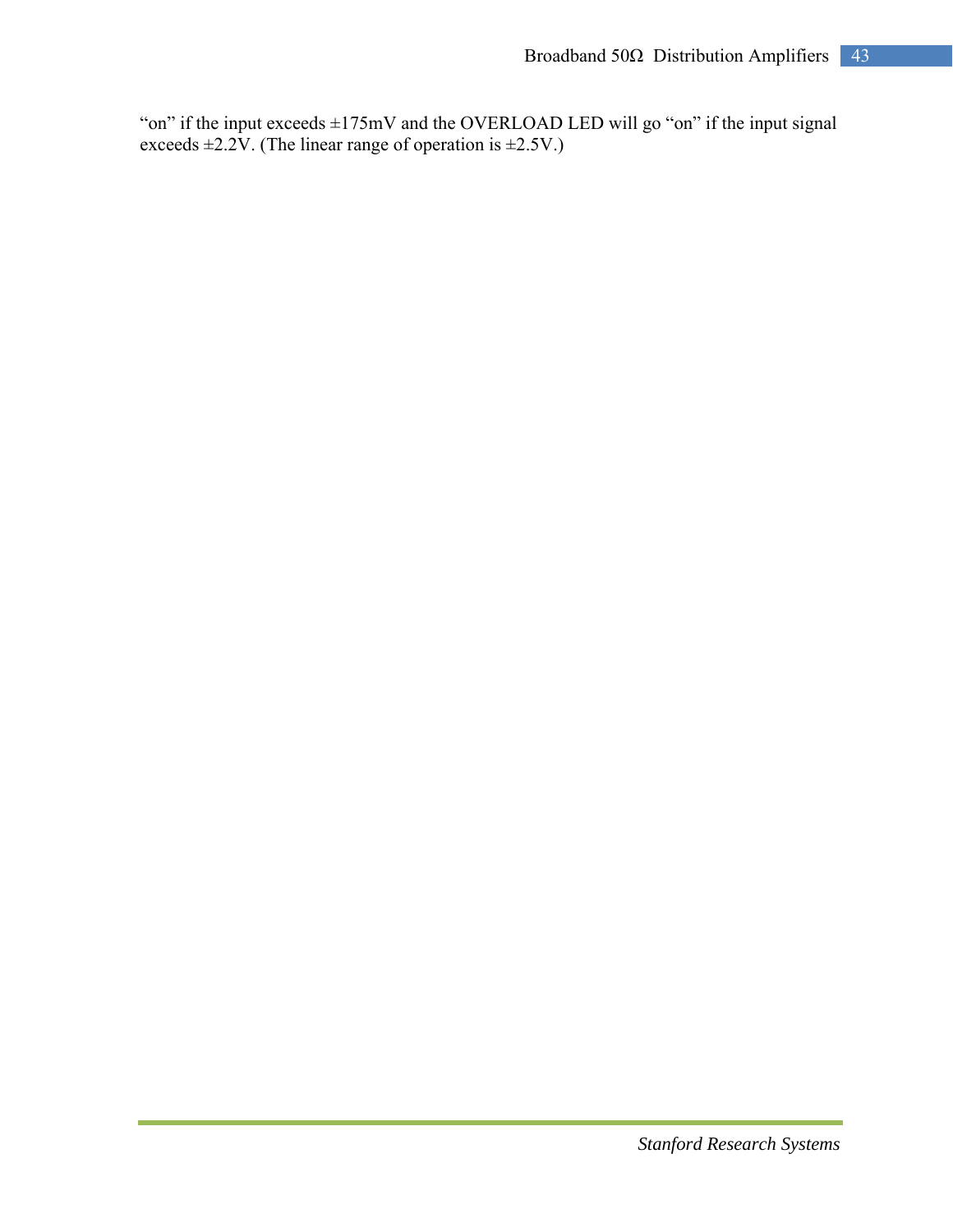## **Option 04 (Broadband Amplifier) Component parts list**

| Part Number | Reference | Value            | <b>Description</b>                                                                                           |
|-------------|-----------|------------------|--------------------------------------------------------------------------------------------------------------|
| 7-01929     | $BL-1$    | <b>BNC BLOCK</b> |                                                                                                              |
| 5-00516     | $C-1$     | 330U HIGH RIPPL  | Capacitor, Electrolytic, High Ripple,<br>High Temp (-55/+105 DEG C)<br>Capacitor, Electrolytic, High Ripple, |
| 5-00516     | $C-2$     | 330U HIGH RIPPL  | High Temp (-55/+105 DEG C)                                                                                   |
| 5-00319     | $C-3$     | 10U/T35          | SMD TANTALUM, D-Case                                                                                         |
| 5-00319     | $C-4$     | 10U/T35          | SMD TANTALUM, D-Case                                                                                         |
| 5-00299     | $C-5$     | .1U              | Capacitor, Mono, 50V, 10%, X7R, 1206                                                                         |
| 5-00299     | C-6       | .1U              | Capacitor, Mono, 50V, 10%, X7R, 1206                                                                         |
| 5-00299     | $C-7$     | .1U              | Capacitor, Mono, 50V, 10%, X7R, 1206                                                                         |
| 5-00299     | $C-8$     | .1U              | Capacitor, Mono, 50V, 10%, X7R, 1206                                                                         |
| 5-00299     | $C-9$     | .1U              | Capacitor, Mono, 50V, 10%, X7R, 1206                                                                         |
| 5-00299     | $C-10$    | .1U              | Capacitor, Mono, 50V, 10%, X7R, 1206                                                                         |
| 5-00299     | $C-11$    | .1U              | Capacitor, Mono, 50V, 10%, X7R, 1206                                                                         |
| 5-00299     | $C-12$    | .1U              | Capacitor, Mono, 50V, 10%, X7R, 1206                                                                         |
| 5-00375     | $C-13$    | 100P             | Capacitor, Mono, 50V, 5%, NPO, 1206                                                                          |
| 5-00375     | $C-14$    | 100P             | Capacitor, Mono, 50V, 5%, NPO, 1206                                                                          |
| 5-00298     | $C-15$    | .01U             | Capacitor, Mono, 50V, 10%, X7R, 1206                                                                         |
| 5-00375     | $C-16$    | 100P             | Capacitor, Mono, 50V, 5%, NPO, 1206                                                                          |
| 5-00375     | $C-17$    | 100P             | Capacitor, Mono, 50V, 5%, NPO, 1206                                                                          |
| 5-00298     | $C-18$    | .01U             | Capacitor, Mono, 50V, 10%, X7R, 1206                                                                         |
| 5-00319     | $C-21$    | 10U/T35          | SMD TANTALUM, D-Case                                                                                         |
| 5-00299     | $C-100$   | .1U              | Capacitor, Mono, 50V, 10%, X7R, 1206                                                                         |
| 5-00299     | $C-101$   | .1U              | Capacitor, Mono, 50V, 10%, X7R, 1206                                                                         |
| 5-00299     | $C-102$   | .1U              | Capacitor, Mono, 50V, 10%, X7R, 1206                                                                         |
| 5-00299     | $C-103$   | .1U              | Capacitor, Mono, 50V, 10%, X7R, 1206                                                                         |
| 5-00299     | $C-200$   | .1U              | Capacitor, Mono, 50V, 10%, X7R, 1206                                                                         |
| 5-00299     | $C-201$   | .1U              | Capacitor, Mono, 50V, 10%, X7R, 1206                                                                         |
| 5-00299     | $C-202$   | .1U              | Capacitor, Mono, 50V, 10%, X7R, 1206                                                                         |
| 5-00299     | $C-203$   | .1U              | Capacitor, Mono, 50V, 10%, X7R, 1206                                                                         |
| 5-00299     | $C-300$   | .1U              | Capacitor, Mono, 50V, 10%, X7R, 1206                                                                         |
| 5-00299     | $C-301$   | .1U              | Capacitor, Mono, 50V, 10%, X7R, 1206                                                                         |
| 5-00299     | $C-302$   | .1U              | Capacitor, Mono, 50V, 10%, X7R, 1206                                                                         |
| 5-00299     | $C-303$   | .1U              | Capacitor, Mono, 50V, 10%, X7R, 1206                                                                         |
| 5-00299     | $C-400$   | .1U              | Capacitor, Mono, 50V, 10%, X7R, 1206                                                                         |
| 5-00299     | $C-401$   | .1U              | Capacitor, Mono, 50V, 10%, X7R, 1206                                                                         |
| 5-00299     | C-402     | .1U              | Capacitor, Mono, 50V, 10%, X7R, 1206                                                                         |
| 5-00299     | C-403     | .1U              | Capacitor, Mono, 50V, 10%, X7R, 1206                                                                         |
| 5-00299     | $C-500$   | .1U              | Capacitor, Mono, 50V, 10%, X7R, 1206                                                                         |
| 5-00299     | $C-501$   | .1U              | Capacitor, Mono, 50V, 10%, X7R, 1206                                                                         |
| 5-00299     | $C-502$   | .1U              | Capacitor, Mono, 50V, 10%, X7R, 1206                                                                         |
| 5-00299     | $C-503$   | .1U              | Capacitor, Mono, 50V, 10%, X7R, 1206                                                                         |
| 5-00299     | $C - 600$ | .1U              | Capacitor, Mono, 50V, 10%, X7R, 1206                                                                         |
| 5-00299     | $C - 601$ | .1U              | Capacitor, Mono, 50V, 10%, X7R, 1206                                                                         |
| 5-00299     | $C-602$   | .1U              | Capacitor, Mono, 50V, 10%, X7R, 1206                                                                         |
| 5-00299     | $C-603$   | .1U              | Capacitor, Mono, 50V, 10%, X7R, 1206                                                                         |
| 5-00299     | $C-700$   | .1U              | Capacitor, Mono, 50V, 10%, X7R, 1206                                                                         |
| 5-00299     | $C-701$   | .1U              | Capacitor, Mono, 50V, 10%, X7R, 1206                                                                         |
| 5-00299     | $C-702$   | .1U              | Capacitor, Mono, 50V, 10%, X7R, 1206                                                                         |
| 5-00299     | $C-703$   | .1U              | Capacitor, Mono, 50V, 10%, X7R, 1206                                                                         |
| 3-00896     | D-1       | BAV99            | BAV99, DUAL SERIES DIODE, 70V<br><b>BREAKDOWN</b>                                                            |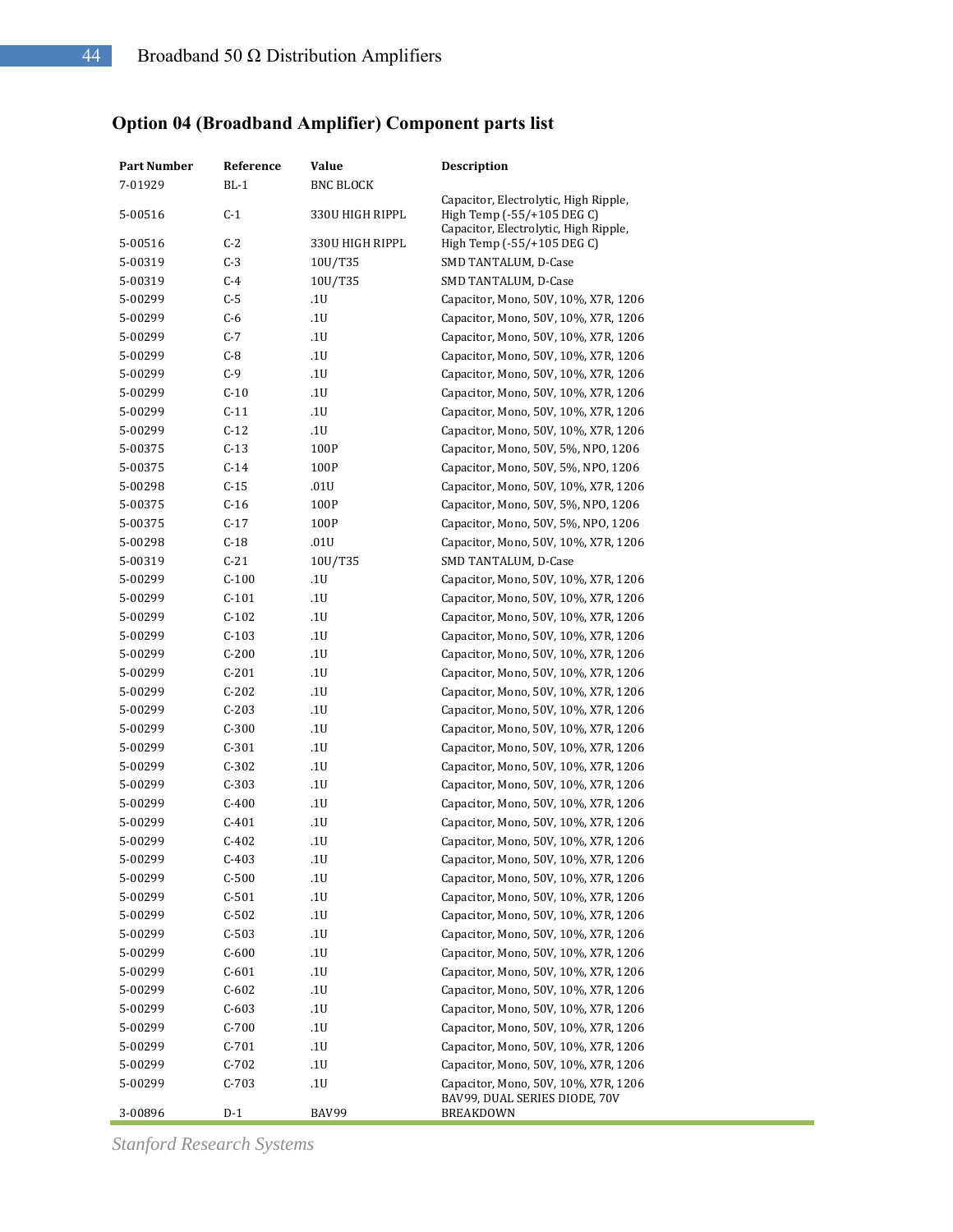| 3-00783 | $D-2$   | MMBZ5226        | MMBZ5226, 3.3V ZENER                |
|---------|---------|-----------------|-------------------------------------|
| 3-00783 | $D-3$   | MMBZ5226        | MMBZ5226, 3.3V ZENER                |
| 3-00538 | $D-4$   | MMBD352L-ROHS   | MMBD352L, DUAL SCHOTTKY DIODE       |
| 3-00538 | $D-5$   | MMBD352L-ROHS   | MMBD352L, DUAL SCHOTTKY DIODE       |
| 1-00469 | $J-1$   | 2 PIN, RT.ANGLE | Header, SIM, Right Angle, Polarized |
| 1-01158 | $I-2$   | 73100-0195      |                                     |
| 1-01158 | $J-100$ | 73100-0195      |                                     |
| 1-01158 | $J-200$ | 73100-0195      |                                     |
| 1-01158 | $I-300$ | 73100-0195      |                                     |
| 1-01158 | $I-400$ | 73100-0195      |                                     |
| 1-01158 | $I-500$ | 73100-0195      |                                     |
| 1-01158 | $I-600$ | 73100-0195      |                                     |
| 1-01158 | $J-700$ | 73100-0195      |                                     |
| 6-00174 | $L-1$   | 6611 TYPE 43    | Ferite Bead, Thru-hole, Type 43     |
| 6-00174 | $L-2$   | 6611 TYPE 43    | Ferite Bead, Thru-hole, Type 43     |
| 6-00236 | $L-3$   |                 | Ferrite Bead, SMD, Type 43/44, 1812 |
|         |         | <b>FR47</b>     |                                     |
| 6-00236 | $L-4$   | FR47            | Ferrite Bead, SMD, Type 43/44, 1812 |
| 6-00236 | $L-5$   | <b>FR47</b>     | Ferrite Bead, SMD, Type 43/44, 1812 |
| 6-00236 | L-6     | <b>FR47</b>     | Ferrite Bead, SMD, Type 43/44, 1812 |
| 6-00236 | $L-100$ | <b>FR47</b>     | Ferrite Bead, SMD, Type 43/44, 1812 |
| 6-00236 | $L-101$ | <b>FR47</b>     | Ferrite Bead, SMD, Type 43/44, 1812 |
| 6-00236 | $L-200$ | <b>FR47</b>     | Ferrite Bead, SMD, Type 43/44, 1812 |
| 6-00236 | $L-201$ | <b>FR47</b>     | Ferrite Bead, SMD, Type 43/44, 1812 |
| 6-00236 | L-300   | <b>FR47</b>     | Ferrite Bead, SMD, Type 43/44, 1812 |
| 6-00236 | L-301   | <b>FR47</b>     | Ferrite Bead, SMD, Type 43/44, 1812 |
| 6-00236 | $L-400$ | <b>FR47</b>     | Ferrite Bead, SMD, Type 43/44, 1812 |
| 6-00236 | $L-401$ | <b>FR47</b>     | Ferrite Bead, SMD, Type 43/44, 1812 |
| 6-00236 | L-500   | <b>FR47</b>     | Ferrite Bead, SMD, Type 43/44, 1812 |
| 6-00236 | L-501   | <b>FR47</b>     | Ferrite Bead, SMD, Type 43/44, 1812 |
| 6-00236 | L-600   | <b>FR47</b>     | Ferrite Bead, SMD, Type 43/44, 1812 |
| 6-00236 | L-601   | <b>FR47</b>     | Ferrite Bead, SMD, Type 43/44, 1812 |
| 6-00236 | L-700   | <b>FR47</b>     | Ferrite Bead, SMD, Type 43/44, 1812 |
| 6-00236 | $L-701$ | <b>FR47</b>     | Ferrite Bead, SMD, Type 43/44, 1812 |
| 0-00241 | $M-1$   | 4-40X3/16PP     |                                     |
| 0-00241 | $M-2$   | 4-40X3/16PP     |                                     |
| 0-00241 | $M-3$   | 4-40X3/16PP     |                                     |
| 0-00241 | $M-4$   | 4-40X3/16PP     |                                     |
| 0-00241 | $M-5$   | 4-40X3/16PP     |                                     |
| 0-00241 | $M-6$   | 4-40X3/16PP     |                                     |
| 0-00241 | $M-7$   | 4-40X3/16PP     |                                     |
| 0-00241 | M-8     | 4-40X3/16PP     |                                     |
| 0-00241 | $M-9$   | 4-40X3/16PP     |                                     |
| 0-00241 | $M-10$  | 4-40X3/16PP     |                                     |
| 0-00241 | $M-11$  | 4-40X3/16PP     |                                     |
| 4-00485 | $P-1$   | 1K              | Pot, Multi Turn, Top Adjust         |
| 4-00013 | $P-2$   | 50K             | Pot, Multi Turn, Top Adjust         |
| 4-00487 | $P-3$   | 20              | Pot, Multi Turn, Top Adjust         |
| 4-00013 | $P-100$ | 50K             | Pot, Multi Turn, Top Adjust         |
| 4-00013 | $P-200$ | 50K             | Pot, Multi Turn, Top Adjust         |
| 4-00013 | P-300   | 50K             | Pot, Multi Turn, Top Adjust         |
| 4-00013 | P-400   | 50K             | Pot, Multi Turn, Top Adjust         |
| 4-00013 | P-500   | 50K             | Pot, Multi Turn, Top Adjust         |
| 4-00013 | P-600   | 50K             | Pot, Multi Turn, Top Adjust         |
| 4-00013 | P-700   | 50K             | Pot, Multi Turn, Top Adjust         |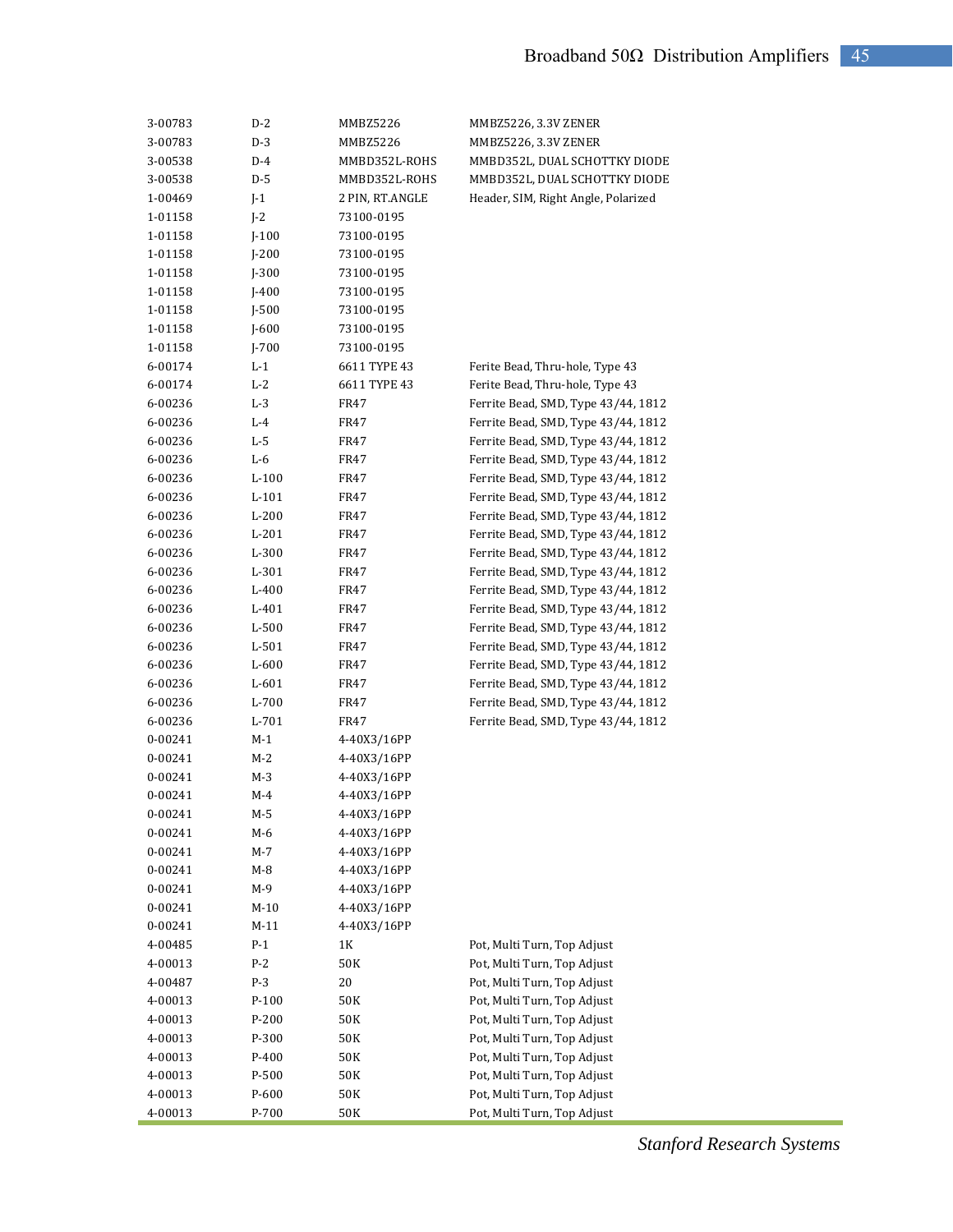| 7-01927 | $PC-1$ | FS715/720 OPT |                                       |
|---------|--------|---------------|---------------------------------------|
| 3-01091 | $Q-1$  | MJD44H11      |                                       |
| 3-01100 | $Q-2$  | MJD45H11      |                                       |
| 4-01213 | $R-1$  | 10.0K         | Resistor, Thin Film, 1%, 50 ppm, MELF |
| 4-01117 | $R-2$  | 1.00K         | Resistor, Thin Film, 1%, 50 ppm, MELF |
| 4-01213 | $R-3$  | 10.0K         | Resistor, Thin Film, 1%, 50 ppm, MELF |
| 4-01309 | $R-4$  | 100K          | Resistor, Thin Film, 1%, 50 ppm, MELF |
| 4-01021 | $R-5$  | 100           | Resistor, Thin Film, 1%, 50 ppm, MELF |
| 4-00320 | $R-6$  | $18\,$        | Resistor, Wire-wound                  |
| 4-00320 | $R-7$  | $18\,$        | Resistor, Wire-wound                  |
| 4-01110 | $R-8$  | 845           | Resistor, Thin Film, 1%, 50 ppm, MELF |
| 4-01029 | $R-9$  | 121           | Resistor, Thin Film, 1%, 50 ppm, MELF |
| 4-01142 | $R-10$ | 1.82K         | Resistor, Thin Film, 1%, 50 ppm, MELF |
| 4-01059 | $R-11$ | 249           | Resistor, Thin Film, 1%, 50 ppm, MELF |
| 4-01213 | $R-12$ | 10.0K         | Resistor, Thin Film, 1%, 50 ppm, MELF |
| 4-01088 | $R-13$ | 499           | Resistor, Thin Film, 1%, 50 ppm, MELF |
| 4-01213 | $R-14$ | 10.0K         | Resistor, Thin Film, 1%, 50 ppm, MELF |
| 4-01009 | $R-15$ | 75            | Resistor, Thin Film, 1%, 50 ppm, MELF |
| 4-01038 | $R-16$ | 150           | Resistor, Thin Film, 1%, 50 ppm, MELF |
| 4-00992 | $R-18$ | 49.9          | Resistor, Thin Film, 1%, 50 ppm, MELF |
| 4-01117 | $R-19$ | 1.00K         | Resistor, Thin Film, 1%, 50 ppm, MELF |
| 4-01117 | $R-20$ | 1.00K         | Resistor, Thin Film, 1%, 50 ppm, MELF |
| 4-01376 | $R-21$ | 499K          | Resistor, Thin Film, 1%, 50 ppm, MELF |
| 4-01103 | $R-22$ | 715           | Resistor, Thin Film, 1%, 50 ppm, MELF |
| 4-01088 | $R-23$ | 499           | Resistor, Thin Film, 1%, 50 ppm, MELF |
| 4-00939 | $R-24$ | 14            | Resistor, Thin Film, 1%, 50 ppm, MELF |
| 4-01146 | $R-25$ | 2.00K         | Resistor, Thin Film, 1%, 50 ppm, MELF |
| 4-01146 | $R-26$ | 2.00K         | Resistor, Thin Film, 1%, 50 ppm, MELF |
| 4-01146 | $R-27$ | 2.00K         | Resistor, Thin Film, 1%, 50 ppm, MELF |
| 4-01146 | $R-28$ | 2.00K         | Resistor, Thin Film, 1%, 50 ppm, MELF |
| 4-01067 | $R-29$ | 301           | Resistor, Thin Film, 1%, 50 ppm, MELF |
| 4-01113 | $R-30$ | 909           | Resistor, Thin Film, 1%, 50 ppm, MELF |
| 4-01309 | $R-31$ | 100K          | Resistor, Thin Film, 1%, 50 ppm, MELF |
| 4-01117 | $R-32$ | 1.00K         | Resistor, Thin Film, 1%, 50 ppm, MELF |
| 4-01021 | $R-33$ | 100           | Resistor, Thin Film, 1%, 50 ppm, MELF |
| 4-01309 | $R-34$ | 100K          | Resistor, Thin Film, 1%, 50 ppm, MELF |
| 4-01309 | $R-35$ | 100K          | Resistor, Thin Film, 1%, 50 ppm, MELF |
| 4-01021 | $R-36$ | $100\,$       | Resistor, Thin Film, 1%, 50 ppm, MELF |
| 4-01309 | R-37   | 100K          | Resistor, Thin Film, 1%, 50 ppm, MELF |
| 4-01117 | R-38   | 1.00K         | Resistor, Thin Film, 1%, 50 ppm, MELF |
| 4-01405 | $R-39$ | 1.00M         | Resistor, Thin Film, 1%, 50 ppm, MELF |
| 4-01309 | R-40   | 100K          | Resistor, Thin Film, 1%, 50 ppm, MELF |
| 4-01021 | R-41   | 100           | Resistor, Thin Film, 1%, 50 ppm, MELF |
| 4-01175 | R-42   | 4.02K         | Resistor, Thin Film, 1%, 50 ppm, MELF |
| 4-01192 | $R-43$ | 6.04K         | Resistor, Thin Film, 1%, 50 ppm, MELF |
| 4-01192 | R-44   | 6.04K         | Resistor, Thin Film, 1%, 50 ppm, MELF |
| 4-01175 | R-45   | 4.02K         | Resistor, Thin Film, 1%, 50 ppm, MELF |
| 4-01309 | R-46   | 100K          | Resistor, Thin Film, 1%, 50 ppm, MELF |
| 4-01021 | R-47   | 100           | Resistor, Thin Film, 1%, 50 ppm, MELF |
| 4-01405 | R-48   | 1.00M         | Resistor, Thin Film, 1%, 50 ppm, MELF |
| 4-01067 | R-100  | 301           | Resistor, Thin Film, 1%, 50 ppm, MELF |
| 4-01113 | R-101  | 909           | Resistor, Thin Film, 1%, 50 ppm, MELF |
| 4-01009 | R-102  | 75            | Resistor, Thin Film, 1%, 50 ppm, MELF |
| 4-01038 | R-103  | 150           | Resistor, Thin Film, 1%, 50 ppm, MELF |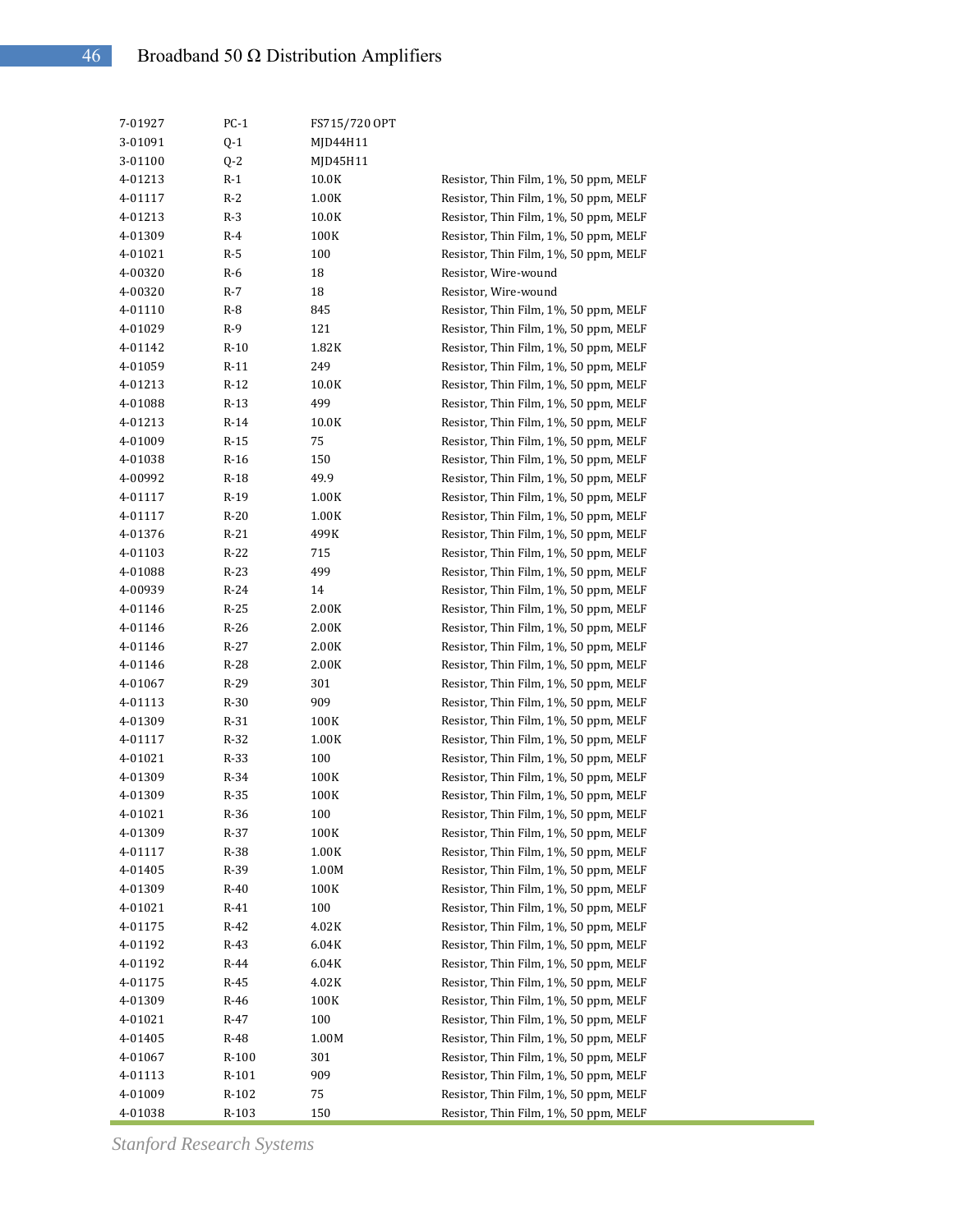| 4-01376 | $R-105$   | 499K           | Resistor, Thin Film, 1%, 50 ppm, MELF |
|---------|-----------|----------------|---------------------------------------|
| 4-01067 | R-200     | 301            | Resistor, Thin Film, 1%, 50 ppm, MELF |
| 4-01113 | $R-201$   | 909            | Resistor, Thin Film, 1%, 50 ppm, MELF |
| 4-01009 | $R-202$   | 75             | Resistor, Thin Film, 1%, 50 ppm, MELF |
| 4-01038 | $R-203$   | 150            | Resistor, Thin Film, 1%, 50 ppm, MELF |
| 4-01376 | $R-205$   | 499K           | Resistor, Thin Film, 1%, 50 ppm, MELF |
| 4-01067 | R-300     | 301            | Resistor, Thin Film, 1%, 50 ppm, MELF |
| 4-01113 | R-301     | 909            | Resistor, Thin Film, 1%, 50 ppm, MELF |
| 4-01009 | R-302     | 75             | Resistor, Thin Film, 1%, 50 ppm, MELF |
| 4-01038 | R-303     | 150            | Resistor, Thin Film, 1%, 50 ppm, MELF |
| 4-01376 | R-305     | 499K           | Resistor, Thin Film, 1%, 50 ppm, MELF |
| 4-01067 | R-400     | 301            | Resistor, Thin Film, 1%, 50 ppm, MELF |
| 4-01113 | R-401     | 909            | Resistor, Thin Film, 1%, 50 ppm, MELF |
| 4-01009 | R-402     | 75             | Resistor, Thin Film, 1%, 50 ppm, MELF |
| 4-01038 | R-403     | 150            | Resistor, Thin Film, 1%, 50 ppm, MELF |
| 4-01376 | R-405     | 499K           | Resistor, Thin Film, 1%, 50 ppm, MELF |
| 4-01067 | R-500     | 301            | Resistor, Thin Film, 1%, 50 ppm, MELF |
| 4-01113 | R-501     | 909            | Resistor, Thin Film, 1%, 50 ppm, MELF |
| 4-01009 | R-502     | 75             | Resistor, Thin Film, 1%, 50 ppm, MELF |
|         |           |                |                                       |
| 4-01038 | R-503     | 150            | Resistor, Thin Film, 1%, 50 ppm, MELF |
| 4-01376 | R-505     | 499K           | Resistor, Thin Film, 1%, 50 ppm, MELF |
| 4-01067 | R-600     | 301            | Resistor, Thin Film, 1%, 50 ppm, MELF |
| 4-01113 | R-601     | 909            | Resistor, Thin Film, 1%, 50 ppm, MELF |
| 4-01009 | $R - 602$ | 75             | Resistor, Thin Film, 1%, 50 ppm, MELF |
| 4-01038 | $R-603$   | 150            | Resistor, Thin Film, 1%, 50 ppm, MELF |
| 4-01376 | R-605     | 499K           | Resistor, Thin Film, 1%, 50 ppm, MELF |
| 4-01067 | R-700     | 301            | Resistor, Thin Film, 1%, 50 ppm, MELF |
| 4-01113 | R-701     | 909            | Resistor, Thin Film, 1%, 50 ppm, MELF |
| 4-01009 | R-702     | 75             | Resistor, Thin Film, 1%, 50 ppm, MELF |
| 4-01038 | R-703     | 150            | Resistor, Thin Film, 1%, 50 ppm, MELF |
| 4-01376 | R-705     | 499K           | Resistor, Thin Film, 1%, 50 ppm, MELF |
| 4-01003 | R-800     | 64.9           | Resistor, Thin Film, 1%, 50 ppm, MELF |
| 3-00729 | $U-1$     | LM741C         | LM741C general purpose op amp         |
| 3-01842 | $U-2$     | LM1086CS-ADJ   |                                       |
| 3-01817 | $U-3$     | LM2991S        |                                       |
| 3-00728 | $U-4$     | LM393          | LM393, Dual Comparator, SO-8          |
| 3-01118 | U-5       | THS3001        |                                       |
| 3-01118 | $U-6$     | THS3001        |                                       |
| 3-00728 | U-7       | LM393          | LM393, Dual Comparator, SO-8          |
| 3-00728 | $U-8$     | LM393          | LM393, Dual Comparator, SO-8          |
| 3-00728 | $U-9$     | LM393          | LM393, Dual Comparator, SO-8          |
| 3-01118 | $U-100$   | <b>THS3001</b> |                                       |
| 3-01118 | $U-200$   | <b>THS3001</b> |                                       |
| 3-01118 | U-300     | <b>THS3001</b> |                                       |
| 3-01118 | $U-400$   | <b>THS3001</b> |                                       |
| 3-01118 | U-500     | <b>THS3001</b> |                                       |
| 3-01118 | $U-600$   | <b>THS3001</b> |                                       |
| 3-01118 | U-700     | <b>THS3001</b> |                                       |
| 0-00772 | $Z-0$     | 1.5" WIRE      |                                       |
| 0-01259 | $Z-0$     | 1/2" CUSTOM    |                                       |
| 7-02021 | $Z-0$     | BNC TOOL       |                                       |
|         |           |                |                                       |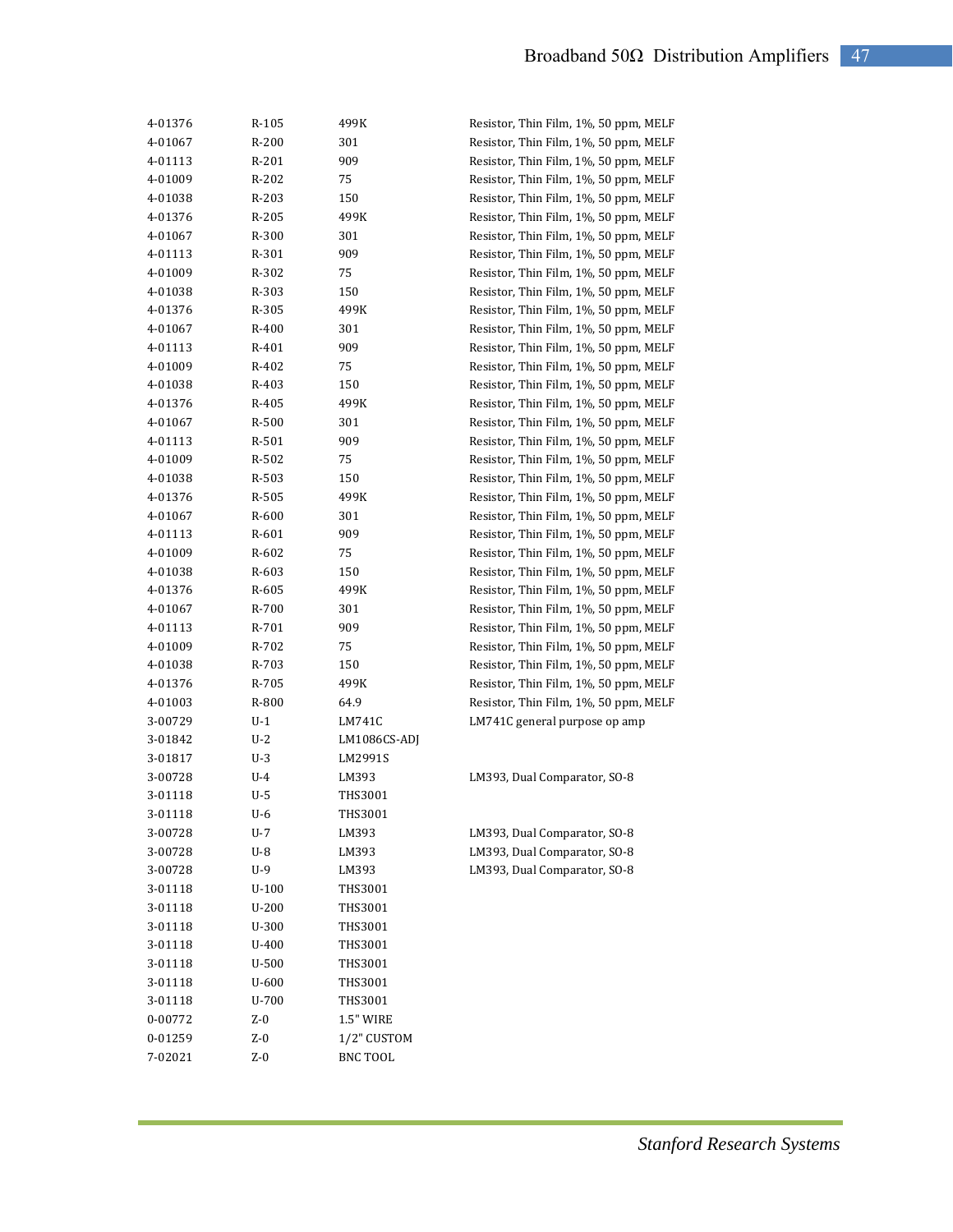# 48 Broadband 50  $\Omega$  Distribution Amplifiers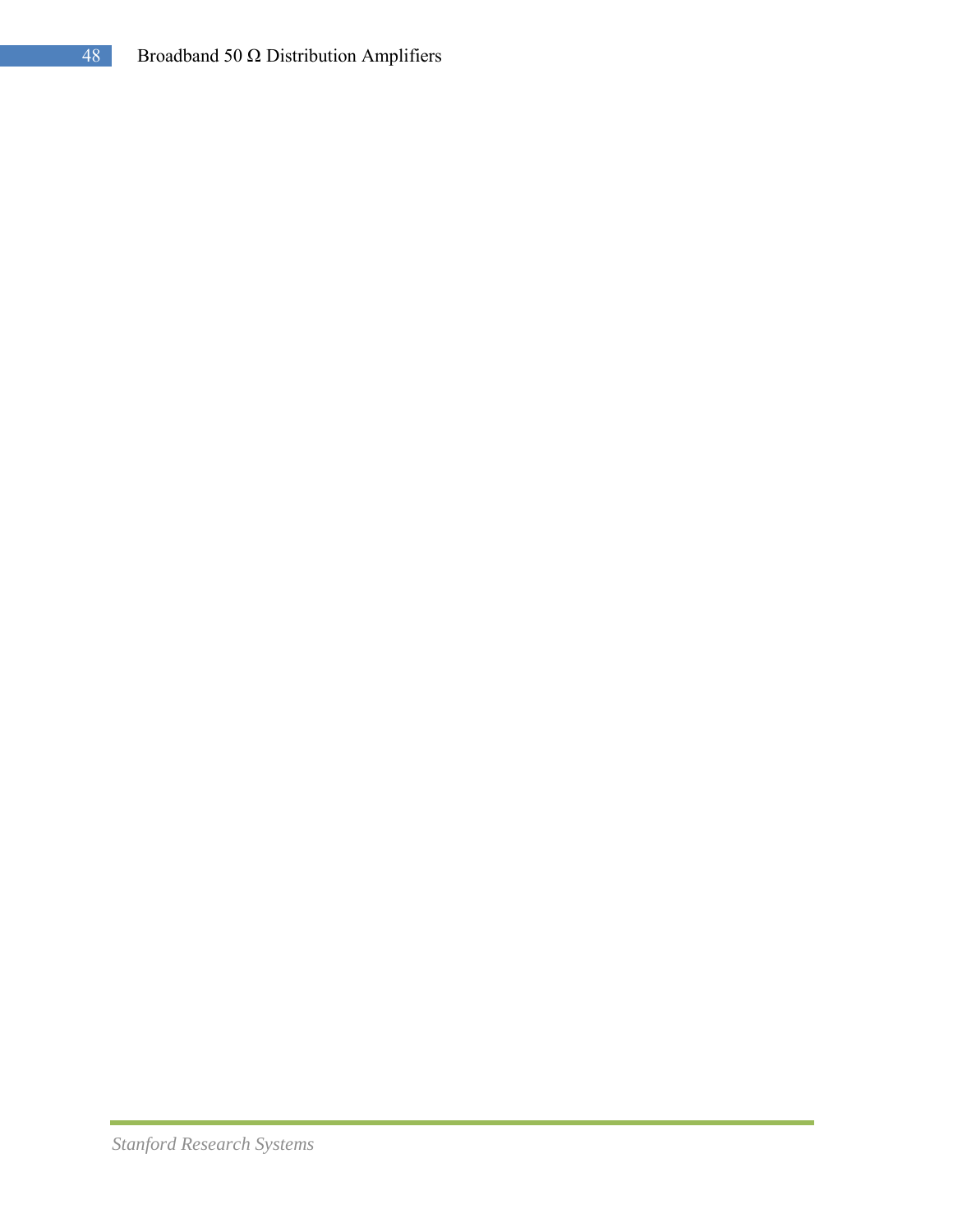# **Broadband 75Ω Distribution Amplifier (Option 05)**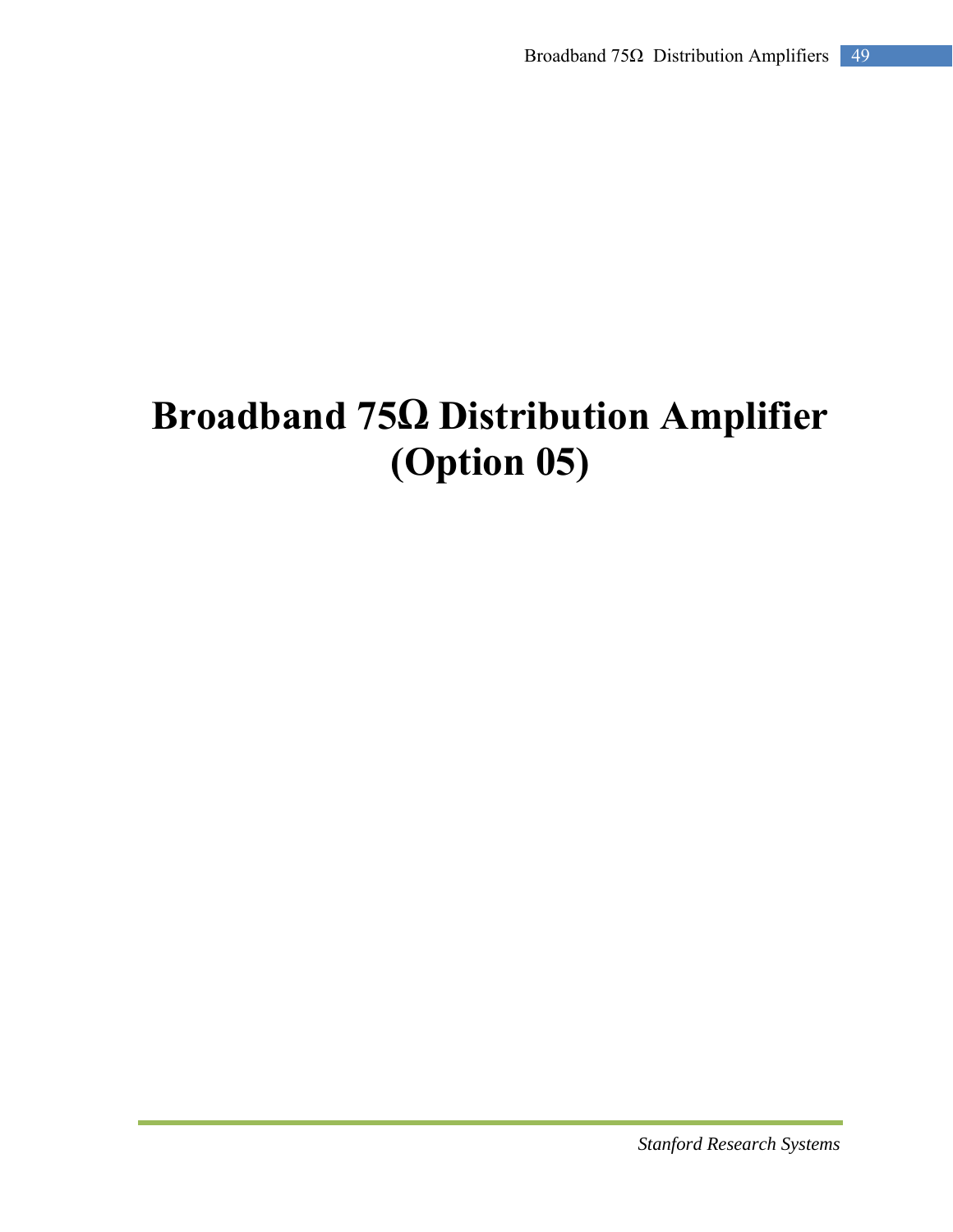# 50 Broadband 75 Ω Distribution Amplifiers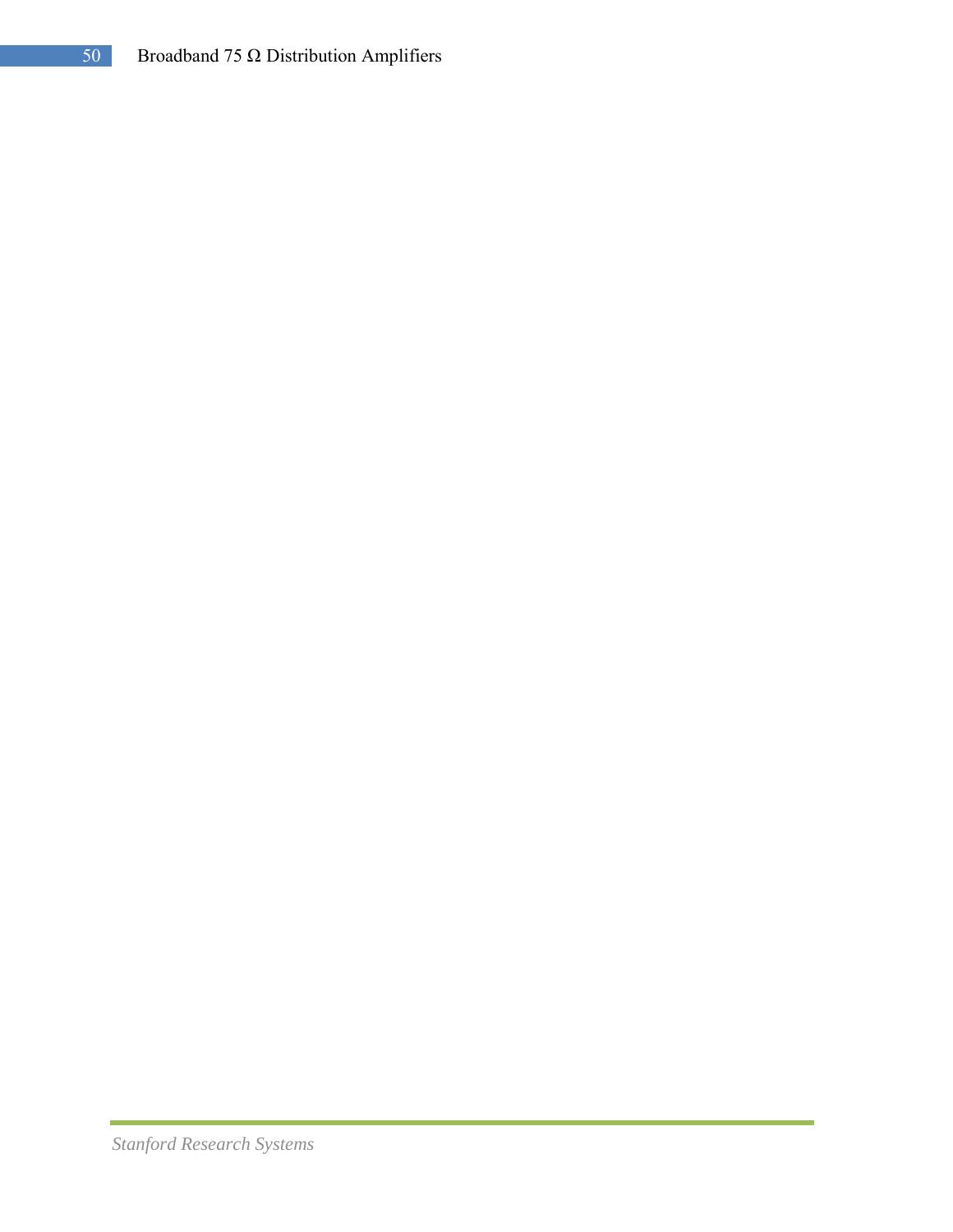# **Broadband 75 Ω distribution amplifier (Option 5)**



Figure 17. Single Broadband 75  $\Omega$  distribution amplifier, FS730/5. The FS735 dual distribution amplifier is also available.

#### **Overview**

This distribution amplifier is intended to distribute broadband (dc-100 MHz) analog signals over 75 Ω coax. The amplifier has one input and seven outputs, all on BNC connectors. The input and outputs are dc coupled with a 75  $\Omega$  impedance. Applications include the distribution of frequency references, IRIG timing signals, composite video, audio, etc.

There are four indicator LEDs. The "power" LED indicates that the unit has ac power. The "signal" LED indicates that an input signal greater that 300 mV is present. The "overload" LED indicates that the input signal has exceeded  $\pm$  2.2 V. The "fault" LED indicates a problem with the unit's internal dc power supply.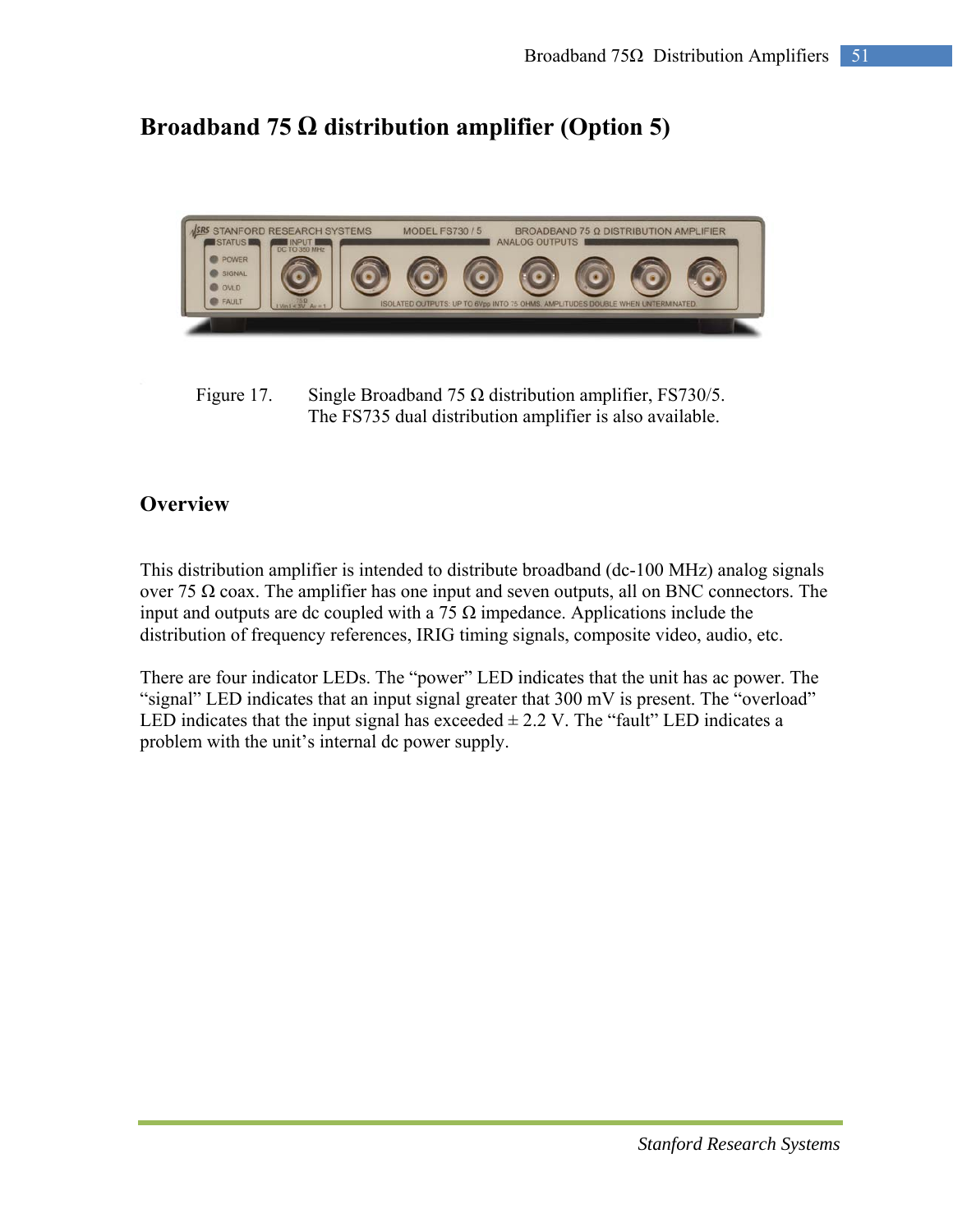# **Specifications**

#### **Input**

| 75 $\Omega$ , $\pm$ 1% |
|------------------------|
| $\pm$ 2 V              |
| 5 V                    |
| 100 V                  |
|                        |

#### **Outputs**

| Impedance | 75 $\Omega$ , $\pm 1\%$ |
|-----------|-------------------------|
| Nom load  | $75\,\Omega$            |

#### **Performance (75 Ω loads)**

| Gain (75 $\Omega$ load) | $\times 1.00, \pm 2\%$        |
|-------------------------|-------------------------------|
| Gain (high-Z load)      | $\times$ 2.00, $\pm$ 1%       |
| Bandwidth (-3 dB)       | $>100$ MHz                    |
| Noise at 1 kHz          | $< 15$ nV/ $\sqrt{\text{Hz}}$ |
| Offset                  | $\leq 1$ mV                   |
| Isolation (10 MHz)      | $> 120$ dB                    |





For circuit description and additional performance characteristic see Option 04, Broadband 50Ω Distribution Amplifier.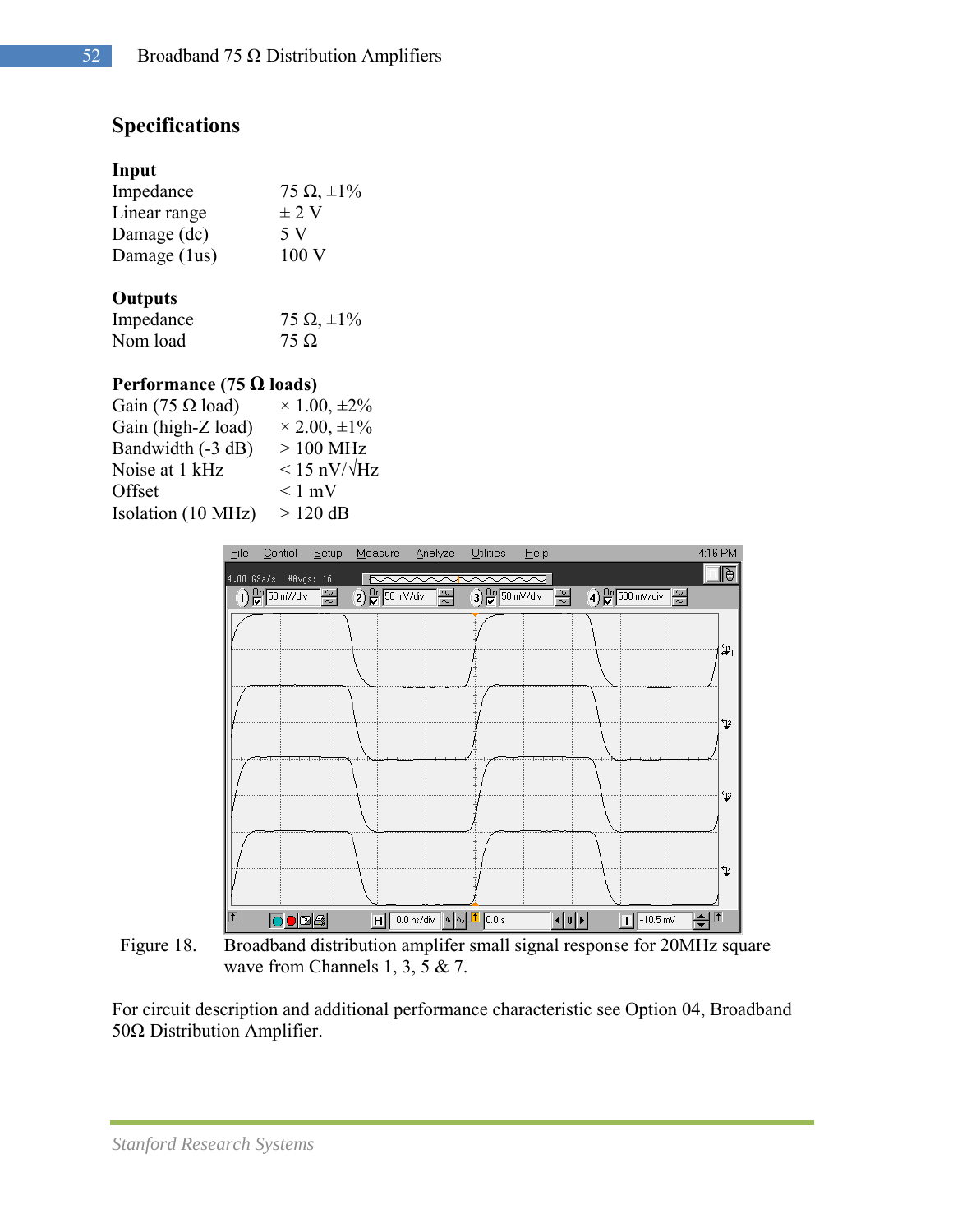#### **Test and calibration**

#### **Broadband 75 Ω distribution amplifier**

#### **Check out.**

- 1. With the instrument plugged into an ac power source and turned "on", but with no input applied, measure the dc voltage at each of the seven outputs and confirm that the output voltage is less than  $\pm 1$ mV.
- 2. Apply a 10MHz,  $0.1V_{PP}$  square wave to the 75 $\Omega$  input BNC. The source should have a rise time of <1ns. (The Q-output of a CG635 set to +7dBm with a 20dB attenuator makes a good source.) Verify that the seven outputs have the same amplitude as the input when viewed on an oscilloscope with > 300MHz bandwidth (use a 25  $\Omega$  series resistor to a  $50\Omega$  input.) The output transition times should be about 3ns and the overshoot should be  $\leq 2\%$ .

#### **Calibration.**

- 1. With the instrument plugged into an ac power source and turned "on", but with no input applied, adjust P2 to null the output offset of the preamp (U5) at the location indicated by the PCB silkscreen.
- 2. For each of the seven output buffer amplifiers, adjust the offset pot (P100, P200…P700) to null the output voltage at the corresponding BNC output.
- 3. Apply 1.000Vdc to the input BNC. Adjust the gain pot (P3) for 2.000Vdc at the Channel #1 output BNC (output is unterminated.) (The Q-output of a CG635, Stopped & Toggled and with Q-High adjusted to 1.000V, works.)
- 4. Apply a 10MHz,  $0.1V_{PP}$  square wave to the 75 $\Omega$  input BNC. The source should have a rise time of <1ns. (The Q-output of a CG635 set to +7dBm with a 20dB attenuator followed by a resistive 50 $\Omega$  to 75 $\Omega$  match makes a good source.) Adjust the HF Comp pot (P1) for a small overshoot (0.5%) on the Channel #1 output when viewed on an oscilloscope with > 300MHz bandwidth (use a 25  $\Omega$  series resistor to a 50 $\Omega$  input.)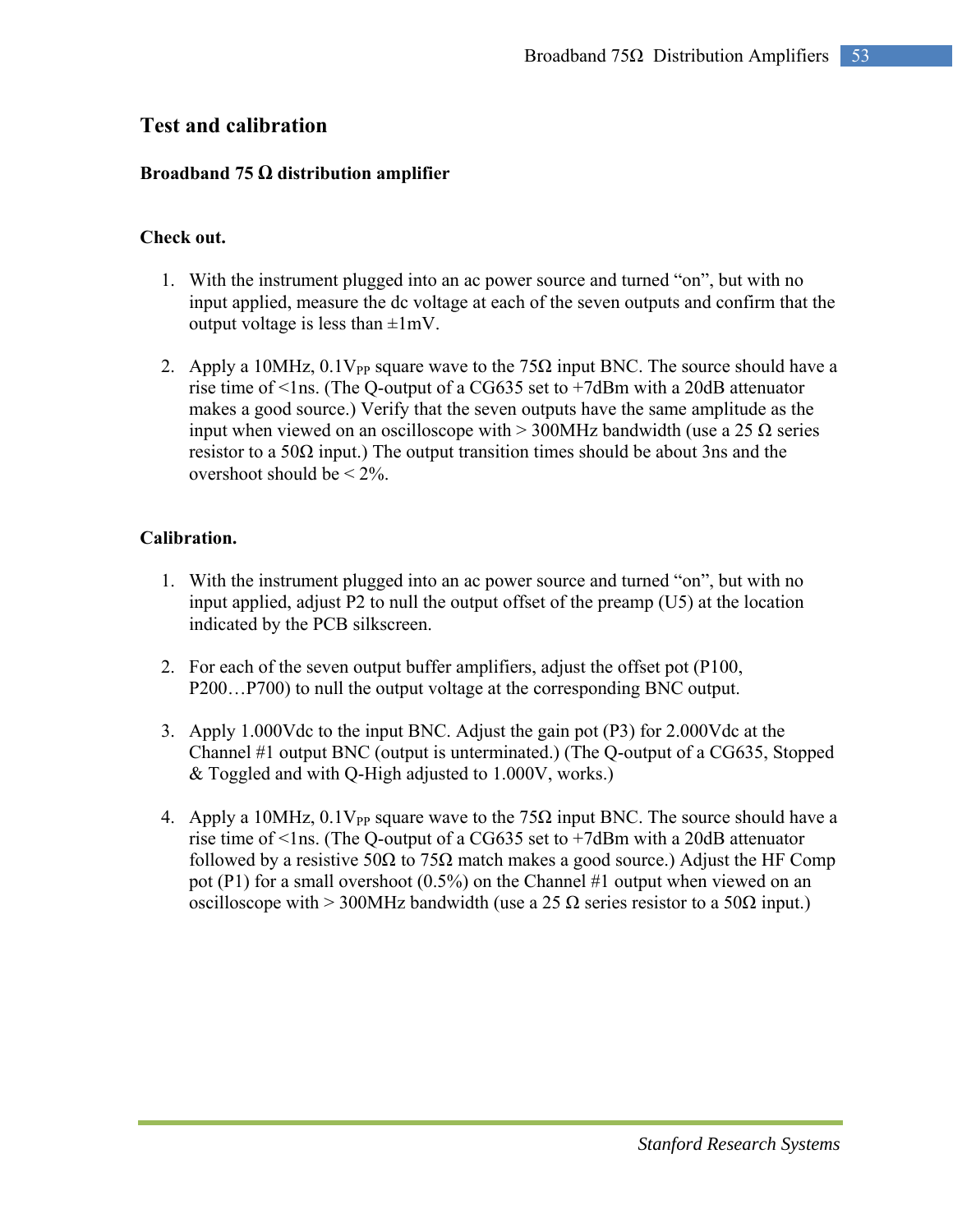## **Option 05 (Broadband 75 Ω) Component parts list**

| <b>Part Number</b> | Reference | Value            | <b>Description</b>                                                                                           |
|--------------------|-----------|------------------|--------------------------------------------------------------------------------------------------------------|
| 7-01929            | $BL-1$    | <b>BNC BLOCK</b> |                                                                                                              |
| 5-00516            | $C-1$     | 330U HIGH RIPPL  | Capacitor, Electrolytic, High Ripple,<br>High Temp (-55/+105 DEG C)<br>Capacitor, Electrolytic, High Ripple, |
| 5-00516            | $C-2$     | 330U HIGH RIPPL  | High Temp (-55/+105 DEG C)                                                                                   |
| 5-00319            | $C-3$     | 10U/T35          | SMD TANTALUM, D-Case                                                                                         |
| 5-00319            | $C-4$     | 10U/T35          | SMD TANTALUM, D-Case                                                                                         |
| 5-00299            | $C-5$     | .1U              | Capacitor, Mono, 50V, 10%, X7R, 1206                                                                         |
| 5-00299            | $C-6$     | .1U              | Capacitor, Mono, 50V, 10%, X7R, 1206                                                                         |
| 5-00299            | $C-7$     | .1U              | Capacitor, Mono, 50V, 10%, X7R, 1206                                                                         |
| 5-00299            | $C-8$     | .1U              | Capacitor, Mono, 50V, 10%, X7R, 1206                                                                         |
| 5-00299            | $C-9$     | .1U              | Capacitor, Mono, 50V, 10%, X7R, 1206                                                                         |
| 5-00299            | $C-10$    | .1U              | Capacitor, Mono, 50V, 10%, X7R, 1206                                                                         |
| 5-00299            | $C-11$    | .1U              | Capacitor, Mono, 50V, 10%, X7R, 1206                                                                         |
| 5-00299            | $C-12$    | .1U              | Capacitor, Mono, 50V, 10%, X7R, 1206                                                                         |
| 5-00375            | $C-13$    | 100P             | Capacitor, Mono, 50V, 5%, NPO, 1206                                                                          |
| 5-00375            | $C-14$    | 100P             | Capacitor, Mono, 50V, 5%, NPO, 1206                                                                          |
| 5-00298            | $C-15$    | .01U             | Capacitor, Mono, 50V, 10%, X7R, 1206                                                                         |
| 5-00375            | $C-16$    | 100P             | Capacitor, Mono, 50V, 5%, NPO, 1206                                                                          |
| 5-00375            | $C-17$    | 100P             | Capacitor, Mono, 50V, 5%, NPO, 1206                                                                          |
| 5-00298            | $C-18$    | .01U             | Capacitor, Mono, 50V, 10%, X7R, 1206                                                                         |
| 5-00319            | $C-21$    | 10U/T35          | SMD TANTALUM, D-Case                                                                                         |
| 5-00299            | $C-100$   | .1U              | Capacitor, Mono, 50V, 10%, X7R, 1206                                                                         |
| 5-00299            | $C-101$   | .1U              | Capacitor, Mono, 50V, 10%, X7R, 1206                                                                         |
| 5-00299            | $C-102$   | .1U              | Capacitor, Mono, 50V, 10%, X7R, 1206                                                                         |
| 5-00299            | $C-103$   | .1U              | Capacitor, Mono, 50V, 10%, X7R, 1206                                                                         |
| 5-00299            | $C-200$   | .1U              | Capacitor, Mono, 50V, 10%, X7R, 1206                                                                         |
| 5-00299            | $C-201$   | .1U              | Capacitor, Mono, 50V, 10%, X7R, 1206                                                                         |
| 5-00299            | $C-202$   | .1U              | Capacitor, Mono, 50V, 10%, X7R, 1206                                                                         |
| 5-00299            | $C-203$   | .1U              | Capacitor, Mono, 50V, 10%, X7R, 1206                                                                         |
| 5-00299            | $C-300$   | .1U              | Capacitor, Mono, 50V, 10%, X7R, 1206                                                                         |
| 5-00299            | $C-301$   | .1U              | Capacitor, Mono, 50V, 10%, X7R, 1206                                                                         |
| 5-00299            | $C-302$   | .1U              | Capacitor, Mono, 50V, 10%, X7R, 1206                                                                         |
| 5-00299            | $C-303$   | .1U              | Capacitor, Mono, 50V, 10%, X7R, 1206                                                                         |
| 5-00299            | $C-400$   | .1U              | Capacitor, Mono, 50V, 10%, X7R, 1206                                                                         |
| 5-00299            | $C-401$   | .1U              | Capacitor, Mono, 50V, 10%, X7R, 1206                                                                         |
| 5-00299            | $C-402$   | .1U              | Capacitor, Mono, 50V, 10%, X7R, 1206                                                                         |
| 5-00299            | $C-403$   | .1U              | Capacitor, Mono, 50V, 10%, X7R, 1206                                                                         |
| 5-00299            | $C-500$   | .1U              | Capacitor, Mono, 50V, 10%, X7R, 1206                                                                         |
| 5-00299            | $C-501$   | .1U              | Capacitor, Mono, 50V, 10%, X7R, 1206                                                                         |
| 5-00299            | $C-502$   | .1U              | Capacitor, Mono, 50V, 10%, X7R, 1206                                                                         |
| 5-00299            | $C-503$   | .1U              | Capacitor, Mono, 50V, 10%, X7R, 1206                                                                         |
| 5-00299            | $C-600$   | .1U              | Capacitor, Mono, 50V, 10%, X7R, 1206                                                                         |
| 5-00299            | $C - 601$ | .1U              | Capacitor, Mono, 50V, 10%, X7R, 1206                                                                         |
| 5-00299            | $C - 602$ | .1U              | Capacitor, Mono, 50V, 10%, X7R, 1206                                                                         |
| 5-00299            | $C - 603$ | .1U              | Capacitor, Mono, 50V, 10%, X7R, 1206                                                                         |
| 5-00299            | $C-700$   | .1U              | Capacitor, Mono, 50V, 10%, X7R, 1206                                                                         |
| 5-00299            | $C-701$   | .1U              | Capacitor, Mono, 50V, 10%, X7R, 1206                                                                         |
| 5-00299            | $C-702$   | .1U              | Capacitor, Mono, 50V, 10%, X7R, 1206                                                                         |
| 5-00299            | $C-703$   | .1U              | Capacitor, Mono, 50V, 10%, X7R, 1206                                                                         |
| 3-00896            | $D-1$     | BAV99            | BAV99, DUAL SERIES DIODE, 70V<br>BREAKDOWN                                                                   |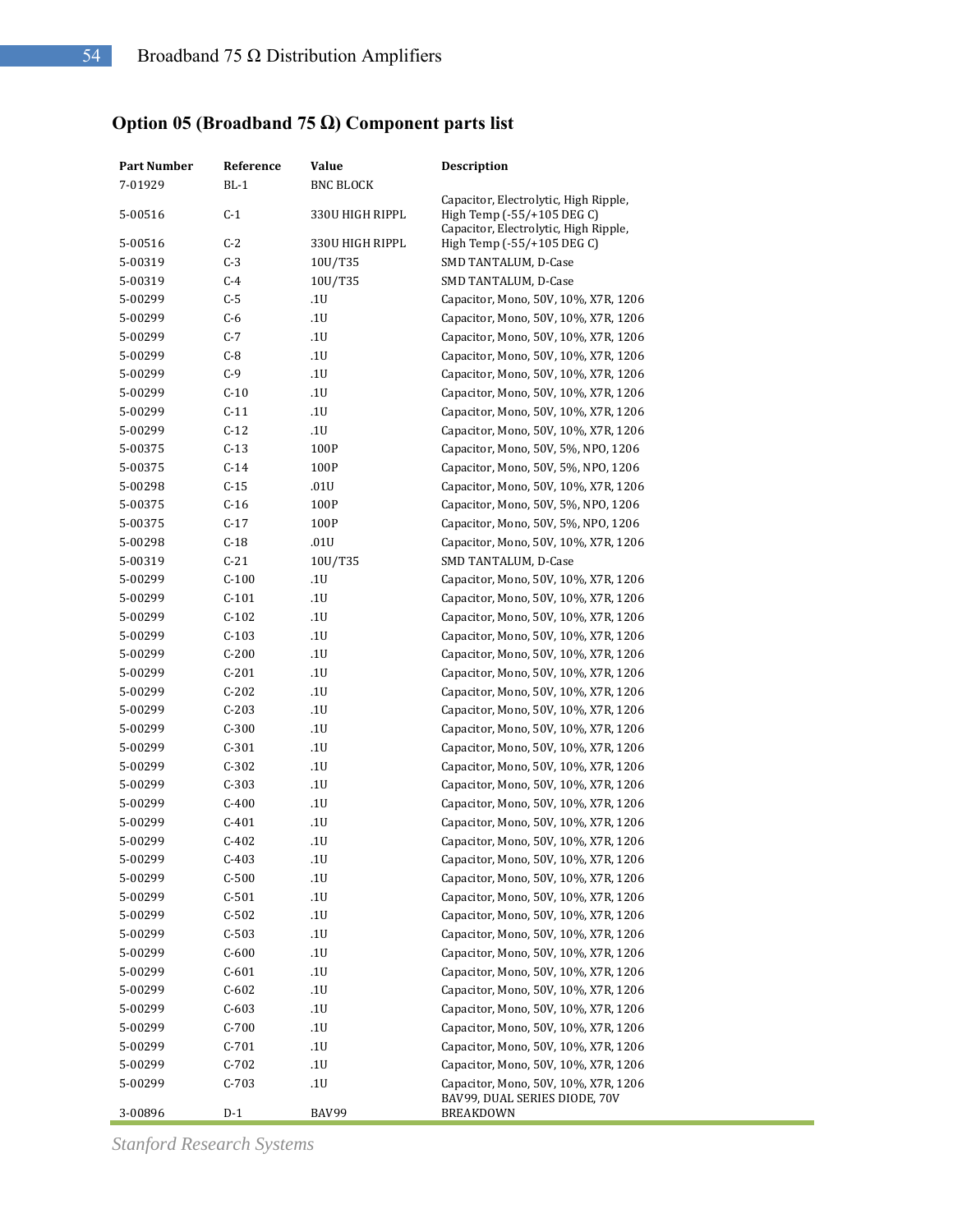| 3-00783 | $D-2$     | MMBZ5226        | MMBZ5226, 3.3V ZENER                |
|---------|-----------|-----------------|-------------------------------------|
| 3-00783 | $D-3$     | MMBZ5226        | MMBZ5226, 3.3V ZENER                |
| 3-00538 | $D-4$     | MMBD352L-ROHS   | MMBD352L, DUAL SCHOTTKY DIODE       |
| 3-00538 | $D-5$     | MMBD352L-ROHS   | MMBD352L, DUAL SCHOTTKY DIODE       |
| 1-00469 | $I-1$     | 2 PIN, RT.ANGLE | Header, SIM, Right Angle, Polarized |
| 1-01158 | $I-2$     | 73100-0195      |                                     |
| 1-01158 | $I-100$   | 73100-0195      |                                     |
| 1-01158 | $J-200$   | 73100-0195      |                                     |
| 1-01158 | $I-300$   | 73100-0195      |                                     |
| 1-01158 | $I - 400$ | 73100-0195      |                                     |
| 1-01158 | $I-500$   | 73100-0195      |                                     |
| 1-01158 | $J-600$   | 73100-0195      |                                     |
| 1-01158 | $J-700$   | 73100-0195      |                                     |
| 6-00174 | $L-1$     | 6611 TYPE 43    | Ferite Bead, Thru-hole, Type 43     |
| 6-00174 | $L-2$     | 6611 TYPE 43    | Ferite Bead, Thru-hole, Type 43     |
| 6-00236 | $L-3$     | FR47            | Ferrite Bead, SMD, Type 43/44, 1812 |
| 6-00236 | $L-4$     | FR47            | Ferrite Bead, SMD, Type 43/44, 1812 |
| 6-00236 | $L-5$     | FR47            | Ferrite Bead, SMD, Type 43/44, 1812 |
| 6-00236 | $L-6$     | FR47            | Ferrite Bead, SMD, Type 43/44, 1812 |
|         | $L-100$   |                 |                                     |
| 6-00236 | $L-101$   | FR47            | Ferrite Bead, SMD, Type 43/44, 1812 |
| 6-00236 |           | FR47            | Ferrite Bead, SMD, Type 43/44, 1812 |
| 6-00236 | $L-200$   | FR47            | Ferrite Bead, SMD, Type 43/44, 1812 |
| 6-00236 | $L-201$   | FR47            | Ferrite Bead, SMD, Type 43/44, 1812 |
| 6-00236 | L-300     | FR47            | Ferrite Bead, SMD, Type 43/44, 1812 |
| 6-00236 | L-301     | FR47            | Ferrite Bead, SMD, Type 43/44, 1812 |
| 6-00236 | $L-400$   | FR47            | Ferrite Bead, SMD, Type 43/44, 1812 |
| 6-00236 | L-401     | FR47            | Ferrite Bead, SMD, Type 43/44, 1812 |
| 6-00236 | L-500     | FR47            | Ferrite Bead, SMD, Type 43/44, 1812 |
| 6-00236 | L-501     | FR47            | Ferrite Bead, SMD, Type 43/44, 1812 |
| 6-00236 | L-600     | FR47            | Ferrite Bead, SMD, Type 43/44, 1812 |
| 6-00236 | L-601     | FR47            | Ferrite Bead, SMD, Type 43/44, 1812 |
| 6-00236 | L-700     | FR47            | Ferrite Bead, SMD, Type 43/44, 1812 |
| 6-00236 | L-701     | FR47            | Ferrite Bead, SMD, Type 43/44, 1812 |
| 0-00241 | $M-1$     | 4-40X3/16PP     |                                     |
| 0-00241 | $M-2$     | 4-40X3/16PP     |                                     |
| 0-00241 | $M-3$     | 4-40X3/16PP     |                                     |
| 0-00241 | $M-4$     | 4-40X3/16PP     |                                     |
| 0-00241 | $M-5$     | 4-40X3/16PP     |                                     |
| 0-00241 | M-6       | 4-40X3/16PP     |                                     |
| 0-00241 | $M-7$     | 4-40X3/16PP     |                                     |
| 0-00241 | $M-8$     | 4-40X3/16PP     |                                     |
| 0-00241 | $M-9$     | 4-40X3/16PP     |                                     |
| 0-00241 | $M-10$    | 4-40X3/16PP     |                                     |
| 0-00241 | $M-11$    | 4-40X3/16PP     |                                     |
| 4-00485 | $P-1$     | 1K              | Pot, Multi Turn, Top Adjust         |
| 4-00013 | $P-2$     | 50K             | Pot, Multi Turn, Top Adjust         |
| 4-00487 | $P-3$     | 20              | Pot, Multi Turn, Top Adjust         |
| 4-00013 | $P-100$   | 50K             | Pot, Multi Turn, Top Adjust         |
| 4-00013 | P-200     | 50K             | Pot, Multi Turn, Top Adjust         |
| 4-00013 | P-300     | 50K             | Pot, Multi Turn, Top Adjust         |
| 4-00013 | P-400     | 50K             | Pot, Multi Turn, Top Adjust         |
| 4-00013 | P-500     | 50K             | Pot, Multi Turn, Top Adjust         |
| 4-00013 | P-600     | 50K             | Pot, Multi Turn, Top Adjust         |
| 4-00013 | P-700     | 50K             | Pot, Multi Turn, Top Adjust         |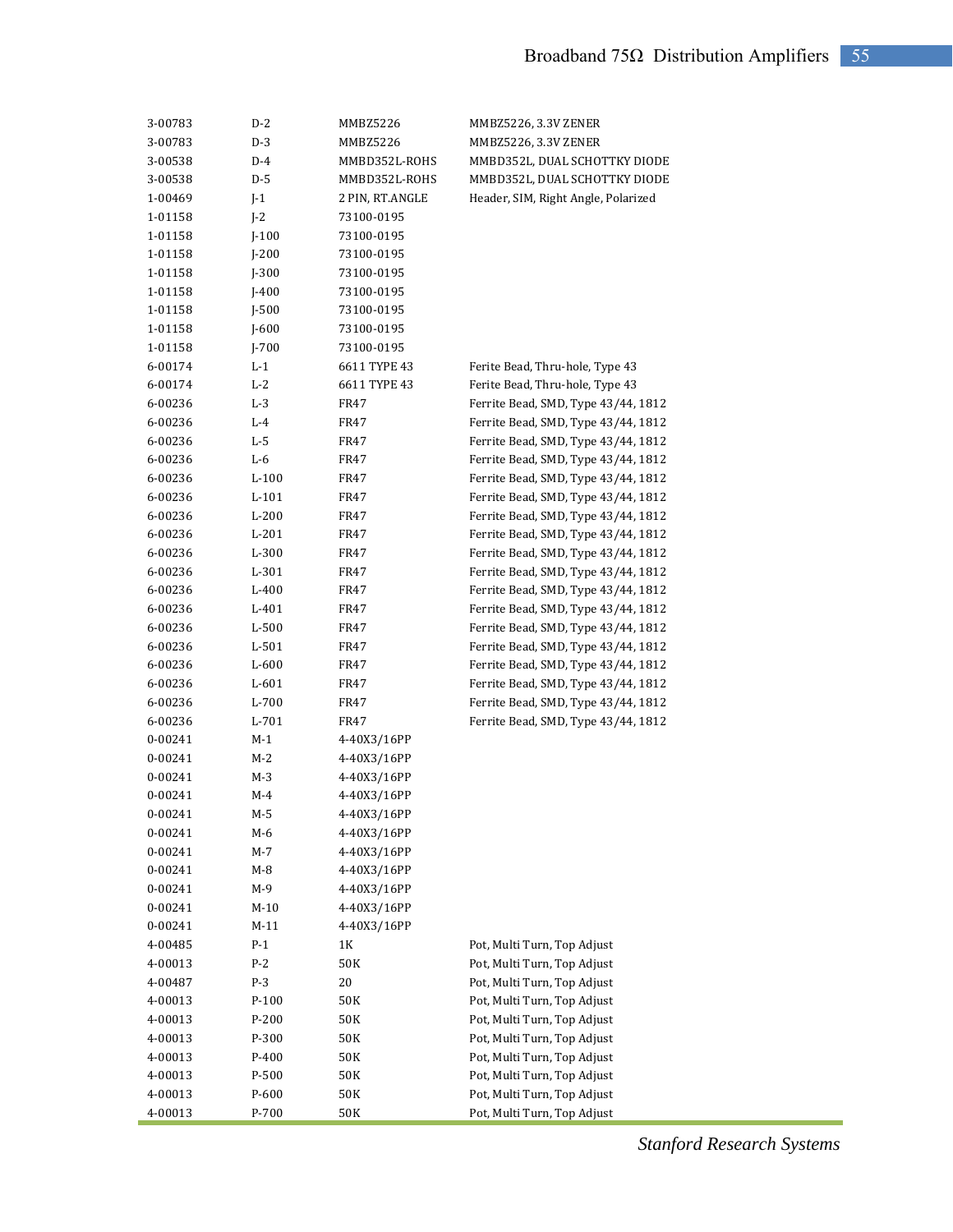| 7-01927 | $PC-1$  | FS715/720 OPT |                                       |
|---------|---------|---------------|---------------------------------------|
| 3-01091 | $Q-1$   | MJD44H11      |                                       |
| 3-01100 | $Q-2$   | MJD45H11      |                                       |
| 4-01213 | $R-1$   | 10.0K         | Resistor, Thin Film, 1%, 50 ppm, MELF |
| 4-01117 | $R-2$   | 1.00K         | Resistor, Thin Film, 1%, 50 ppm, MELF |
| 4-01213 | $R-3$   | 10.0K         | Resistor, Thin Film, 1%, 50 ppm, MELF |
| 4-01309 | $R-4$   | 100K          | Resistor, Thin Film, 1%, 50 ppm, MELF |
| 4-01021 | $R-5$   | 100           | Resistor, Thin Film, 1%, 50 ppm, MELF |
| 4-00320 | $R-6$   | 18            | Resistor, Wire-wound                  |
| 4-00320 | $R-7$   | $18\,$        | Resistor, Wire-wound                  |
| 4-01110 | $R-8$   | 845           | Resistor, Thin Film, 1%, 50 ppm, MELF |
| 4-01029 | $R-9$   | 121           | Resistor, Thin Film, 1%, 50 ppm, MELF |
| 4-01142 | $R-10$  | 1.82K         | Resistor, Thin Film, 1%, 50 ppm, MELF |
| 4-01059 | $R-11$  | 249           | Resistor, Thin Film, 1%, 50 ppm, MELF |
| 4-01213 | $R-12$  | 10.0K         | Resistor, Thin Film, 1%, 50 ppm, MELF |
| 4-01088 | $R-13$  | 499           | Resistor, Thin Film, 1%, 50 ppm, MELF |
| 4-01213 | $R-14$  | 10.0K         | Resistor, Thin Film, 1%, 50 ppm, MELF |
| 4-01009 | $R-15$  | 75            | Resistor, Thin Film, 1%, 50 ppm, MELF |
| 4-01038 | $R-16$  | omit          | Resistor, Thin Film, 1%, 50 ppm, MELF |
| 4-00992 | $R-18$  | 49.9          | Resistor, Thin Film, 1%, 50 ppm, MELF |
| 4-01117 | $R-19$  | 1.00K         | Resistor, Thin Film, 1%, 50 ppm, MELF |
| 4-01117 | $R-20$  | 1.00K         | Resistor, Thin Film, 1%, 50 ppm, MELF |
| 4-01376 | $R-21$  | 499K          | Resistor, Thin Film, 1%, 50 ppm, MELF |
| 4-01103 | $R-22$  | 715           | Resistor, Thin Film, 1%, 50 ppm, MELF |
| 4-01088 | $R-23$  | 499           | Resistor, Thin Film, 1%, 50 ppm, MELF |
| 4-00939 | $R-24$  | 14            | Resistor, Thin Film, 1%, 50 ppm, MELF |
| 4-01146 | $R-25$  | 2.00K         | Resistor, Thin Film, 1%, 50 ppm, MELF |
| 4-01146 | $R-26$  | 2.00K         | Resistor, Thin Film, 1%, 50 ppm, MELF |
| 4-01146 | $R-27$  | 2.00K         | Resistor, Thin Film, 1%, 50 ppm, MELF |
| 4-01146 | $R-28$  | 2.00K         | Resistor, Thin Film, 1%, 50 ppm, MELF |
| 4-01067 | $R-29$  | 301           | Resistor, Thin Film, 1%, 50 ppm, MELF |
| 4-01113 | $R-30$  | 909           | Resistor, Thin Film, 1%, 50 ppm, MELF |
| 4-01309 | $R-31$  | 100K          | Resistor, Thin Film, 1%, 50 ppm, MELF |
| 4-01117 | $R-32$  | 1.00K         | Resistor, Thin Film, 1%, 50 ppm, MELF |
| 4-01021 | $R-33$  | 100           | Resistor, Thin Film, 1%, 50 ppm, MELF |
| 4-01309 | $R-34$  | 100K          | Resistor, Thin Film, 1%, 50 ppm, MELF |
| 4-01309 | R-35    | 100K          | Resistor, Thin Film, 1%, 50 ppm, MELF |
| 4-01021 | $R-36$  | 100           | Resistor, Thin Film, 1%, 50 ppm, MELF |
| 4-01309 | R-37    | 100K          | Resistor, Thin Film, 1%, 50 ppm, MELF |
| 4-01117 | $R-38$  | 1.00K         | Resistor, Thin Film, 1%, 50 ppm, MELF |
| 4-01405 | $R-39$  | 1.00M         | Resistor, Thin Film, 1%, 50 ppm, MELF |
| 4-01309 | R-40    | 100K          | Resistor, Thin Film, 1%, 50 ppm, MELF |
| 4-01021 | R-41    | 100           | Resistor, Thin Film, 1%, 50 ppm, MELF |
| 4-01175 | R-42    | 4.02K         | Resistor, Thin Film, 1%, 50 ppm, MELF |
| 4-01192 | R-43    | 6.04K         | Resistor, Thin Film, 1%, 50 ppm, MELF |
| 4-01192 | R-44    | 6.04K         | Resistor, Thin Film, 1%, 50 ppm, MELF |
| 4-01175 | R-45    | 4.02K         | Resistor, Thin Film, 1%, 50 ppm, MELF |
| 4-01309 | $R-46$  | 100K          | Resistor, Thin Film, 1%, 50 ppm, MELF |
| 4-01021 | $R-47$  | 100           | Resistor, Thin Film, 1%, 50 ppm, MELF |
| 4-01405 | R-48    | 1.00M         | Resistor, Thin Film, 1%, 50 ppm, MELF |
| 4-01067 | R-100   | 301           | Resistor, Thin Film, 1%, 50 ppm, MELF |
| 4-01113 | $R-101$ | 909           | Resistor, Thin Film, 1%, 50 ppm, MELF |
| 4-01009 | R-102   | 75            | Resistor, Thin Film, 1%, 50 ppm, MELF |
| 4-01038 | R-103   | omit          | Resistor, Thin Film, 1%, 50 ppm, MELF |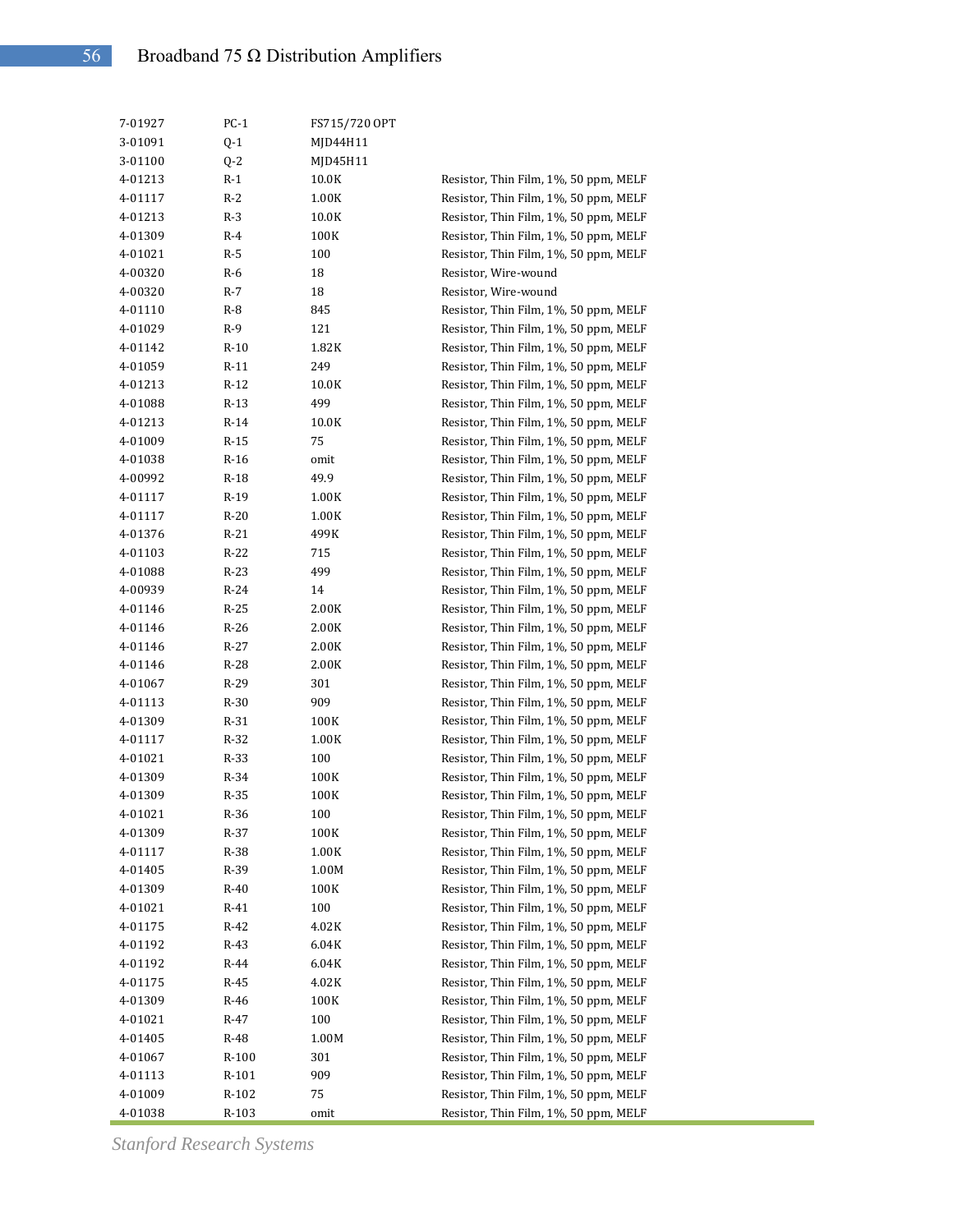| 4-01376            | $R-105$      | 499K           | Resistor, Thin Film, 1%, 50 ppm, MELF                        |
|--------------------|--------------|----------------|--------------------------------------------------------------|
| 4-01067            | R-200        | 301            | Resistor, Thin Film, 1%, 50 ppm, MELF                        |
| 4-01113            | $R-201$      | 909            | Resistor, Thin Film, 1%, 50 ppm, MELF                        |
| 4-01009            | R-202        | 75             | Resistor, Thin Film, 1%, 50 ppm, MELF                        |
| 4-01038            | $R-203$      | omit           | Resistor, Thin Film, 1%, 50 ppm, MELF                        |
| 4-01376            | $R-205$      | 499K           | Resistor, Thin Film, 1%, 50 ppm, MELF                        |
| 4-01067            | R-300        | 301            | Resistor, Thin Film, 1%, 50 ppm, MELF                        |
| 4-01113            | R-301        | 909            | Resistor, Thin Film, 1%, 50 ppm, MELF                        |
| 4-01009            | R-302        | 75             | Resistor, Thin Film, 1%, 50 ppm, MELF                        |
| 4-01038            | R-303        | 150            | Resistor, Thin Film, 1%, 50 ppm, MELF                        |
| 4-01376            | R-305        | 499K           | Resistor, Thin Film, 1%, 50 ppm, MELF                        |
| 4-01067            | R-400        | 301            | Resistor, Thin Film, 1%, 50 ppm, MELF                        |
| 4-01113            | R-401        | 909            | Resistor, Thin Film, 1%, 50 ppm, MELF                        |
| 4-01009            | R-402        | 75             | Resistor, Thin Film, 1%, 50 ppm, MELF                        |
| 4-01038            | R-403        | omit           | Resistor, Thin Film, 1%, 50 ppm, MELF                        |
| 4-01376            | R-405        | 499K           | Resistor, Thin Film, 1%, 50 ppm, MELF                        |
| 4-01067            | R-500        | 301            | Resistor, Thin Film, 1%, 50 ppm, MELF                        |
| 4-01113            | R-501        | 909            | Resistor, Thin Film, 1%, 50 ppm, MELF                        |
| 4-01009            | R-502        | 75             | Resistor, Thin Film, 1%, 50 ppm, MELF                        |
| 4-01038            | R-503        | omit           | Resistor, Thin Film, 1%, 50 ppm, MELF                        |
| 4-01376            | R-505        | 499K           | Resistor, Thin Film, 1%, 50 ppm, MELF                        |
| 4-01067            | R-600        | 301            | Resistor, Thin Film, 1%, 50 ppm, MELF                        |
| 4-01113            | R-601        | 909            | Resistor, Thin Film, 1%, 50 ppm, MELF                        |
| 4-01009            | R-602        | 75             | Resistor, Thin Film, 1%, 50 ppm, MELF                        |
| 4-01038            | R-603        | omit           | Resistor, Thin Film, 1%, 50 ppm, MELF                        |
| 4-01376            | R-605        | 499K           | Resistor, Thin Film, 1%, 50 ppm, MELF                        |
| 4-01067            | R-700        | 301            | Resistor, Thin Film, 1%, 50 ppm, MELF                        |
| 4-01113            | R-701        | 909            | Resistor, Thin Film, 1%, 50 ppm, MELF                        |
| 4-01009            | R-702        | 75             | Resistor, Thin Film, 1%, 50 ppm, MELF                        |
| 4-01038            | R-703        |                | Resistor, Thin Film, 1%, 50 ppm, MELF                        |
| 4-01376            | R-705        | omit<br>499K   | Resistor, Thin Film, 1%, 50 ppm, MELF                        |
| 4-01003            | R-800        | 64.9           | Resistor, Thin Film, 1%, 50 ppm, MELF                        |
| 3-00729            | $U-1$        | LM741C         | LM741C general purpose op amp                                |
| 3-01842            |              |                |                                                              |
|                    | $U-2$        | LM1086CS-ADJ   |                                                              |
| 3-01817            | U-3          | LM2991S        | LM393, Dual Comparator, SO-8                                 |
| 3-00728            | $U-4$        | LM393          |                                                              |
| 3-01118<br>3-01118 | U-5<br>$U-6$ | THS3001        |                                                              |
|                    |              | THS3001        | LM393, Dual Comparator, SO-8                                 |
| 3-00728            | U-7<br>$U-8$ | LM393          |                                                              |
| 3-00728            | $U-9$        | LM393          | LM393, Dual Comparator, SO-8<br>LM393, Dual Comparator, SO-8 |
| 3-00728            |              | LM393          |                                                              |
| 3-01118            | $U-100$      | <b>THS3001</b> |                                                              |
| 3-01118            | $U-200$      | <b>THS3001</b> |                                                              |
| 3-01118            | $U-300$      | <b>THS3001</b> |                                                              |
| 3-01118            | $U-400$      | <b>THS3001</b> |                                                              |
| 3-01118            | $U-500$      | <b>THS3001</b> |                                                              |
| 3-01118            | $U-600$      | <b>THS3001</b> |                                                              |
| 3-01118            | U-700        | <b>THS3001</b> |                                                              |
| 0-00772            | $Z-0$        | 1.5" WIRE      |                                                              |
| 0-01259            | $Z-0$        | 1/2" CUSTOM    |                                                              |
| 7-02021            | $Z-0$        | BNC TOOL       |                                                              |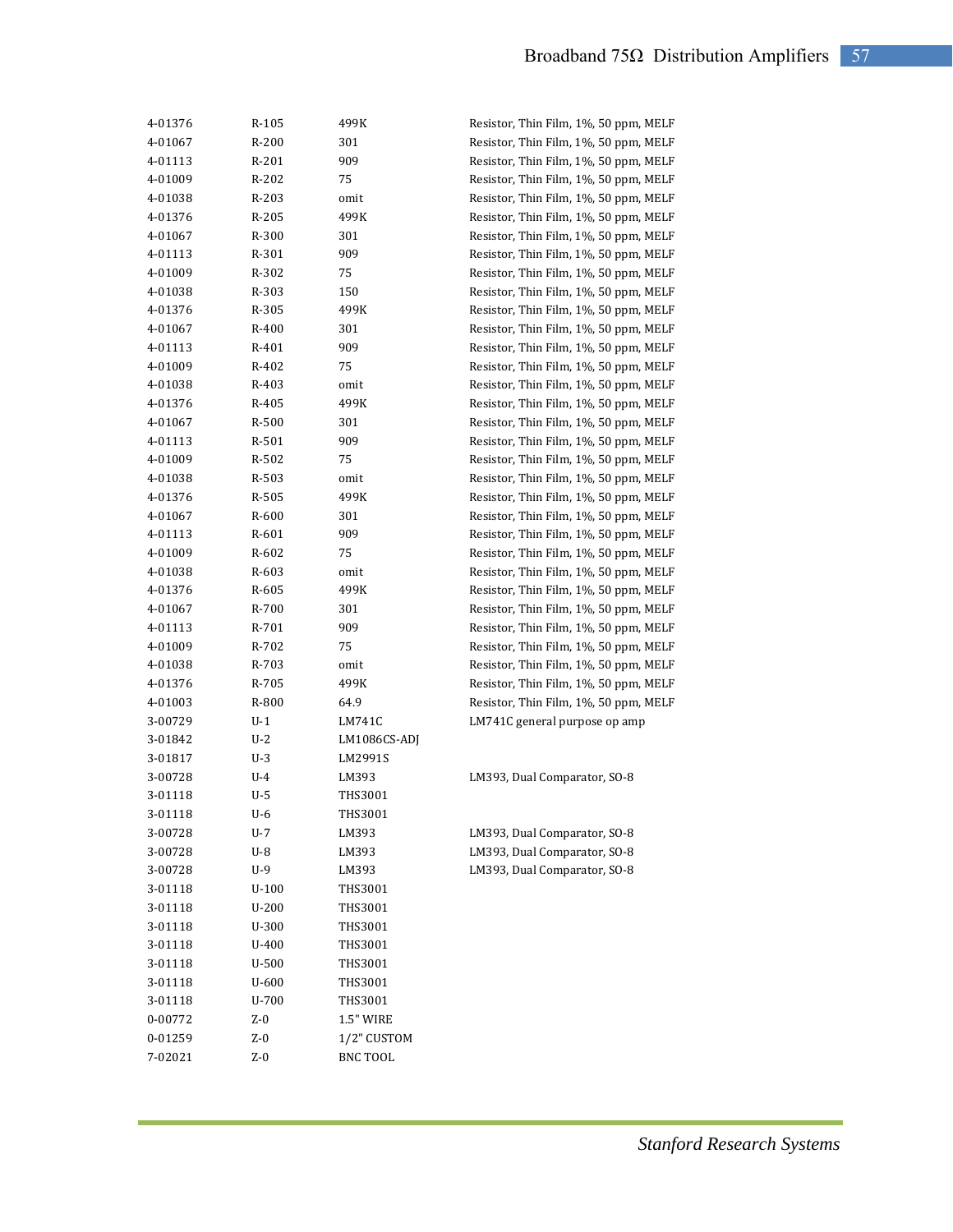# 58 Broadband 75 Ω Distribution Amplifiers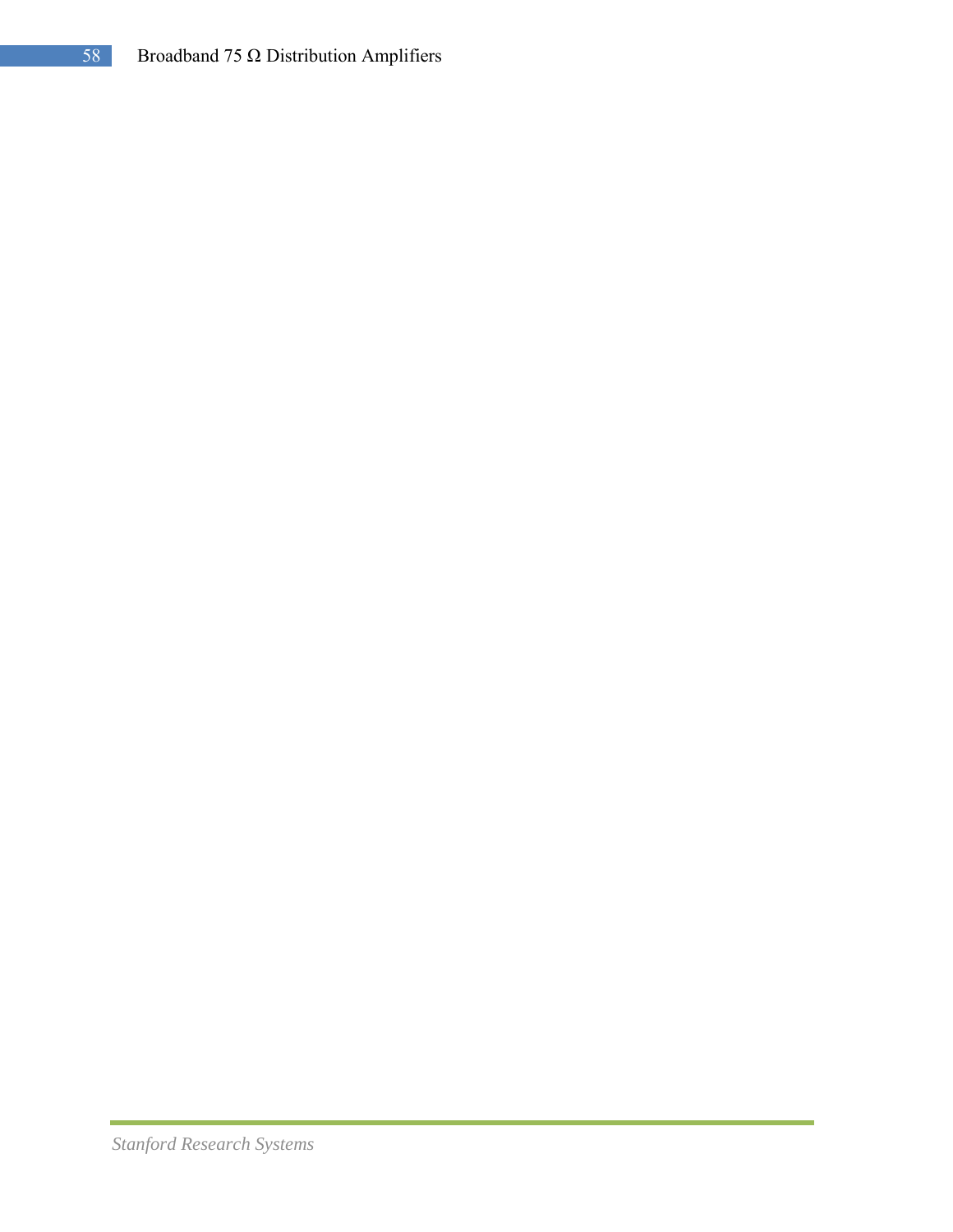# **SDI Distribution Amplifier (Option 06)**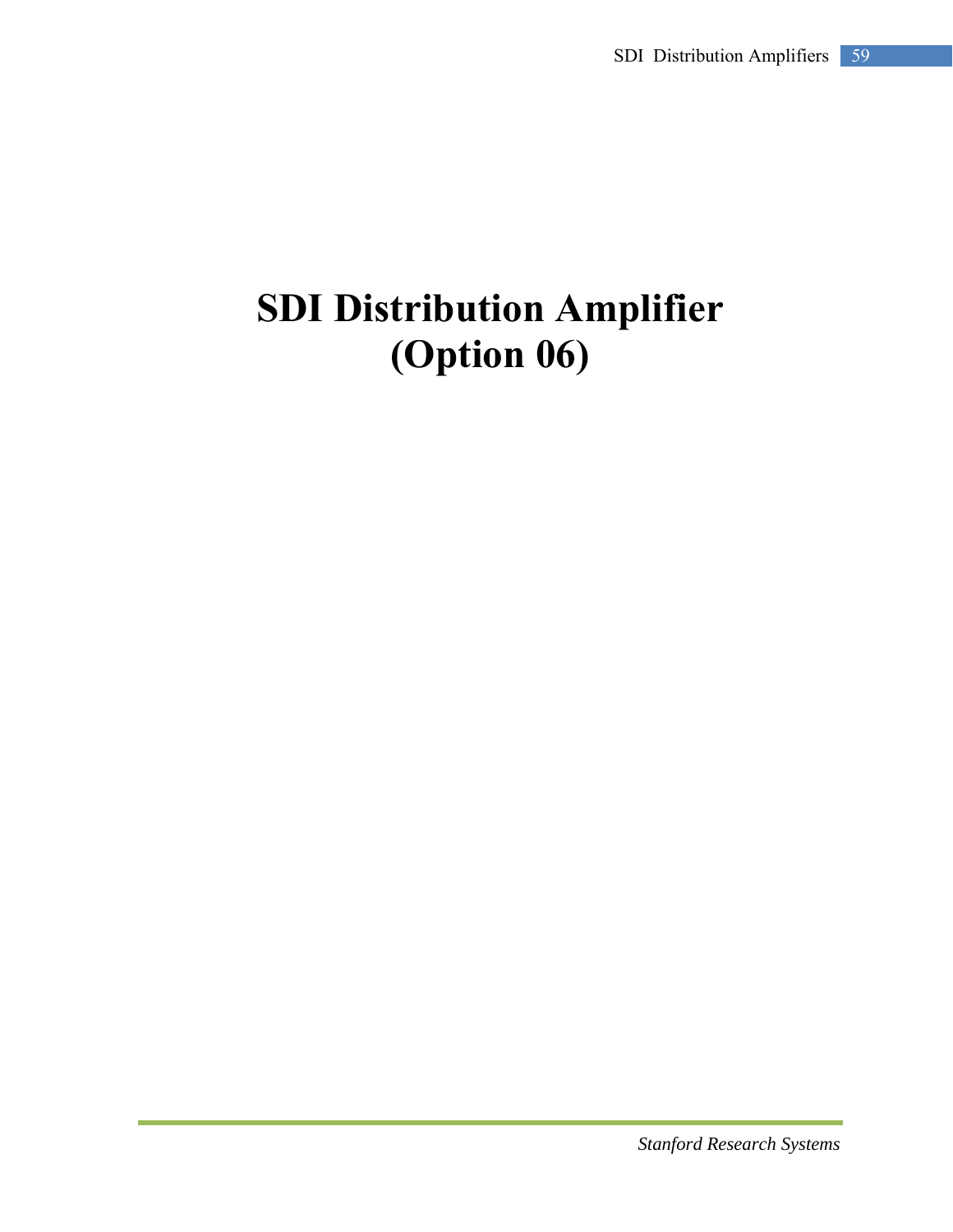# 60 SDI Distribution Amplifiers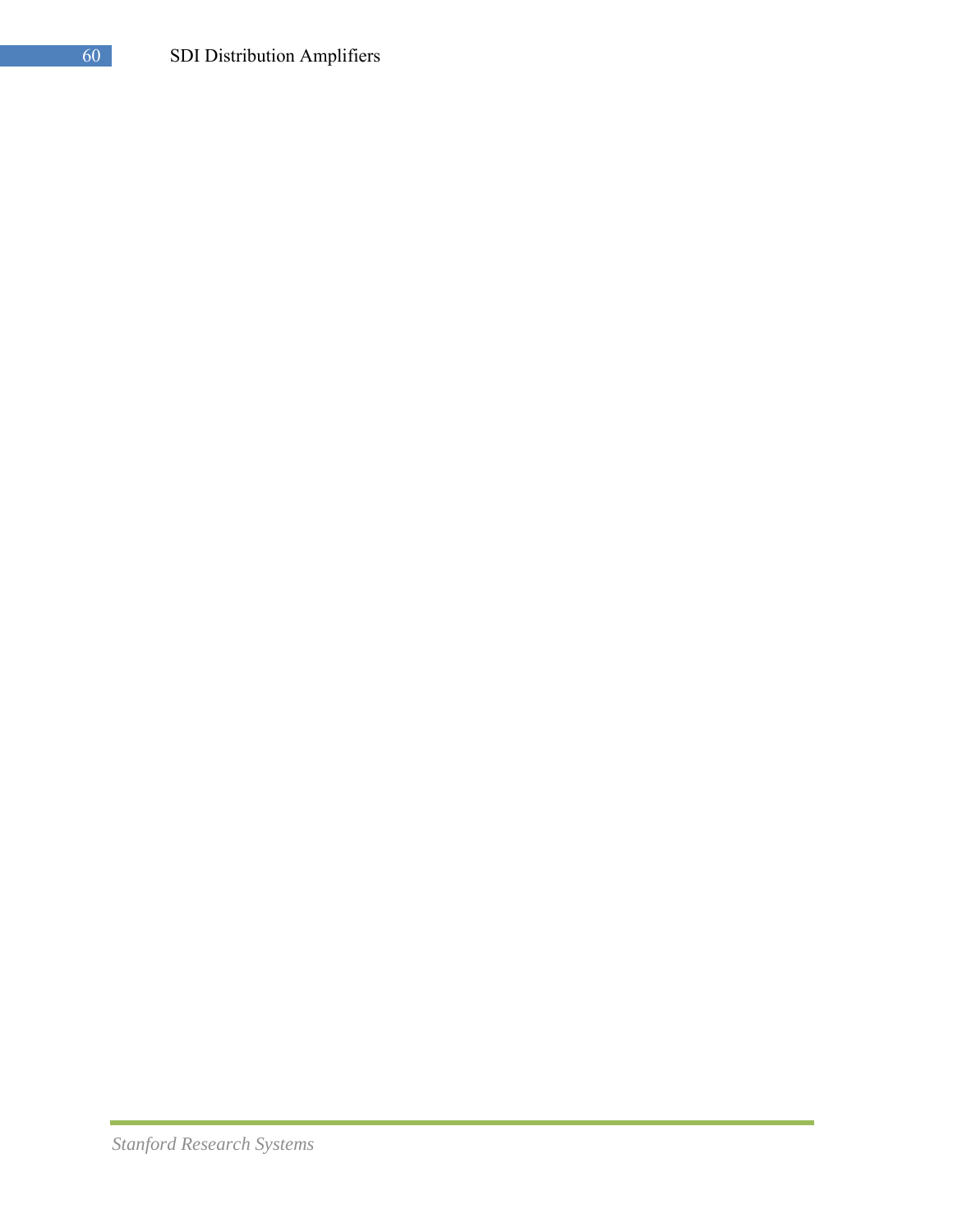### **SDI distribution amplifier (Option 6)**



Figure 18. Single SDI distribution amplifier, FS730/6. The FS735 dual distribution amplifier is also available.

#### **Overview**

This distribution amplifier is intended to distribute SDI (Serial Digital Interface) video data. SDI data is received on the 75  $\Omega$  input. Data is equalized, reclocked, and output to six SDI outputs. The recovered clock is also available as an output, allowing the system integrator to observe the eye pattern of the recovered data. (The recovered clock is a half the bit rate for 2.97Gb/s data rates.)

The input equalization can compensate for the losses and dispersion in 120 meters of Belden 1694A cable at 2.97 Gb/s. Reclocking circuits operate at the standard rates of 270, 1483.5, 1485, 2967 and 2970 Mb/s. (The unit will pass outputs at other data rates without reclocking.)

There are three indicator LEDs. The "power" LED indicates that the unit has ac power. The "signal" LED indicates that an input SDI signal is present. The "fault" LED indicates that the reclocking oscillator has not locked to one of the supported data rates.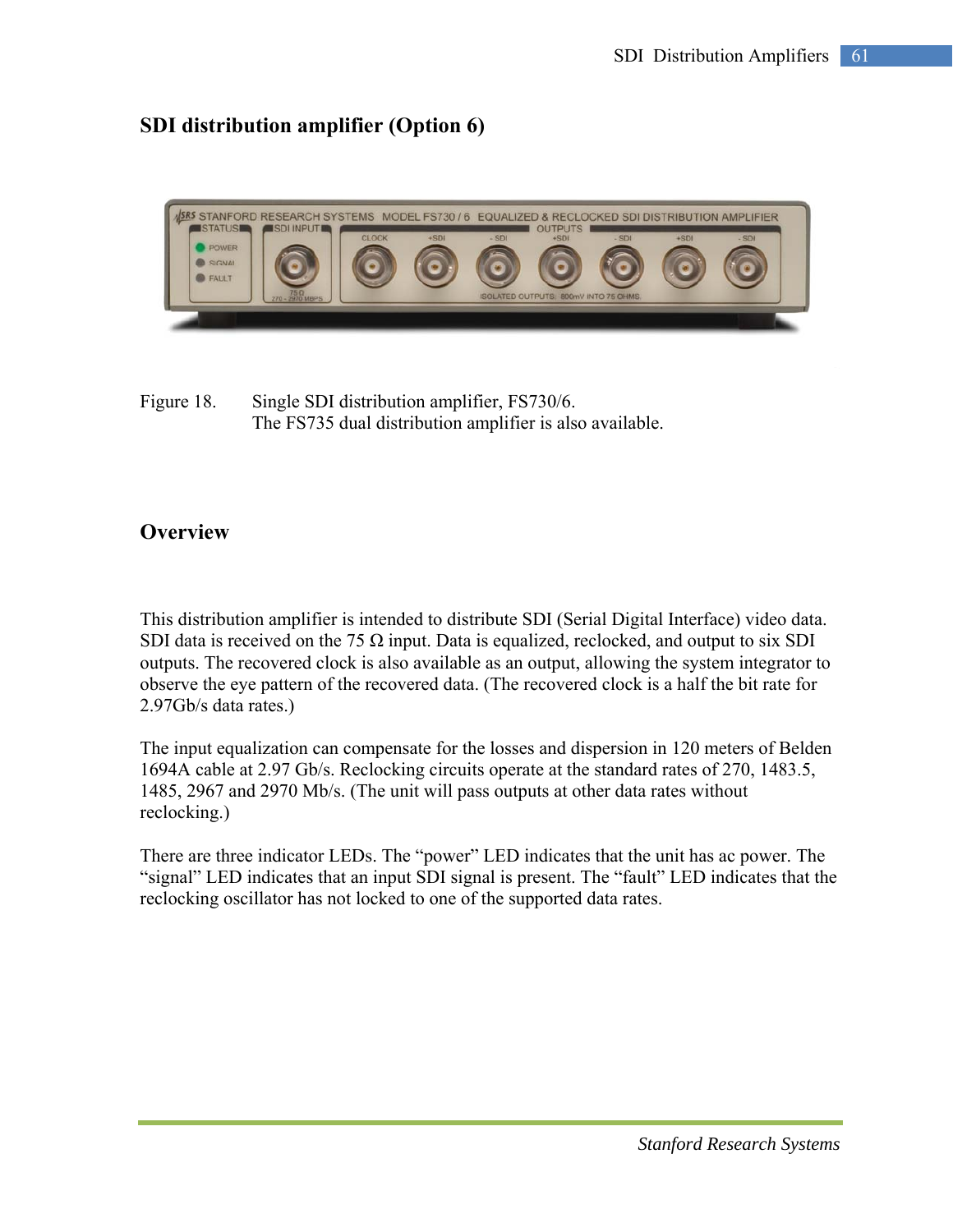# **Specifications**

# **Input**

| Impedance          | 75 $\Omega$ , $\pm 5\%$ |
|--------------------|-------------------------|
| <b>VSWR</b>        | $> 15$ dB               |
| Equalization range | 120 m at 2.97 Gb/s      |
| (Belden 1694A)     | 140 m at 1.48 Gb/s      |
|                    | 350 m at 270 Mb/s       |

# **Outputs**

| Impedance    | 75 $\Omega$ , $\pm$ 5%              |
|--------------|-------------------------------------|
| <b>VSWR</b>  | $> 15$ dB                           |
| Amplitude    | 800 mV, $\pm 10\%$                  |
| Outputs      | 6 SDI, 3 ASI & 1 clock              |
| <b>SMPTE</b> | 259M, 292M & 424M                   |
| Reclocking   | 270, 1483.5, 1485, 2967 & 2970 Mb/s |
| Pass through | 143, 177, 360 & 540 Mb/s            |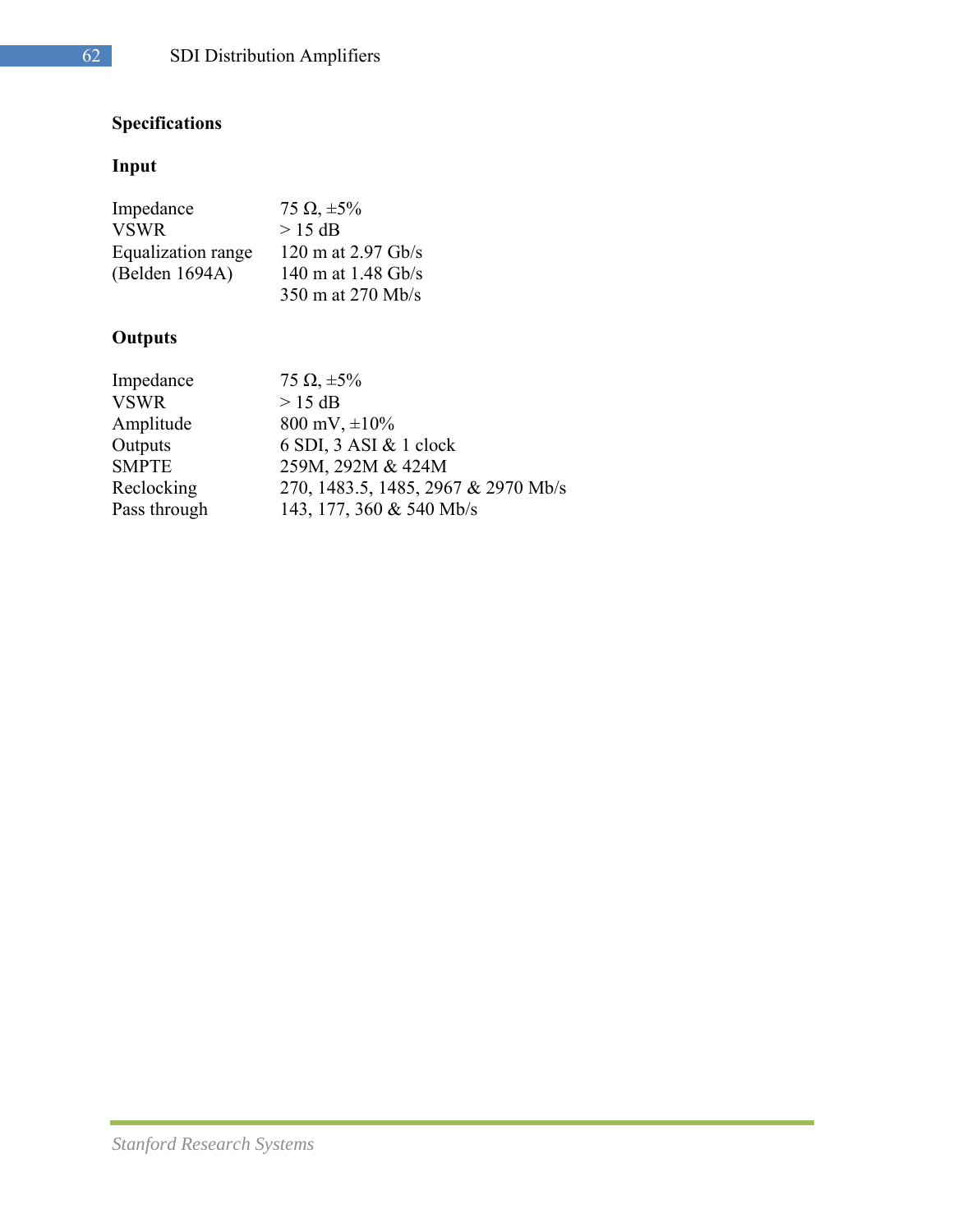# **Option 06 (SDI) Components parts list**

| $C-1$<br>5-00525<br>1U<br>CAP 1UF 25V CERAMIC Y5V 1206 +80/-20%  |  |
|------------------------------------------------------------------|--|
| $C-2$<br>1U<br>5-00525<br>CAP 1UF 25V CERAMIC Y5V 1206 +80/-20%  |  |
| $C-3$<br>.1U<br>5-00299<br>Capacitor, Mono, 50V, 10%, X7R, 1206  |  |
| 1U<br>CAP 1UF 25V CERAMIC Y5V 1206 +80/-20%<br>5-00525<br>$C-4$  |  |
| .1U<br>5-00299<br>$C-5$<br>Capacitor, Mono, 50V, 10%, X7R, 1206  |  |
| $C-6$<br>.1U<br>Capacitor, Mono, 50V, 10%, X7R, 1206<br>5-00299  |  |
| $C-7$<br>Capacitor, Mono, 50V, 5%, NPO, 1206<br>5-00408<br>.056U |  |
| $C-8$<br>Capacitor, Mono, 50V, 5%, NPO, 1206<br>5-00370<br>39P   |  |
| Capacitor, Mono, 50V, 5%, NPO, 1206<br>5-00370<br>$C-9$<br>39P   |  |
| Capacitor, Mono, 50V, 10%, X7R, 1206<br>5-00299<br>$C-10$<br>.1U |  |
| Capacitor, Mono, 50V, 10%, X7R, 1206<br>5-00299<br>$C-11$<br>.1U |  |
| Capacitor, Mono, 50V, 10%, X7R, 1206<br>5-00299<br>$C-12$<br>.1U |  |
| .1U<br>Capacitor, Mono, 50V, 10%, X7R, 1206<br>5-00299<br>$C-13$ |  |
| SMD TANTALUM, D-Case<br>5-00319<br>$C-14$<br>10U/T35             |  |
| 10U/T35<br>5-00319<br>$C-15$<br>SMD TANTALUM, D-Case             |  |
| 10U/T35<br>5-00319<br>$C-16$<br>SMD TANTALUM, D-Case             |  |
| $C-20$<br>.1U<br>Capacitor, Mono, 50V, 10%, X7R, 1206<br>5-00299 |  |
| .1U<br>Capacitor, Mono, 50V, 10%, X7R, 1206<br>5-00299<br>$C-21$ |  |
| 5-00611<br>$C-22$<br>4.7U - 16V X5R                              |  |
| 5-00611<br>$C-23$<br>4.7U - 16V X5R                              |  |
| $C-30$<br>5-00299<br>.1U<br>Capacitor, Mono, 50V, 10%, X7R, 1206 |  |
| $C-31$<br>.1U<br>Capacitor, Mono, 50V, 10%, X7R, 1206<br>5-00299 |  |
| 5-00611<br>$C-32$<br>4.7U - 16V X5R                              |  |
| 5-00611<br>$C-33$<br>4.7U - 16V X5R                              |  |
| $C-40$<br>5-00299<br>.1U<br>Capacitor, Mono, 50V, 10%, X7R, 1206 |  |
| Capacitor, Mono, 50V, 10%, X7R, 1206<br>5-00299<br>$C-41$<br>.1U |  |
| 5-00611<br>$C-42$<br>4.7U - 16V X5R                              |  |
| 5-00611<br>$C-43$<br>4.7U - 16V X5R                              |  |
| 1-01158<br>$J-1$<br>73100-0195                                   |  |
| 1-01158<br>$I-2$<br>73100-0195                                   |  |
| 1-01158<br>$J-3$<br>73100-0195                                   |  |
| 1-01158<br>73100-0195<br>$J-4$                                   |  |
| 1-01158<br>$J-5$<br>73100-0195                                   |  |
| 1-01158<br>$J-6$<br>73100-0195                                   |  |
| $I - 7$<br>1-01158<br>73100-0195                                 |  |
| $_{\mathrm{J-8}}$<br>1-01158<br>73100-0195                       |  |
| $J-9$<br>5POS .100 JMPR<br>1-01043                               |  |
| 5POS .100 JMPR<br>1-01043<br>$J-10$                              |  |
| 1-00250<br>$J-11$<br>2 PIN, WHITE<br>Header, SIM, Polarized      |  |
| Header, SIM, Polarized<br>1-00250<br>$J-12$<br>2 PIN, WHITE      |  |
| $L-1$<br>6-00771<br>5.6NH                                        |  |
| $L-2$<br>6-00236<br>FR47<br>Ferrite Bead, SMD, Type 43/44, 1812  |  |
| Ferrite Bead, SMD, Type 43/44, 1812<br>6-00236<br>L-3<br>FR47    |  |
| Ferrite Bead, SMD, Type 43/44, 1812<br>6-00236<br>$L-4$<br>FR47  |  |
| Ferrite Bead, SMD, Type 43/44, 1812<br>6-00236<br>L-5<br>FR47    |  |
| 6-00647<br>$L-6$<br>47UH                                         |  |
| $L-7$<br>6-00647<br>47UH                                         |  |
| Ferrite Bead, SMD, Type 43/44, 1812<br>6-00236<br>$L-20$<br>FR47 |  |
| 6-00771<br>$L-21$<br>5.6NH                                       |  |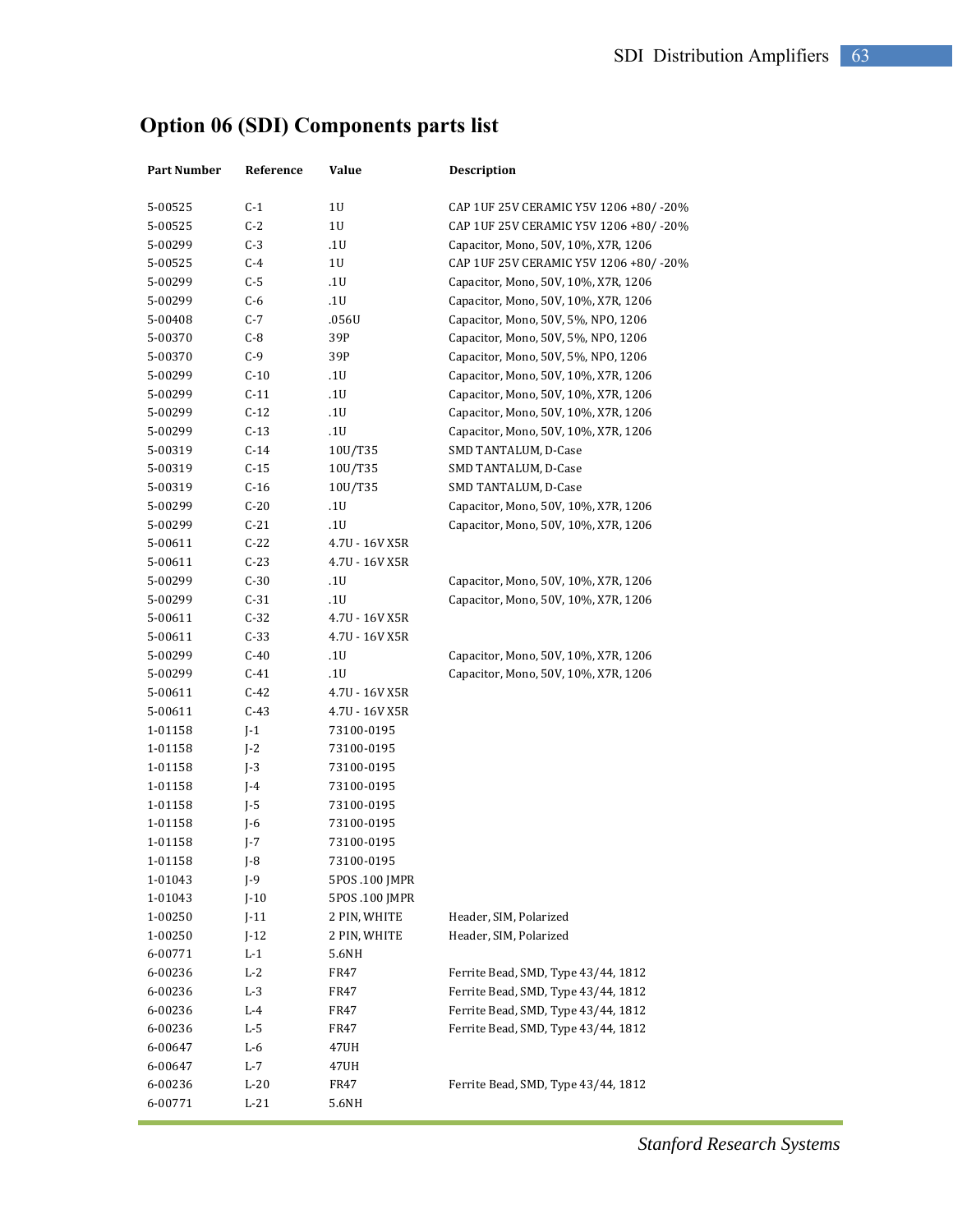| 6-00771 | $L-22$ | 5.6NH            |                                       |
|---------|--------|------------------|---------------------------------------|
| 6-00236 | $L-30$ | FR47             | Ferrite Bead, SMD, Type 43/44, 1812   |
| 6-00771 | $L-31$ | 5.6NH            |                                       |
| 6-00771 | $L-32$ | 5.6NH            |                                       |
| 6-00236 | $L-40$ | FR47             | Ferrite Bead, SMD, Type 43/44, 1812   |
| 6-00771 | L-41   | 5.6NH            |                                       |
| 6-00771 | L-42   | 5.6NH            |                                       |
| 4-01009 | R-1    | 75               | Resistor, Thin Film, 1%, 50 ppm, MELF |
| 4-01009 | $R-2$  | 75               | Resistor, Thin Film, 1%, 50 ppm, MELF |
| 4-00980 | $R-3$  | 37.4             | Resistor, Thin Film, 1%, 50 ppm, MELF |
| 4-01021 | R-4    | 100              | Resistor, Thin Film, 1%, 50 ppm, MELF |
| 4-00992 | R-5    | 49.9             | Resistor, Thin Film, 1%, 50 ppm, MELF |
| 4-01050 | R-6    | 200              | Resistor, Thin Film, 1%, 50 ppm, MELF |
| 4-01050 | R-7    | 200              | Resistor, Thin Film, 1%, 50 ppm, MELF |
| 4-01050 | R-8    | 200              | Resistor, Thin Film, 1%, 50 ppm, MELF |
| 4-00992 | $R-20$ | 49.9             | Resistor, Thin Film, 1%, 50 ppm, MELF |
| 4-00992 | $R-21$ | 49.9             | Resistor, Thin Film, 1%, 50 ppm, MELF |
| 4-01105 | $R-22$ | 750              | Resistor, Thin Film, 1%, 50 ppm, MELF |
| 4-01009 | $R-23$ | 75               | Resistor, Thin Film, 1%, 50 ppm, MELF |
| 4-01009 | $R-24$ | 75               | Resistor, Thin Film, 1%, 50 ppm, MELF |
| 4-01009 | $R-25$ | 75               | Resistor, Thin Film, 1%, 50 ppm, MELF |
| 4-01009 | $R-26$ | 75               | Resistor, Thin Film, 1%, 50 ppm, MELF |
| 4-00992 | $R-30$ | 49.9             | Resistor, Thin Film, 1%, 50 ppm, MELF |
| 4-00992 | $R-31$ | 49.9             | Resistor, Thin Film, 1%, 50 ppm, MELF |
| 4-01105 | $R-32$ | 750              | Resistor, Thin Film, 1%, 50 ppm, MELF |
| 4-01009 | $R-33$ | 75               | Resistor, Thin Film, 1%, 50 ppm, MELF |
| 4-01009 | $R-34$ | 75               | Resistor, Thin Film, 1%, 50 ppm, MELF |
| 4-01009 | $R-35$ | 75               | Resistor, Thin Film, 1%, 50 ppm, MELF |
| 4-01009 | $R-36$ | 75               | Resistor, Thin Film, 1%, 50 ppm, MELF |
| 4-00992 | $R-40$ | 49.9             | Resistor, Thin Film, 1%, 50 ppm, MELF |
| 4-00992 | $R-41$ | 49.9             | Resistor, Thin Film, 1%, 50 ppm, MELF |
| 4-01105 | $R-42$ | 750              | Resistor, Thin Film, 1%, 50 ppm, MELF |
| 4-01009 | $R-43$ | 75               | Resistor, Thin Film, 1%, 50 ppm, MELF |
| 4-01009 | R-44   | 75               | Resistor, Thin Film, 1%, 50 ppm, MELF |
| 4-01009 | $R-45$ | 75               | Resistor, Thin Film, 1%, 50 ppm, MELF |
| 4-01009 | $R-46$ | 75               | Resistor, Thin Film, 1%, 50 ppm, MELF |
| 3-01831 | $U-1$  | LMH0344SQ        |                                       |
| 3-01832 | U-2    | LMH0346MH        |                                       |
| 3-01833 | $U-3$  | NB7L14MMNG       |                                       |
| 3-01790 | $U-6$  | LM1086CT-3.3     |                                       |
| 3-01830 | $U-20$ | LMH0302SQ        |                                       |
| 3-01830 | $U-30$ | LMH0302SQ        |                                       |
| 3-01830 | $U-40$ | LMH0302SQ        |                                       |
| 6-00770 | $Y-1$  | 27MHZ            |                                       |
| 0-01259 | Z-0    | 1/2" CUSTOM      |                                       |
| 7-02021 | Z-0    | <b>BNC TOOL</b>  |                                       |
| 7-01929 | Z-1    | <b>BNC BLOCK</b> |                                       |
| 7-01928 | Z-2    | FS715/720 OPT    |                                       |
|         |        |                  |                                       |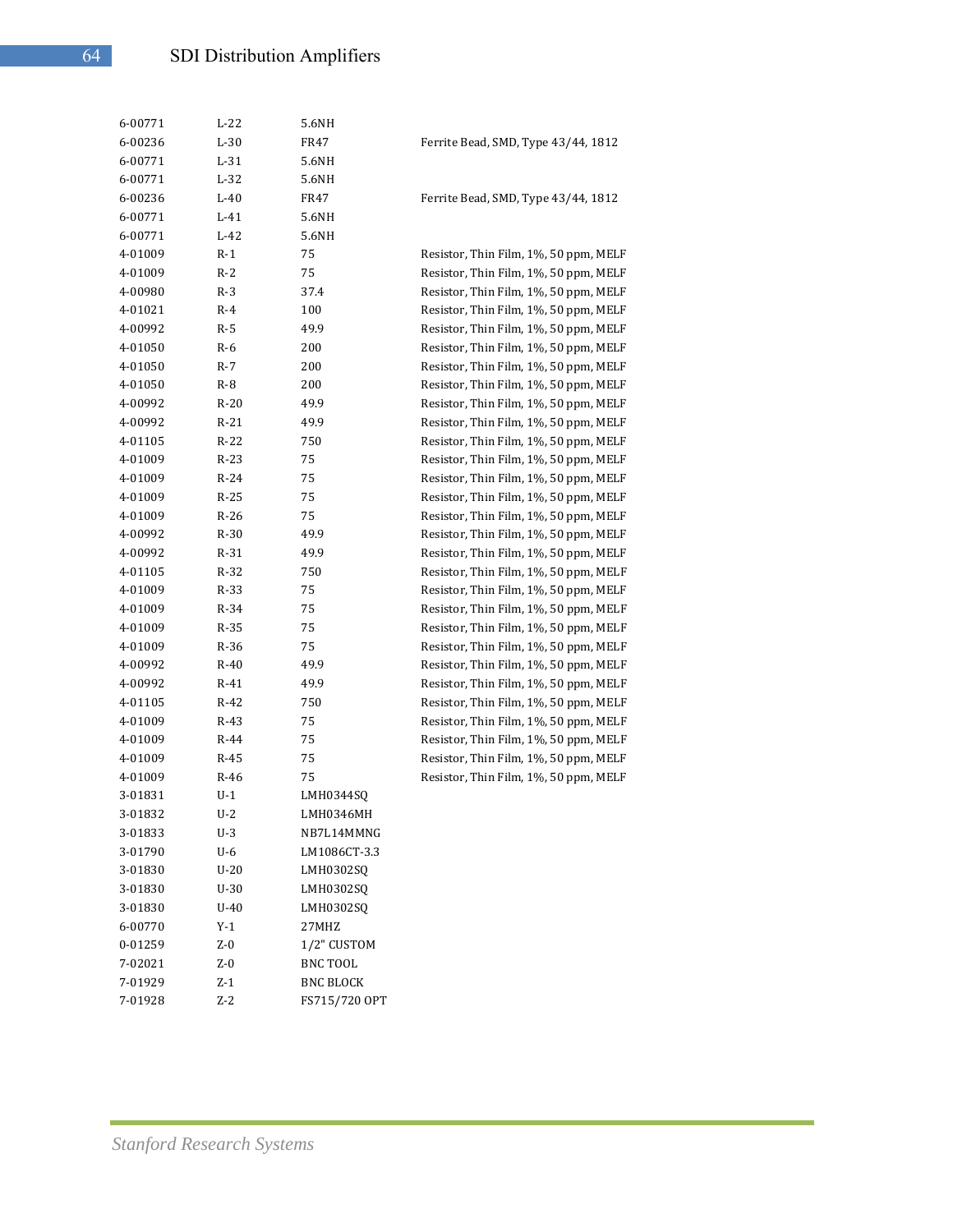# **Distribution amplifier configurations**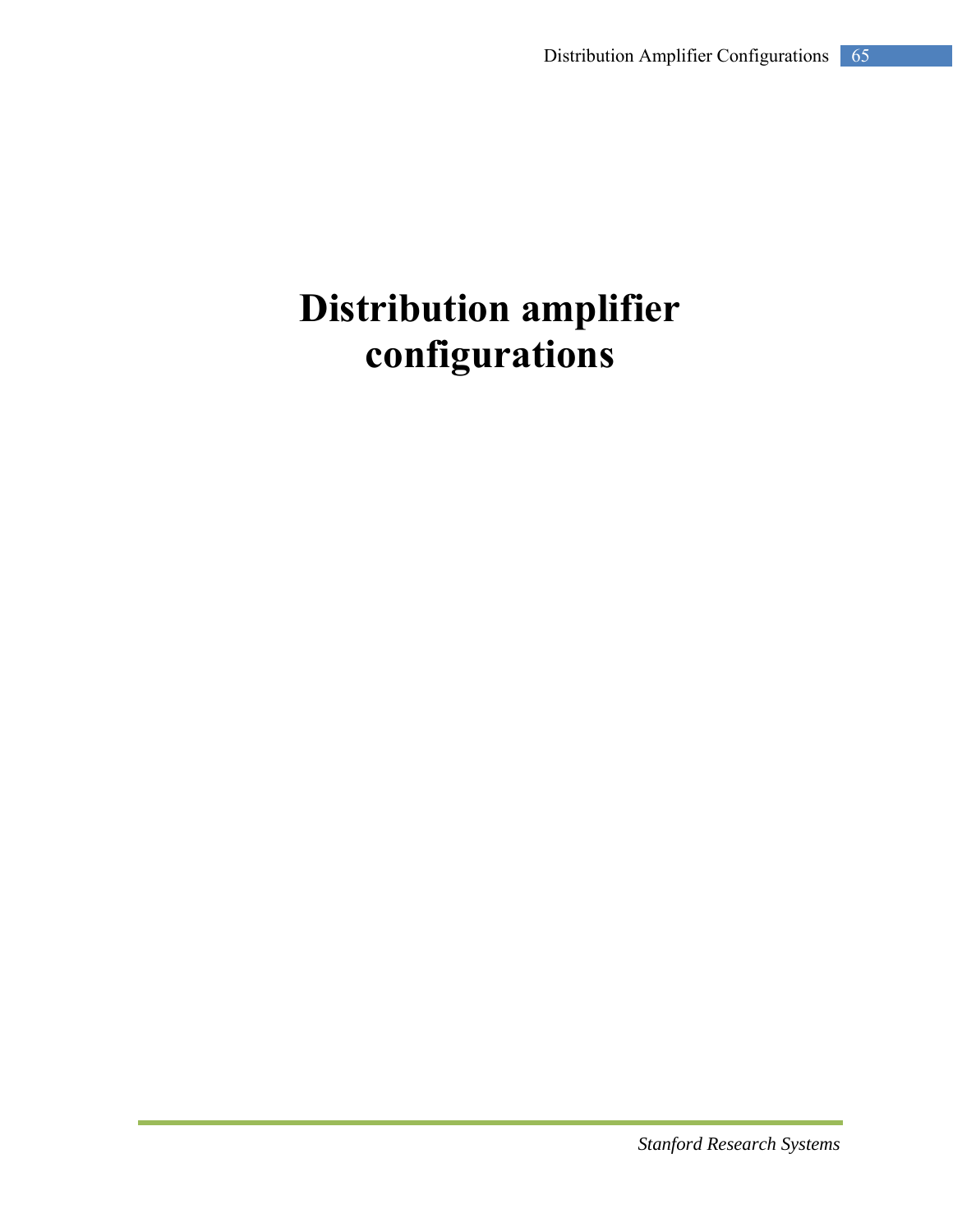# 66 Distribution Amplifier Configurations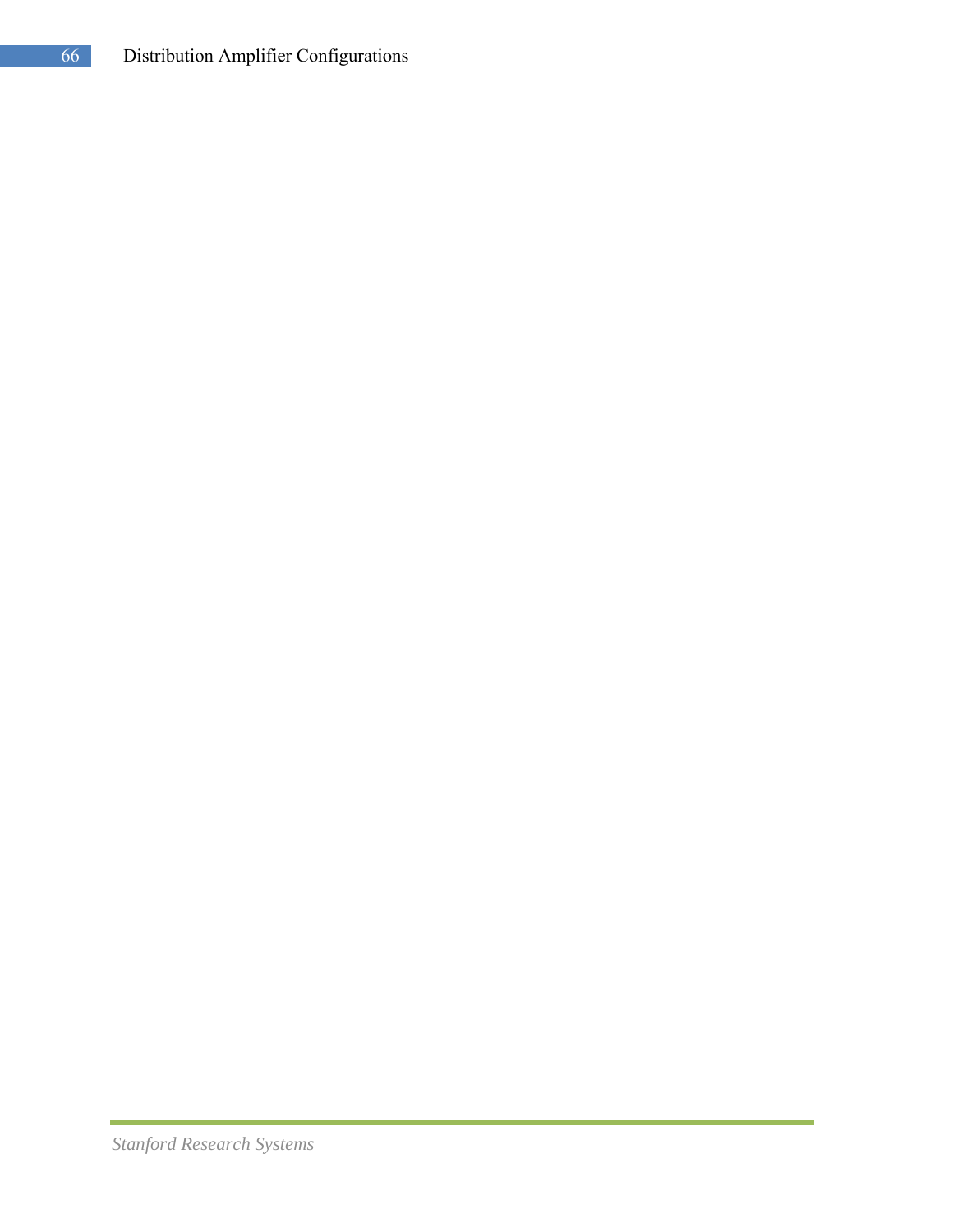#### **Model numbers and chassis configurations**

SRS distribution amplifiers are available in two form factors:

**The FS730** is a half-width 1U chassis which accommodates one distribution amplifier. The BNCs and indicator LEDs are on the *front* of the unit. The AC power entry is on the rear panel. Two units can fit side-by-side in the O730RMD rack mount designed for a 19" rack.

**The FS735** is a full-width, 1U chassis which accommodates one or two distribution amplifiers. The BNCs and ac power entry are on the *rear* of the unit. Indicator LEDs are on the front of the unit.

Both designs have universal power supplies, operate without cooling fans, and have rubber feet but may be mounted in a 19" equipment rack. One of the following may be installed in an FS730. Any two of the following may be installed in an FS735:

- **Option 0** Cover plate (When there's only one distribution amp in the FS735.)
- **Option 1** 10 MHz. Amplified and limited input, seven  $1V_{RMS}$ , 50  $\Omega$  outputs.
- **Option 2** 5 MHz. Amplified and limited input, seven 1  $V_{RMS}$ , 50  $\Omega$  outputs.
- **Option 3** CMOS Logic. One 1 kΩ input. Seven 5 V, 50 Ω outputs.
- **Option 4** Broadband 50 Ω. Analog DC to 350 MHz,  $\pm$ 3 V. Seven 50 Ω outputs.
- **Option 5** Broadband 75 Ω. Analog DC to 350 MHz,  $\pm$ 3 V. Seven 75 Ω outputs.
- **Option 6** SDI. Recovered clock & six equalized and re-clocked SDI outputs.

#### **Model Numbers**

| $FS730-x$    | Half-width single distribution amplifier with front panel outputs |
|--------------|-------------------------------------------------------------------|
| <b>FS731</b> | Rack mount to hold two FS730s in a 19" equipment rack             |
| $FS735-x-0$  | Full-width single distribution amplifier with rear panel outputs  |
| $FS735-x-y$  | Full-width dual distribution amplifier with rear panel outputs    |

**The suffixes x & y** denote the installed distribution amplifier(s). Examples: an FS730-6 is a single, half-width, SDI distribution amplifier; an FS735-1-4 is a full width unit with one 10 MHz distribution amplifier and one broadband analog 50  $\Omega$  distribution amplifier.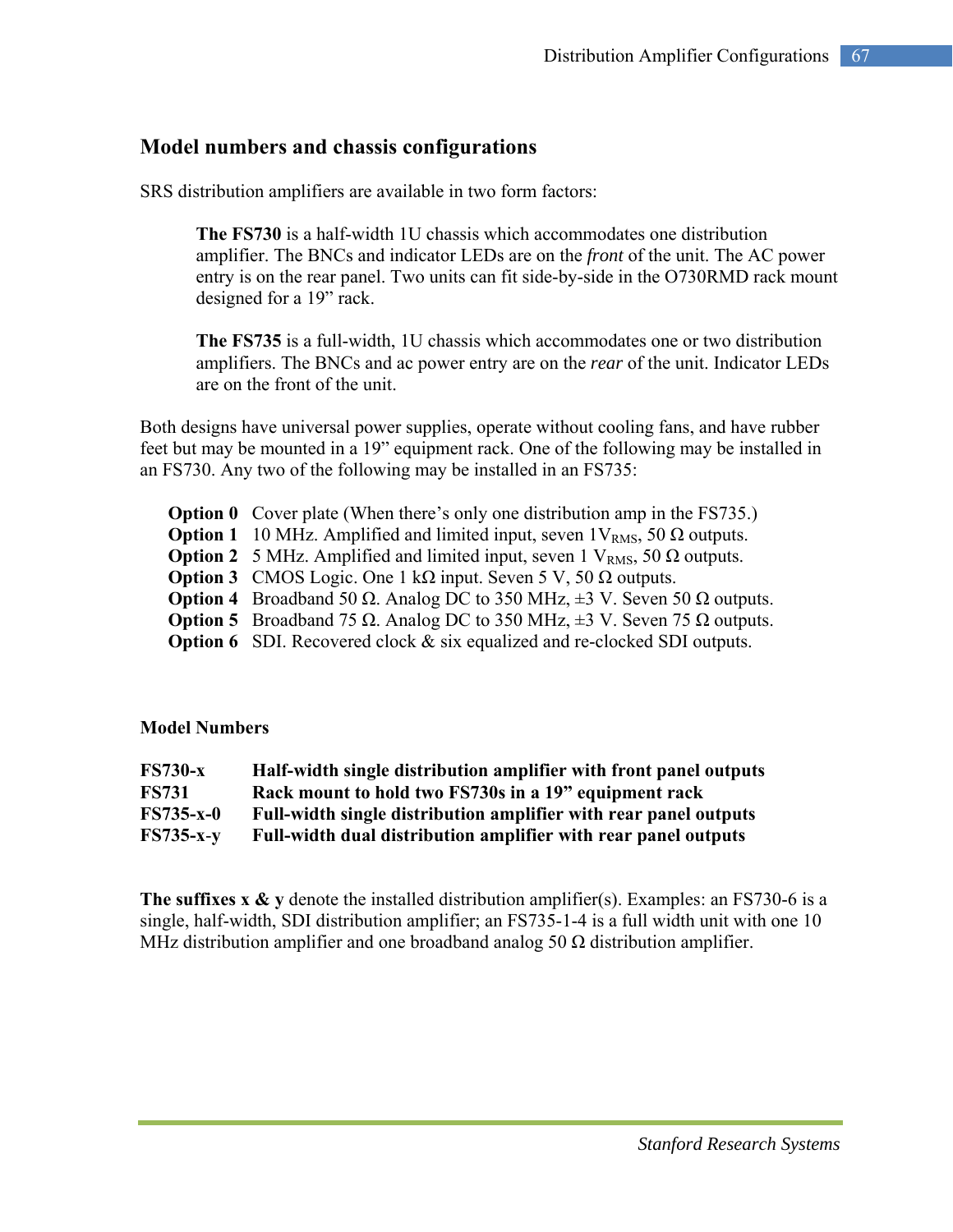# FS730 Chassis components parts list

| <b>Part Number</b> | Reference | Value           | Description                                    |
|--------------------|-----------|-----------------|------------------------------------------------|
| 0-00095            | $Z-0$     | #4 FLAT         |                                                |
| 0-01068            | $Z-0$     | SR445A FOOT     |                                                |
| 6-00779            | $Z-0$     | PSA15LN3-240-R  |                                                |
| 7-01480            | Z-0       | SR445A, RCK MT  |                                                |
| 7-01935            | $Z-0$     | FS730/1 LEXAN   |                                                |
| 7-01936            | Z-0       | FS730/2 LEXAN   |                                                |
| 7-01937            | $Z-0$     | FS730/3 LEXAN   |                                                |
| 7-01938            | $Z-0$     | FS730/4 LEXAN   |                                                |
| 7-01939            | $Z-0$     | FS730/5 LEXAN   |                                                |
| 7-01940            | $Z-0$     | FS730/6 LEXAN   |                                                |
| 7-01930            | Z-1       | FS715 CHASSIS   |                                                |
| 7-01931            | $Z-2$     | FS715 COVER     |                                                |
| 7-01932            | $Z-3$     | FS730 POWER SHD |                                                |
| 0-00197            | Z-4       | 3ED8            |                                                |
| 7-01622            | Z-5       | SR445A MYLAR    |                                                |
| 0-00536            | $Z-6$     | 31894           |                                                |
| 0-00517            | $Z-7$     | BINDING POST    |                                                |
| 0-01213            | $Z-8$     | 2-520182-2      |                                                |
| 0-01213            | $Z-9$     | 2-520182-2      |                                                |
| 0-01213            | $Z-10$    | 2-520182-2      |                                                |
| 0-01213            | Z-11      | 2-520182-2      |                                                |
| 2-00060            | $Z-12$    | RC1083BBLKBLKFF |                                                |
| 1-00033            | $Z-13$    | 5 PIN, 18AWG/OR | Non board mount, Female, Seperate wire, 18 AWG |
| 0-01005            | $Z-14$    | 6" BLACK        |                                                |
| 0-01008            | $Z-15$    | 6" WHITE        |                                                |
| 1-00254            | $Z-16$    | 2 PIN, 22AWG/RD | Non board mount, Female, Seperate wire, 22 AWG |
| 1-00254            | $Z-17$    | 2 PIN, 22AWG/RD | Non board mount, Female, Seperate wire, 22 AWG |
| 0-00143            | Z-18      | 5.5" #22 RED    |                                                |
| 0-00145            | $Z-19$    | 5.5" #22 BLACK  |                                                |
| 0-01212            | $Z-20$    | 6-32X1/4 BLACK  |                                                |
| 0-01212            | $Z-21$    | 6-32X1/4 BLACK  |                                                |
| 0-01212            | $Z-22$    | 6-32X1/4 BLACK  |                                                |
| 0-01212            | $Z-23$    | 6-32X1/4 BLACK  |                                                |
| 0-01212            | $Z-24$    | 6-32X1/4 BLACK  |                                                |
| 0-01212            | $Z-25$    | 6-32X1/4 BLACK  |                                                |
| 0-01212            | $Z-26$    | 6-32X1/4 BLACK  |                                                |
| 0-01212            | $Z-27$    | 6-32X1/4 BLACK  |                                                |
| 0-01212            | Z-28      | 6-32X1/4 BLACK  |                                                |
| 0-01212            | $Z-29$    | 6-32X1/4 BLACK  |                                                |
| 0-00240            | $Z-30$    | 4-40X3/8PF      |                                                |
| 0-00240            | $Z-31$    | 4-40X3/8PF      |                                                |
| 0-00240            | $Z-32$    | 4-40X3/8PF      |                                                |
| 0-00240            | $Z-33$    | 4-40X3/8PF      |                                                |
| 0-00187            | $Z-34$    | 4-40X1/4PP      |                                                |
| 0-00043            | $Z-35$    | 4-40 KEP        |                                                |
| 0-00043            | $Z-36$    | 4-40 KEP        |                                                |
| 0-00096            | $Z-37$    | #4 SPLIT        |                                                |
| 0-00096            | $Z-38$    | #4 SPLIT        |                                                |
| 0-00096            | $Z-39$    | #4 SPLIT        |                                                |
| 0-00096            | $Z-40$    | #4 SPLIT        |                                                |
| 0-00096            | $Z-41$    | #4 SPLIT        |                                                |
| 1-01043            | $Z-42$    | 5POS .100 JMPR  |                                                |
| 7-01993            | $Z-43$    | FS735 / 730     |                                                |
| 3-00010            | $Z-44$    | <b>GREEN</b>    | LED, T1 Package, 3mm diameter                  |
| 3-00010            | $Z-45$    | <b>GREEN</b>    | LED, T1 Package, 3mm diameter                  |
| 3-00011            | $Z-46$    | RED             | LED, T1 Package, 3mm diameter                  |

*Stanford Research Systems*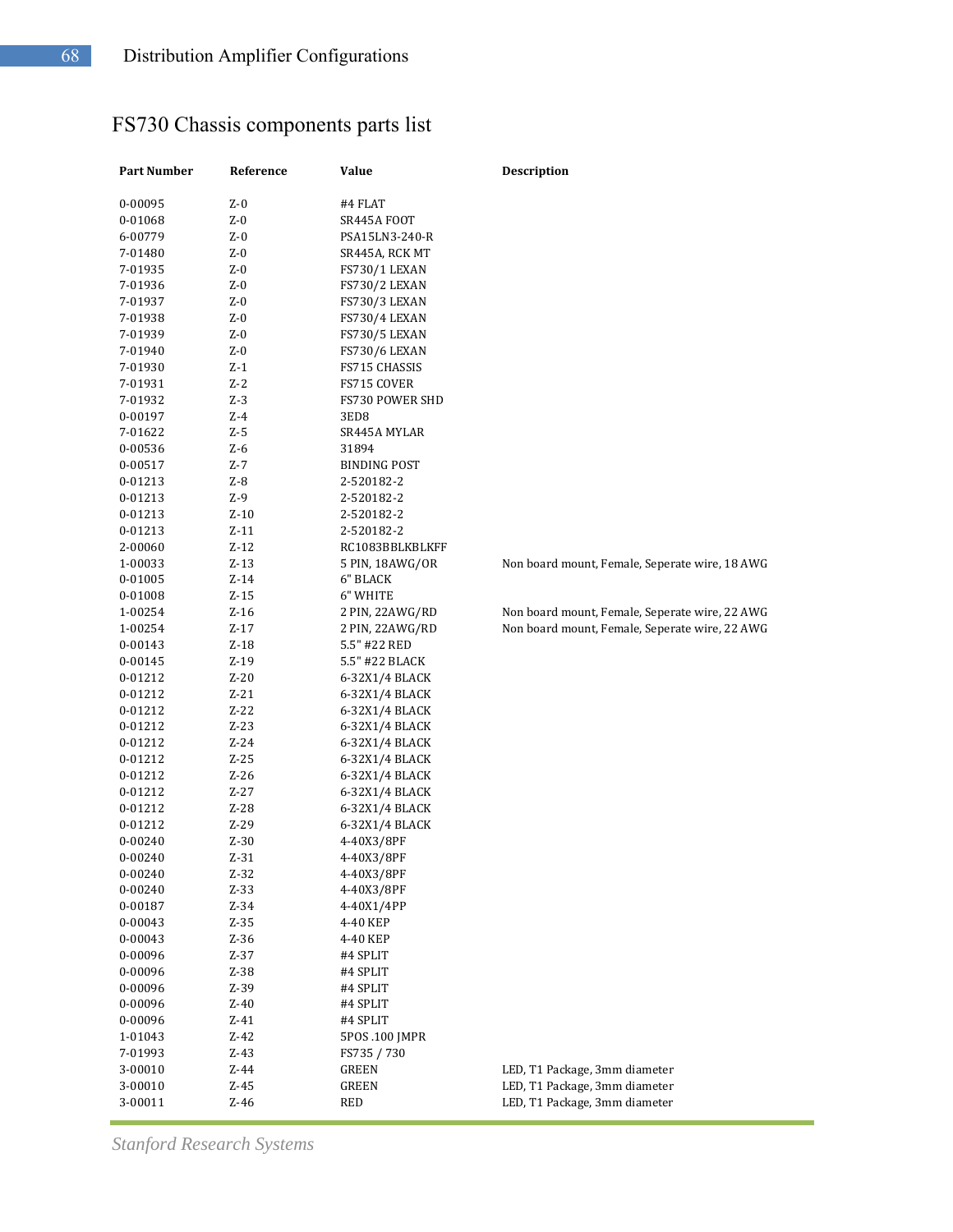| $7 - 47$ | <b>RED</b>     |
|----------|----------------|
| $Z - 48$ | 4-40X3/8PF     |
| $7-49$   | 4-40X3/8PF     |
| $Z - 50$ | <b>GROMMET</b> |
| $Z - 51$ | 6-32X1/4PP     |
| $7-52$   | 6-32X1/4PP     |
| $Z-53$   | 6-32X1/4PP     |
| $7 - 54$ | 6-32X1/4PP     |
|          |                |

LED, T1 Package, 3mm diameter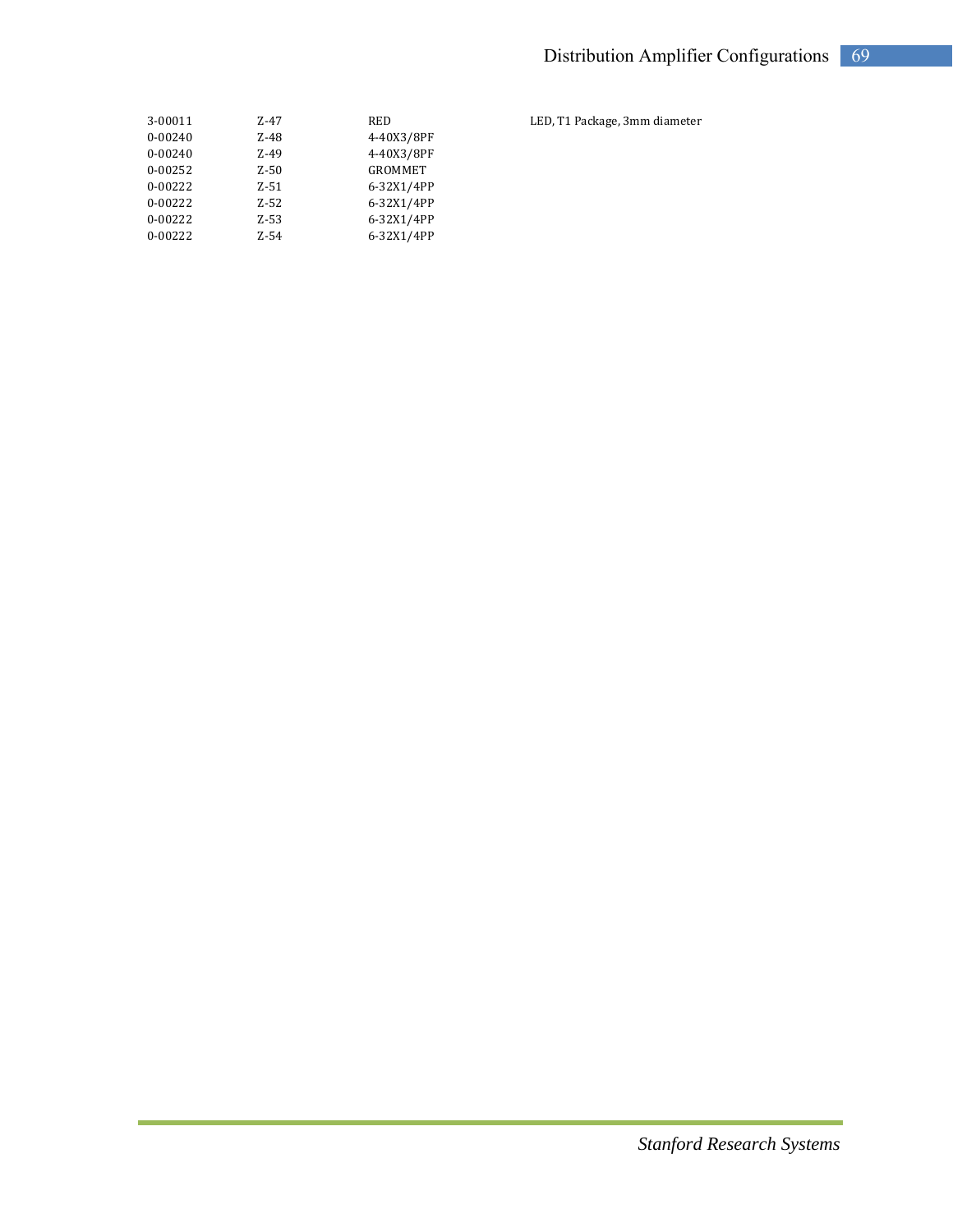# FS735 Chassis components parts list

| <b>Part Number</b> | Reference | Value                | <b>Description</b>                             |
|--------------------|-----------|----------------------|------------------------------------------------|
| 0-00095            | Z-0       | #4 FLAT              |                                                |
| 0-00221            | $Z-0$     | SR440FOOT            |                                                |
| 0-01008            | Z-0       | 6" WHITE             |                                                |
| 0-01014            | Z-0       | 4"GREEN W/YELL       |                                                |
| 6-00779            | Z-0       | PSA15LN3-240-R       |                                                |
| 7-01945            | Z-0       | FS735 LEXAN          |                                                |
| 7-01946            | Z-0       | FS735/0 LEXAN        |                                                |
| 7-01947            | Z-0       | FS735/1 LEXAN        |                                                |
| 7-01948            | Z-0       | <b>FS735/2 LEXAN</b> |                                                |
| 7-01949            | Z-0       | FS735/3 LEXAN        |                                                |
| 7-01950            | Z-0       | FS735/4 LEXAN        |                                                |
| 7-01951            | $Z-0$     | <b>FS735/5 LEXAN</b> |                                                |
| 7-01952            | Z-0       | <b>FS735/6 LEXAN</b> |                                                |
| 7-01970            | $Z-0$     | FS735 RKMNT BKT      |                                                |
| 7-01941            | Z-1       | FS735 CHASSIS        |                                                |
| 7-01942            | Z-2       | FS735 COVER          |                                                |
| 7-01943            | Z-3       | FS735 LINE CVR       |                                                |
| 7-01944            | Z-4       | FS735 P/S COVER      |                                                |
| 7-01945            | Z-5       | FS735 LEXAN          |                                                |
| 0-01045            | Z-6       | 3EEA1                |                                                |
| 0-00634            | Z-7       | 2-520184-2           |                                                |
| 0-00634            | Z-8       | 2-520184-2           |                                                |
| 0-00634            | $Z-9$     | 2-520184-2           |                                                |
| 0-01213            | $Z-10$    | 2-520182-2           |                                                |
| 0-01213            | $Z-11$    | 2-520182-2           |                                                |
| 0-01213            | $Z-12$    | 2-520182-2           |                                                |
| 0-01213            | Z-13      | 2-520182-2           |                                                |
| 0-00084            | $Z-14$    | 36154                |                                                |
| 2-00060            | $Z-15$    | RC1083BBLKBLKFF      |                                                |
| 1-00033            | $Z-16$    | 5 PIN, 18AWG/OR      | Non board mount, Female, Separate wire, 18 AWG |
| 1-01195            | $Z-17$    | 5-PIN, 18GA          |                                                |
| 0-00329            | $Z-18$    | 8" #18 BLACK         |                                                |
| 0-00327            | $Z-19$    | 8" #18 WHITE         |                                                |
| 0-01005            | $Z-20$    | 6" BLACK             |                                                |
| 0-00252            | $Z-22$    | GROMMET              |                                                |
| 0-00252            | $Z-23$    | GROMMET              |                                                |
| 0-00252            | $Z-24$    | <b>GROMMET</b>       |                                                |
| 1-00254            | $Z-25$    | 2 PIN, 22AWG/RD      | Non board mount, Female, Separate wire, 22 AWG |
| 1-00254            | $Z-26$    | 2 PIN, 22AWG/RD      | Non board mount, Female, Separate wire, 22 AWG |
| 1-00254            | $Z-27$    | 2 PIN, 22AWG/RD      | Non board mount, Female, Separate wire, 22 AWG |
| 1-00254            | $Z-28$    | 2 PIN, 22AWG/RD      | Non board mount, Female, Separate wire, 22 AWG |
| 0-00154            | $Z-33-A$  | 7.5" #22 RED         |                                                |
| 0-00154            | $Z-33-B$  | 7.5" #22 RED         |                                                |
| $0 - 00161$        | $Z-34-A$  | 7.5" #22 BLACK       |                                                |
| $0 - 00161$        | $Z-34-B$  | 7.5" #22 BLACK       |                                                |
| 0-01212            | $Z-35$    | 6-32X1/4 BLACK       |                                                |
| 0-01212            | $Z-36$    | 6-32X1/4 BLACK       |                                                |
| 0-01212            | $Z-37$    | 6-32X1/4 BLACK       |                                                |

*Stanford Research Systems*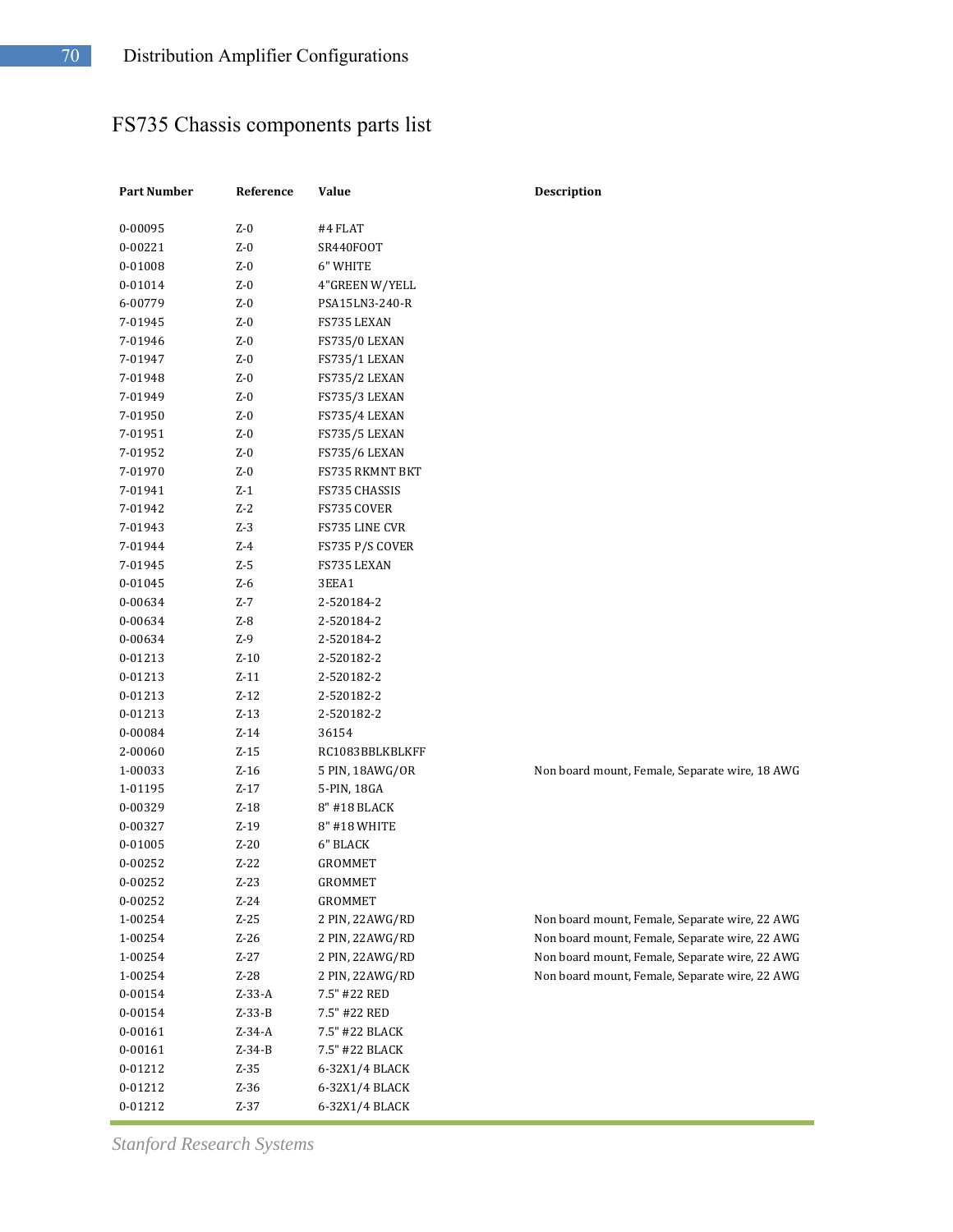| 0-01212 | Z-38     | 6-32X1/4 BLACK         |
|---------|----------|------------------------|
| 0-01212 | Z-39     | 6-32X1/4 BLACK         |
| 0-01212 | Z-40     | 6-32X1/4 BLACK         |
| 0-01212 | Z-41     | 6-32X1/4 BLACK         |
| 0-01212 | $Z-42$   | 6-32X1/4 BLACK         |
| 0-01212 | $Z-43$   | 6-32X1/4 BLACK         |
| 0-01212 | $Z-44$   | 6-32X1/4 BLACK         |
| 0-01212 | $Z-45$   | 6-32X1/4 BLACK         |
| 0-01212 | $Z-46$   | 6-32X1/4 BLACK         |
| 0-01212 | $Z-47$   | 6-32X1/4 BLACK         |
| 0-01212 | Z-48     | 6-32X1/4 BLACK         |
| 0-00187 | Z-49     | 4-40X1/4PP             |
| 0-00187 | Z-50     | 4-40X1/4PP             |
| 0-00187 | $Z-51$   | 4-40X1/4PP             |
| 0-00187 | $Z-52$   | 4-40X1/4PP             |
| 0-00187 | Z-53     | 4-40X1/4PP             |
| 0-00187 | $Z-54$   |                        |
|         |          | 4-40X1/4PP<br>6-32 KEP |
| 0-00048 | Z-55     |                        |
| 0-00048 | Z-56     | 6-32 KEP               |
| 0-00048 | Z-57     | 6-32 KEP               |
| 0-00048 | Z-58     | 6-32 KEP               |
| 0-00209 | Z-59     | 4-40X3/8PP             |
| 0-00209 | $Z-60$   | 4-40X3/8PP             |
| 0-00209 | $Z-61$   | 4-40X3/8PP             |
| 0-00209 | $Z-62$   | 4-40X3/8PP             |
| 0-00209 | $Z-63$   | 4-40X3/8PP             |
| 0-00209 | $Z-64$   | 4-40X3/8PP             |
| 0-00209 | $Z-65$   | 4-40X3/8PP             |
| 0-00209 | Z-66     | 4-40X3/8PP             |
| 0-00043 | Z-67     | 4-40 KEP               |
| 0-00043 | Z-68     | 4-40 KEP               |
| 0-00096 | Z-69     | #4 SPLIT               |
| 0-00096 | $Z-70$   | #4 SPLIT               |
| 0-00096 | $Z-71$   | #4 SPLIT               |
| 0-00096 | $Z-72$   | #4 SPLIT               |
| 0-00096 | $Z-73$   | #4 SPLIT               |
| 0-00096 | $Z - 74$ | #4 SPLIT               |
| 0-00096 | $Z-75$   | #4 SPLIT               |
| 0-00096 | Z-76     | #4 SPLIT               |
| 0-00096 | $Z-77$   | #4 SPLIT               |
| 0-00096 | Z-78     | #4 SPLIT               |
| 1-01196 | Z-79     | 5 COND.                |
| 1-01196 | Z-80     | 5 COND.                |
| 3-00010 | Z-81     | <b>GREEN</b>           |
| 3-00010 | $Z-82$   | GREEN                  |
| 3-00011 | Z-83     | RED                    |
| 3-00011 | Z-84     | RED                    |
| 7-01993 | $Z-85$   | FS735 / 730            |
| 0-00240 | Z-86     | 4-40X3/8PF             |
| 0-00240 | Z-87     | 4-40X3/8PF             |
| 0-00222 | Z-88     | 6-32X1/4PP             |
| 0-00222 | Z-89     | 6-32X1/4PP             |
| 0-00222 | Z-90     | 6-32X1/4PP             |
| 0-00222 | $Z-91$   | 6-32X1/4PP             |
|         |          |                        |

LED, T1 Package, 3mm diameter LED, T1 Package, 3mm diameter LED, T1 Package, 3mm diameter LED, T1 Package, 3mm diameter

*Stanford Research Systems*